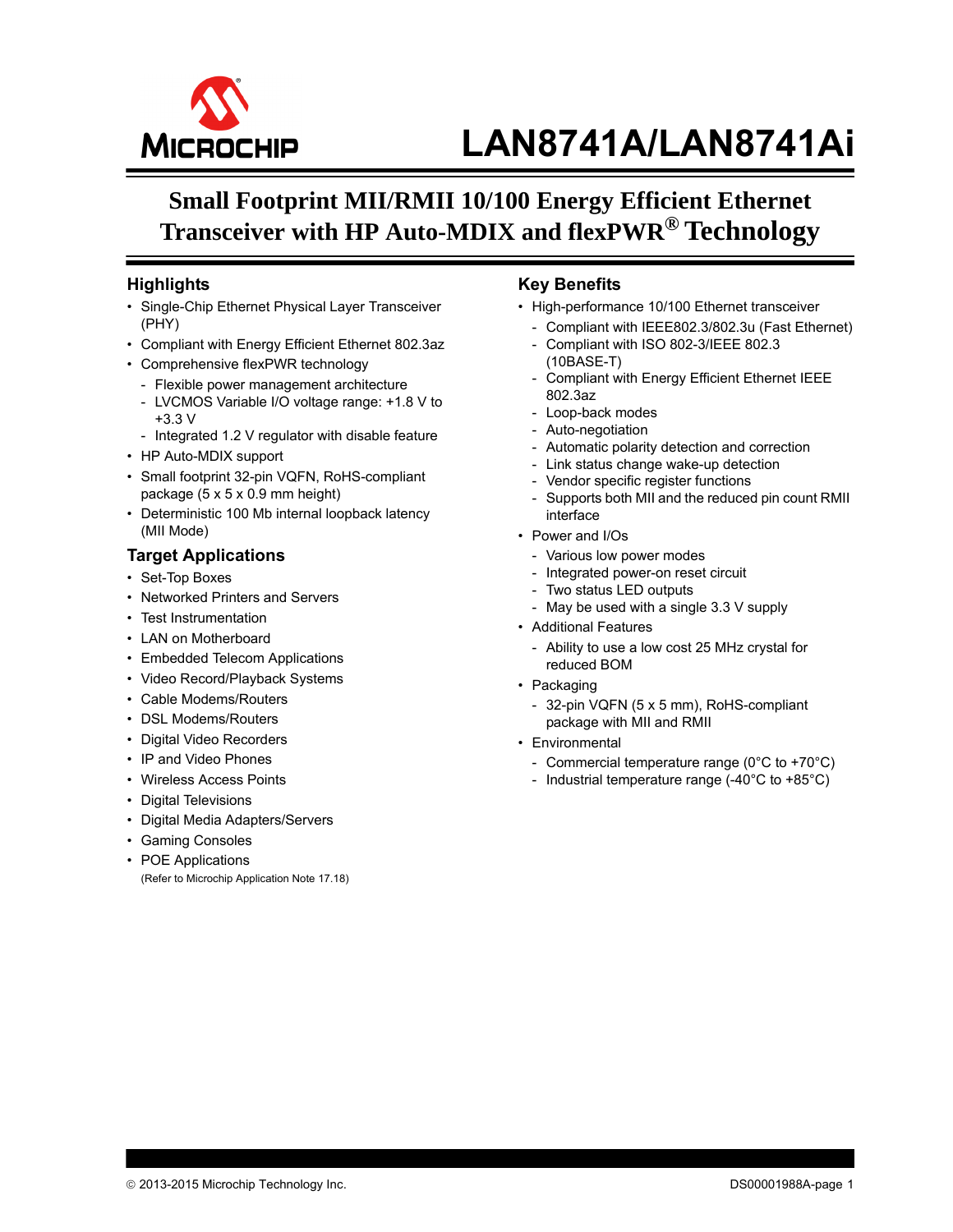## **TO OUR VALUED CUSTOMERS**

It is our intention to provide our valued customers with the best documentation possible to ensure successful use of your Microchip products. To this end, we will continue to improve our publications to better suit your needs. Our publications will be refined and enhanced as new volumes and updates are introduced.

If you have any questions or comments regarding this publication, please contact the Marketing Communications Department via E-mail at **[docerrors@microchip.com](mailto:docerrors@microchip.com)**. We welcome your feedback.

#### **Most Current Data Sheet**

To obtain the most up-to-date version of this data sheet, please register at our Worldwide Web site at:

#### **http://www.microchip.com**

You can determine the version of a data sheet by examining its literature number found on the bottom outside corner of any page. The last character of the literature number is the version number, (e.g., DS30000000A is version A of document DS30000000).

#### **Errata**

An errata sheet, describing minor operational differences from the data sheet and recommended workarounds, may exist for current devices. As device/documentation issues become known to us, we will publish an errata sheet. The errata will specify the revision of silicon and revision of document to which it applies.

To determine if an errata sheet exists for a particular device, please check with one of the following:

- • [Microchip's Worldwide Web site:](http://www.microchip.com) **http://www.microchip.com**
- Your local Microchip sales office (see last page)

When contacting a sales office, please specify which device, revision of silicon and data sheet (include -literature number) you are using.

#### **Customer Notification System**

Register on our web site at **[www.microchip.com](http://www.microchip.com)** to receive the most current information on all of our products.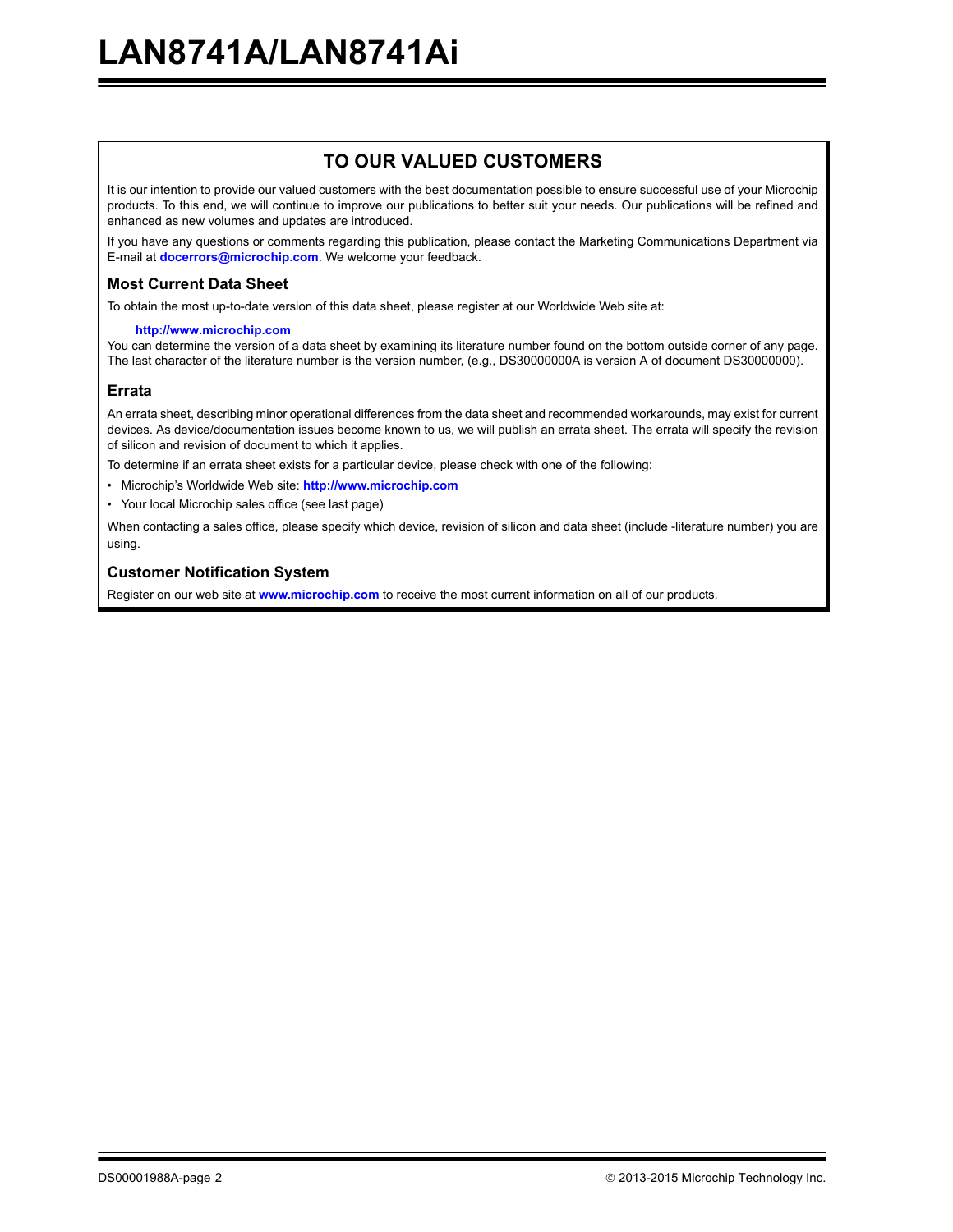## **Table of Contents**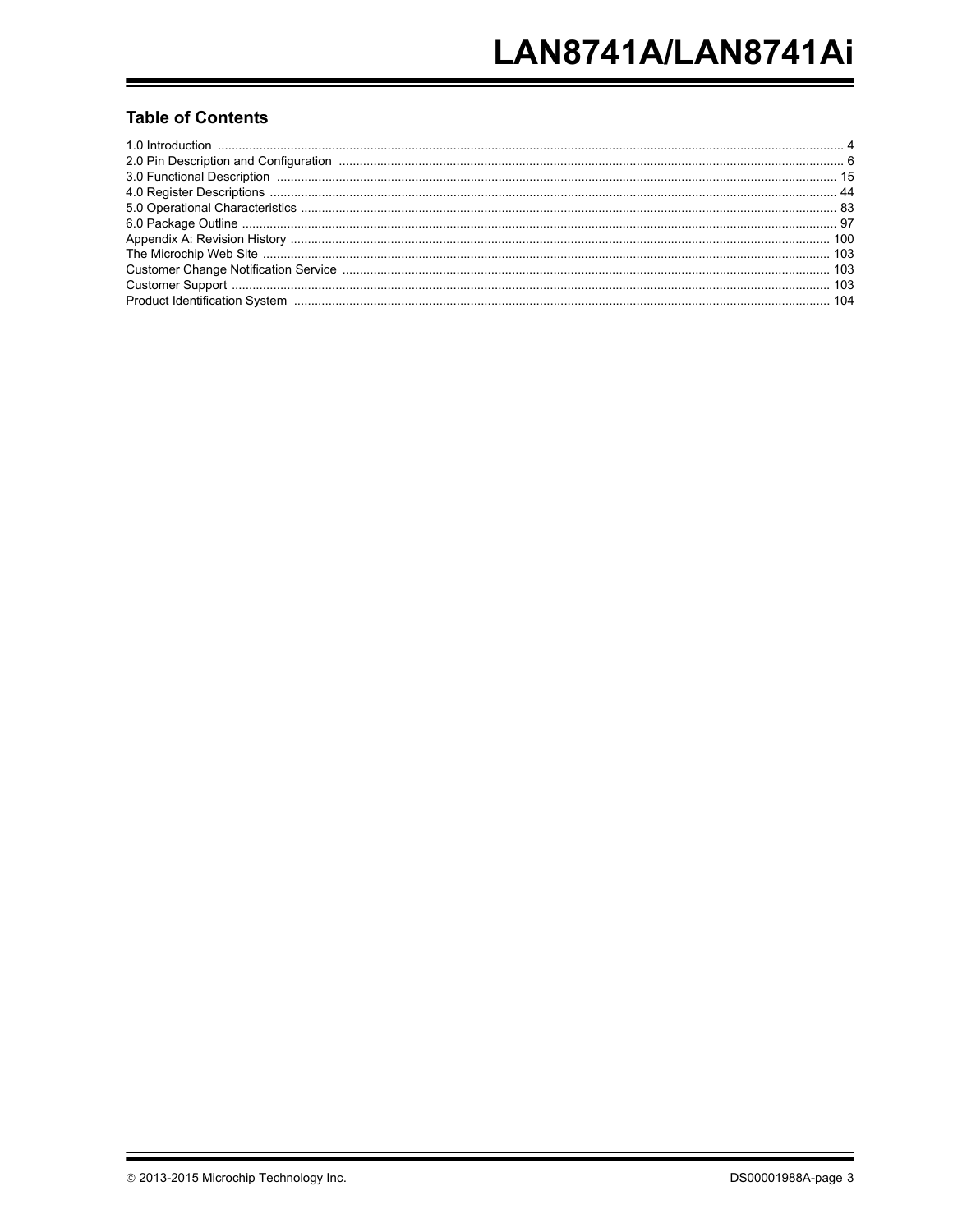## <span id="page-3-0"></span>**1.0 INTRODUCTION**

## **1.1 General Terms and Conventions**

The following is a list of the general terms used throughout this document:

| <b>BYTE</b>     | 8 bits                                                                                                                                                                                                                                                                             |
|-----------------|------------------------------------------------------------------------------------------------------------------------------------------------------------------------------------------------------------------------------------------------------------------------------------|
| <b>FIFO</b>     | <b>First In First Out buffer; often used for elasticity buffer</b>                                                                                                                                                                                                                 |
| <b>MAC</b>      | <b>Media Access Controller</b>                                                                                                                                                                                                                                                     |
| MIL             | Media Independent Interface                                                                                                                                                                                                                                                        |
| RMII™           | Reduced Media Independent Interface                                                                                                                                                                                                                                                |
| N/A             | Not Applicable                                                                                                                                                                                                                                                                     |
| <b>X</b>        | Indicates that a logic state is "don't care" or undefined.                                                                                                                                                                                                                         |
| <b>RESERVED</b> | Refers to a reserved bit field or address. Unless otherwise noted, reserved bits must always be zero<br>for write operations. Unless otherwise noted, values are not guaranteed when reading reserved bits.<br>Unless otherwise noted, do not read or write to reserved addresses. |

**SMI S**erial **M**anagement **I**nterface

## **1.2 General Description**

The LAN8741A/LAN8741Ai is a low-power 10BASE-T/100BASE-TX physical layer (PHY) transceiver with variable I/O voltage that is compliant with the IEEE 802.3, 802.3u, and 802.3az (Energy Efficient Ethernet) standards. Energy Efficient Ethernet (EEE) support results in significant power savings during low link utilizations.

The LAN8741A/LAN8741Ai supports communication with an Ethernet MAC via a standard MII (IEEE 802.3u)/RMII interface. It contains a full-duplex 10-BASE-T/100BASE-TX transceiver and supports 10 Mbps (10BASE-T) and 100 Mbps (100BASE-TX) operation. The LAN8741A/LAN8741Ai implements auto-negotiation to automatically determine the best possible speed and duplex mode of operation. HP Auto-MDIX support allows the use of direct connect or cross-over LAN cables.

The LAN8741A/LAN8741Ai supports both IEEE 802.3-2005 compliant and vendor-specific register functions. However, no register access is required for operation. The initial configuration may be selected via the configuration pins as described in [Section 3.7, "Configuration Straps"](#page-29-0). Register-selectable configuration options may be used to further define the functionality of the transceiver.

Per IEEE 802.3-2005 standards, all digital interface pins are tolerant to 3.6 V. The device can be configured to operate on a single 3.3 V supply utilizing an integrated 3.3 V to 1.2 V linear regulator. The linear regulator may be optionally disabled, allowing usage of a high efficiency external regulator for lower system power dissipation.

The LAN8741A/LAN8741Ai is available in commercial (0°C to +70°C) and industrial (-40°C to +85°C) temperature range versions. A typical system application is shown in [Figure 1-1](#page-3-1). [Figure 1-2](#page-4-0) provides an internal block diagram of the device.



#### <span id="page-3-1"></span>**FIGURE 1-1: SYSTEM BLOCK DIAGRAM**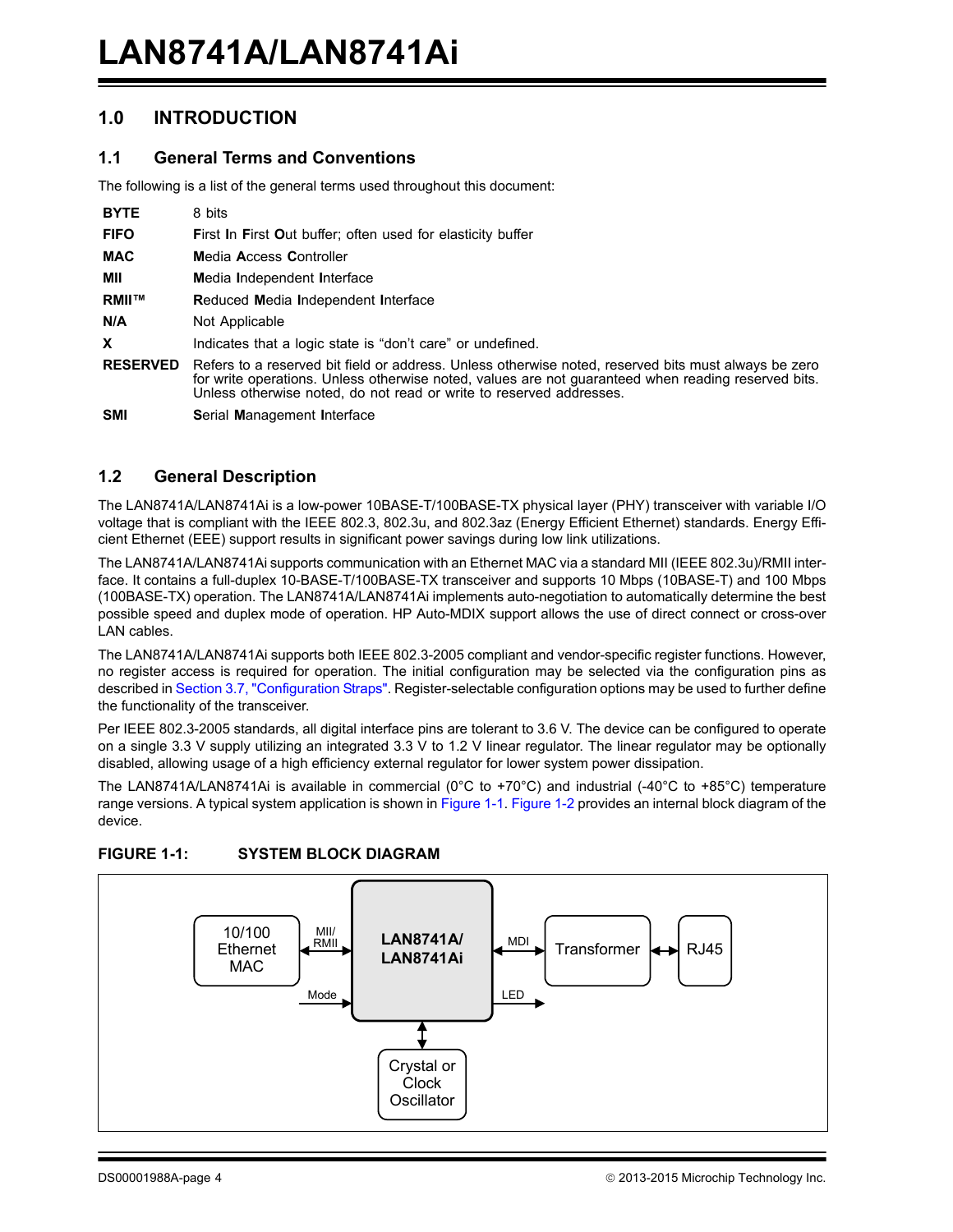

<span id="page-4-0"></span>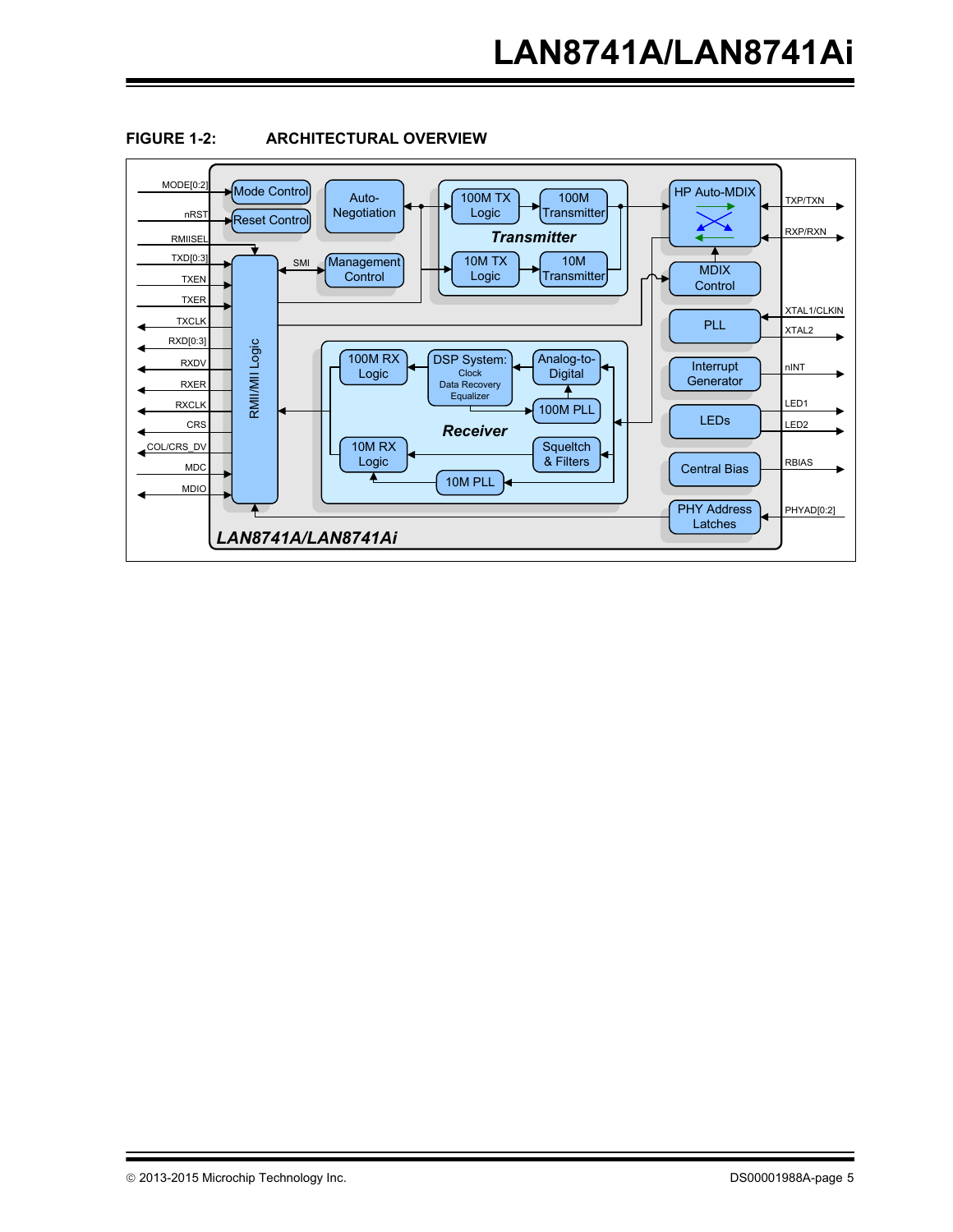## **LAN8741A/LAN8741Ai**

## <span id="page-5-0"></span>**2.0 PIN DESCRIPTION AND CONFIGURATION**

**FIGURE 2-1: 32-VQFN PIN ASSIGNMENTS (TOP VIEW)**



**Note:** When a lower case "n" is used at the beginning of the signal name, it indicates that the signal is active low. For example, nRST indicates that the reset signal is active low.

**Note:** The buffer type for each signal is indicated in the BUFFER TYPE column. A description of the buffer types is provided in [Section 2.2](#page-13-0).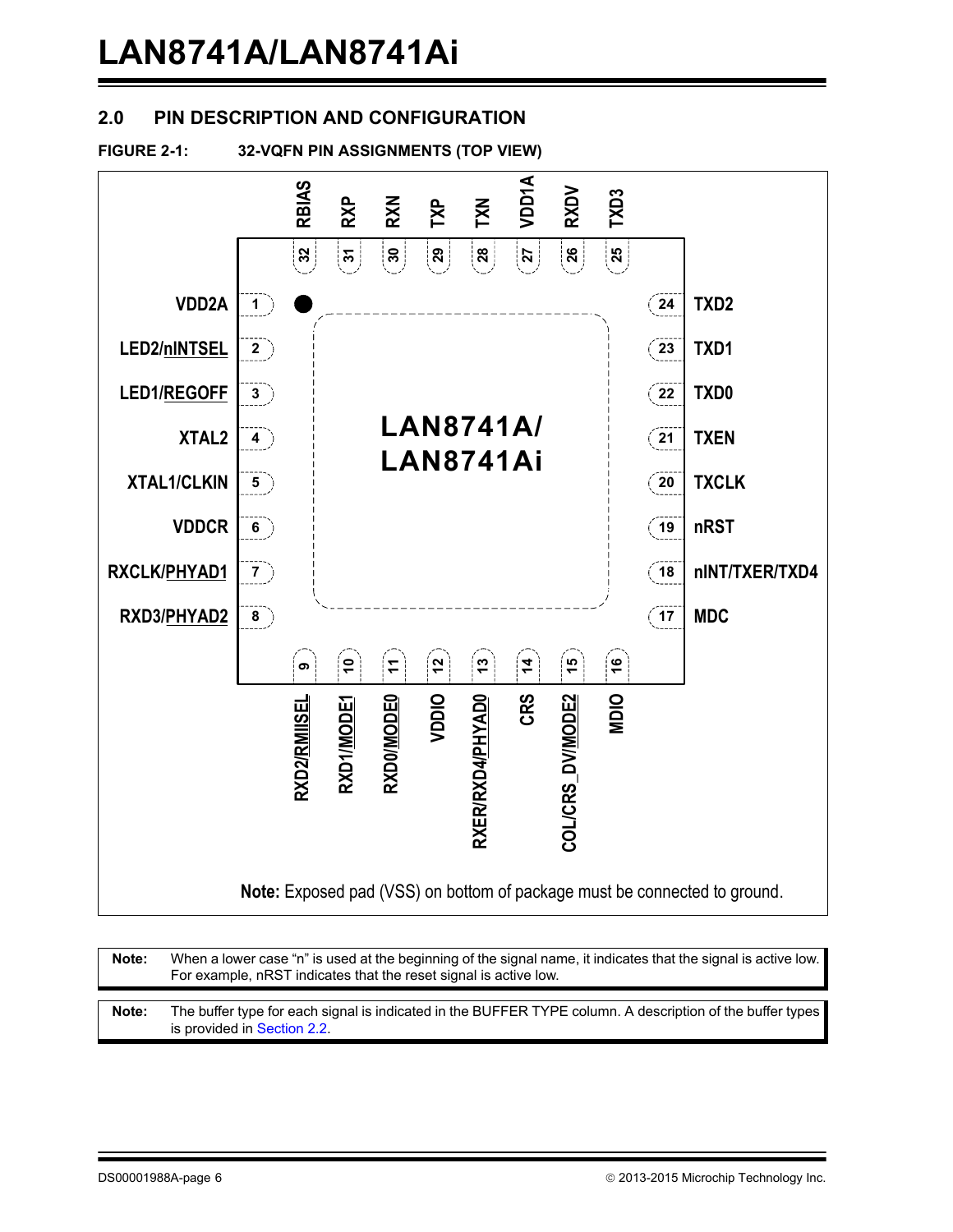| <b>Num Pins</b> | <b>Name</b>                         | Symbol           | <b>Buffer Type</b>       | <b>Description</b>                                                                                                                                                                                                                                                                       |
|-----------------|-------------------------------------|------------------|--------------------------|------------------------------------------------------------------------------------------------------------------------------------------------------------------------------------------------------------------------------------------------------------------------------------------|
| 1               | Transmit<br>Data 0                  | TXD <sub>0</sub> | <b>VIS</b>               | The MAC transmits data to the transceiver using<br>this signal in all modes.                                                                                                                                                                                                             |
| 1               | Transmit<br>Data 1                  | TXD1             | <b>VIS</b>               | The MAC transmits data to the transceiver using<br>this signal in all modes.                                                                                                                                                                                                             |
| 1               | Transmit<br>Data 2                  | TXD <sub>2</sub> | <b>VIS</b>               | The MAC transmits data to the transceiver using<br>this signal in MII mode.                                                                                                                                                                                                              |
|                 | (MII Mode)                          |                  |                          | Note:<br>This signal must be grounded in RMII<br>mode.                                                                                                                                                                                                                                   |
| 1               | Transmit<br>Data 3                  | TXD3             | <b>VIS</b>               | The MAC transmits data to the transceiver using<br>this signal in MII mode.                                                                                                                                                                                                              |
|                 | (MII Mode)                          |                  |                          | Note:<br>This signal must be grounded in RMII<br>mode.                                                                                                                                                                                                                                   |
| 1               | Interrupt Out-<br>put               | nINT             | VOD <sub>8</sub><br>(PU) | Active low interrupt output. Place an external resis-<br>tor pull-up to VDDIO.                                                                                                                                                                                                           |
|                 |                                     |                  |                          | Note:<br>Refer to Section 3.6, "Interrupt Manage-<br>ment" for additional details on device<br>interrupts.                                                                                                                                                                               |
|                 |                                     |                  |                          | Refer to Section 3.8.1.2, "nINTSEL and<br>Note:<br>LED2 Polarity Selection" for details on<br>how the nINTSEL configuration strap is<br>used to determine the function of this<br>pin.                                                                                                   |
|                 | <b>Transmit Error</b><br>(MII Mode) | <b>TXER</b>      | <b>VIS</b>               | When driven high, the 4B/5B encode process sub-<br>stitutes the Transmit Error code-group (/H/) for the<br>encoded data word. This input is ignored in the<br>10BASE-T mode of operation. This signal is also<br>used in EEE mode as TXER when TXEN = 1, and<br>as LPI when $TXEN = 0$ . |
|                 |                                     |                  |                          | Note:<br>This signal is not used in RMII mode.                                                                                                                                                                                                                                           |
|                 | Transmit<br>Data 4<br>(MII Mode)    | TXD4             | <b>VIS</b><br>(PU)       | In Symbol Interface (5B decoding) mode, this sig-<br>nal becomes the MII Transmit Data 4 line (the MSB<br>of the 5-bit symbol code-group).                                                                                                                                               |
|                 |                                     |                  |                          | Note:<br>This signal is not used in RMII mode.                                                                                                                                                                                                                                           |
| 1               | Transmit<br>Enable                  | <b>TXEN</b>      | <b>VIS</b><br>(PD)       | Indicates that valid transmission data is present on<br>TXD[3:0]. In RMII mode, only TXD[1:0] provide<br>valid data.                                                                                                                                                                     |
| 1               | <b>Transmit Clock</b><br>(MII Mode) | <b>TXCLK</b>     | VO <sub>8</sub>          | Used to latch data from the MAC into the trans-<br>ceiver.                                                                                                                                                                                                                               |
|                 |                                     |                  |                          | • MII (100BASE-TX): 25 MHz                                                                                                                                                                                                                                                               |
|                 |                                     |                  |                          | • MII (10BASE-T): 2.5 MHz                                                                                                                                                                                                                                                                |
|                 |                                     |                  |                          | This signal is not used in RMII mode.<br>Note:                                                                                                                                                                                                                                           |

## **TABLE 2-1: MII/RMII SIGNALS**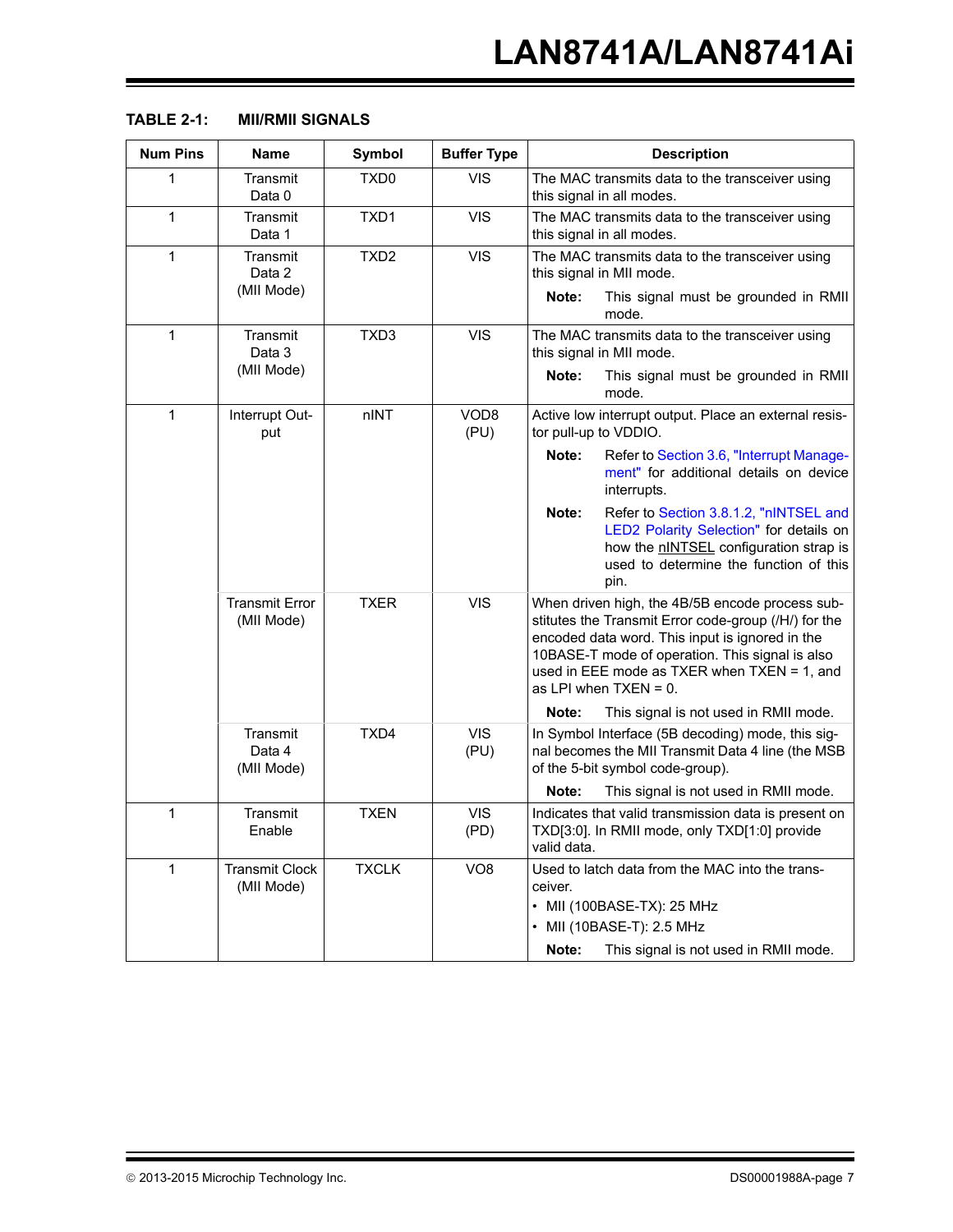## **TABLE 2-1: MII/RMII SIGNALS (CONTINUED)**

| <b>Num Pins</b> | <b>Name</b>                                      | Symbol             | <b>Buffer Type</b> | <b>Description</b>                                                                                                                                                              |
|-----------------|--------------------------------------------------|--------------------|--------------------|---------------------------------------------------------------------------------------------------------------------------------------------------------------------------------|
| 1               | Receive<br>Data 0                                | RXD <sub>0</sub>   | VO <sub>8</sub>    | Bit 0 of the 4 (2 in RMII mode) data bits that are<br>sent by the transceiver on the receive path.                                                                              |
|                 | PHY Operat-<br>ing Mode 0<br>Configuration       | MODE <sub>0</sub>  | <b>VIS</b><br>(PU) | Combined with MODE1 and MODE2, this configu-<br>ration strap sets the default PHY mode.                                                                                         |
|                 | Strap                                            |                    |                    | See Note 1 for more information on configuration<br>straps.                                                                                                                     |
|                 |                                                  |                    |                    | Note:<br>Refer to Section 3.7.2, "MODE[2:0]:<br>Mode Configuration" for additional<br>details.                                                                                  |
| 1               | Receive<br>Data 1                                | RXD1               | VO <sub>8</sub>    | Bit 1 of the 4 (2 in RMII mode) data bits that are<br>sent by the transceiver on the receive path.                                                                              |
|                 | PHY Operat-<br>ing Mode 1<br>Configuration       | MODE <sub>1</sub>  | <b>VIS</b><br>(PU) | Combined with MODE0 and MODE2, this configu-<br>ration strap sets the default PHY mode.                                                                                         |
|                 | Strap                                            |                    |                    | See Note 1 for more information on configuration<br>straps.                                                                                                                     |
|                 |                                                  |                    |                    | Note:<br>Refer to Section 3.7.2, "MODE[2:0]:<br>Mode Configuration" for additional<br>details.                                                                                  |
| $\mathbf{1}$    | Receive<br>Data 2                                | RXD <sub>2</sub>   | VO <sub>8</sub>    | Bit 2 of the 4 (in MII mode) data bits that are sent by<br>the transceiver on the receive path.                                                                                 |
|                 | (MII Mode)                                       |                    |                    | Note:<br>This signal is not used in RMII mode.                                                                                                                                  |
|                 | MII/RMII Mode<br>Select Configu-<br>ration Strap | <b>RMIISEL</b>     | <b>VIS</b><br>(PD) | This configuration strap selects the MII or RMII<br>mode of operation. When strapped low to VSS, MII<br>mode is selected. When strapped high to VDDIO<br>RMII mode is selected. |
|                 |                                                  |                    |                    | See Note 1 for more information on configuration<br>straps.                                                                                                                     |
|                 |                                                  |                    |                    | Refer to Section 3.7.3, "RMIISEL:<br>Note:<br>MII/RMII Mode Configuration" for addi-<br>tional details.                                                                         |
| 1               | Receive<br>Data 3                                | RXD3               | VO <sub>8</sub>    | Bit 3 of the 4 (in MII mode) data bits that are sent by<br>the transceiver on the receive path.                                                                                 |
|                 | (MII Mode)                                       |                    |                    | Note: This signal is not used in RMII mode.                                                                                                                                     |
|                 | PHY Address 2<br>Configuration<br>Strap          | PHYAD <sub>2</sub> | <b>VIS</b><br>(PD) | Combined with PHYAD0 and PHYAD1, this config-<br>uration strap sets the transceiver's SMI address.                                                                              |
|                 |                                                  |                    |                    | See Note 1 for more information on configuration<br>straps.                                                                                                                     |
|                 |                                                  |                    |                    | Note:<br>Refer to Section 3.7.1, "PHYAD[2:0]:<br>PHY Address Configuration" for addi-<br>tional information.                                                                    |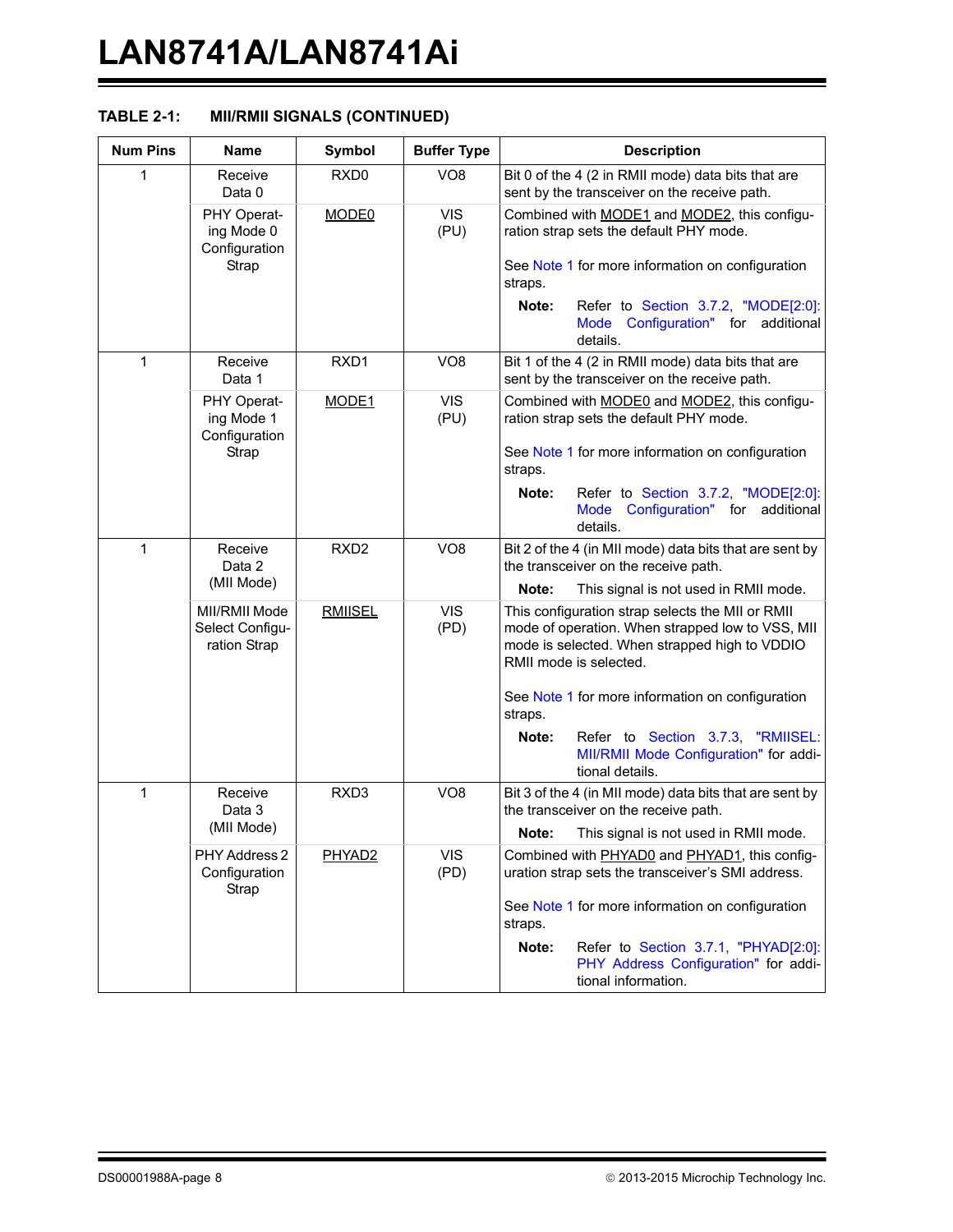| <b>Num Pins</b> | <b>Name</b>                                             | Symbol            | <b>Buffer Type</b> | <b>Description</b>                                                                                                                                                                                                                           |
|-----------------|---------------------------------------------------------|-------------------|--------------------|----------------------------------------------------------------------------------------------------------------------------------------------------------------------------------------------------------------------------------------------|
| 1               | <b>Receive Error</b>                                    | <b>RXER</b>       | VO <sub>8</sub>    | This signal is asserted to indicate that an error was<br>detected somewhere in the frame presently being<br>transferred from the transceiver. This signal is also<br>used in EEE mode as RXER when RXDV = 1, and<br>as LPI when $RXDV = 0$ . |
|                 |                                                         |                   |                    | Note:<br>This signal is optional in RMII mode.                                                                                                                                                                                               |
|                 | Receive<br>Data 4<br>(MII Mode)                         | RXD4              | VO <sub>8</sub>    | In Symbol Interface (5B decoding) mode, this sig-<br>nal is the MII Receive Data 4 signal, the MSB of the<br>received 5-bit symbol code-group.                                                                                               |
|                 |                                                         |                   |                    | Unless configured to the Symbol Inter-<br>Note:<br>face mode, this pin functions as RXER.                                                                                                                                                    |
|                 | PHY Address 0<br>Configuration<br>Strap                 | PHYAD0            | <b>VIS</b><br>(PD) | Combined with PHYAD1 and PHYAD2, this config-<br>uration strap sets the transceiver's SMI address.                                                                                                                                           |
|                 |                                                         |                   |                    | See Note 1 for more information on configuration<br>straps.                                                                                                                                                                                  |
|                 |                                                         |                   |                    | Note:<br>Refer to Section 3.7.1, "PHYAD[2:0]:<br>PHY Address Configuration" for addi-<br>tional information.                                                                                                                                 |
| 1               | <b>Receive Clock</b>                                    | <b>RXCLK</b>      | VO <sub>8</sub>    | In MII mode, this pin is the receive clock output.                                                                                                                                                                                           |
|                 | (MII Mode)                                              |                   |                    | • MII (100BASE-TX): 25 MHz                                                                                                                                                                                                                   |
|                 |                                                         |                   |                    | • MII (10BASE-T): 2.5 MHz                                                                                                                                                                                                                    |
|                 | PHY Address 1<br>Configuration<br>Strap                 | PHYAD1            | <b>VIS</b><br>(PD) | Combined with PHYAD0 and PHYAD2, this config-<br>uration strap sets the transceiver's SMI address.                                                                                                                                           |
|                 |                                                         |                   |                    | See Note 1 for more information on configuration<br>straps.                                                                                                                                                                                  |
|                 |                                                         |                   |                    | Refer to Section 3.7.1, "PHYAD[2:0]:<br>Note:<br>PHY Address Configuration" for addi-<br>tional information.                                                                                                                                 |
| 1               | Receive Data<br>Valid                                   | <b>RXDV</b>       | VO <sub>8</sub>    | Indicates that recovered and decoded data is avail-<br>able on the RXD pins.                                                                                                                                                                 |
| 1               | <b>Collision Detect</b><br>(MII Mode)                   | COL               | VO <sub>8</sub>    | This signal is asserted to indicate detection of a<br>collision condition in MII mode.                                                                                                                                                       |
|                 | Carrier Sense /<br>Receive Data<br>Valid<br>(RMII Mode) | CRS DV            | VO <sub>8</sub>    | This signal is asserted to indicate the receive<br>medium is non-idle in RMII mode. When a<br>10BASE-T packet is received, CRS DV is<br>asserted, but RXD[1:0] is held low until the SFD<br>byte (10101011) is received.                     |
|                 |                                                         |                   |                    | Note:<br>Per the RMII standard, transmitted data<br>is not looped back onto the receive data<br>pins in 10BASE-T half-duplex mode.                                                                                                           |
|                 | PHY Operat-<br>ing Mode 2<br>Configuration              | MODE <sub>2</sub> | <b>VIS</b><br>(PU) | Combined with <b>MODE0</b> and <b>MODE1</b> , this configu-<br>ration strap sets the default PHY mode.                                                                                                                                       |
|                 | Strap                                                   |                   |                    | See Note 1 for more information on configuration<br>straps.                                                                                                                                                                                  |
|                 |                                                         |                   |                    | Note:<br>Refer to Section 3.7.2, "MODE[2:0]:<br>Configuration" for additional<br>Mode<br>details.                                                                                                                                            |

| <b>MII/RMII SIGNALS (CONTINUED)</b><br><b>TABLE 2-1:</b> |  |
|----------------------------------------------------------|--|
|----------------------------------------------------------|--|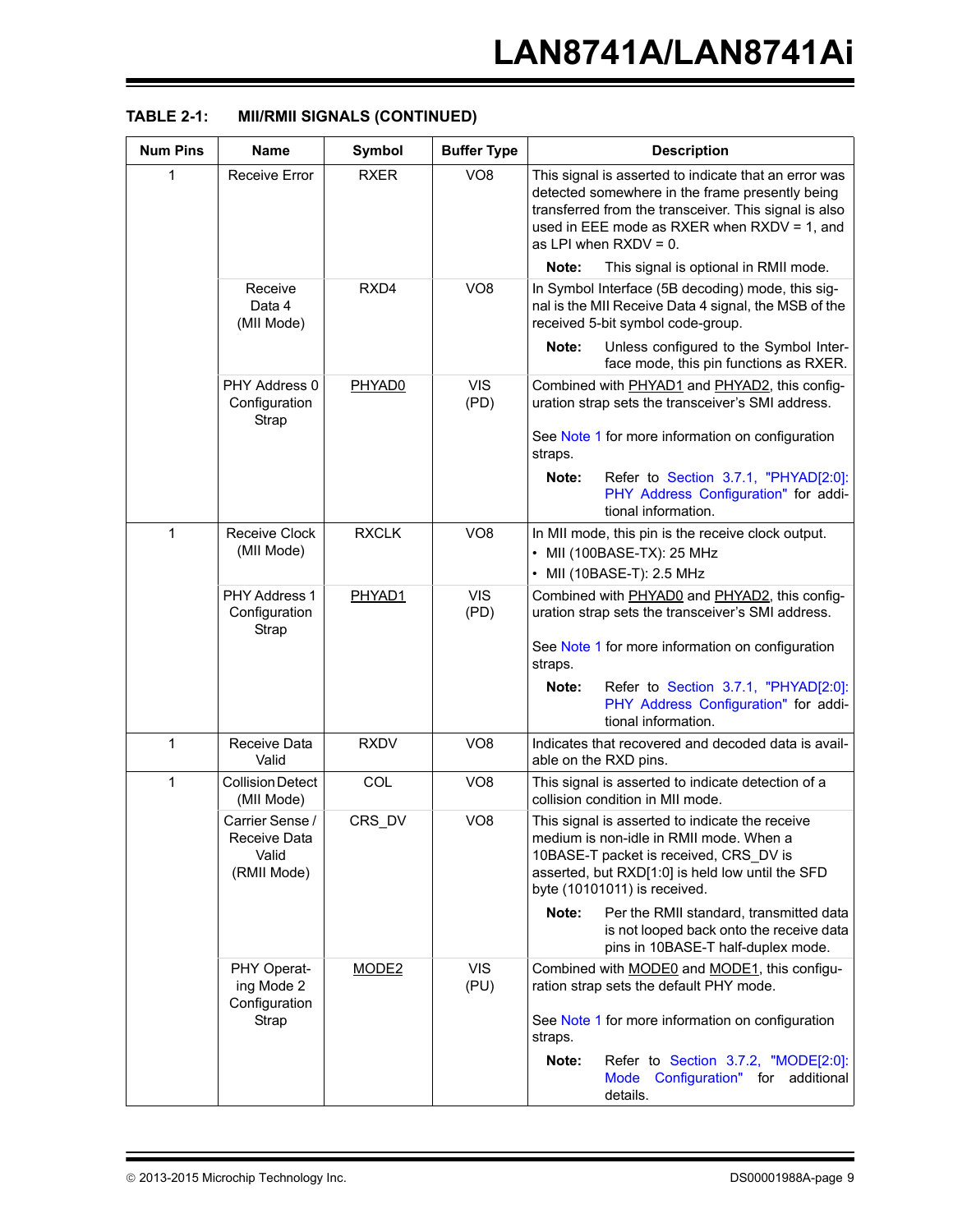## **TABLE 2-1: MII/RMII SIGNALS (CONTINUED)**

| <b>Num Pins</b> | Name          | Symbol | <b>Buffer Type</b> | <b>Description</b>                                  |
|-----------------|---------------|--------|--------------------|-----------------------------------------------------|
|                 | Carrier Sense | CRS    | VO8                | This signal indicates detection of a carrier in MII |
|                 | (MII Mode)    |        | (PD)               | mode.                                               |

<span id="page-9-0"></span>**Note 1:** Configuration strap values are latched on power-on reset and system reset. Configuration straps are identified by an underlined symbol name. Signals that function as configuration straps must be augmented with an external resistor when connected to a load. Refer to [Section 3.7, "Configuration Straps"](#page-29-0) for additional information.

## **TABLE 2-2: LED PINS**

| <b>Num Pins</b> | <b>Name</b>                                           | Symbol           | <b>Buffer Type</b> | <b>Description</b>                                                                                                                                                               |
|-----------------|-------------------------------------------------------|------------------|--------------------|----------------------------------------------------------------------------------------------------------------------------------------------------------------------------------|
| 1               | LED <sub>1</sub>                                      | LED <sub>1</sub> | O <sub>12</sub>    | Link activity LED indication. This pin is driven active<br>when a valid link is detected and blinks when activ-<br>ity is detected.                                              |
|                 |                                                       |                  |                    | Note:<br>Refer to Section 3.8.1, "LEDs" for addi-<br>tional LED information.                                                                                                     |
|                 | Regulator Off<br>Configuration<br>Strap               | <b>REGOFF</b>    | IS<br>(PD)         | This configuration strap is used to disable the inter-<br>nal 1.2 V regulator. When the regulator is disabled,<br>external 1.2 V must be supplied to VDDCR.                      |
|                 |                                                       |                  |                    | • When REGOFF is pulled high to VDD2A with<br>an external resistor, the internal regulator is<br>disabled.                                                                       |
|                 |                                                       |                  |                    | • When REGOFF is floating or pulled low, the<br>internal regulator is enabled (default).                                                                                         |
|                 |                                                       |                  |                    | See Note 1 for more information on configuration<br>straps.                                                                                                                      |
|                 |                                                       |                  |                    | Note:<br>Refer to Section 3.7.4, "REGOFF: Inter-<br>nal +1.2 V Regulator Configuration" for<br>additional details.                                                               |
| 1               | LED <sub>2</sub>                                      | LED <sub>2</sub> | O <sub>12</sub>    | Link speed LED indication. This pin is driven active<br>when the operating speed is 100 Mbps. It is<br>inactive when the operating speed is 10 Mbps or<br>during line isolation. |
|                 |                                                       |                  |                    | Note:<br>Refer to Section 3.8.1, "LEDs" for addi-<br>tional LED information.                                                                                                     |
|                 | nINT/TXER/<br><b>TXD4 Function</b><br>Select Configu- | nINTSEL          | <b>IS</b><br>(PU)  | This configuration strap selects the mode of the<br>nINT/TXER/TXD4 pin.                                                                                                          |
|                 | ration Strap                                          |                  |                    | • When nINTSEL is floated or pulled to VDD2A,<br>nINT is selected for operation on the<br>nINT/TXER/TXD4 pin (default).                                                          |
|                 |                                                       |                  |                    | • When nINTSEL is pulled low to VSS,<br>TXER/TXD4 is selected for operation on the<br>nINT/TXER/TXD4 pin.                                                                        |
|                 |                                                       |                  |                    | See Note 1 for more information on configuration<br>straps.                                                                                                                      |
|                 |                                                       |                  |                    | Note:<br>Refer to See Section 3.8.1.2, "nINTSEL<br>and LED2 Polarity Selection" for addi-<br>tional information.                                                                 |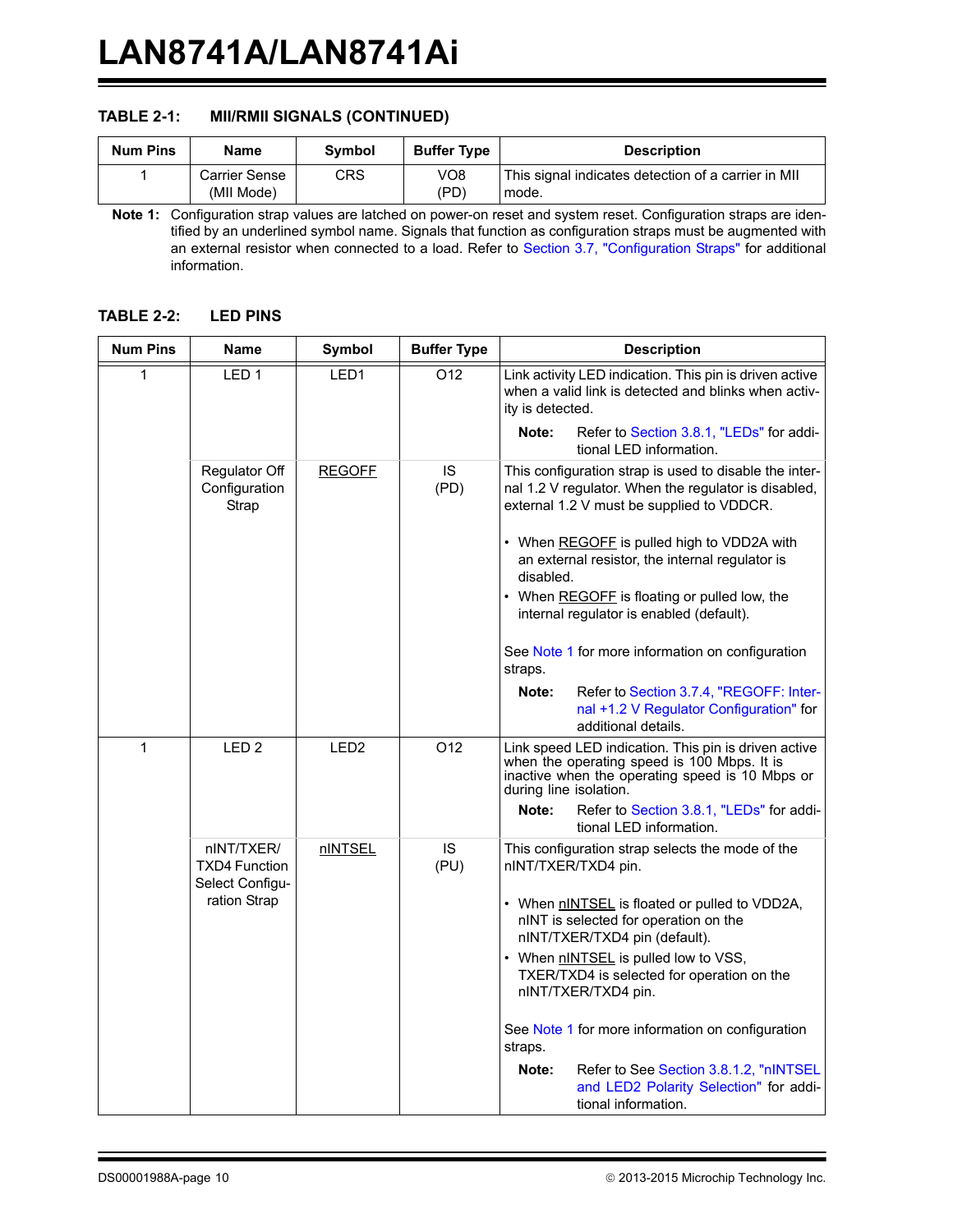<span id="page-10-0"></span>**Note 1:** Configuration strap values are latched on power-on reset and system reset. Configuration straps are identified by an underlined symbol name. Signals that function as configuration straps must be augmented with an external resistor when connected to a load. Refer to [Section 3.7, "Configuration Straps"](#page-29-0) for additional information.

| <b>Num Pins</b> | <b>Name</b>              | Symbol      | <b>Buffer Type</b>              | <b>Description</b>                            |
|-----------------|--------------------------|-------------|---------------------------------|-----------------------------------------------|
|                 | SMI Data<br>Input/Output | <b>MDIO</b> | VIS/<br>VO <sub>8</sub><br>(PU) | Serial Management Interface data input/output |
|                 | <b>SMI Clock</b>         | <b>MDC</b>  | VIS                             | Serial Management Interface clock             |

## **TABLE 2-4: ETHERNET PINS**

| <b>Num Pins</b> | <b>Name</b>                                         | Symbol     | <b>Buffer Type</b> | <b>Description</b>                  |
|-----------------|-----------------------------------------------------|------------|--------------------|-------------------------------------|
|                 | Ethernet<br><b>TX/RX Posi-</b><br>tive Channel      | <b>TXP</b> | <b>AIO</b>         | Transmit/Receive Positive Channel 1 |
| 1               | Ethernet<br>TX/RX Nega-<br>tive Channel             | <b>TXN</b> | <b>AIO</b>         | Transmit/Receive Negative Channel 1 |
|                 | Ethernet<br><b>TX/RX Posi-</b><br>tive Channel<br>2 | <b>RXP</b> | <b>AIO</b>         | Transmit/Receive Positive Channel 2 |
| 1               | Ethernet<br>TX/RX Nega-<br>tive Channel<br>2        | <b>RXN</b> | <b>AIO</b>         | Transmit/Receive Negative Channel 2 |

#### **TABLE 2-5: MISCELLANEOUS PINS**

| <b>Num Pins</b> | <b>Name</b>                     | Symbol            | <b>Buffer Type</b> | <b>Description</b>                                                                                                                     |
|-----------------|---------------------------------|-------------------|--------------------|----------------------------------------------------------------------------------------------------------------------------------------|
|                 | External<br>Crystal<br>Input    | XTAL <sub>1</sub> | <b>ICLK</b>        | External crystal input                                                                                                                 |
|                 | External<br>Clock Input         | <b>CLKIN</b>      | <b>ICLK</b>        | Single-ended clock oscillator input.<br>Note:<br>When using a single ended clock<br>oscillator, XTAL2 should be left uncon-<br>nected. |
| 1               | External<br>Crystal Out-<br>put | XTAL <sub>2</sub> | <b>OCLK</b>        | External crystal output                                                                                                                |
|                 | External<br>Reset               | nRST              | <b>VIS</b><br>(PU) | System reset. This signal is active low.                                                                                               |

2013-2015 Microchip Technology Inc. DS00001988A-page 11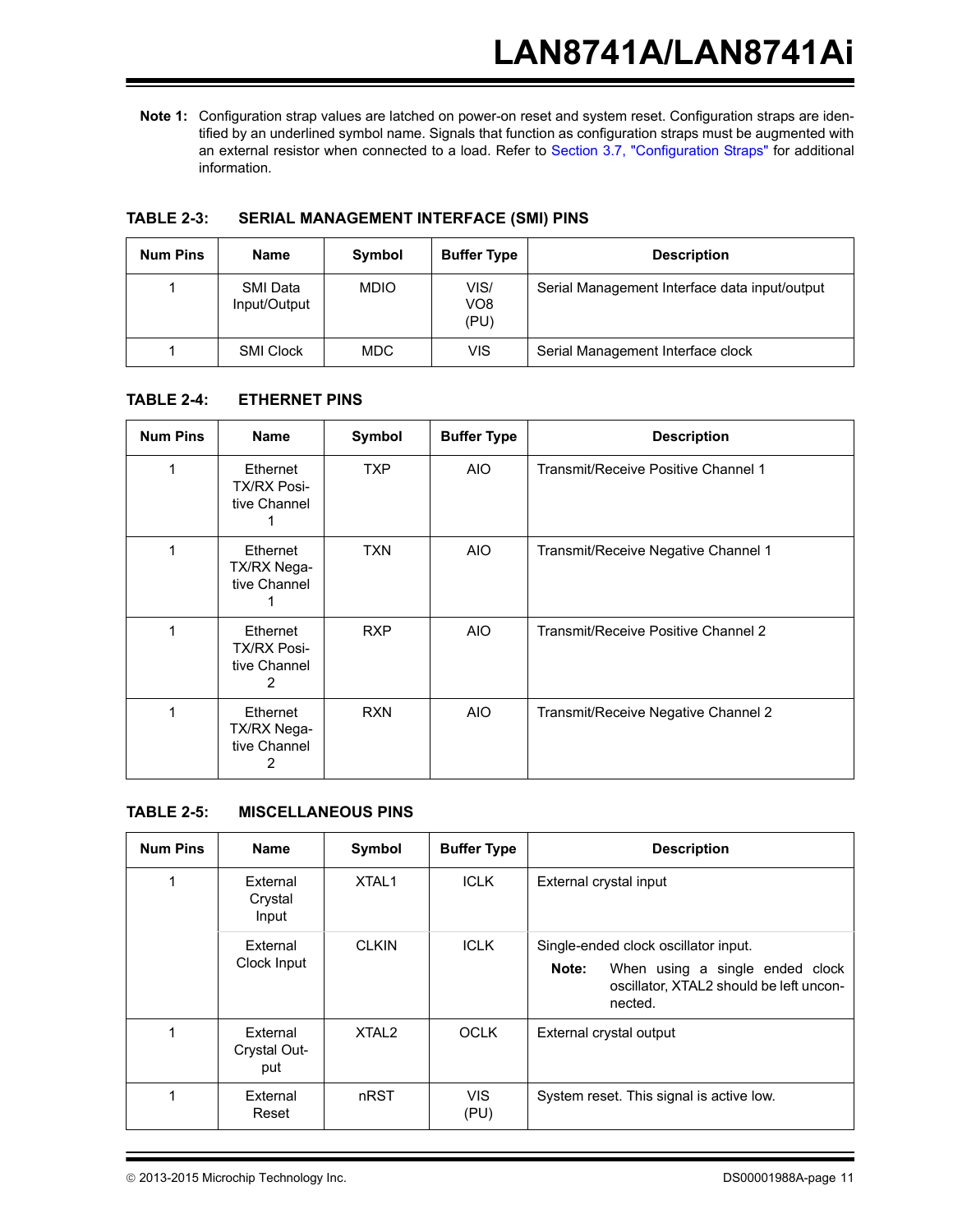## **TABLE 2-6: ANALOG REFERENCE PINS**

| <b>Num Pins</b> | <b>Name</b>                                  | Symbol       | <b>Buffer Type</b> | <b>Description</b>                                                                                                                                                  |
|-----------------|----------------------------------------------|--------------|--------------------|---------------------------------------------------------------------------------------------------------------------------------------------------------------------|
|                 | External 1%<br><b>Bias Resistor</b><br>Input | <b>RBIAS</b> | Al                 | This pin requires connection of a 12.1 k $\Omega$ (1%)<br>resistor to ground.<br>Refer to the LAN8741A/LAN8741Ai reference<br>schematic for connection information. |
|                 |                                              |              |                    | The nominal voltage is 1.2 V and the<br>Note:<br>resistor will dissipate approximately<br>1 mW of power.                                                            |

## **TABLE 2-7: POWER PINS**

| <b>Num Pins</b> | <b>Name</b>                                   | Symbol             | <b>Buffer Type</b> | <b>Description</b>                                                                                                                                                                                                                                                                                                         |
|-----------------|-----------------------------------------------|--------------------|--------------------|----------------------------------------------------------------------------------------------------------------------------------------------------------------------------------------------------------------------------------------------------------------------------------------------------------------------------|
| 1               | $+1.8$ V to $+3.3$ V<br>Variable I/O<br>Power | <b>VDDIO</b>       | P                  | $+1.8$ V to $+3.3$ V variable I/O power.<br>Refer to the LAN8741A/LAN8741Ai reference<br>schematic for connection information.                                                                                                                                                                                             |
| 1               | +1.2 V Digital<br>Core Power<br>Supply        | <b>VDDCR</b>       | P                  | Supplied by the on-chip regulator unless config-<br>ured for regulator off mode via the REGOFF con-<br>figuration strap.<br>Refer to the LAN8741A/LAN8741Ai reference<br>schematic for connection information.<br>1 µF and 470 pF decoupling capaci-<br>Note:<br>tors in parallel to ground should be<br>used on this pin. |
| 1               | +3.3 V Channel<br>1 Analog Port<br>Power      | VDD <sub>1</sub> A | P                  | +3.3 V Analog Port Power to Channel 1.<br>Refer to the LAN8741A/LAN8741Ai reference<br>schematic for connection information.                                                                                                                                                                                               |
| 1               | +3.3 V Channel<br>2 Analog Port<br>Power      | VDD <sub>2</sub> A | P                  | +3.3 V Analog Port Power to Channel 2 and the<br>internal regulator.<br>Refer to the LAN8741A/LAN8741Ai reference<br>schematic for connection information.                                                                                                                                                                 |
| 1               | Ground                                        | <b>VSS</b>         | P                  | Common ground. This exposed pad must be con-<br>nected to the ground plane with a via array.                                                                                                                                                                                                                               |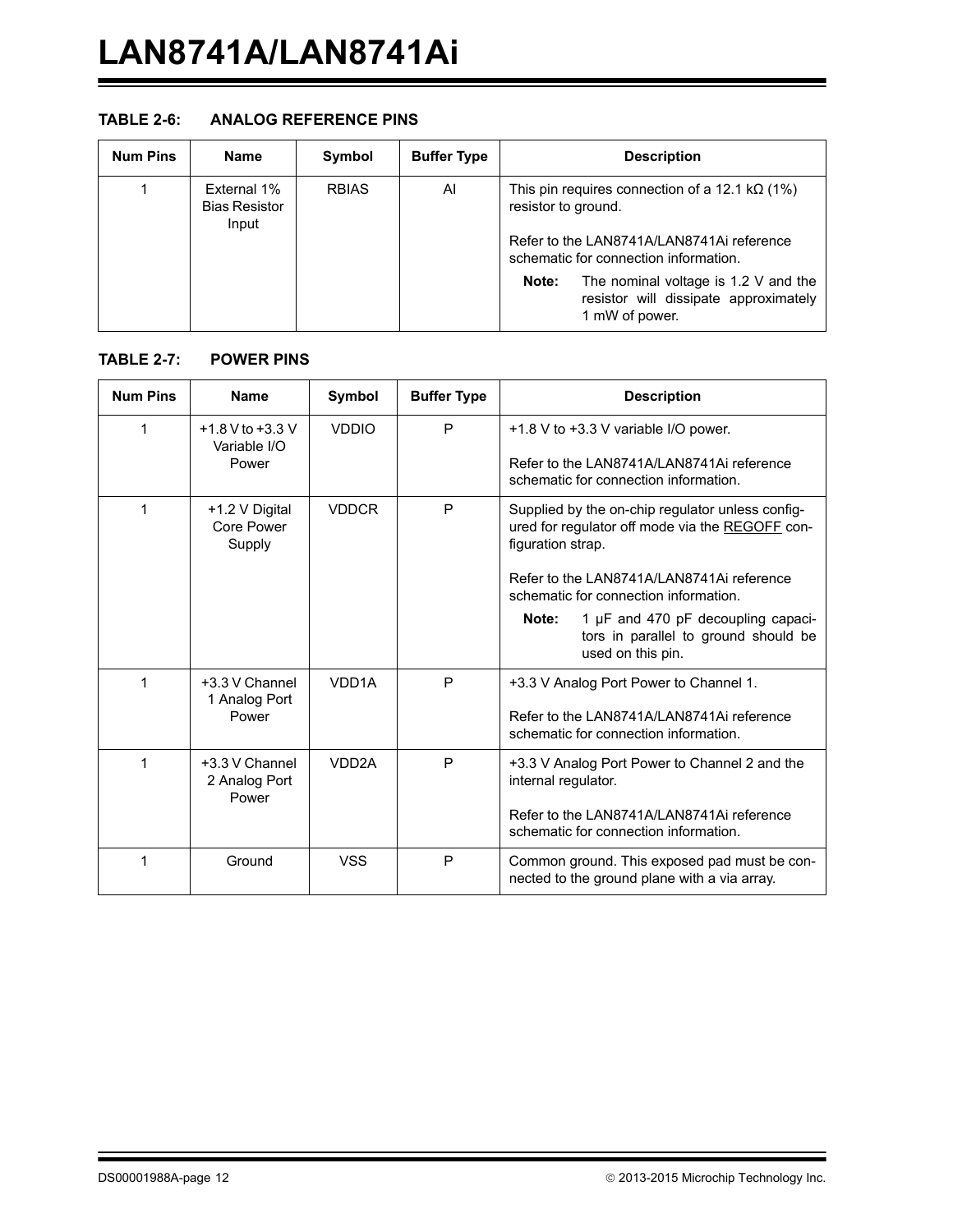## **2.1 Pin Assignments**

| <b>Pin Num</b> | <b>Pin Name</b>    | Pin Num | <b>Pin Name</b>    |
|----------------|--------------------|---------|--------------------|
| 1              | VDD <sub>2</sub> A | 17      | <b>MDC</b>         |
| 2              | LED2/nINTSEL       | 18      | nINT/TXER/TXD4     |
| 3              | LED1/REGOFF        | 19      | nRST               |
| 4              | XTAL <sub>2</sub>  | 20      | <b>TXCLK</b>       |
| 5              | XTAL1/CLKIN        | 21      | <b>TXEN</b>        |
| 6              | <b>VDDCR</b>       | 22      | TXD <sub>0</sub>   |
| $\overline{7}$ | RXCLK/PHYAD1       | 23      | TXD1               |
| 8              | RXD3/PHYAD2        | 24      | TXD <sub>2</sub>   |
| 9              | RXD2/RMIISEL       | 25      | TXD3               |
| 10             | RXD1/MODE1         | 26      | <b>RXDV</b>        |
| 11             | RXD0/MODE0         | 27      | VDD <sub>1</sub> A |
| 12             | <b>VDDIO</b>       | 28      | <b>TXN</b>         |
| 13             | RXER/RXD4/PHYAD0   | 29      | <b>TXP</b>         |
| 14             | <b>CRS</b>         | 30      | <b>RXN</b>         |
| 15             | COL/CRS_DV/MODE2   | 31      | <b>RXP</b>         |
| 16             | <b>MDIO</b>        | 32      | <b>RBIAS</b>       |

## **TABLE 2-8: 32-VQFN PACKAGE PIN ASSIGNMENTS**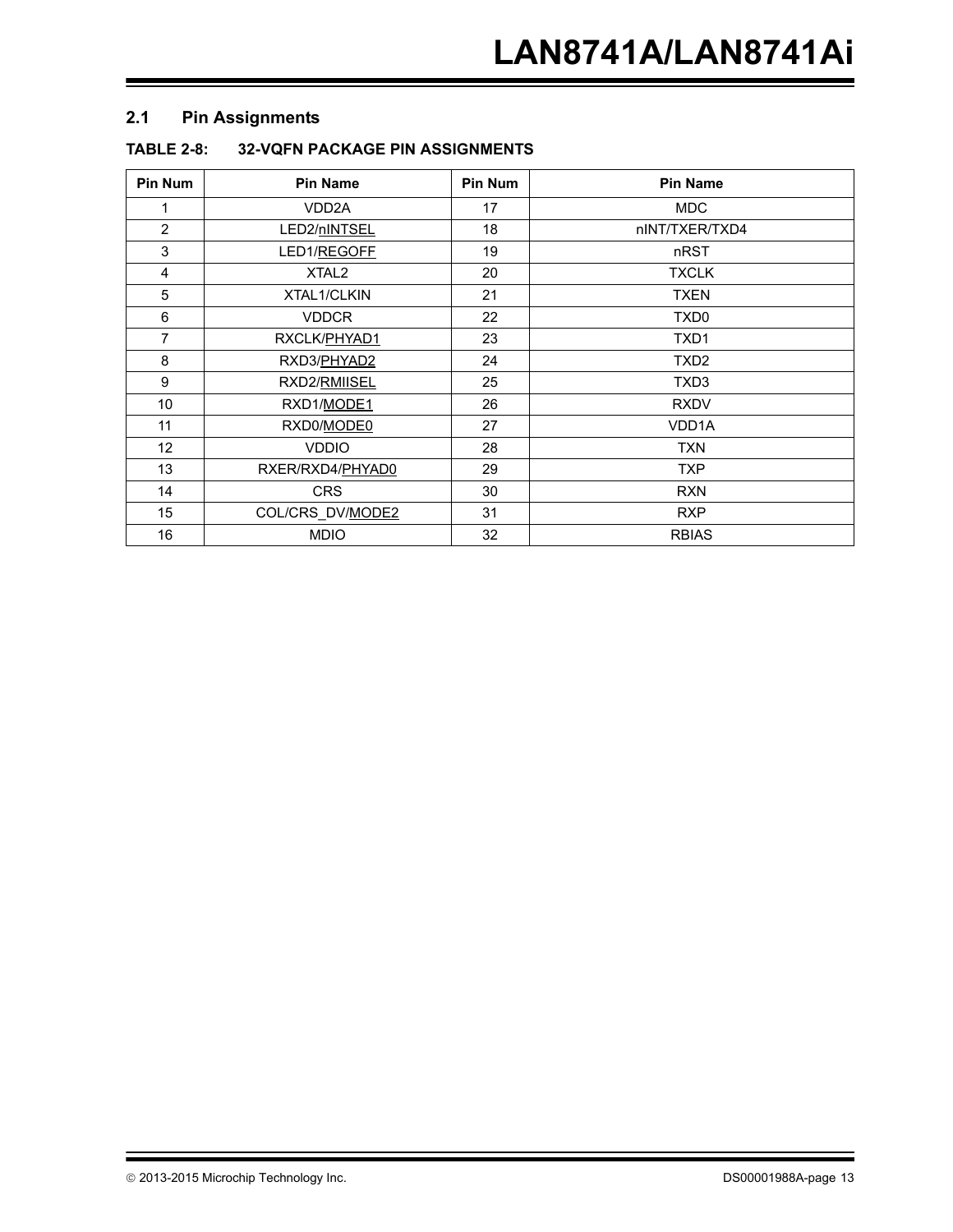## <span id="page-13-0"></span>**2.2 Buffer Types**

## **TABLE 2-9: BUFFER TYPES**

| <b>Buffer Type</b> | <b>Description</b>                                                                                                                                                                                                                                     |  |  |
|--------------------|--------------------------------------------------------------------------------------------------------------------------------------------------------------------------------------------------------------------------------------------------------|--|--|
| <b>IS</b>          | Schmitt-triggered input                                                                                                                                                                                                                                |  |  |
| O <sub>12</sub>    | Output with 12 mA sink and 12 mA source                                                                                                                                                                                                                |  |  |
| <b>VIS</b>         | Variable voltage Schmitt-triggered input                                                                                                                                                                                                               |  |  |
| VO <sub>8</sub>    | Variable voltage output with 8 mA sink and 8 mA source                                                                                                                                                                                                 |  |  |
| VOD <sub>8</sub>   | Variable voltage open-drain output with 8 mA sink                                                                                                                                                                                                      |  |  |
| PU                 | 50 µA (typical) internal pull-up. Unless otherwise noted in the pin description, internal pull-ups<br>are always enabled.                                                                                                                              |  |  |
|                    | Note:<br>Internal pull-up resistors prevent unconnected inputs from floating. Do not rely on<br>internal resistors to drive signals external to the device. When connected to a load<br>that must be pulled high, an external resistor must be added.  |  |  |
| <b>PD</b>          | 50 μA (typical) internal pull-down. Unless otherwise noted in the pin description, internal pull-<br>downs are always enabled.                                                                                                                         |  |  |
|                    | Note:<br>Internal pull-down resistors prevent unconnected inputs from floating. Do not rely<br>on internal resistors to drive signals external to the device. When connected to a<br>load that must be pulled low, an external resistor must be added. |  |  |
| AI                 | Analog input                                                                                                                                                                                                                                           |  |  |
| <b>AIO</b>         | Analog bi-directional                                                                                                                                                                                                                                  |  |  |
| <b>ICLK</b>        | Crystal oscillator input pin                                                                                                                                                                                                                           |  |  |
| <b>OCLK</b>        | Crystal oscillator output pin                                                                                                                                                                                                                          |  |  |
| P                  | Power pin                                                                                                                                                                                                                                              |  |  |

| Note: | The digital signals are not 5 V tolerant. Refer to Section 5.1, "Absolute Maximum Ratings*" for additional<br>buffer information.                               |
|-------|-----------------------------------------------------------------------------------------------------------------------------------------------------------------|
| Note: | Sink and source capabilities are dependent on the VDDIO voltage. Refer to Section 5.1, "Absolute Maxi-<br>mum Ratings <sup>*"</sup> for additional information. |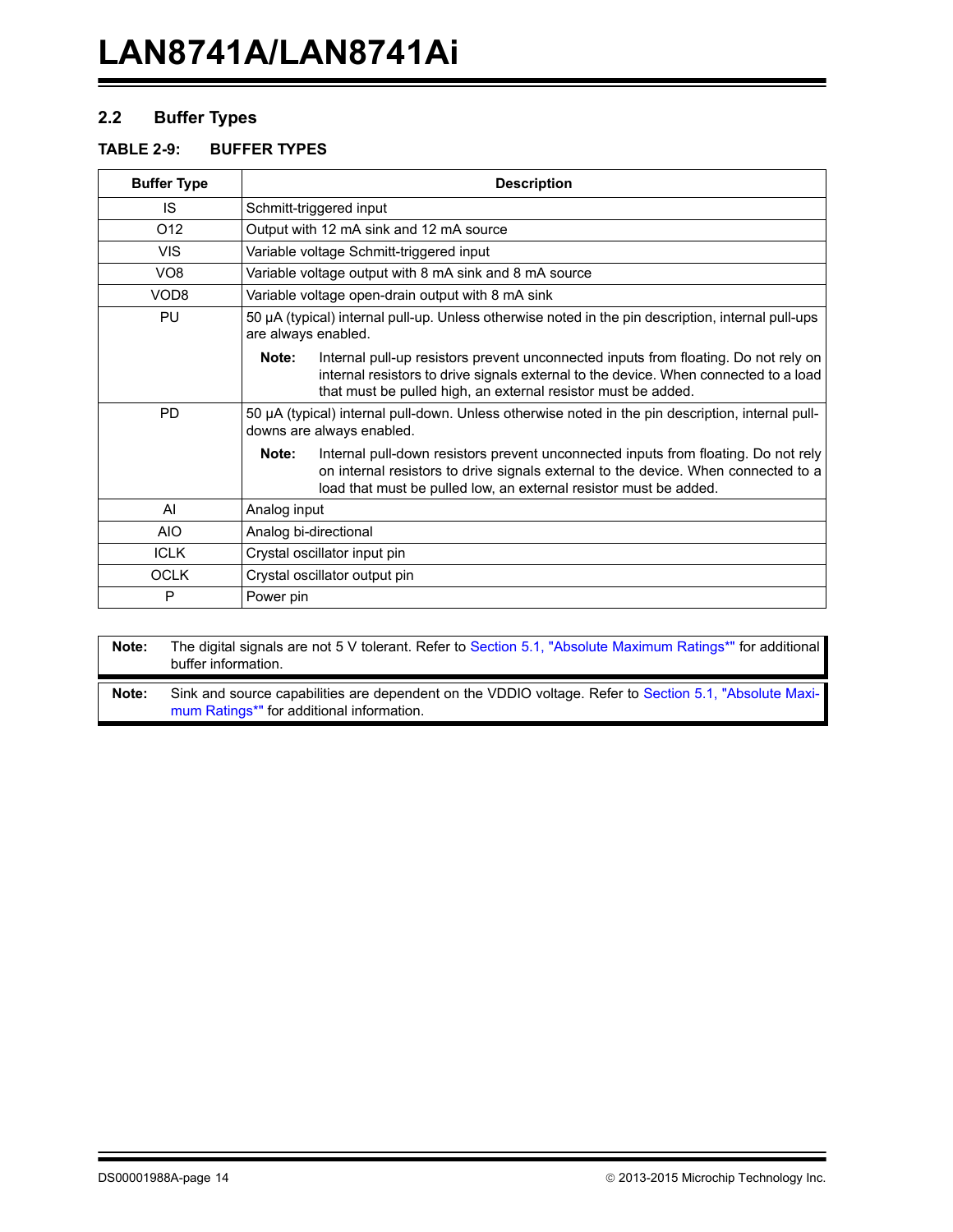## <span id="page-14-0"></span>**3.0 FUNCTIONAL DESCRIPTION**

This chapter provides functional descriptions of the various device features. These features have been categorized into the following sections:

- [Transceiver](#page-14-1)
- [Auto-Negotiation](#page-20-0)
- [HP Auto-MDIX Support](#page-22-0)
- [MAC Interface](#page-23-0)
- [Serial Management Interface \(SMI\)](#page-26-0)
- [Interrupt Management](#page-27-1)
- [Configuration Straps](#page-29-2)
- [Miscellaneous Functions](#page-32-1)
- [Application Diagrams](#page-38-0)

## <span id="page-14-1"></span>**3.1 Transceiver**

#### 3.1.1 100BASE-TX TRANSMIT

The 100BASE-TX transmit data path is shown in [Figure 3-1.](#page-14-2) Each major block is explained in the following subsections.

<span id="page-14-2"></span>



## 3.1.1.1 100BASE-TX Transmit Data Across the MII/RMII Interface

For MII, the MAC controller drives the transmit data onto the TXD bus and asserts TXEN to indicate valid data. The data is latched by the transceiver's MII block on the rising edge of TXCLK. The data is in the form of 4-bit wide 25 MHz data.

For RMII, the MAC controller drives the transmit data onto the TXD bus and asserts TXEN to indicate valid data. The data is latched by the transceiver's RMII block on the rising edge of REF CLK. The data is in the form of 2-bit wide 50 MHz data.

## 3.1.1.2 4B/5B Encoding

The transmit data passes from the MII/RMII block to the 4B/5B encoder. This block encodes the data from 4-bit nibbles to 5-bit symbols (known as "code-groups") according to [Table 3-1.](#page-15-0) Each 4-bit data-nibble is mapped to 16 of the 32 possible code-groups. The remaining 16 code-groups are either used for control information or are not valid.

The first 16 code-groups are referred to by the hexadecimal values of their corresponding data nibbles, 0 through F. The remaining code-groups are given letter designations with slashes on either side. For example, an IDLE code-group is /I/, a transmit error code-group is /H/, etc.

 <sup>2013-2015</sup> Microchip Technology Inc. DS00001988A-page 15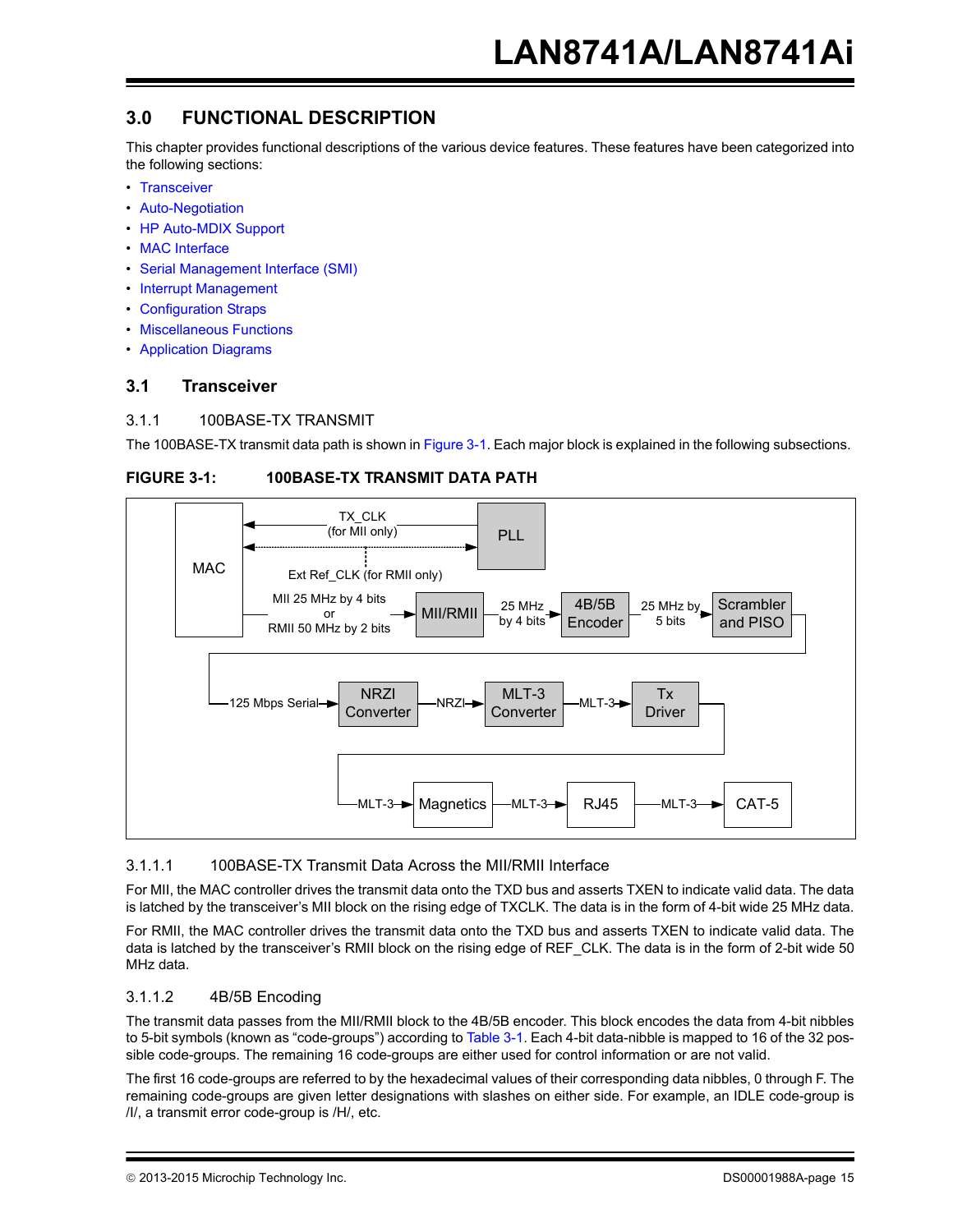## **LAN8741A/LAN8741Ai**

| <b>Code Group</b> | Sym            |                                                                                                         | <b>Receiver Interpretation</b>                                                        |                       |                                | <b>Transmitter Interpretation</b>                                                   |             |
|-------------------|----------------|---------------------------------------------------------------------------------------------------------|---------------------------------------------------------------------------------------|-----------------------|--------------------------------|-------------------------------------------------------------------------------------|-------------|
| 11110             | 0              | $\mathbf 0$                                                                                             | 0000                                                                                  | <b>DATA</b>           | 0                              | 0000                                                                                | <b>DATA</b> |
| 01001             | 1              | 1                                                                                                       | 0001                                                                                  |                       | 1                              | 0001                                                                                |             |
| 10100             | $\overline{2}$ | $\overline{2}$                                                                                          | 0010                                                                                  |                       | $\overline{2}$                 | 0010                                                                                |             |
| 10101             | 3              | 3                                                                                                       | 0011                                                                                  |                       | 3                              | 0011                                                                                |             |
| 01010             | 4              | 4                                                                                                       | 0100                                                                                  |                       | 4                              | 0100                                                                                |             |
| 01011             | 5              | 5                                                                                                       | 0101                                                                                  |                       | 5                              | 0101                                                                                |             |
| 01110             | 6              | $\,6$                                                                                                   | 0110                                                                                  |                       | 6                              | 0110                                                                                |             |
| 01111             | 7              | $\overline{7}$                                                                                          | 0111                                                                                  |                       | 7                              | 0111                                                                                |             |
| 10010             | 8              | 8                                                                                                       | 1000                                                                                  |                       | 8                              | 1000                                                                                |             |
| 10011             | 9              | $\boldsymbol{9}$                                                                                        | 1001                                                                                  |                       | 9                              | 1001                                                                                |             |
| 10110             | A              | A                                                                                                       | 1010                                                                                  |                       | Α                              | 1010                                                                                |             |
| 10111             | B              | B                                                                                                       | 1011                                                                                  |                       | B                              | 1011                                                                                |             |
| 11010             | $\mathsf{C}$   | $\mathsf{C}$                                                                                            | 1100                                                                                  |                       | C                              | 1100                                                                                |             |
| 11011             | D              | D                                                                                                       | 1101                                                                                  |                       | D                              | 1101                                                                                |             |
| 11100             | E              | E                                                                                                       | 1110                                                                                  |                       | E                              | 1110                                                                                |             |
| 11101             | F              | F                                                                                                       | 1111                                                                                  |                       | F                              | 1111                                                                                |             |
| 11111             | $\mathbf{I}$   | <b>IDLE</b>                                                                                             |                                                                                       |                       | Sent after /T/R until TXEN     |                                                                                     |             |
| 11000             | J              |                                                                                                         | First nibble of SSD, translated to "0101"<br>following IDLE, else RXER                |                       | Sent for rising TXEN           |                                                                                     |             |
| 10001             | K              | Second nibble of SSD, translated to<br>"0101" following J, else RXER                                    |                                                                                       | Sent for rising TXEN  |                                |                                                                                     |             |
| 01101             | $\mathsf T$    | First nibble of ESD, causes de-assertion of<br>CRS if followed by /R/, else assertion of<br><b>RXER</b> |                                                                                       | Sent for falling TXEN |                                |                                                                                     |             |
| 00111             | ${\sf R}$      | of RXER                                                                                                 | Second nibble of ESD, causes deasser-<br>tion of CRS if following /T/, else assertion |                       | Sent for falling TXEN          |                                                                                     |             |
| 00100             | H              | Transmit Error Symbol                                                                                   |                                                                                       |                       | Sent for rising TXER           |                                                                                     |             |
| 00110             | $\vee$         |                                                                                                         | INVALID, RXER if during RXDV                                                          |                       | <b>INVALID</b>                 |                                                                                     |             |
| 11001             | $\vee$         |                                                                                                         | INVALID, RXER if during RXDV                                                          |                       | <b>INVALID</b>                 |                                                                                     |             |
| 00000             | $\vee$         | Indicates to receiver that the transmitter<br>will be going to LPI                                      |                                                                                       |                       | for refresh cycles during LPI. | Sent due to LPI. Used to tell receiver<br>before transmitter goes to LPI. Also used |             |
| 00001             | V              |                                                                                                         | INVALID, RXER if during RXDV                                                          |                       | <b>INVALID</b>                 |                                                                                     |             |
| 00010             | $\vee$         |                                                                                                         | INVALID, RXER if during RXDV                                                          |                       | <b>INVALID</b>                 |                                                                                     |             |
| 00011             | $\mathsf V$    |                                                                                                         | INVALID, RXER if during RXDV                                                          |                       | <b>INVALID</b>                 |                                                                                     |             |
| 00101             | V              | INVALID, RXER if during RXDV                                                                            |                                                                                       |                       | <b>INVALID</b>                 |                                                                                     |             |
| 01000             | $\mathsf{V}$   | INVALID, RXER if during RXDV                                                                            |                                                                                       |                       | <b>INVALID</b>                 |                                                                                     |             |
| 01100             | $\sf V$        |                                                                                                         | INVALID, RXER if during RXDV                                                          |                       | <b>INVALID</b>                 |                                                                                     |             |
| 10000             | V              |                                                                                                         | INVALID, RXER if during RXDV                                                          |                       |                                |                                                                                     |             |

## <span id="page-15-0"></span>**TABLE 3-1: 4B/5B CODE TABLE**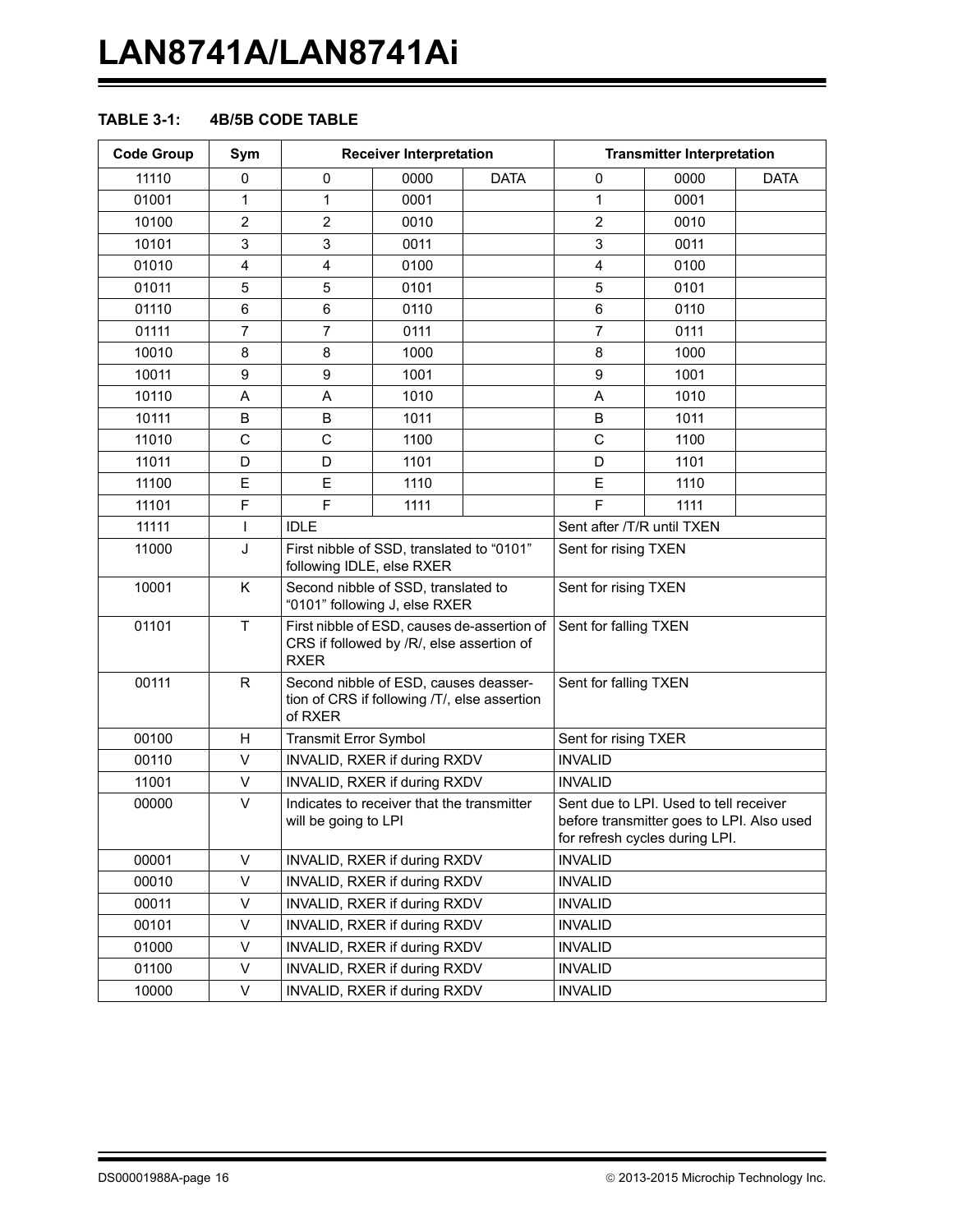## 3.1.1.3 Scrambling

Repeated data patterns (especially the IDLE code-group) can have power spectral densities with large narrow-band peaks. Scrambling the data helps eliminate these peaks and spread the signal power more uniformly over the entire channel bandwidth. This uniform spectral density is required by FCC regulations to prevent excessive EMI from being radiated by the physical wiring.

The seed for the scrambler is generated from the transceiver address, [PHYAD](#page-58-0), ensuring that in multiple-transceiver applications, such as repeaters or switches, each transceiver will have its own scrambler sequence.

The scrambler also performs the Parallel In Serial Out conversion (PISO) of the data.

#### 3.1.1.4 NRZI and MLT-3 Encoding

The scrambler block passes the 5-bit wide parallel data to the NRZI converter where it becomes a serial 125 MHz NRZI data stream. The NRZI is encoded to MLT-3. MLT-3 is a tri-level code where a change in the logic level represents a code bit "1" and the logic output remaining at the same level represents a code bit "0".

#### 3.1.1.5 100M Transmit Driver

The MLT3 data is then passed to the analog transmitter, which drives the differential MLT-3 signal, on outputs TXP and TXN, to the twisted pair media across a 1:1 ratio isolation transformer. The 10BASE-T and 100BASE-TX signals pass through the same transformer so that common "magnetics" can be used for both. The transmitter drives into the 100  $\Omega$ impedance of the CAT-5 cable. Cable termination and impedance matching require external components.

#### 3.1.1.6 100M Phase Lock Loop (PLL)

The 100M PLL locks onto reference clock and generates the 125 MHz clock used to drive the 125 MHz logic and the 100BASE-TX transmitter.

#### 3.1.2 100BASE-TX RECEIVE

The 100BASE-TX receive data path is shown in [Figure 3-2](#page-16-0). Each major block is explained in the following subsections.

<span id="page-16-0"></span>

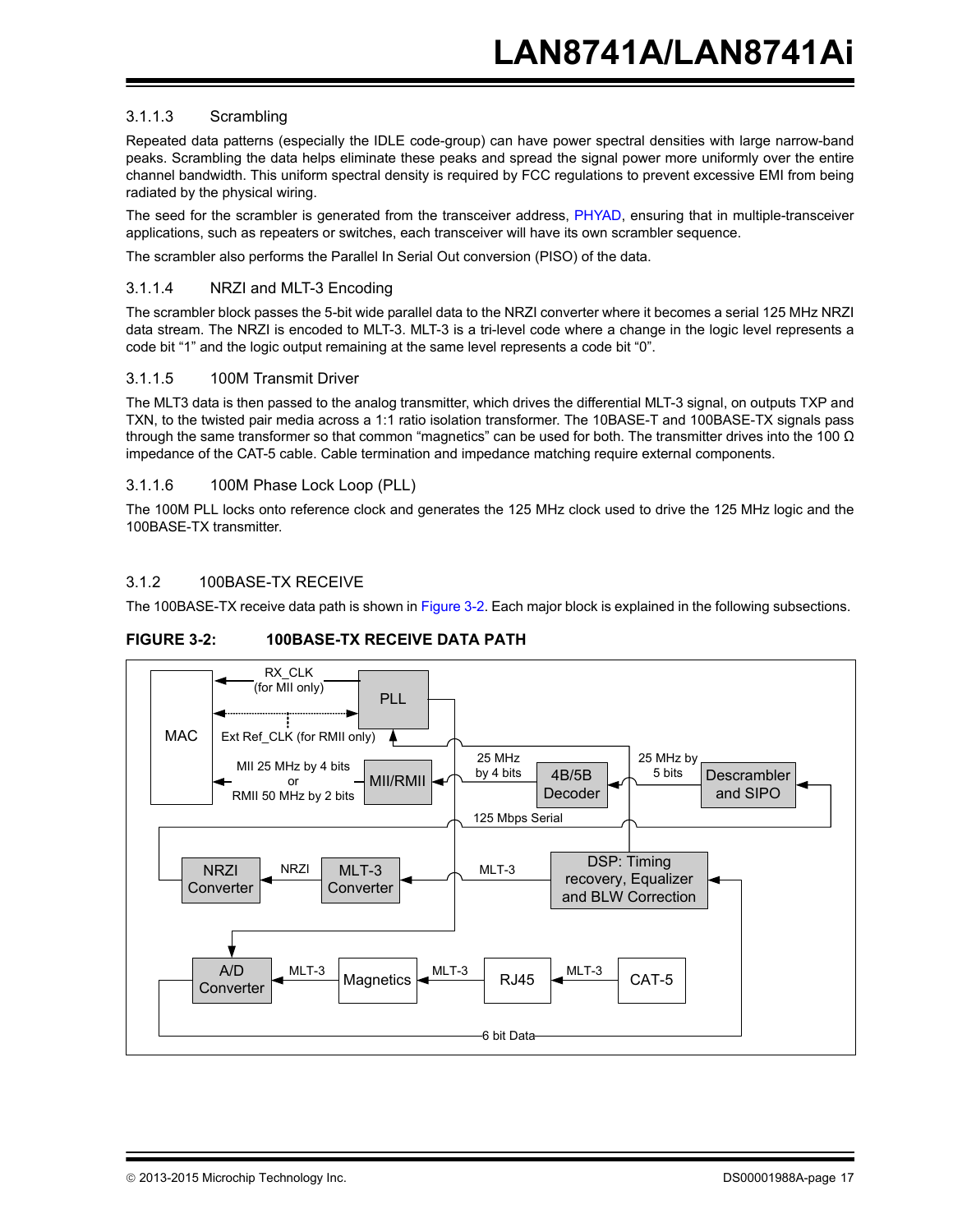## 3.1.2.1 100M Receive Input

The MLT-3 from the cable is fed into the transceiver (on inputs RXP and RXN) via a 1:1 ratio transformer. The ADC samples the incoming differential signal at a rate of 125M samples per second. Using a 64-level quanitizer, it generates 6 digital bits to represent each sample. The DSP adjusts the gain of the ADC according to the observed signal levels such that the full dynamic range of the ADC can be used.

#### 3.1.2.2 Equalizer, Baseline Wander Correction and Clock and Data Recovery

The 6 bits from the ADC are fed into the DSP block. The equalizer in the DSP section compensates for phase and amplitude distortion caused by the physical channel consisting of magnetics, connectors, and CAT- 5 cable. The equalizer can restore the signal for any good-quality CAT-5 cable between 1 m and 100 m.

If the DC content of the signal is such that the low-frequency components fall below the low frequency pole of the isolation transformer, then the droop characteristics of the transformer will become significant and Baseline Wander (BLW) on the received signal will result. To prevent corruption of the received data, the transceiver corrects for BLW and can receive the ANSI X3.263-1995 FDDI TP-PMD defined "killer packet" with no bit errors.

The 100M PLL generates multiple phases of the 125 MHz clock. A multiplexer, controlled by the timing unit of the DSP, selects the optimum phase for sampling the data. This is used as the received recovered clock. This clock is used to extract the serial data from the received signal.

#### 3.1.2.3 NRZI and MLT-3 Decoding

The DSP generates the MLT-3 recovered levels that are fed to the MLT-3 converter. The MLT-3 is then converted to an NRZI data stream.

#### 3.1.2.4 Descrambling

The descrambler performs an inverse function to the scrambler in the transmitter and also performs the Serial In Parallel Out (SIPO) conversion of the data.

During reception of IDLE (/I/) symbols. the descrambler synchronizes its descrambler key to the incoming stream. Once synchronization is achieved, the descrambler locks on this key and is able to descramble incoming data.

Special logic in the descrambler ensures synchronization with the remote transceiver by searching for IDLE symbols within a window of 4000 bytes (40 µs). This window ensures that a maximum packet size of 1514 bytes, allowed by the IEEE 802.3 standard, can be received with no interference. If no IDLE-symbols are detected within this time-period, receive operation is aborted and the descrambler re-starts the synchronization process.

#### 3.1.2.5 Alignment

The de-scrambled signal is then aligned into 5-bit code-groups by recognizing the /J/K/ Start-of-Stream Delimiter (SSD) pair at the start of a packet. Once the code-word alignment is determined, it is stored and utilized until the next start of frame.

#### 3.1.2.6 5B/4B Decoding

The 5-bit code-groups are translated into 4-bit data nibbles according to the 4B/5B table. The translated data is presented on the RXD[3:0] signal lines. The SSD, /J/K/, is translated to "0101 0101" as the first 2 nibbles of the MAC preamble. Reception of the SSD causes the transceiver to assert the receive data valid signal, indicating that valid data is available on the RXD bus. Successive valid code-groups are translated to data nibbles. Reception of either the End of Stream Delimiter (ESD) consisting of the /T/R/ symbols, or at least two /I/ symbols causes the transceiver to de-assert the carrier sense and receive data valid signals.

#### **Note:** These symbols are not translated into data.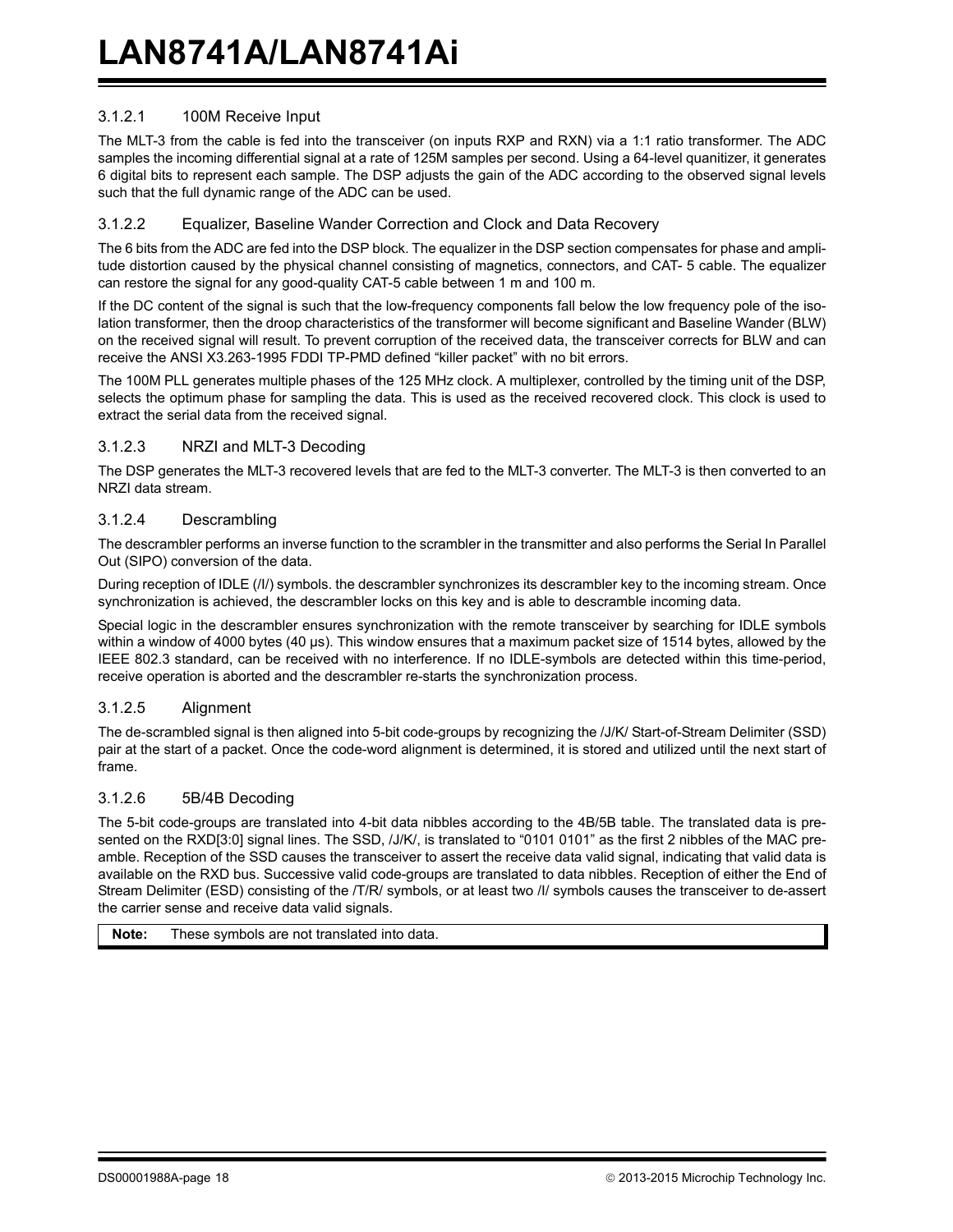#### 3.1.2.7 Receive Data Valid Signal

The Receive Data Valid signal (RXDV) indicates that recovered and decoded nibbles are being presented on the RXD[3:0] outputs synchronous to RXCLK. RXDV becomes active after the /J/K/ delimiter has been recognized and RXD is aligned to nibble boundaries. It remains active until either the /T/R/ delimiter is recognized or link test indicates failure or SIGDET becomes false.

RXDV is asserted when the first nibble of translated /J/K/ is ready for transfer over the Media Independent Interface (MII mode).

#### **FIGURE 3-3: RELATIONSHIP BETWEEN RECEIVED DATA AND SPECIFIC MII SIGNALS**



#### 3.1.2.8 Receiver Errors

During a frame, unexpected code-groups are considered receive errors. Expected code groups are the DATA set (0 through F), and the /T/R/ (ESD) symbol pair. When a receive error occurs, the RXER signal is asserted and arbitrary data is driven onto the RXD[3:0] lines. Should an error be detected during the time that the /J/K/ delimiter is being decoded (bad SSD error), RXER is asserted true and the value '1110' is driven onto the RXD[3:0] lines. Note that the Valid Data signal is not yet asserted when the bad SSD error occurs.

#### 3.1.2.9 100M Receive Data Across the MII/RMII Interface

In MII mode, the 4-bit data nibbles are sent to the MII block. These data nibbles are clocked to the controller at a rate of 25 MHz. The controller samples the data on the rising edge of RXCLK. To ensure that the setup and hold requirements are met, the nibbles are clocked out of the transceiver on the falling edge of RXCLK. RXCLK is the 25 MHz output clock for the MII bus. It is recovered from the received data to clock the RXD bus. If there is no received signal, it is derived from the system reference clock (XTAL1/CLKIN).

When tracking the received data, RXCLK has a maximum jitter of 0.8 ns (provided that the jitter of the input clock, XTAL1/CLKIN, is below 100 ps).

In RMII mode, the 2-bit data nibbles are sent to the RMII block. These data nibbles are clocked to the controller at a rate of 50 MHz. The controller samples the data on the rising edge of XTAL1/CLKIN (REF\_CLK). To ensure that the setup and hold requirements are met, the nibbles are clocked out of the transceiver on the falling edge of XTAL1/CLKIN (REF\_CLK).

#### 3.1.3 10BASE-T TRANSMIT

Data to be transmitted comes from the MAC layer controller. The 10BASE-T transmitter receives 4-bit nibbles from the MII at a rate of 2.5 MHz and converts them to a 10 Mbps serial data stream. The data stream is then Manchesterencoded and sent to the analog transmitter, which drives a signal onto the twisted pair via the external magnetics.

The 10M transmitter uses the following blocks:

- MII (digital)
- TX 10M (digital)
- 10M Transmitter (analog)
- 10M PLL (analog)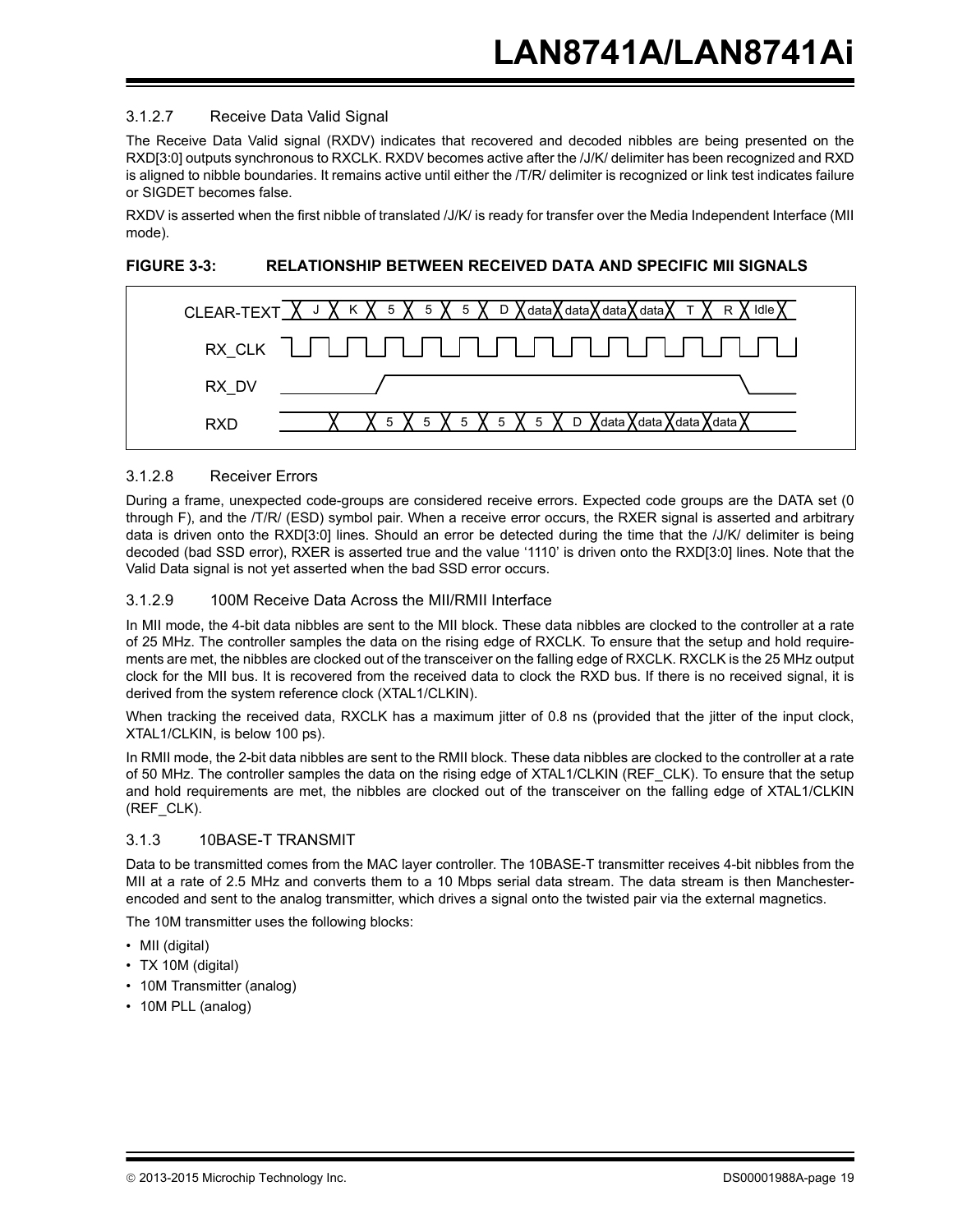## 3.1.3.1 10M Transmit Data Across the MII/RMII Interface

The MAC controller drives the transmit data onto the TXD bus. For MII, when the controller has driven TXEN high to indicate valid data, the data is latched by the MII block on the rising edge of TXCLK. The data is in the form of 4-bit wide 2.5 MHz data. For RMII, TXD[1:0] shall transition synchronously with respect to REF\_CLK. When TXEN is asserted, TXD[1:0] are accepted for transmission by the device. TXD[1:0] shall be "00" to indicate idle when TXEN is deasserted. Values of TXD[1:0] other than "00" when TXEN is deasserted are reserved for out-of-band signaling (to be defined). Values other than "00" on TXD[1:0] while TXEN is deasserted shall be ignored by the device.TXD[1:0] shall provide valid data for each REF\_CLK period while TXEN is asserted.

In order to comply with legacy 10BASE-T MAC/Controllers, in half-duplex mode the transceiver loops back the transmitted data, on the receive path. This does not confuse the MAC/Controller since the COL signal is not asserted during this time. The transceiver also supports the SQE (Heartbeat) signal. See [Section 3.8.8, "Collision Detect",](#page-35-0) for more details.

## 3.1.3.2 Manchester Encoding

The 4-bit wide data is sent to the 10M TX block. The nibbles are converted to a 10 Mbps serial NRZI data stream. The 10M PLL locks onto the external clock or internal oscillator and produces a 20 MHz clock. This is used to Manchester encode the NRZ data stream. When no data is being transmitted (TXEN is low), the 10M TX block outputs Normal Link Pulses (NLPs) to maintain communications with the remote link partner.

#### 3.1.3.3 10M Transmit Drivers

The Manchester-encoded data is sent to the analog transmitter where it is shaped and filtered before being driven out as a differential signal across the TXP and TXN outputs.

## 3.1.4 10BASE-T RECEIVE

The 10BASE-T receiver gets the Manchester- encoded analog signal from the cable via the magnetics. It recovers the receive clock from the signal and uses this clock to recover the NRZI data stream. This 10M serial data is converted to 4-bit data nibbles which are passed to the controller via MII at a rate of 2.5 MHz.

This 10M receiver uses the following blocks:

- Filter and SQUELCH (analog)
- 10M PLL (analog)
- RX 10M (digital)
- MII (digital)

#### 3.1.4.1 10M Receive Input and Squelch

The Manchester signal from the cable is fed into the transceiver (on inputs RXP and RXN) via 1:1 ratio magnetics. It is first filtered to reduce any out-of-band noise. It then passes through a SQUELCH circuit. The SQUELCH is a set of amplitude and timing comparators that normally reject differential voltage levels below 300 mV and detect and recognize differential voltages above 585 mV.

#### 3.1.4.2 Manchester Decoding

The output of the SQUELCH goes to the 10M RX block where it is validated as Manchester encoded data. The polarity of the signal is also checked. If the polarity is reversed (local RXP is connected to RXN of the remote partner and vice versa), the condition is identified and corrected. The reversed condition is indicated by the [XPOL](#page-60-0) bit of the [Special Con](#page-60-1)[trol/Status Indications Register](#page-60-1). The 10M PLL is locked onto the received Manchester signal, from which the 20 MHz cock is generated. Using this clock, the Manchester encoded data is extracted and converted to a 10 MHz NRZI data stream. It is then converted from serial to 4-bit wide parallel data.

The 10M RX block also detects valid 10BASE-T IDLE signals - Normal Link Pulses (NLPs) - to maintain the link.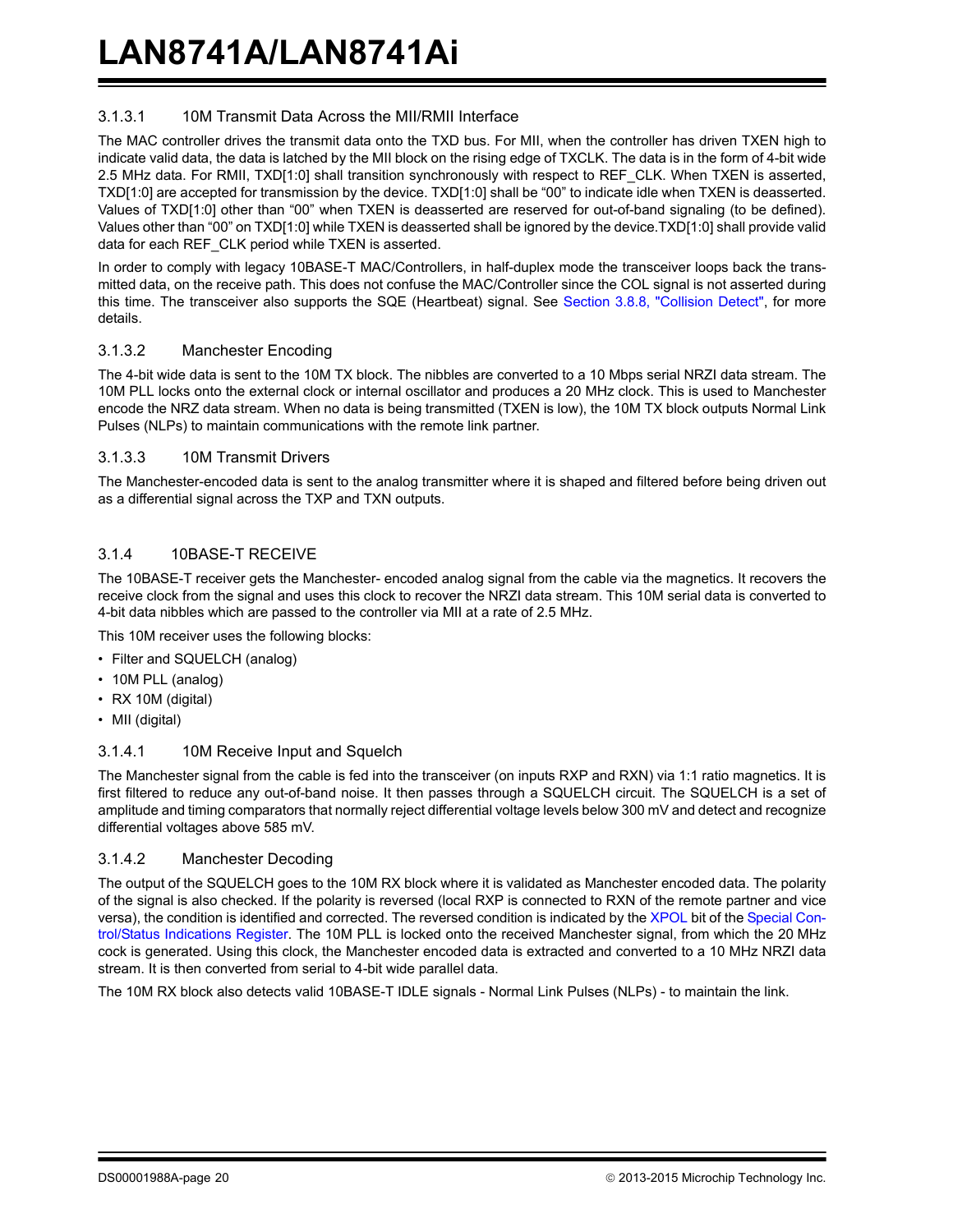#### 3.1.4.3 10M Receive Data Across the MII/RMII Interface

For MII, the 4-bit data nibbles are sent to the MII block. In MII mode, these data nibbles are valid on the rising edge of the 2.5 MHz RXCLK.

For RMII, the 2-bit data nibbles are sent to the RMII block. In RMII mode, these data nibbles are valid on the rising edge of the RMII REF\_CLK.

**Note:** RXDV goes high with the SFD.

#### 3.1.4.4 Jabber Detection

Jabber is a condition in which a station transmits for a period of time longer than the maximum permissible packet length, usually due to a fault condition, which results in holding the TXEN input for a long period. Special logic is used to detect the jabber state and abort the transmission to the line within 45 ms. Once TXEN is deasserted, the logic resets the jabber condition.

As shown in [Section 4.2.2, "Basic Status Register"](#page-46-0), the [Jabber Detect](#page-46-1) bit indicates that a jabber condition was detected.

## <span id="page-20-0"></span>**3.2 Auto-Negotiation**

The purpose of the auto-negotiation function is to automatically configure the transceiver to the optimum link parameters based on the capabilities of its link partner. Auto-negotiation is a mechanism for exchanging configuration information between two link-partners and automatically selecting the highest performance mode of operation supported by both sides. Auto-negotiation is fully defined in clause 28 of the IEEE 802.3 specification.

Once auto-negotiation has completed, information about the resolved link can be passed back to the controller via the Serial Management Interface (SMI). The results of the negotiation process are reflected in the [Speed Indication](#page-63-1) bits of the [PHY Special Control/Status Register,](#page-63-0) as well as in the [Auto Negotiation Link Partner Ability Register.](#page-50-0) The auto-negotiation protocol is a purely physical layer activity and proceeds independently of the MAC controller.

The advertised capabilities of the transceiver are stored in the [Auto Negotiation Advertisement Register.](#page-49-0) The default advertised by the transceiver is determined by user-defined on-chip signal options.

The following blocks are activated during an auto-negotiation session:

- Auto-negotiation (digital)
- 100M ADC (analog)
- 100M PLL (analog)
- 100M equalizer/BLW/clock recovery (DSP)
- 10M SQUELCH (analog)
- 10M PLL (analog)
- 10M Transmitter (analog)

When enabled, auto-negotiation is started by the occurrence of one of the following events:

- Hardware reset
- Software reset
- Power-down reset
- Link status down
- Setting the [Restart Auto-Negotiate](#page-45-1) bit of the [Basic Control Register](#page-45-0)

On detection of one of these events, the transceiver begins auto-negotiation by transmitting bursts of Fast Link Pulses (FLP), which are bursts of link pulses from the 10M transmitter. They are shaped as Normal Link Pulses and can pass uncorrupted down CAT-3 or CAT-5 cable. A Fast Link Pulse Burst consists of up to 33 pulses. The 17 odd-numbered pulses, which are always present, frame the FLP burst. The 16 even-numbered pulses, which may be present or absent, contain the data word being transmitted. Presence of a data pulse represents a "1", while absence represents a "0".

The data transmitted by an FLP burst is known as a "Link Code Word." These are defined fully in IEEE 802.3 clause 28. In summary, the transceiver advertises 802.3 compliance in its selector field (the first 5 bits of the Link Code Word). It advertises its technology ability according to the bits set in the [Auto Negotiation Advertisement Register](#page-49-0).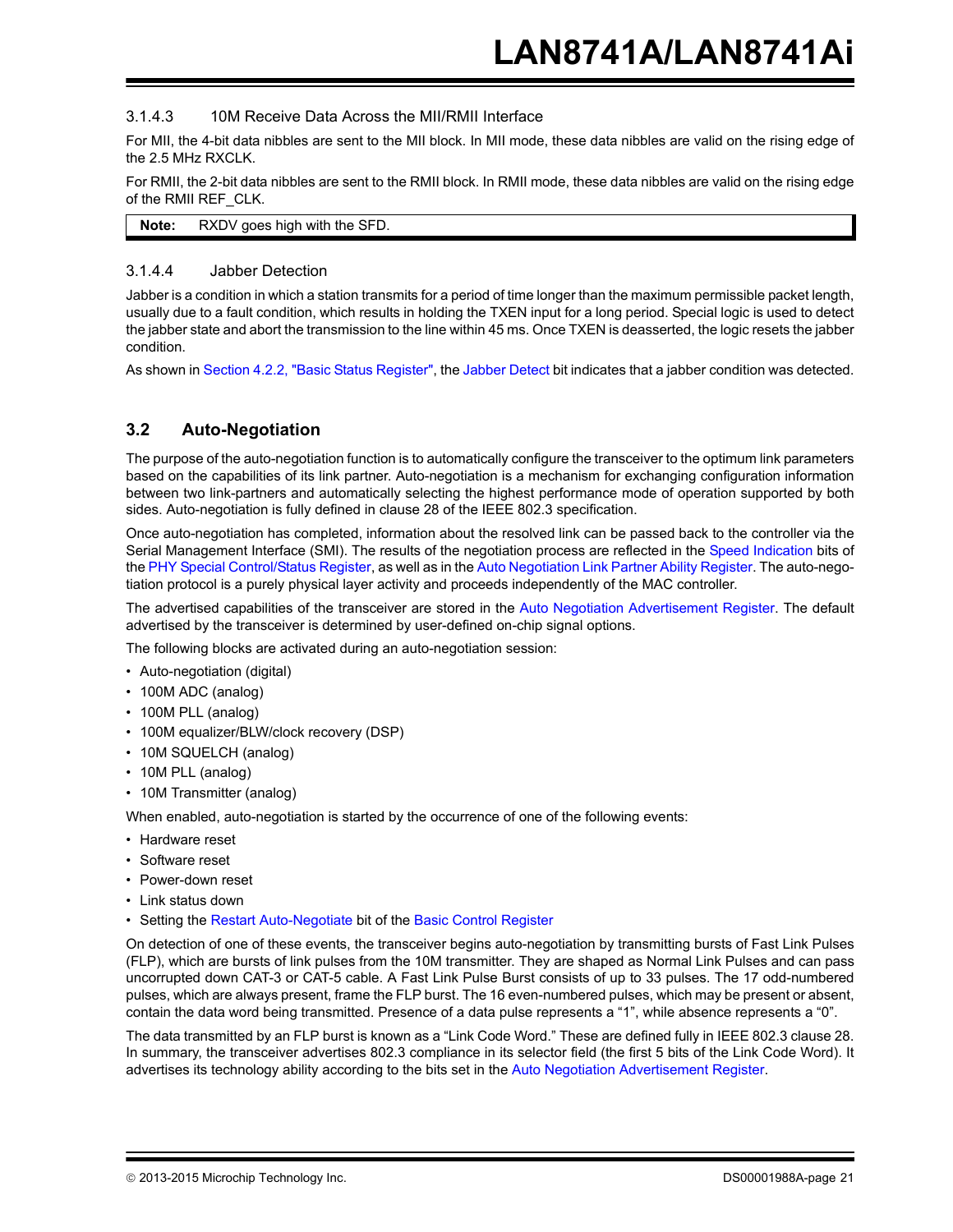There are 4 possible matches of the technology abilities. In the order of priority these are:

- 100M Full Duplex (Highest Priority)
- 100M Half Duplex
- 10M Full Duplex
- 10M Half Duplex (Lowest Priority)

If the full capabilities of the transceiver are advertised (100M, Full Duplex), and if the link partner is capable of 10M and 100M, then auto-negotiation selects 100M as the highest performance mode. If the link partner is capable of half and full duplex modes, then auto-negotiation selects full duplex as the highest performance operation.

Once a capability match has been determined, the link code words are repeated with the acknowledge bit set. Any difference in the main content of the link code words at this time will cause auto-negotiation to re-start. Auto-negotiation will also re-start if not all of the required FLP bursts are received.

The capabilities advertised during auto-negotiation by the transceiver are initially determined by the logic levels latched on the MODE[2:0] configuration straps after reset completes. These configuration straps can also be used to disable auto-negotiation on power-up. Refer to [Section 3.7.2, "MODE\[2:0\]: Mode Configuration"](#page-30-1) for additional information.

Writing the bits 8 through 5 of the [Auto Negotiation Advertisement Register](#page-49-0) allows software control of the capabilities advertised by the transceiver. Writing the [Auto Negotiation Advertisement Register](#page-49-0) does not automatically re-start autonegotiation. The [Restart Auto-Negotiate](#page-45-1) bit of the [Basic Control Register](#page-45-0) must be set before the new abilities will be advertised. Auto-negotiation can also be disabled via software by clearing the [Auto-Negotiation Enable](#page-45-2) bit of the [Basic](#page-45-0) [Control Register.](#page-45-0)

## 3.2.1 PARALLEL DETECTION

If the LAN8741A/LAN8741Ai is connected to a device lacking the ability to auto-negotiate (i.e., no FLPs are detected), it is able to determine the speed of the link based on either 100M MLT-3 symbols or 10M Normal Link Pulses. In this case the link is presumed to be half duplex per the IEEE standard. This ability is known as "Parallel Detection." This feature ensures interoperability with legacy link partners. If a link is formed via parallel detection, then the [Link Partner](#page-51-0) [Auto-Negotiation Able](#page-51-0) bit of the [Auto Negotiation Expansion Register](#page-51-1) is cleared to indicate that the Link Partner is not capable of auto-negotiation. The controller has access to this information via the management interface. If a fault occurs during parallel detection, the [Parallel Detection Fault](#page-51-2) bit of [Link Partner Auto-Negotiation Able](#page-51-0) is set.

[Auto Negotiation Link Partner Ability Register](#page-50-0) is used to store the link partner ability information, which is coded in the received FLPs. If the link partner is not auto-negotiation capable, then the [Auto Negotiation Link Partner Ability Register](#page-50-0) is updated after completion of parallel detection to reflect the speed capability of the link partner.

#### 3.2.2 RESTARTING AUTO-NEGOTIATION

Auto-negotiation can be restarted at any time by setting the [Restart Auto-Negotiate](#page-45-1) bit of the [Basic Control Register.](#page-45-0) Auto-negotiation will also restart if the link is broken at any time. A broken link is caused by signal loss. This may occur because of a cable break, or because of an interruption in the signal transmitted by the link partner. Auto-negotiation resumes in an attempt to determine the new link configuration.

If the management entity re-starts auto-negotiation by setting the [Restart Auto-Negotiate](#page-45-1) bit of the [Basic Control Reg](#page-45-0)[ister,](#page-45-0) the LAN8741A/LAN8741Ai will respond by stopping all transmission/receiving operations. Once the break link timer is completed in the auto-negotiation state-machine (approximately 1250 ms), auto-negotiation will re-start. In this case, the link partner will have also dropped the link due to lack of a received signal, so it too will resume auto-negotiation.

## 3.2.3 DISABLING AUTO-NEGOTIATION

Auto-negotiation can be disabled by setting the [Auto-Negotiation Enable](#page-45-2) bit of the [Basic Control Register](#page-45-0) to zero. The device will then force its speed of operation to reflect the information in the [Basic Control Register](#page-45-0) ([Speed Select](#page-45-3) bit and [Duplex Mode](#page-45-4) bit). These bits should be ignored when auto-negotiation is enabled.

#### 3.2.4 HALF VS. FULL DUPLEX

Half duplex operation relies on the CSMA/CD (Carrier Sense Multiple Access / Collision Detect) protocol to handle network traffic and collisions. In this mode, the carrier sense signal, CRS, responds to both transmit and receive activity. If data is received while the transceiver is transmitting, a collision results.

In full duplex mode, the transceiver is able to transmit and receive data simultaneously. In this mode, CRS responds only to receive activity. The CSMA/CD protocol does not apply and collision detection is disabled.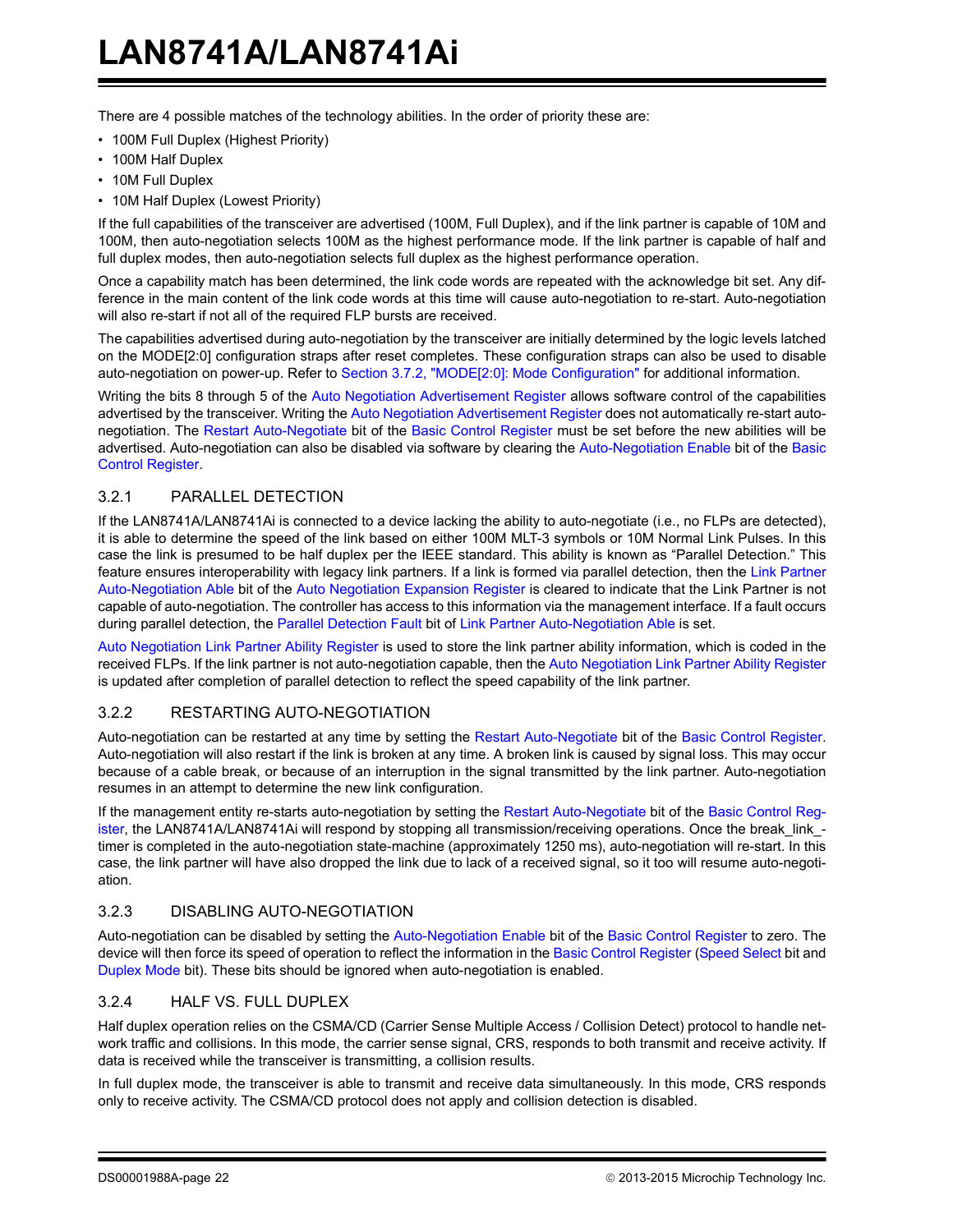## <span id="page-22-0"></span>**3.3 HP Auto-MDIX Support**

HP Auto-MDIX facilitates the use of CAT-3 (10BASE-T) or CAT-5 (100BASE-TX) media UTP interconnect cable without consideration of interface wiring scheme. If a user plugs in either a direct connect LAN cable, or a cross-over patch cable, as shown in [Figure 3-4,](#page-22-1) the device's Auto-MDIX transceiver is capable of configuring the TXP/TXN and RXP/RXN pins for correct transceiver operation.

The internal logic of the device detects the TX and RX pins of the connecting device. Since the RX and TX line pairs are interchangeable, special PCB design considerations are needed to accommodate the symmetrical magnetics and termination of an Auto-MDIX design.

The Auto-MDIX function can be disabled via the [AMDIXCTRL](#page-60-2) bit in the [Special Control/Status Indications Register](#page-60-1).

**Note:** When operating in 10BASE-T or 100BASE-TX manual modes, the Auto-MDIX crossover time can be extended via the [Extend Manual 10/100 Auto-MDIX Crossover Time](#page-56-0) bit of the [EDPD NLP/Crossover](#page-56-1) [Time/EEE Configuration Register.](#page-56-1) Refer to [Section 4.2.12, "EDPD NLP/Crossover Time/EEE Configura](#page-56-1)[tion Register"](#page-56-1) for additional information.

## <span id="page-22-1"></span>**FIGURE 3-4: DIRECT CABLE CONNECTION VS. CROSS-OVER CABLE CONNECTION**

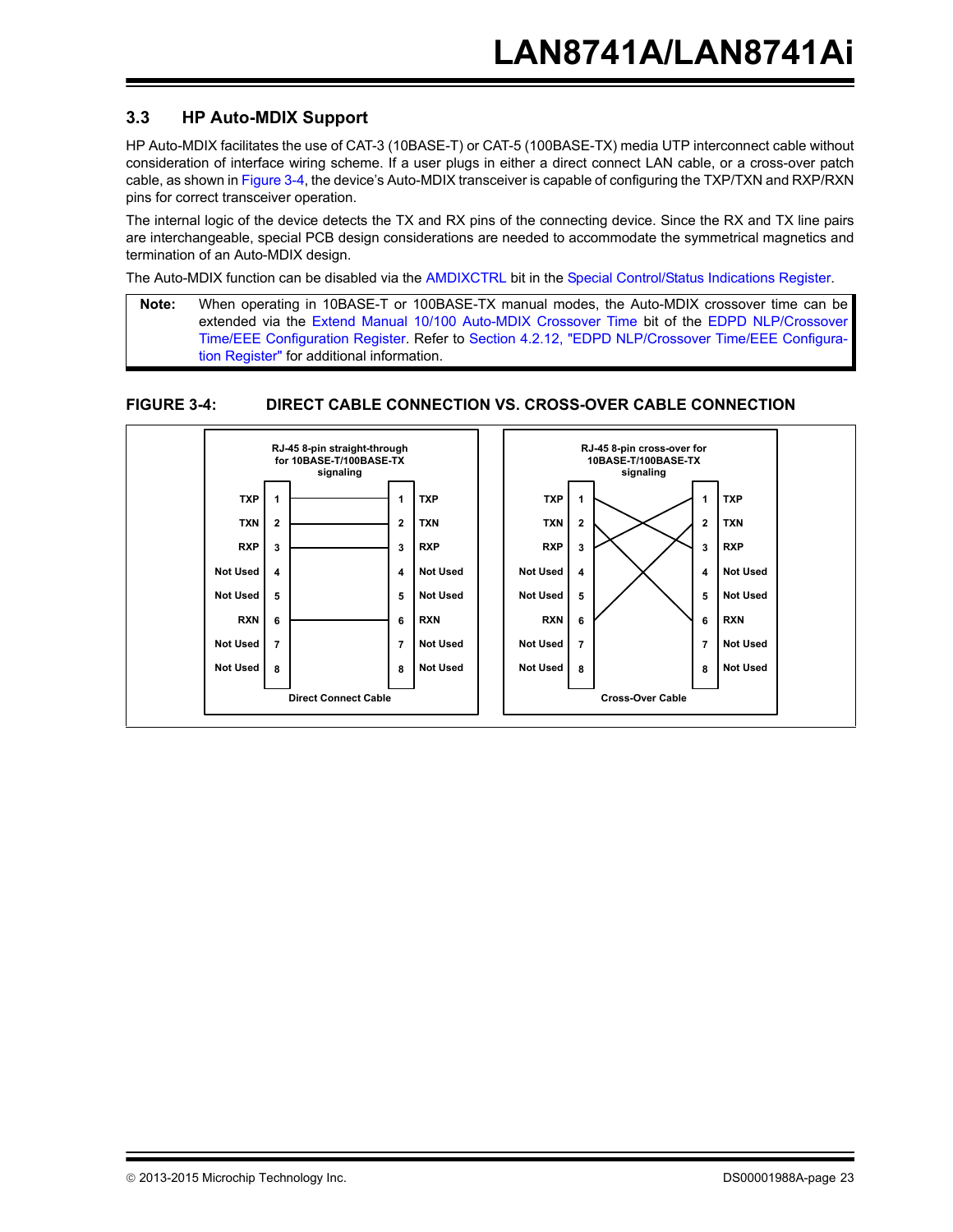## <span id="page-23-0"></span>**3.4 MAC Interface**

The MII/RMII block is responsible for communication with the MAC controller. Special sets of hand-shake signals are used to indicate that valid received/transmitted data is present on the 4 bit receive/transmit bus.

The device must be configured in MII or RMII mode. This is done by specific pin strapping configurations. Refer to [Sec](#page-25-0)[tion 3.4.3, "MII vs. RMII Configuration"](#page-25-0) for information on pin strapping and how the pins are mapped differently.

#### 3.4.1 MII

The MII includes 16 interface signals:

- Transmit data TXD[3:0]
- Transmit strobe TXEN
- Transmit clock TXCLK
- Transmit error TXER/TXD4
- Receive data RXD[3:0]
- Receive strobe RXDV
- Receive clock RXCLK
- Receive error RXER/RXD4/PHYAD0
- Collision indication COL
- Carrier sense CRS

In MII mode, on the transmit path, the transceiver drives the transmit clock, TXCLK, to the controller. The controller synchronizes the transmit data to the rising edge of TXCLK. The controller drives TXEN high to indicate valid transmit data. The controller drives TXER high when a transmit error is detected.

On the receive path, the transceiver drives both the receive data, RXD[3:0], and the RXCLK signal. The controller clocks in the receive data on the rising edge of RXCLK when the transceiver drives RXDV high. The transceiver drives RXER high when a receive error is detected.

#### 3.4.2 RMII

The device supports the low pin count Reduced Media Independent Interface (RMII) intended for use between Ethernet transceivers and switch ASICs. Under IEEE 802.3, an MII comprised of 16 pins for data and control is defined. In devices incorporating many MACs or transceiver interfaces such as switches, the number of pins can add significant cost as the port counts increase. RMII reduces this pin count while retaining a management interface (MDIO/MDC) that is identical to MII.

The RMII interface has the following characteristics:

- It is capable of supporting 10 Mbps and 100 Mbps data rates
- A single clock reference is used for both transmit and receive
- It provides independent 2-bit (di-bit) wide transmit and receive data paths
- It uses LVCMOS signal levels, compatible with common digital CMOS ASIC processes

The RMII includes the following interface signals (1 optional):

- Transmit data TXD[1:0]
- Transmit strobe TXEN
- Receive data RXD[1:0]
- Receive error RXER (Optional)
- Carrier sense CRS\_DV
- Reference Clock (RMII references usually define this signal as REF\_CLK)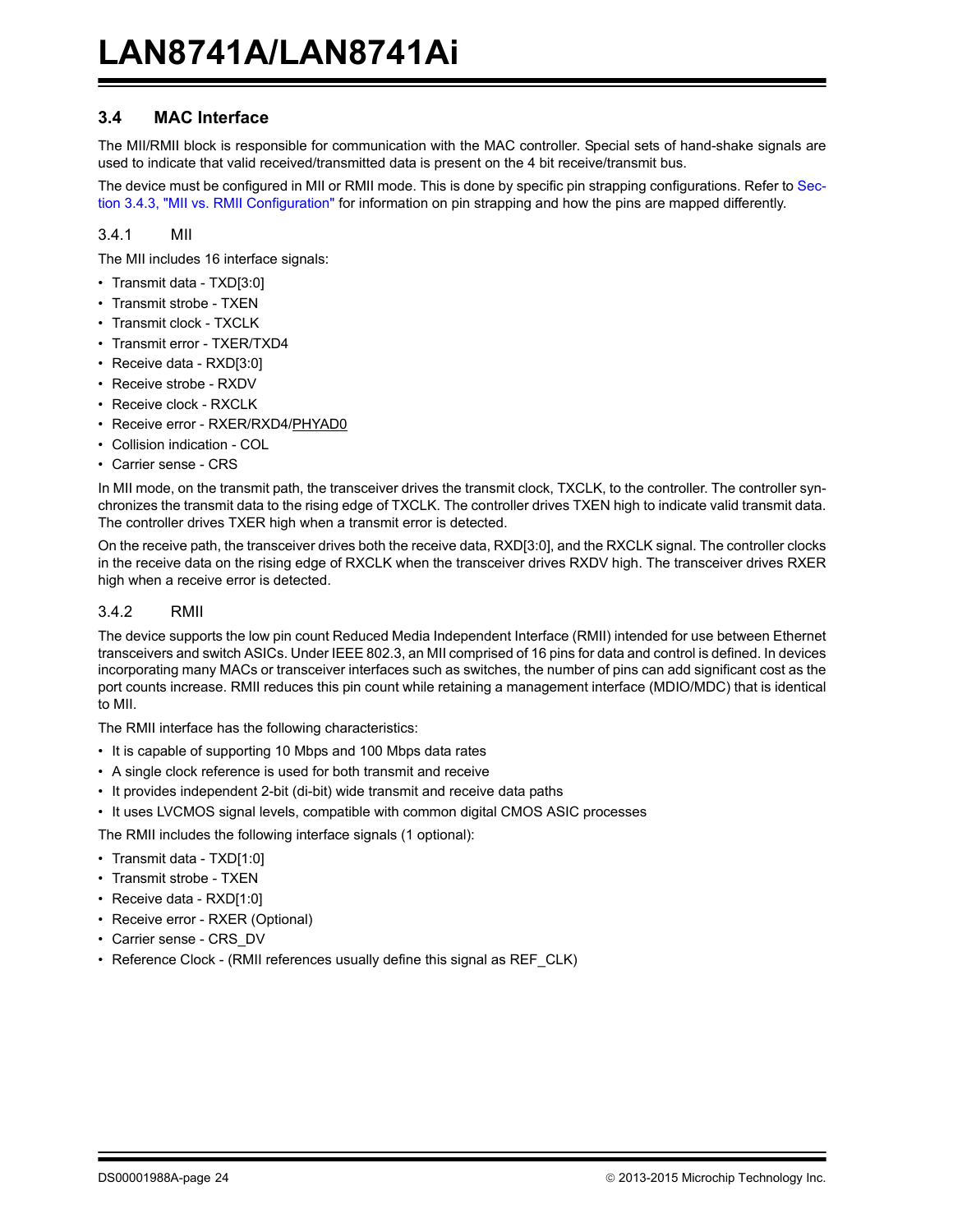## 3.4.2.1 CRS\_DV - Carrier Sense/Receive Data Valid

The CRS DV is asserted by the device when the receive medium is non-idle. CRS DV is asserted asynchronously on detection of carrier due to the criteria relevant to the operating mode. In 10BASE-T mode when squelch is passed, or in 100BASE-TX mode when 2 non-contiguous zeroes in 10 bits are detected, the carrier is said to be detected.

Loss of carrier shall result in the deassertion of CRS DV synchronous to the cycle of REF\_CLK which presents the first di-bit of a nibble onto RXD[1:0] (i.e., CRS\_DV is deasserted only on nibble boundaries). If the device has additional bits to be presented on RXD[1:0] following the initial deassertion of CRS DV, then the device shall assert CRS DV on cycles of REF\_CLK which present the second di-bit of each nibble and de-assert CRS\_DV on cycles of REF\_CLK which present the first di-bit of a nibble. The result is, starting on nibble boundaries, CRS\_DV toggles at 25 MHz in 100 Mbps mode and 2.5 MHz in 10 Mbps mode when CRS ends before RXDV (i.e., the FIFO still has bits to transfer when the carrier event ends). Therefore, the MAC can accurately recover RXDV and CRS.

During a false carrier event, CRS DV shall remain asserted for the duration of carrier activity. The data on RXD[1:0] is considered valid once CRS\_DV is asserted. However, since the assertion of CRS\_DV is asynchronous relative to REF\_CLK, the data on RXD[1:0] shall be "00" until proper receive signal decoding takes place.

#### 3.4.2.2 Reference Clock (REF\_CLK)

The RMII REF\_CLK is a continuous clock that provides the timing reference for CRS\_DV, RXD[1:0], TXEN, TXD[1:0] and RXER. The device uses REF CLK as the network clock such that no buffering is required on the transmit data path. However, on the receive data path, the receiver recovers the clock from the incoming data stream, and the device uses elasticity buffering to accommodate for differences between the recovered clock and the local REF\_CLK.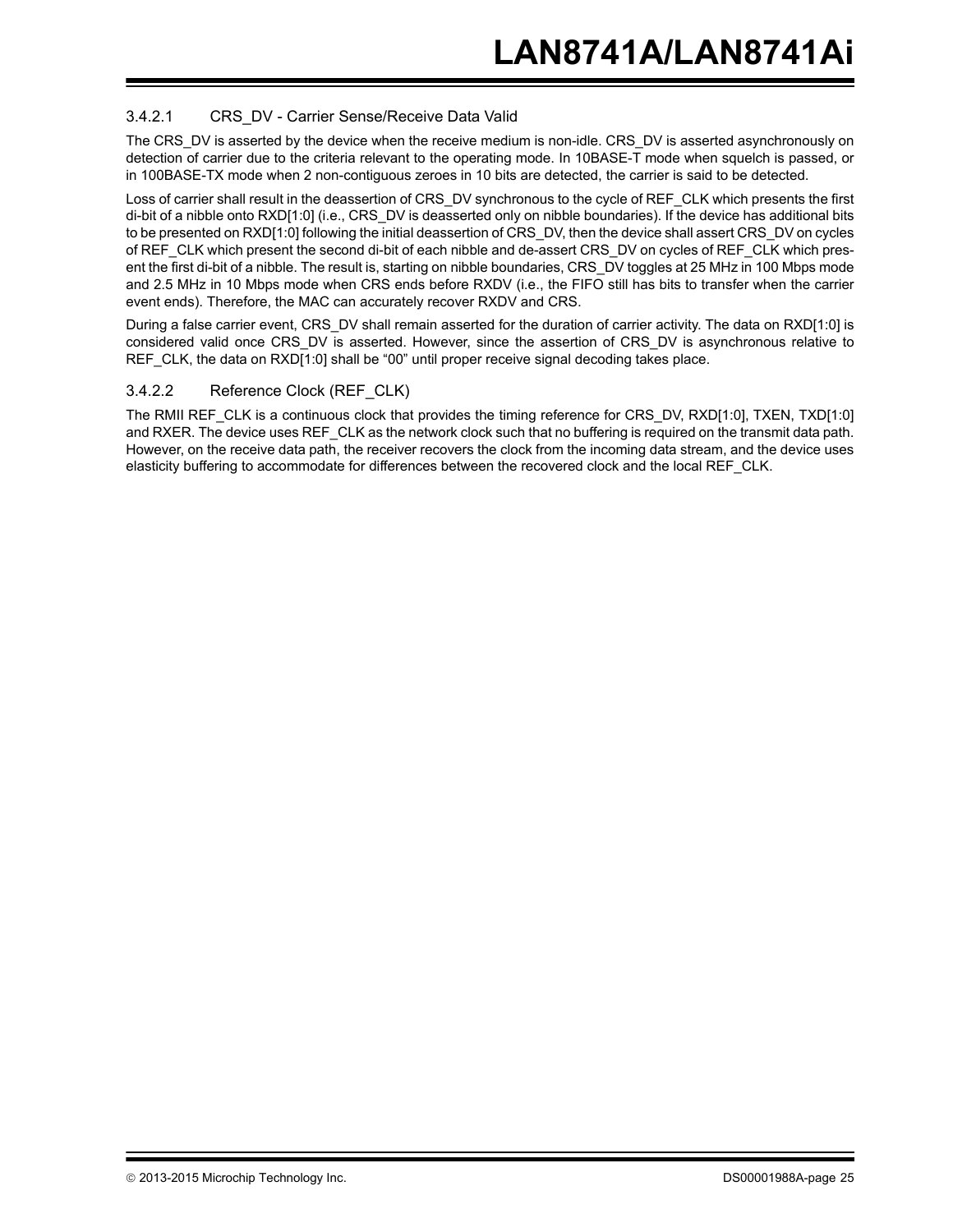## <span id="page-25-0"></span>3.4.3 MII VS. RMII CONFIGURATION

The device must be configured to support the MII or RMII bus for connectivity to the MAC. This configuration is done via the RMIISEL configuration strap. MII or RMII mode selection is configured based on the strapping of the RMIISEL configuration strap as described in [Section 3.7.3, "RMIISEL: MII/RMII Mode Configuration"](#page-31-2).

Most of the MII and RMII pins are multiplexed. [Table 3-2, "MII/RMII Signal Mapping"](#page-25-1) describes the relationship of the related device pins to the MII and RMII mode signal names.

| <b>Pin Name</b>      | <b>MII Mode</b>  | <b>RMII Mode</b>            |
|----------------------|------------------|-----------------------------|
| TXD <sub>0</sub>     | TXD <sub>0</sub> | TXD <sub>0</sub>            |
| TXD1                 | TXD1             | TXD1                        |
| <b>TXEN</b>          | <b>TXEN</b>      | <b>TXEN</b>                 |
| RXER/<br>RXD4/PHYAD0 | <b>RXER</b>      | <b>RXER</b><br>(see Note 1) |
| COL/CRS_DV/MODE2     | COL              | CRS_DV                      |
| RXD0/MODE0           | RXD <sub>0</sub> | RXD <sub>0</sub>            |
| RXD1/MODE1           | RXD <sub>1</sub> | RXD1                        |
| TXD <sub>2</sub>     | TXD <sub>2</sub> | (see Note 2)                |
| TXD3                 | TXD3             | (see Note 2)                |
| nINT/TXER/TXD4       | TXER/<br>TXD4    |                             |
| <b>CRS</b>           | <b>CRS</b>       |                             |
| <b>RXDV</b>          | <b>RXDV</b>      |                             |
| RXD2/RMIISEL         | RXD <sub>2</sub> |                             |
| RXD3/PHYAD2          | RXD3             |                             |
| <b>TXCLK</b>         | <b>TXCLK</b>     |                             |
| RXCLK/PHYAD1         | <b>RXCLK</b>     |                             |
| XTAL1/CLKIN          | XTAL1/CLKIN      | REF_CLK                     |

#### <span id="page-25-1"></span>**TABLE 3-2: MII/RMII SIGNAL MAPPING**

<span id="page-25-3"></span><span id="page-25-2"></span>**Note 1:** The RXER signal is optional on the RMII bus. This signal is required by the transceiver, but it is optional for the MAC. The MAC can choose to ignore or not use this signal.

**2:** In RMII mode, this pin needs to be tied to VSS.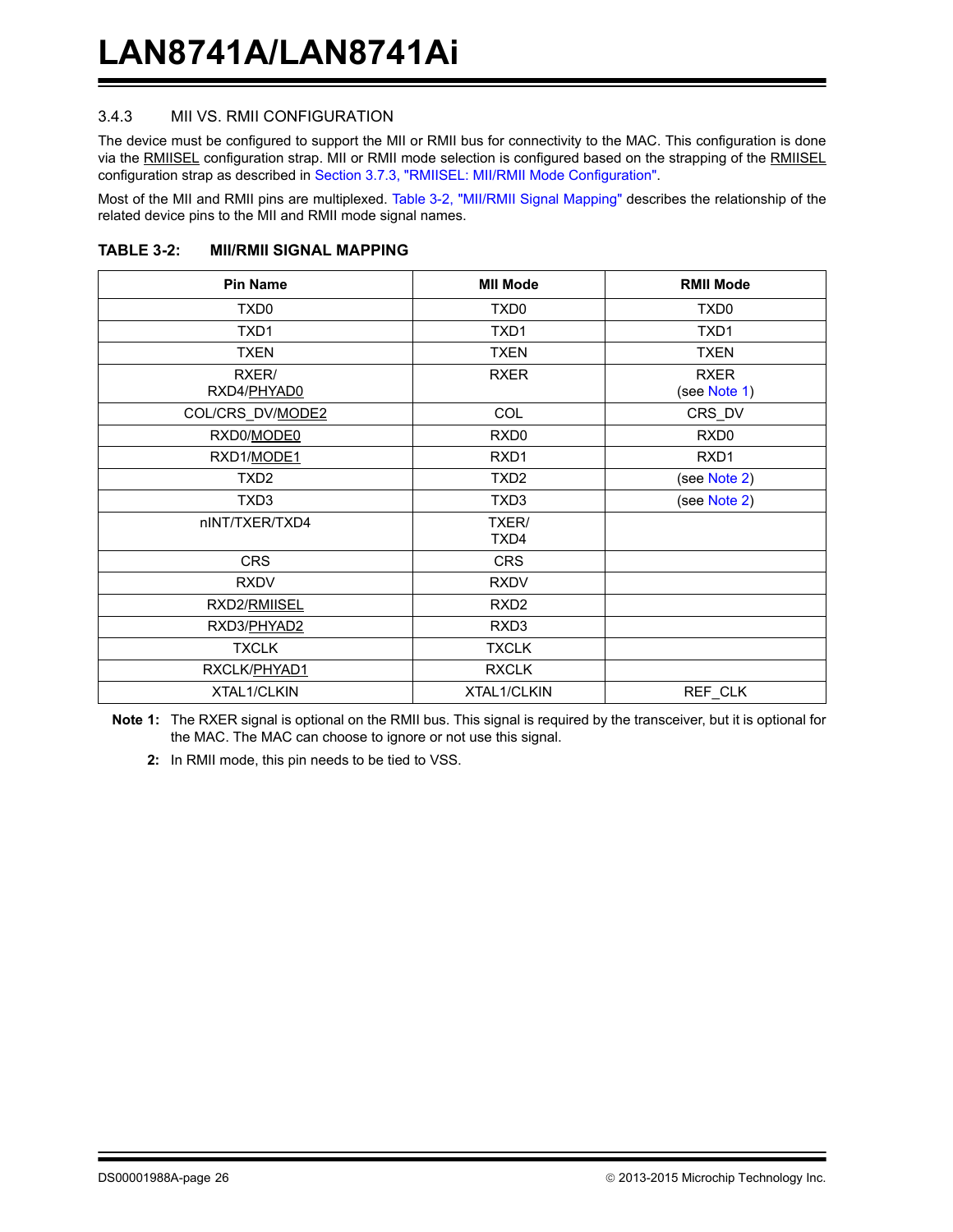## <span id="page-26-0"></span>**3.5 Serial Management Interface (SMI)**

The Serial Management Interface is used to control the device and obtain its status. This interface supports registers 0 through 6 as required by clause 22 of the 802.3 standard, as well as "vendor-specific" registers 16 to 31 allowed by the specification. Device registers are detailed in [Chapter 4, "Register Descriptions"](#page-43-1).

At the system level, SMI provides 2 signals: MDIO and MDC. The MDC signal is an aperiodic clock provided by the Station Management Controller (SMC). MDIO is a bi-directional data SMI input/output signal that receives serial data (commands) from the controller SMC and sends serial data (status) to the SMC. The minimum time between edges of the MDC is 160 ns. There is no maximum time between edges. The minimum cycle time (time between two consecutive rising or two consecutive falling edges) is 400 ns. These modest timing requirements allow this interface to be easily driven by the I/O port of a microcontroller.

The data on the MDIO line is latched on the rising edge of the MDC. The frame structure and timing of the data is shown in [Figure 3-5](#page-26-1) and [Figure 3-6.](#page-26-2) The timing relationships of the MDIO signals are further described in [Section 5.6.5, "SMI](#page-92-0) [Timing".](#page-92-0)

#### <span id="page-26-1"></span>**FIGURE 3-5: MDIO TIMING AND FRAME STRUCTURE - READ CYCLE**



## <span id="page-26-2"></span>**FIGURE 3-6: MDIO TIMING AND FRAME STRUCTURE - WRITE CYCLE**

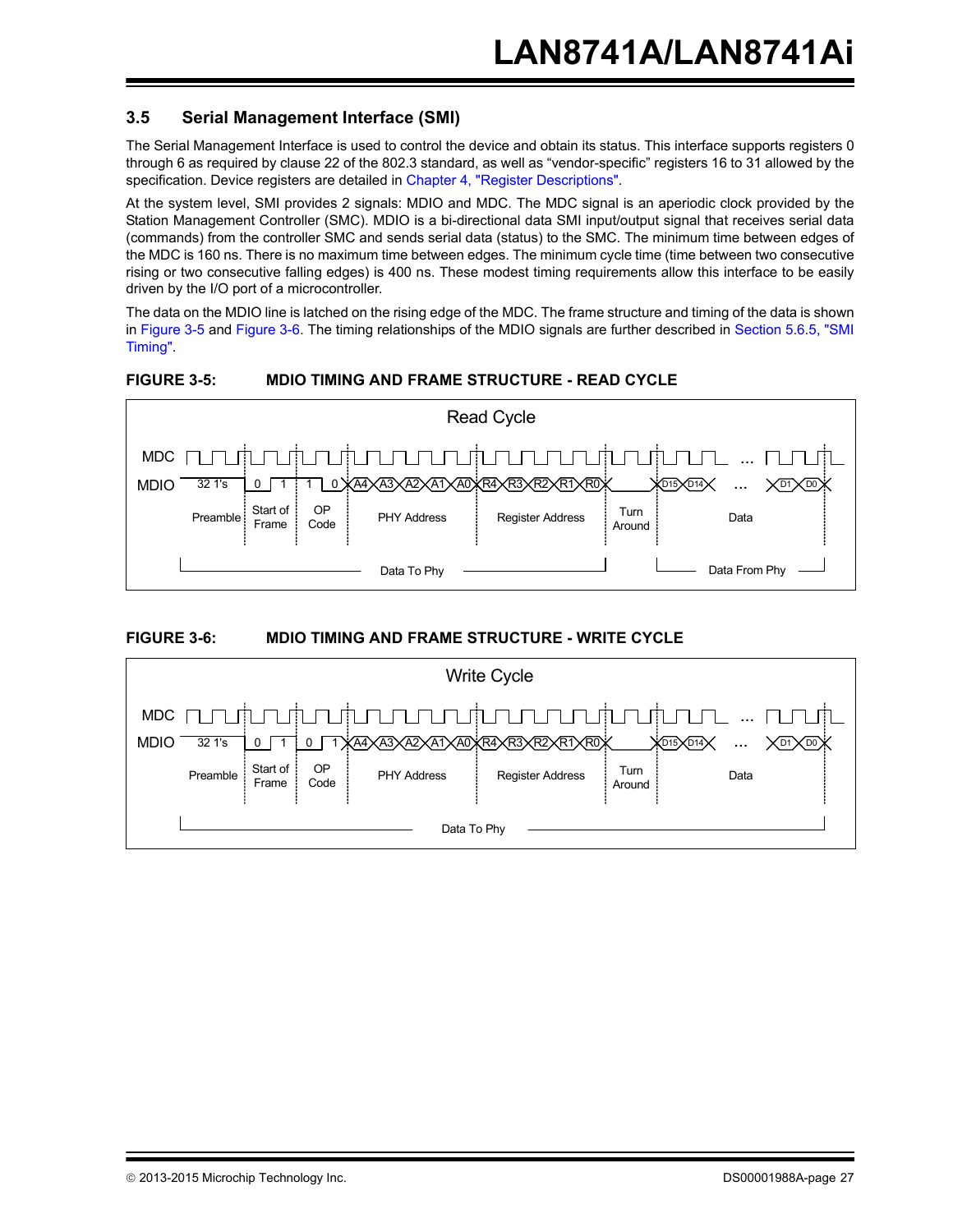## <span id="page-27-1"></span><span id="page-27-0"></span>**3.6 Interrupt Management**

The device management interface supports an interrupt capability that is not a part of the IEEE 802.3 specification. This interrupt capability generates an active low asynchronous interrupt signal on the nINT output whenever certain events are detected as setup by the [Interrupt Mask Register](#page-62-0).

The device's interrupt system provides two modes, a Primary interrupt mode and an Alternative interrupt mode. Both systems will assert the nINT pin low when the corresponding mask bit is set. These modes differ only in how they deassert the nINT interrupt output. These modes are detailed in the following subsections.

**Note:** The Primary interrupt mode is the default interrupt mode after a power-up or hard reset. The Alternative interrupt mode requires setup after a power-up or hard reset.

#### 3.6.1 PRIMARY INTERRUPT SYSTEM

The Primary interrupt system is the default interrupt mode ([ALTINT](#page-57-0) bit of the [Mode Control/Status Register](#page-57-1) is "0"). The Primary interrupt system is always selected after power-up or hard reset. In this mode, to set an interrupt, set the cor-responding mask bit in the [Interrupt Mask Register](#page-62-0) (see [Table 3-3\)](#page-27-2). Then when the event to assert nINT is true, the nINT output will be asserted. When the corresponding event to deassert nINT is true, then the nINT will be de-asserted. **TABLE 3-3: INTERRUPT MANAGEMENT TABLE**

<span id="page-27-2"></span>

| <b>Mask</b> | <b>Interrupt Source Flag</b> | <b>Interrupt Source</b> | Even |
|-------------|------------------------------|-------------------------|------|

| <b>Mask</b> |      | <b>Interrupt Source Flag</b>       | <b>Interrupt Source</b> |                               | <b>Event to Assert</b><br>nINT | Event to<br><b>De-Assert nINT</b>                                                                          |
|-------------|------|------------------------------------|-------------------------|-------------------------------|--------------------------------|------------------------------------------------------------------------------------------------------------|
| 30.7        | 29.7 | <b>ENERGYON</b>                    | 17.1                    | <b>ENERGYON</b>               | Rising 17.1 (see<br>Note 1)    | Falling 17.1 or<br>Reading register 29                                                                     |
| 30.6        | 29.6 | Auto-Negotiation<br>Complete       | 1.5                     | Auto-Negotiate<br>Complete    | Rising 1.5                     | Falling 1.5 or<br>Reading register 29                                                                      |
| 30.5        | 29.5 | <b>Remote Fault</b><br>Detected    | 1.4                     | Remote Fault                  | Rising 1.4                     | Falling 1.4, or<br>Reading register 1 or<br>Reading register 29                                            |
| 30.4        | 29.4 | Link Down                          | 1.2                     | <b>Link Status</b>            | Falling 1.2                    | Reading register 1 or<br>Reading register 29                                                               |
| 30.3        | 29.3 | Auto-Negotiation<br>LP Acknowledge | 5.14                    | Acknowledge                   | Rising 5.14                    | Falling 5.14 or<br>Reading register 29                                                                     |
| 30.2        | 29.2 | <b>Parallel Detection</b><br>Fault | 6.4                     | Parallel Detec-<br>tion Fault | Rising 6.4                     | Falling 6.4 or<br>Reading register 6, or<br>Reading register 29, or<br>Re-Auto Negotiate or<br>Link down   |
| 30.1        | 29.1 | Auto-Negotiation<br>Page Received  | 6.1                     | Page Received                 | Rising 6.1                     | Falling 6.1 or<br>Reading register 6, or<br>Reading register 29, or<br>Re-Auto Negotiate, or<br>Link down. |

<span id="page-27-3"></span>**Note 1:** If the mask bit is enabled and nINT has been de-asserted while ENERGYON is still high, nINT will assert for 256 ms, approximately one second after ENERGYON goes low when the Cable is unplugged. To prevent an unexpected assertion of nINT, the ENERGYON interrupt mask should always be cleared as part of the ENERGYON interrupt service routine.

**Note:** The [ENERGYON](#page-57-2) bit in the [Mode Control/Status Register](#page-57-1) is defaulted to a '1' at the start of the signal acqui-sition process, therefore the [INT7](#page-61-0) bit in the [Interrupt Mask Register](#page-62-0) will also read as a '1' at power-up. If no signal is present, then both [ENERGYON](#page-57-2) and [INT7](#page-61-0) will clear within a few milliseconds.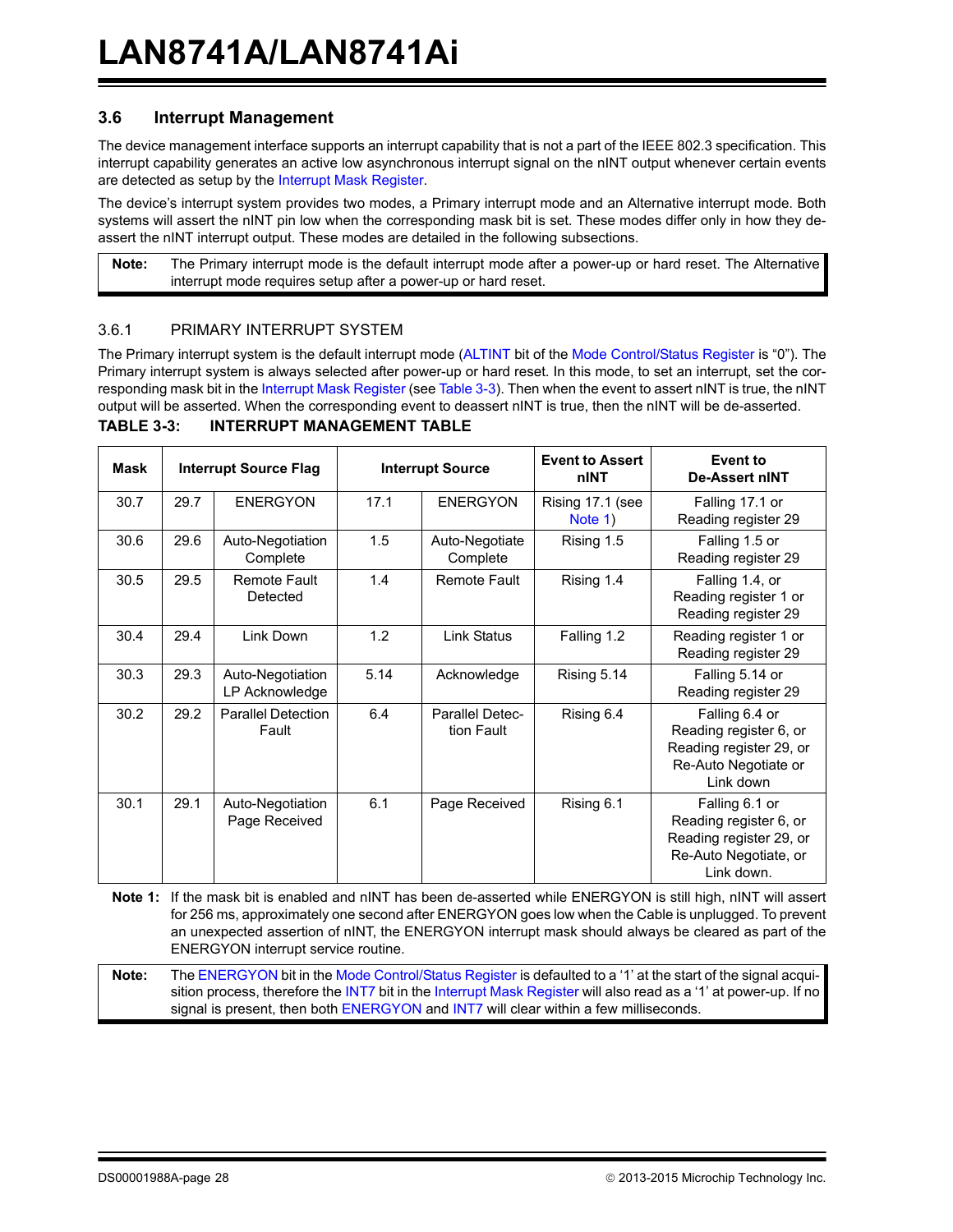## 3.6.2 ALTERNATE INTERRUPT SYSTEM

The Alternate interrupt system is enabled by setting the [ALTINT](#page-57-0) bit of the [Mode Control/Status Register](#page-57-1) to "1". In this mode, to set an interrupt, set the corresponding bit of the in the Mask Register 30, (see [Table 3-4\)](#page-28-0). To Clear an interrupt, either clear the corresponding bit in the [Interrupt Mask Register](#page-62-0) to deassert the nINT output, or clear the interrupt source, and write a '1' to the corresponding Interrupt Source Flag. Writing a '1' to the Interrupt Source Flag will cause the state machine to check the Interrupt Source to determine if the Interrupt Source Flag should clear or stay as a '1'. If the Condition to deassert is true, then the Interrupt Source Flag is cleared and nINT is also deasserted. If the Condition to deassert is false, then the Interrupt Source Flag remains set, and the nINT remains asserted.

For example, setting the [INT7](#page-61-0) bit in the [Interrupt Mask Register](#page-62-0) will enable the ENERGYON interrupt. After a cable is plugged in, the [ENERGYON](#page-57-2) bit in the [Mode Control/Status Register](#page-57-1) goes active and nINT will be asserted low. To de-assert the nINT interrupt output, either clear the [ENERGYON](#page-57-2) bit in the [Mode Control/Status Register](#page-57-1) by removing the cable and then writing a '1' to the [INT7](#page-61-0) bit in the [Interrupt Mask Register](#page-62-0), *OR* clear the INT7 mask (bit 7 of the [Interrupt](#page-62-0) [Mask Register](#page-62-0)).

| Mask | <b>Interrupt Source Flag</b> |                                    | <b>Interrupt Source</b> |                                      | Event to<br><b>Assert nINT</b> | <b>Condition to</b><br><b>DeAssert</b> | <b>Bit to Clear</b><br>nINT |
|------|------------------------------|------------------------------------|-------------------------|--------------------------------------|--------------------------------|----------------------------------------|-----------------------------|
| 30.7 | 29.7                         | <b>ENERGYON</b>                    | 17.1                    | <b>ENERGYON</b>                      | Rising 17.1                    | 17.1 low                               | 29.7                        |
| 30.6 | 29.6                         | Auto-Negotiation<br>Complete       | 1.5                     | Auto-Negotiate<br>Complete           | Rising 1.5                     | $1.5$ low                              | 29.6                        |
| 30.5 | 29.5                         | Remote Fault<br>Detected           | 1.4                     | Remote Fault                         | Rising 1.4                     | $1.4$ low                              | 29.5                        |
| 30.4 | 29.4                         | Link Down                          | 1.2                     | Link Status                          | Falling 1.2                    | $1.2$ high                             | 29.4                        |
| 30.3 | 29.3                         | Auto-Negotiation<br>LP Acknowledge | 5.14                    | Acknowledge                          | Rising 5.14                    | 5.14 low                               | 29.3                        |
| 30.2 | 29.2                         | <b>Parallel Detection</b><br>Fault | 6.4                     | <b>Parallel Detec-</b><br>tion Fault | Rising 6.4                     | 6.4 low                                | 29.2                        |
| 30.1 | 29.1                         | Auto-Negotiation<br>Page Received  | 6.1                     | Page Received                        | Rising 6.1                     | $6.1$ low                              | 29.1                        |

#### <span id="page-28-0"></span>**TABLE 3-4: ALTERNATIVE INTERRUPT SYSTEM MANAGEMENT TABLE**

**Note:** The [ENERGYON](#page-57-2) bit in the [Mode Control/Status Register](#page-57-1) is defaulted to a '1' at the start of the signal acqui-sition process, therefore the [INT7](#page-61-0) bit in the [Interrupt Mask Register](#page-62-0) will also read as a '1' at power-up. If no signal is present, then both [ENERGYON](#page-57-2) and [INT7](#page-61-0) will clear within a few milliseconds.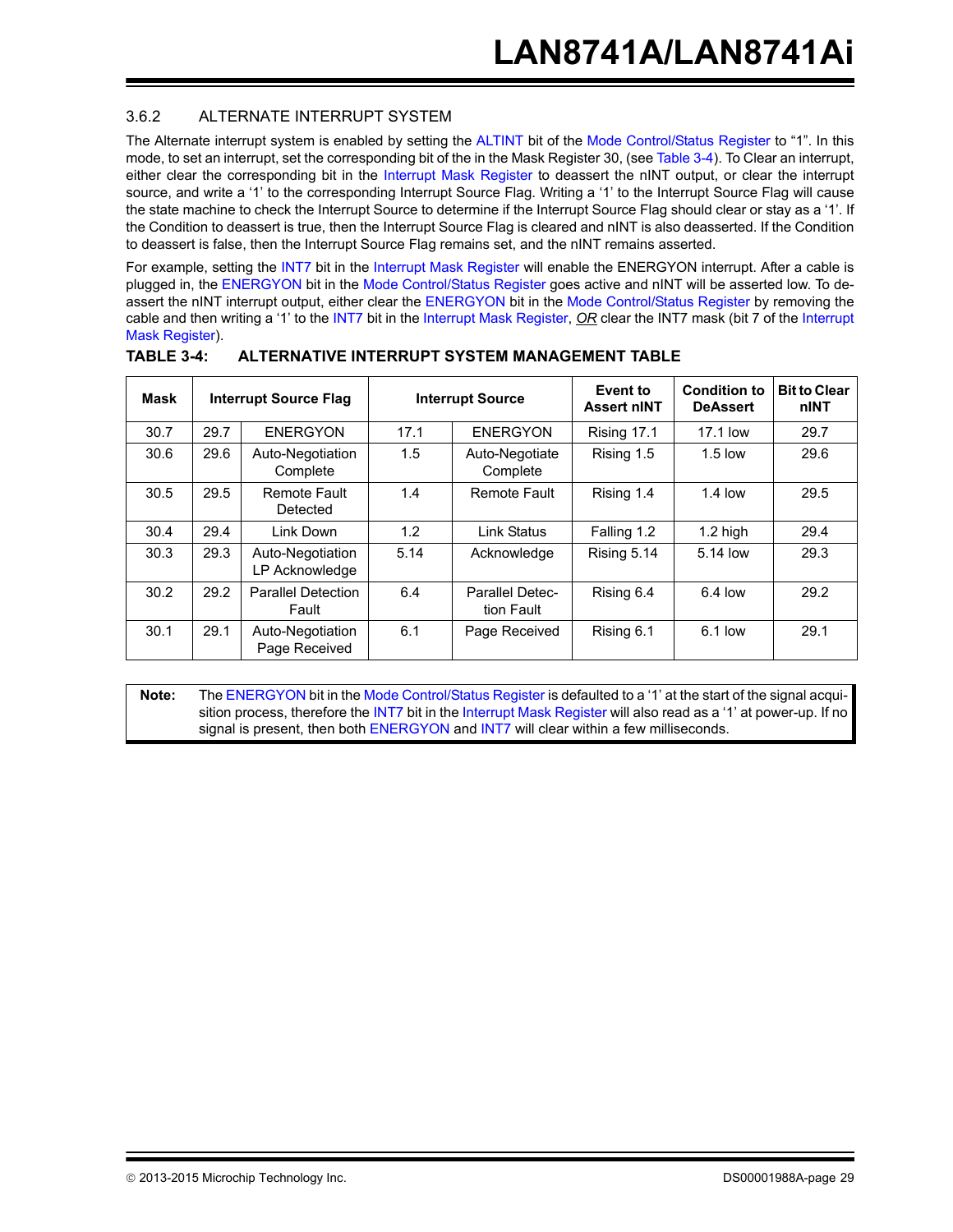## <span id="page-29-2"></span><span id="page-29-0"></span>**3.7 Configuration Straps**

Configuration straps allow various features of the device to be automatically configured to user defined values. Configuration straps are latched upon Power-On Reset (POR) and pin reset (nRST). Configuration straps include internal resistors in order to prevent the signal from floating when unconnected. If a particular configuration strap is connected to a load, an external pull-up or pull-down resistor should be used to augment the internal resistor to ensure that it reaches the required voltage level prior to latching. The internal resistor can also be overridden by the addition of an external resistor.

**Note:** The system designer must guarantee that configuration strap pins meet the timing requirements specified in [Section 5.6.2, "Power-On nRST & Configuration Strap Timing"](#page-87-0). If configuration strap pins are not at the correct voltage level prior to being latched, the device may capture incorrect strap values.

**Note:** When externally pulling configuration straps high, the strap should be tied to VDDIO, except for REGOFF and nINTSEL which should be tied to VDD2A.

## <span id="page-29-1"></span>3.7.1 PHYAD[2:0]: PHY ADDRESS CONFIGURATION

The PHYAD[2:0] configuration straps are driven high or low to give each PHY a unique address. This address is latched into an internal register at the end of a hardware reset (default = 000b). In a multi-transceiver application (such as a repeater), the controller is able to manage each transceiver via the unique address. Each transceiver checks each management data frame for a matching address in the relevant bits. When a match is recognized, the transceiver responds to that particular frame. The PHY address is also used to seed the scrambler. In a multi-transceiver application, this ensures that the scramblers are out of synchronization and disperses the electromagnetic radiation across the frequency spectrum.

The device's SMI address may be configured using hardware configuration to any value between 0 and 7. The user can configure the PHY address using Software Configuration if an address greater than 7 is required. The PHY address can be written (after SMI communication at some address is established) using the [PHYAD](#page-58-0) bits of the [Special Modes Reg](#page-58-1)[ister.](#page-58-1) The PHYAD[2:0] configuration straps are multiplexed with other signals as shown in [Table 3-5](#page-29-3).

| <b>Address Bit</b>   | <b>Pin Name</b>  |
|----------------------|------------------|
| PHYAD <sub>[0]</sub> | RXER/RXD4/PHYAD0 |
| PHYAD[1]             | RXCLK/PHYAD1     |
| PHYAD[2]             | RXD3/PHYAD2      |

## <span id="page-29-3"></span>**TABLE 3-5: PIN NAMES FOR ADDRESS BITS**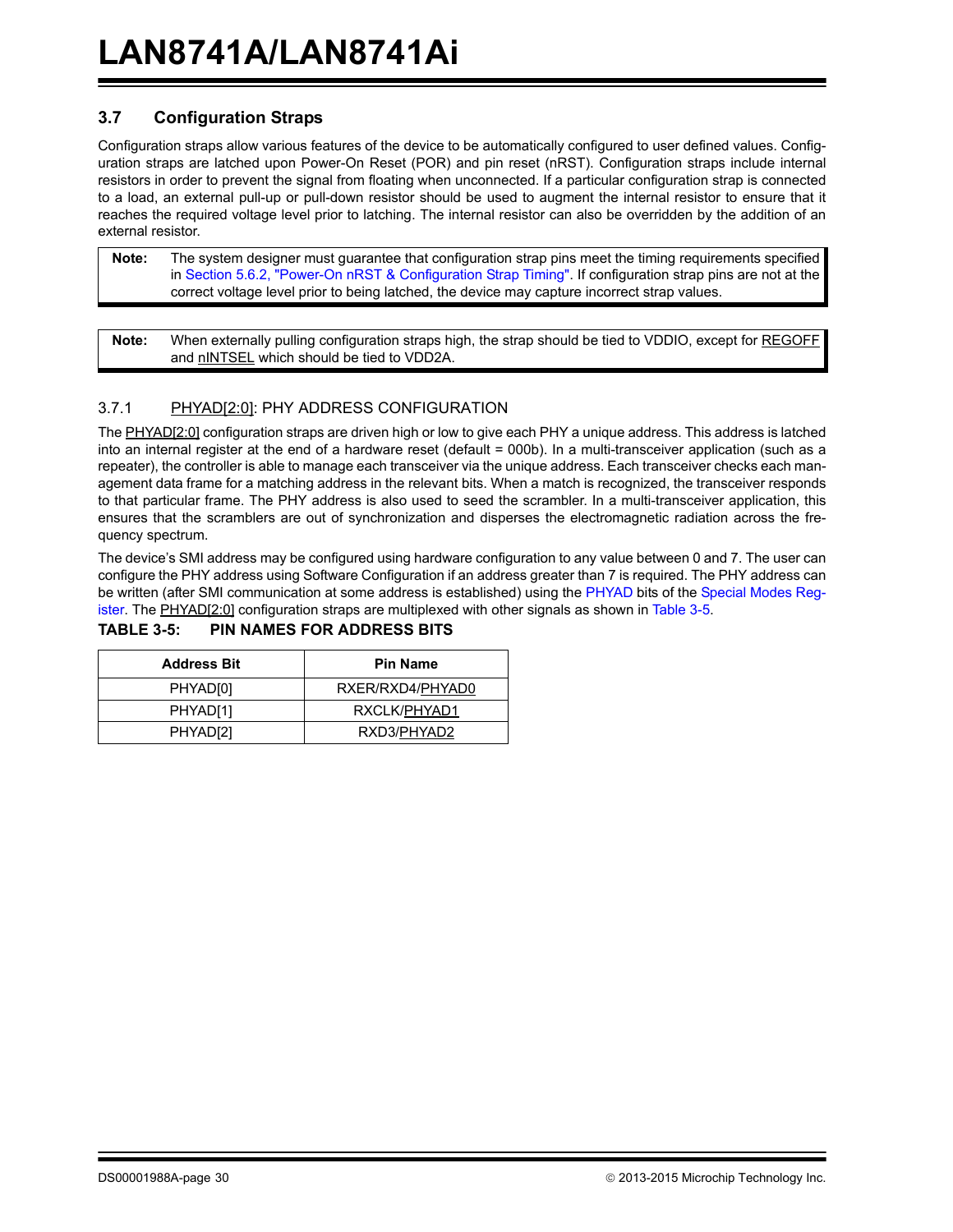## <span id="page-30-1"></span><span id="page-30-0"></span>3.7.2 MODE[2:0]: MODE CONFIGURATION

The MODE[2:0] configuration straps control the configuration of the 10/100 digital block. When the nRST pin is deasserted, the register bit values are loaded according to the MODE[2:0] configuration straps. The 10/100 digital block is then configured by the register bit values. When a soft reset occurs via the [Soft Reset](#page-45-5) bit of the [Basic Control Register,](#page-45-0) the configuration of the 10/100 digital block is controlled by the register bit values and the MODE[2:0] configuration straps have no affect.

The device's mode may be configured using the hardware configuration straps as summarized in [Table 3-6](#page-30-2). The user may configure the transceiver mode by writing the SMI registers.

## <span id="page-30-2"></span>**TABLE 3-6: MODE[2:0] BUS**

|           |                                                                                                                                                                                                                                                                                                                                                            |                   | <b>Default Register Bit Values</b> |
|-----------|------------------------------------------------------------------------------------------------------------------------------------------------------------------------------------------------------------------------------------------------------------------------------------------------------------------------------------------------------------|-------------------|------------------------------------|
| MODE[2:0] | <b>Mode Definitions</b>                                                                                                                                                                                                                                                                                                                                    | <b>Register 0</b> | <b>Register 4</b>                  |
|           |                                                                                                                                                                                                                                                                                                                                                            | [13, 12, 10, 8]   | [8,7,6,5]                          |
| 000       | 10BASE-T Half Duplex. Auto-negotiation disabled.                                                                                                                                                                                                                                                                                                           | 0000              | N/A                                |
| 001       | 10BASE-T Full Duplex. Auto-negotiation disabled.                                                                                                                                                                                                                                                                                                           | 0001              | N/A                                |
| 010       | 100BASE-TX Half Duplex. Auto-negotiation disabled.<br>CRS is active during Transmit & Receive.                                                                                                                                                                                                                                                             | 1000              | N/A                                |
| 011       | 100BASE-TX Full Duplex. Auto-negotiation disabled.<br>CRS is active during Receive.                                                                                                                                                                                                                                                                        | 1001              | N/A                                |
| 100       | 100BASE-TX Half Duplex is advertised. Auto-negoti-<br>ation enabled.<br>CRS is active during Transmit & Receive.                                                                                                                                                                                                                                           | 1100              | 0100                               |
| 101       | Repeater mode. Auto-negotiation enabled.<br>100BASE-TX Half Duplex is advertised.<br>CRS is active during Receive.                                                                                                                                                                                                                                         | 1100              | 0100                               |
| 110       | Power-Down mode. In this mode the transceiver will<br>wake-up in Power-Down mode. The transceiver can-<br>not be used when the MODE[2:0] bits are set to this<br>mode. To exit this mode, the MODE bits in Register<br>18.7:5 (see Section 4.2.14, "Special Modes Register")<br>must be configured to some other value and a soft<br>reset must be issued. | N/A               | N/A                                |
| 111       | All capable. Auto-negotiation enabled.                                                                                                                                                                                                                                                                                                                     | X10X              | 1111                               |

The MODE[2:0] hardware configuration pins are multiplexed with other signals as shown in [Table 3-7](#page-30-3).

## <span id="page-30-3"></span>**TABLE 3-7: PIN NAMES FOR MODE BITS**

| <b>MODE Bit</b> | <b>Pin Name</b>  |
|-----------------|------------------|
| MODE[0]         | RXD0/MODE0       |
| MODE[1]         | RXD1/MODE1       |
| MODE[2]         | COL/CRS DV/MODE2 |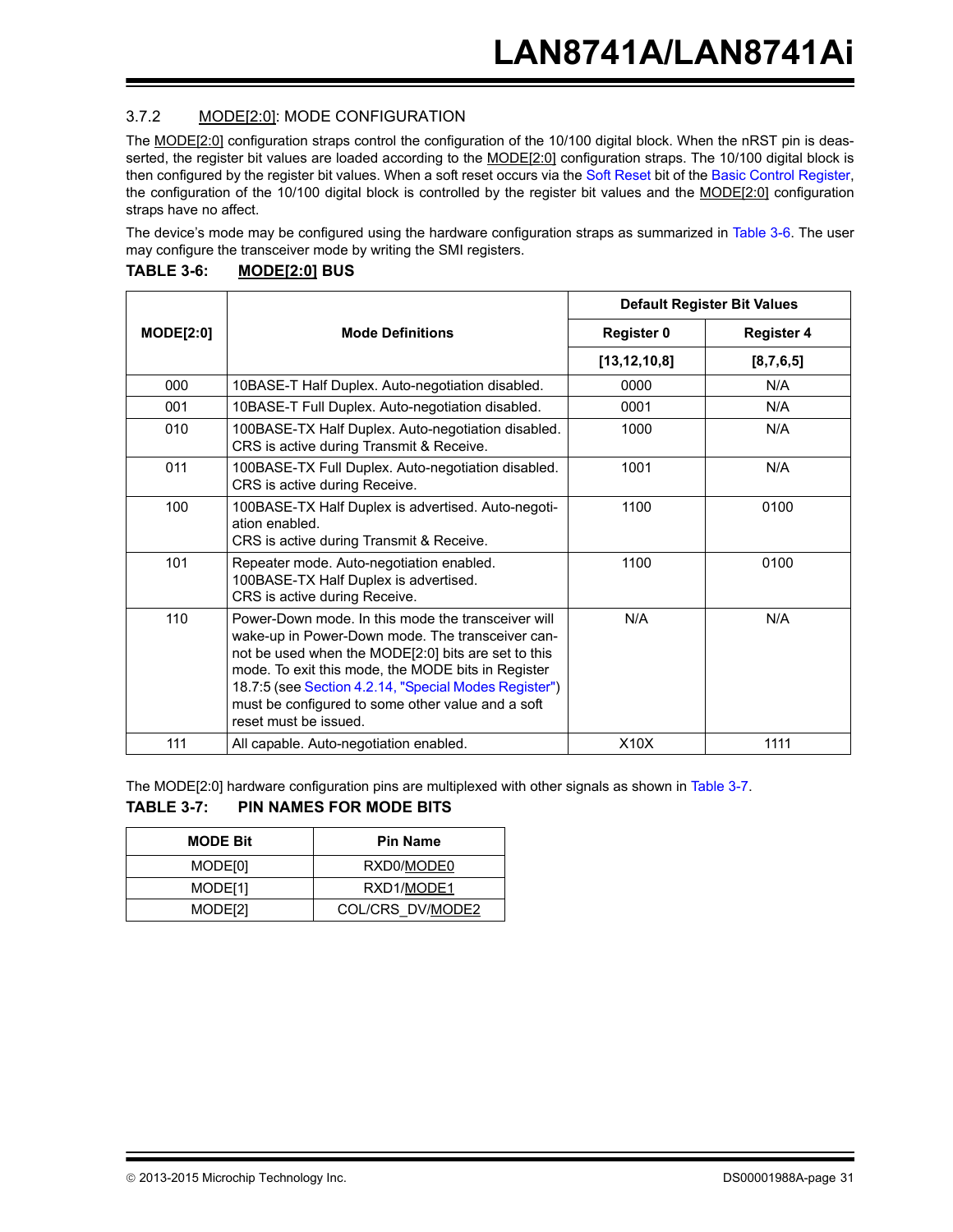## <span id="page-31-2"></span><span id="page-31-0"></span>3.7.3 RMIISEL: MII/RMII MODE CONFIGURATION

MII or RMII mode selection is latched on the rising edge of the internal reset (nRST) based on the strapping of the RMIISEL configuration strap. The default mode is MII (via the internal pull-down resistor). To select RMII mode, pull the RMIISEL configuration strap high with an external resistor to VDDIO.

When the nRST pin is deasserted, the [MIIMODE](#page-58-2) bit of the [Special Modes Register](#page-58-1) is loaded according to the RMIISEL configuration strap. The mode is reflected in the [MIIMODE](#page-58-2) bit of the [Special Modes Register.](#page-58-1)

Refer to [Section 3.4, "MAC Interface"](#page-23-0) for additional information on MII and RMII modes.

#### <span id="page-31-5"></span><span id="page-31-1"></span>3.7.4 REGOFF: INTERNAL +1.2 V REGULATOR CONFIGURATION

The incorporation of flexPWR technology provides the ability to disable the internal +1.2 V regulator. When the regulator is disabled, an external +1.2 V must be supplied to the VDDCR pin. Disabling the internal +1.2 V regulator makes it possible to reduce total system power, since an external switching regulator with greater efficiency (versus the internal linear regulator) can be used to provide +1.2 V to the transceiver circuitry.

**Note:** Because the REGOFF configuration strap shares functionality with the LED1 pin, proper consideration must also be given to the LED polarity. Refer to [Section 3.8.1, "LEDs"](#page-32-2) for additional information on the relation between REGOFF and the LED1 polarity.

## <span id="page-31-4"></span>3.7.4.1 Disabling the Internal +1.2 V Regulator

To disable the +1.2 V internal regulator, a pull-up strapping resistor should be connected from the REGOFF configuration strap to VDD2A. At power-on, after both VDDIO and VDD2A are within specification, the transceiver will sample REGOFF to determine whether the internal regulator should turn on. If the pin is sampled at a voltage greater than  $V_{H}$ , then the internal regulator is disabled and the system must supply +1.2 V to the VDDCR pin. The VDDIO voltage must be at least 80% of the operating voltage level (1.44 V when operating at 1.8 V, 2.0 V when operating at 2.5 V, 2.64 V when operating at 3.3 V) before voltage is applied to VDDCR. As described in [Section 3.7.4.2,](#page-31-3) when REGOFF is left floating or connected to VSS, the internal regulator is enabled and the system is not required to supply +1.2 V to the VDDCR pin.

## <span id="page-31-3"></span>3.7.4.2 Enabling the Internal +1.2 V Regulator

The +1.2 V for VDDCR is supplied by the on-chip regulator unless the transceiver is configured for the regulator off mode using the REGOFF configuration strap as described in [Section 3.7.4.1](#page-31-4). By default, the internal +1.2 V regulator is enabled when REGOFF is floating (due to the internal pull-down resistor). During power-on, if REGOFF is sampled below  $V_{II}$ , then the internal +1.2 V regulator will turn on and operate with power from the VDD2A pin.

#### <span id="page-31-6"></span>3.7.5 nINTSEL: nINT/TXER/TXD4 CONFIGURATION

The nINT, TXER, and TXD4 functions share a common pin. There are two functional modes for this pin, the TXER/TXD4 mode and nINT (interrupt) mode. The nINTSEL configuration strap is latched at POR and on the rising edge of the nRST. By default, nINTSEL is configured for nINT mode via the internal pull-up resistor.

**Note:** In order to utilize EEE, the nINT/TXER/TXD4 pin must be configured as TXER/TXD4.

**Note:** Because the nINTSEL configuration strap shares functionality with the LED2 pin, proper consideration must also be given to the LED polarity. Refer to [Section 3.8.1.2, "nINTSEL and LED2 Polarity Selection"](#page-33-1) for additional information on the relation between nINTSEL and the LED2 polarity.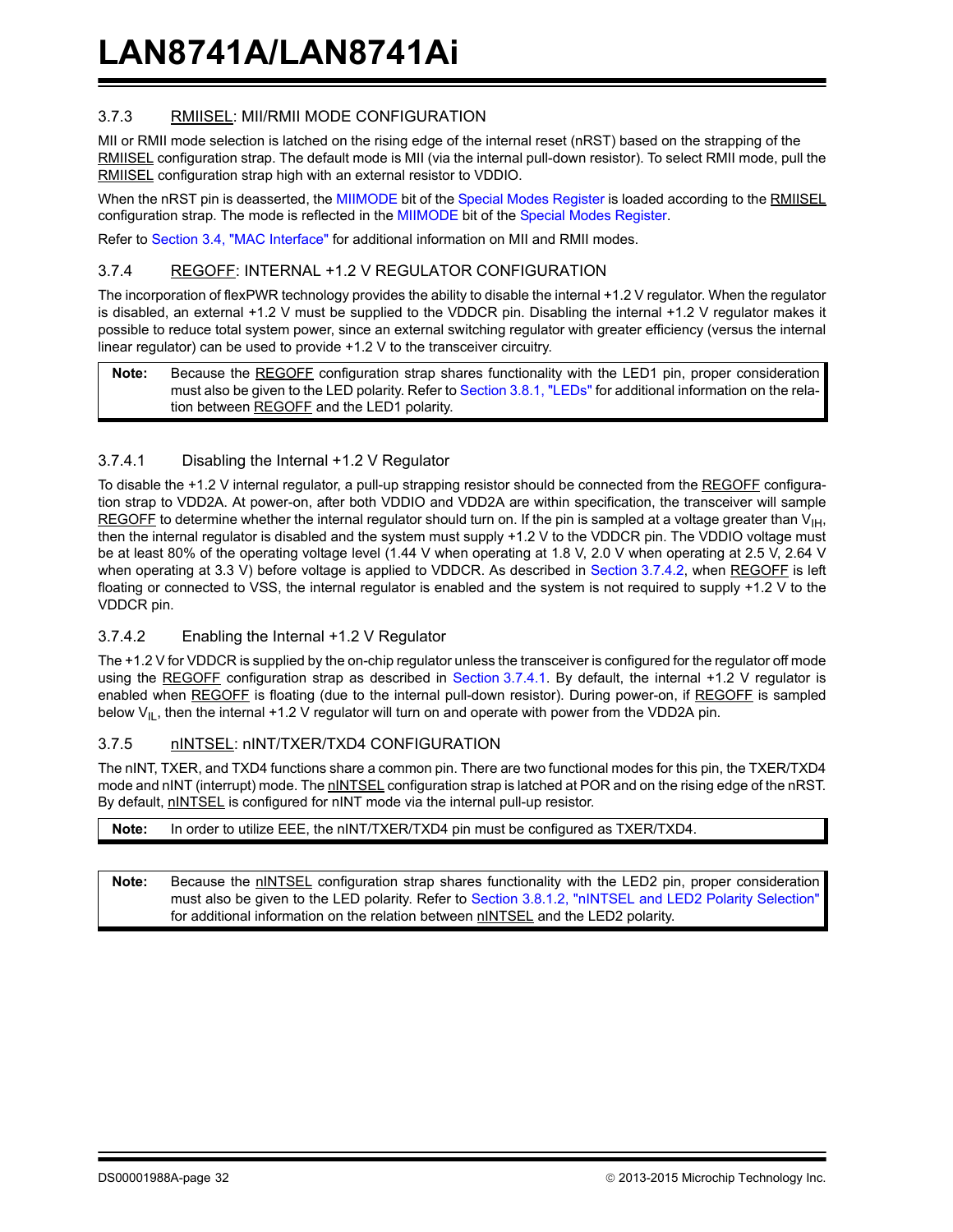## <span id="page-32-1"></span>**3.8 Miscellaneous Functions**

#### <span id="page-32-2"></span><span id="page-32-0"></span>3.8.1 LEDS

Two LED signals are provided as a convenient means to indicate the transceiver's mode of operation. All LED signals are either active high or active low as described in [Section 3.8.1.1, "REGOFF and LED1 Polarity Selection"](#page-32-3) and [Section](#page-33-1) [3.8.1.2, "nINTSEL and LED2 Polarity Selection".](#page-33-1)

The LED1 output is driven active whenever the device detects a valid link, and blinks when CRS is active (high) indicating activity.

The LED2 output is driven active when the operating speed is 100 Mbps. This LED will go inactive when the operating speed is 10 Mbps or during line isolation.

**Note:** When pulling the LED1 and LED2 pins high, they must be tied to VDD2A, **NOT** VDDIO.

#### <span id="page-32-3"></span>3.8.1.1 REGOFF and LED1 Polarity Selection

The REGOFF configuration strap is shared with the LED1 pin. The LED1 output will automatically change polarity based on the presence of an external pull-up resistor. If the LED1 pin is pulled high to VDD2A by an external pull-up resistor to select a logical high for REGOFF, then the LED1 output will be active low. If the LED1 pin is pulled low by the internal pull-down resistor to select a logical low for REGOFF, the LED1 output will then be an active high output. [Figure 3-7](#page-32-4) details the LED1 polarity for each REGOFF configuration.

#### <span id="page-32-4"></span>**FIGURE 3-7: LED1/REGOFF POLARITY CONFIGURATION**



**Note:** Refer to [Section 3.7.4, "REGOFF: Internal +1.2 V Regulator Configuration"](#page-31-5) for additional information on the **REGOFF** configuration strap.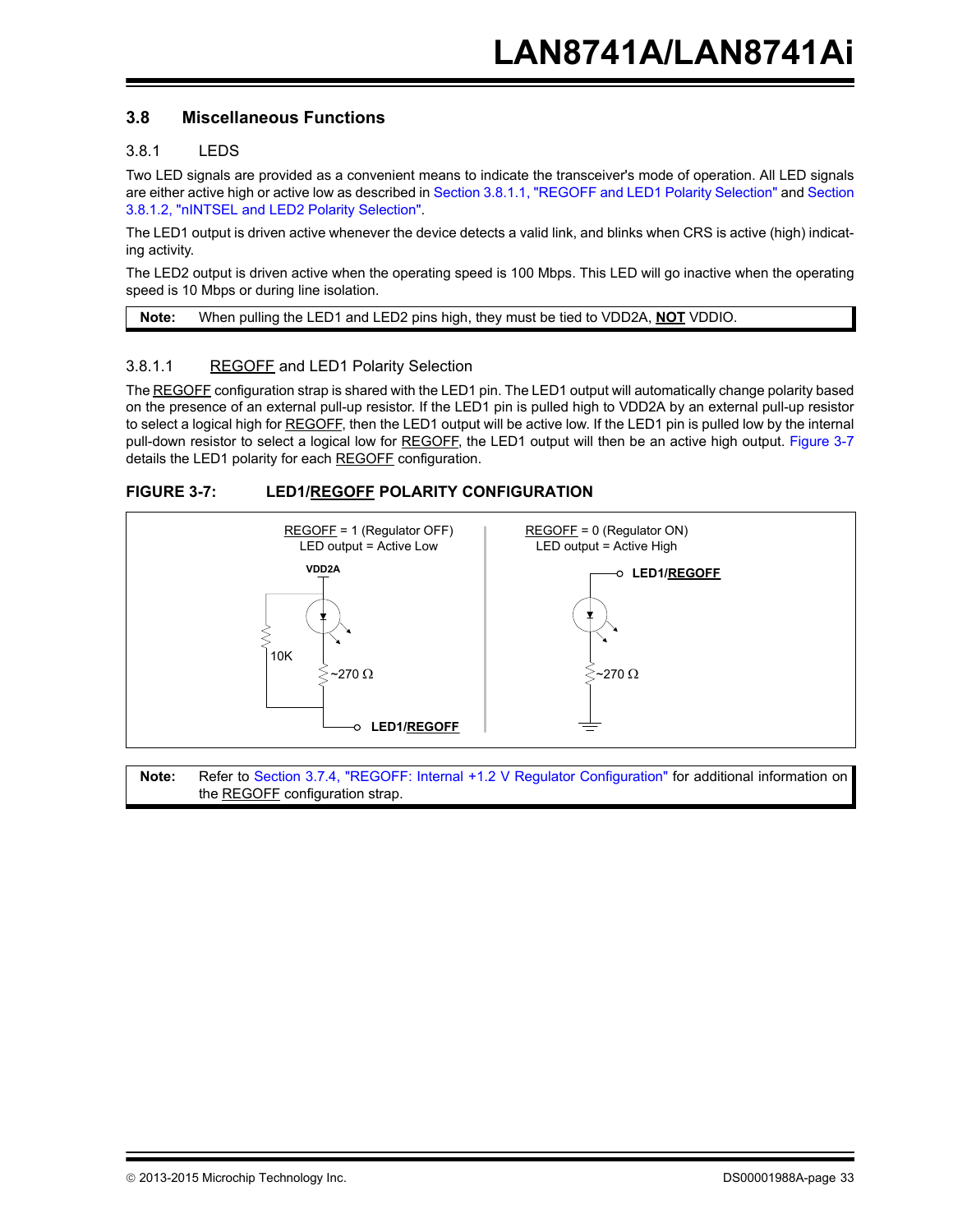## <span id="page-33-1"></span><span id="page-33-0"></span>3.8.1.2 nINTSEL and LED2 Polarity Selection

The nINTSEL configuration strap is shared with the LED2 pin. The LED2 output will automatically change polarity based on the presence of an external pull-down resistor. If the LED2 pin is pulled high to VDD2A to select a logical high for nINTSEL, then the LED2 output will be active low. If the LED2 pin is pulled low by an external pull-down resistor to select a logical low for nINTSEL, the LED2 output will then be an active high output. [Figure 3-8](#page-33-2) details the LED2 polarity for each nINTSEL configuration.



## <span id="page-33-2"></span>**FIGURE 3-8: LED2/nINTSEL POLARITY CONFIGURATION**

**Note:** Refer to [Section 3.7.5, "nINTSEL: nINT/TXER/TXD4 Configuration"](#page-31-6) for additional information on the nINT-SEL configuration strap.

## 3.8.2 VARIABLE VOLTAGE I/O

The device's digital I/O pins are variable voltage, allowing them to take advantage of low power savings from shrinking technologies. These pins can operate from a low I/O voltage of +1.8 V up to +3.3 V. The applied I/O voltage must maintain its value with a tolerance of ±10%. Varying the voltage up or down after the transceiver has completed power-on reset can cause errors in the transceiver operation. Refer to [Chapter 5, "Operational Characteristics"](#page-82-2) for additional information.

**Note:** Input signals must not be driven high before power is applied to the device.

## <span id="page-33-3"></span>3.8.3 POWER-DOWN MODES

There are two device power-down modes: General Power-Down Mode and Energy Detect Power-Down Mode. These modes are described in the following subsections.

#### 3.8.3.1 General Power-Down

This power-down mode is controlled via the [Power Down](#page-45-6) bit of the [Basic Control Register.](#page-45-0) In this mode, the entire trans-ceiver (except the management interface) is powered-down and remains in this mode as long as the [Power Down](#page-45-6) bit is "1". When the [Power Down](#page-45-6) bit is cleared, the transceiver powers up and is automatically reset.

## 3.8.3.2 Energy Detect Power-Down (EDPD)

This power-down mode is activated by setting the [EDPWRDOWN](#page-57-3) bit of the [Mode Control/Status Register.](#page-57-1) In this mode, when no energy is present on the line the transceiver is powered down (except for the management interface, the SQUELCH circuit, and the ENERGYON logic). The ENERGYON logic is used to detect the presence of valid energy from 100BASE-TX, 10BASE-T, or Auto-negotiation signals.

In this mode, when the [ENERGYON](#page-57-2) bit of the [Mode Control/Status Register](#page-57-1) is low, the transceiver is powered-down and nothing is transmitted. When energy is received via link pulses or packets, the [ENERGYON](#page-57-2) bit goes high and the transceiver powers-up. The device automatically resets into the state prior to power-down and asserts the nINT interrupt if the ENERGYON interrupt is enabled in the [Interrupt Mask Register](#page-62-0). The first and possibly the second packet to activate ENERGYON may be lost.

When the [EDPWRDOWN](#page-57-3) bit of the [Mode Control/Status Register](#page-57-1) is low, energy detect power-down is disabled.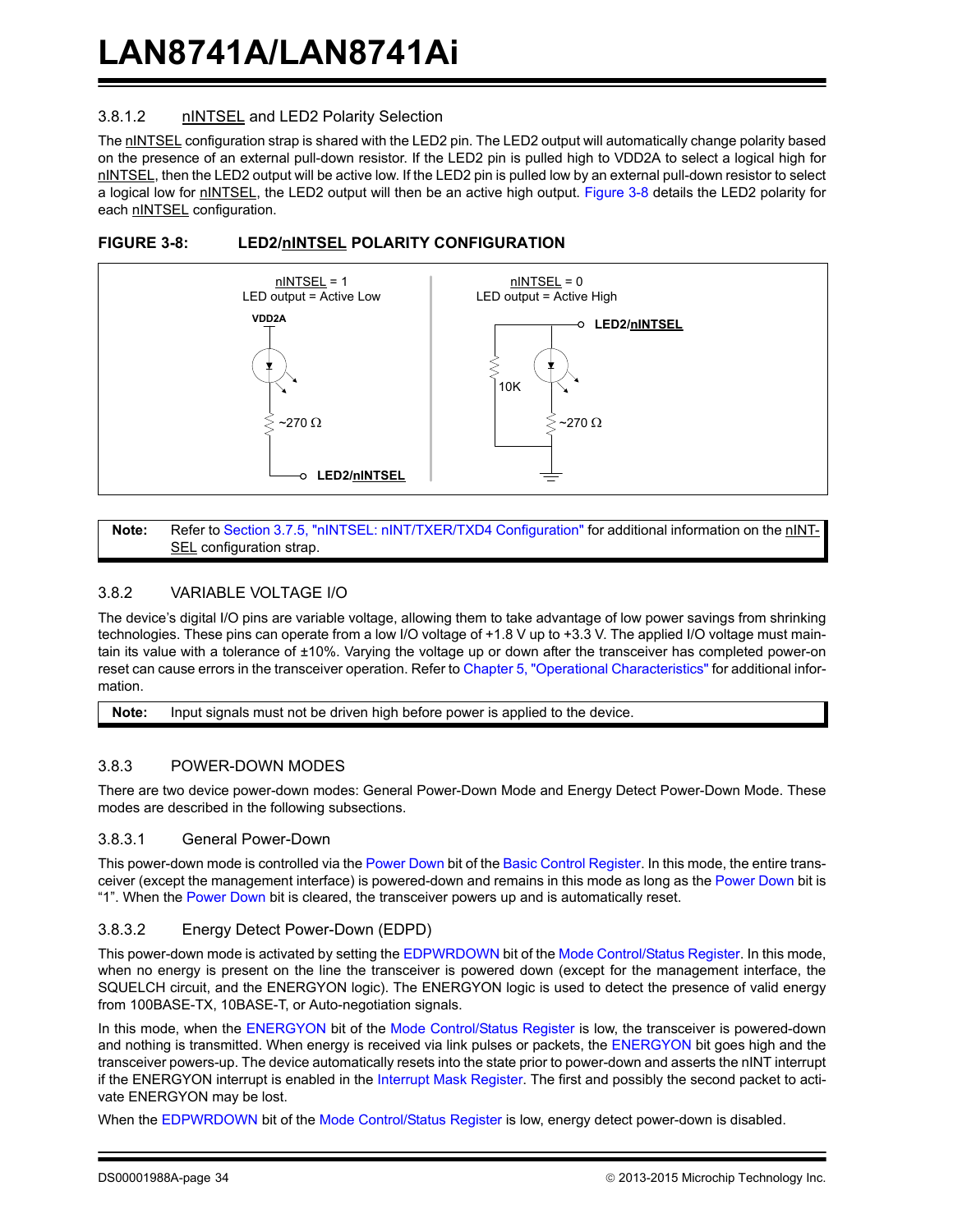When in EDPD mode, the device's NLP characteristics may be modified. The device can be configured to transmit NLPs in EDPD via the [EDPD TX NLP Enable](#page-56-2) bit of the [EDPD NLP/Crossover Time/EEE Configuration Register](#page-56-1). When enabled, the TX NLP time interval is configurable via the [EDPD TX NLP Interval Timer Select](#page-56-3) field of the [EDPD](#page-56-1) [NLP/Crossover Time/EEE Configuration Register.](#page-56-1) When in EDPD mode, the device can also be configured to wake on the reception of one or two NLPs. Setting the [EDPD RX Single NLP Wake Enable](#page-56-4) bit of the [EDPD NLP/Crossover](#page-56-1) [Time/EEE Configuration Register](#page-56-1) will enable the device to wake on reception of a single NLP. If the [EDPD RX Single](#page-56-4) [NLP Wake Enable](#page-56-4) bit is cleared, the maximum interval for detecting reception of two NLPs to wake from EDPD is configurable via the [EDPD RX NLP Max Interval Detect Select](#page-56-5) field of the [EDPD NLP/Crossover Time/EEE Configuration](#page-56-1) [Register](#page-56-1).

## 3.8.4 ENERGY EFFICIENT ETHERNET

The device supports IEEE 802.3az Energy Efficient Ethernet (EEE). The EEE functionality is enabled/disabled via the [PHY Energy Efficient Ethernet Enable \(PHYEEEEN\)](#page-56-6) bit of the [EDPD NLP/Crossover Time/EEE Configuration Register.](#page-56-1) Energy Efficient Ethernet is disabled by default. In order for EEE to be utilized, the following conditions must be met:

- The device must configured in MII mode (RMIISEL configuration strap low)
- The nINT/TXER/TXD4 pin must be configured as TXER/TXD4 (nINTSEL configuration strap low)
- EEE functionality must be enabled via the [PHY Energy Efficient Ethernet Enable \(PHYEEEEN\)](#page-56-6) bit of the [EDPD](#page-56-1)  [NLP/Crossover Time/EEE Configuration Register](#page-56-1)
- The [100BASE-TX EEE](#page-73-0) bit of the MMD [EEE Advertisement Register](#page-73-1) must be set
- The selected MAC and link-partner must support and be configured for EEE operation
- The device and link-partner must link in 100BASE-TX full-duplex mode

The value of the [PHY Energy Efficient Ethernet Enable \(PHYEEEEN\)](#page-56-6) bit affects the default values of the following register bits:

- [100BASE-TX EEE](#page-69-0) bit of the MMD [EEE Capability Register](#page-69-1)
- [100BASE-TX EEE](#page-73-0) bit of the MMD [EEE Advertisement Register](#page-73-1)

**Note:** EEE cannot be used in RMII mode.

## 3.8.5 ISOLATE MODE

The device data paths may be electrically isolated from the MII/RMII interface by setting the [Isolate](#page-45-7) bit of the [Basic Con](#page-45-0)[trol Register](#page-45-0) to "1". In isolation mode, the transceiver does not respond to the TXD, TXEN and TXER inputs, but does respond to management transactions.

Isolation provides a means for multiple transceivers to be connected to the same MII/RMII interface without contention. By default, the transceiver is not isolated (on power-up  $(Isolate = 0)$  $(Isolate = 0)$ .

## 3.8.6 RESETS

The device provides two forms of reset: hardware and software. The device registers are reset by both hardware and software resets. Select register bits, indicated as "NASR" in the register definitions, are not cleared by a software reset. The registers are not reset by the power-down modes described in [Section 3.8.3](#page-33-3).

**Note:** For the first 16 µs after coming out of reset, the MII/RMII interface will run at 2.5 MHz. After this time, it will switch to 25 MHz if auto-negotiation is enabled.

## 3.8.6.1 Hardware Reset

A hardware reset is asserted by driving the nRST input pin low. When driven, nRST should be held low for the minimum time detailed in [Section 5.6.2, "Power-On nRST & Configuration Strap Timing"](#page-87-0) to ensure a proper transceiver reset. During a hardware reset, an external clock *must* be supplied to the XTAL1/CLKIN signal.

**Note:** A hardware reset (nRST assertion) is required following power-up. Refer to [Section 5.6.2, "Power-On](#page-87-0) [nRST & Configuration Strap Timing"](#page-87-0) for additional information.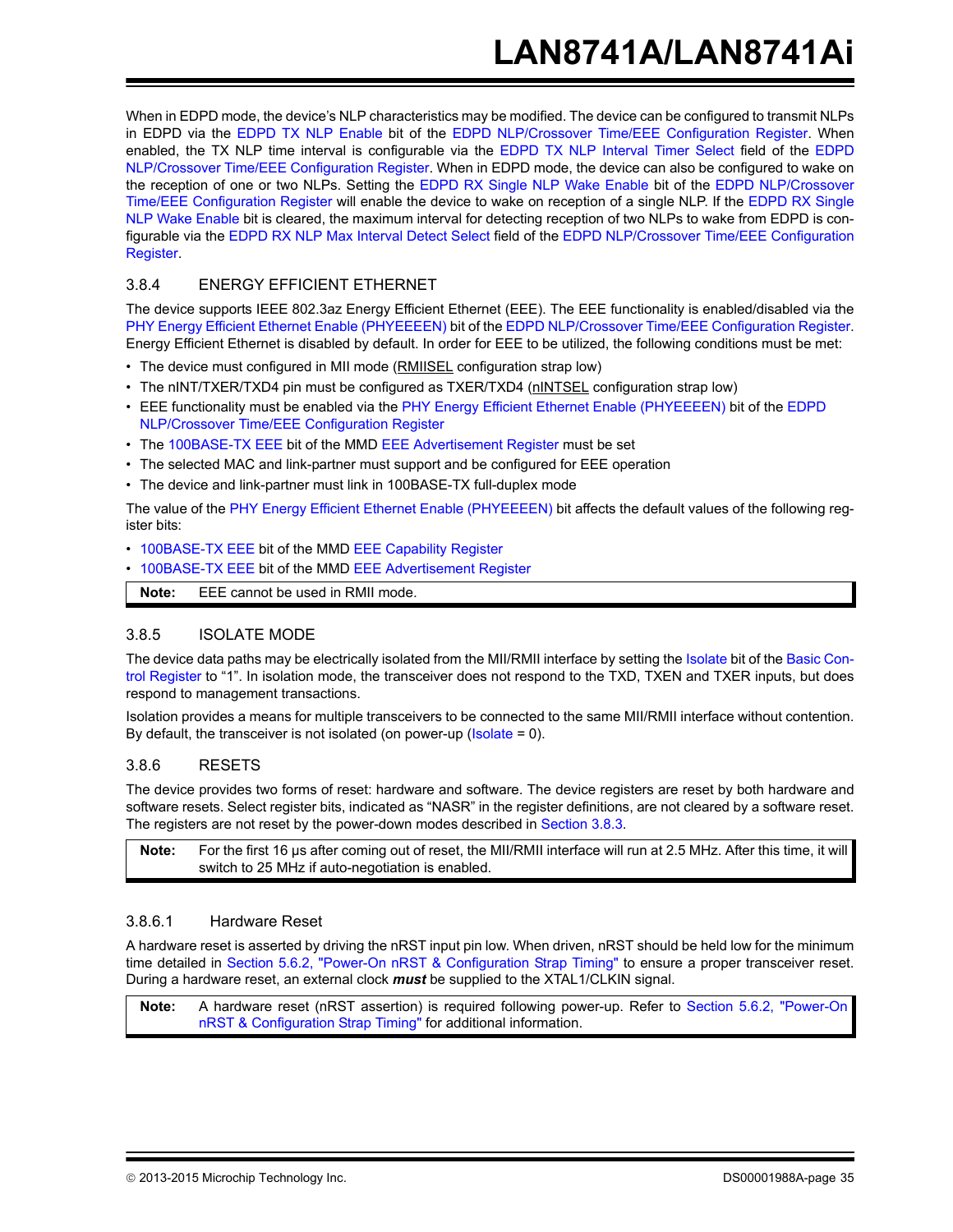## 3.8.6.2 Software Reset

A Software reset is activated by setting the [Soft Reset](#page-45-5) bit of the [Basic Control Register](#page-45-0) to "1". All registers bits, except those indicated as "NASR" in the register definitions, are cleared by a Software reset. The [Soft Reset](#page-45-5) bit is self-clearing. Per the IEEE 802.3u standard, clause 22 (22.2.4.1.1) the reset process will be completed within 0.5 s from the setting of this bit.

#### 3.8.7 CARRIER SENSE

The carrier sense (CRS) is output on the CRS pin in MII mode, and the CRS\_DV pin in RMII mode. CRS is a signal defined by the MII specification in the IEEE 802.3u standard. The device asserts CRS based only on receive activity whenever the transceiver is either in repeater mode or full-duplex mode. Otherwise the transceiver asserts CRS based on either transmit or receive activity.

The carrier sense logic uses the encoded, unscrambled data to determine carrier activity status. It activates carrier sense with the detection of 2 non-contiguous zeros within any 10 bit span. Carrier sense terminates if a span of 10 consecutive ones is detected before a /J/K/ Start-of Stream Delimiter pair. If an SSD pair is detected, carrier sense is asserted until either /T/R/ End–of-Stream Delimiter pair or a pair of IDLE symbols is detected. Carrier is negated after the /T/ symbol or the first IDLE. If /T/ is not followed by /R/, then carrier is maintained. Carrier is treated similarly for IDLE followed by some non-IDLE symbol.

## <span id="page-35-0"></span>3.8.8 COLLISION DETECT

A collision is the occurrence of simultaneous transmit and receive operations. The COL output is asserted to indicate that a collision has been detected. COL remains active for the duration of the collision. COL is changed asynchronously to both RXCLK and TXCLK. The COL output becomes inactive during full duplex mode.

The COL may be tested by setting the [Collision Test](#page-45-8) bit of the [Basic Control Register](#page-45-0) to "1". This enables the collision test. COL will be asserted within 512 bit times of TXEN rising and will be de-asserted within 4 bit times of TXEN falling.

#### 3.8.9 LINK INTEGRITY TEST

The device performs the link integrity test as outlined in the IEEE 802.3u (clause 24-15) Link Monitor state diagram. The link status is multiplexed with the 10 Mbps link status to form the [Link Status](#page-46-2) bit in the [Basic Status Register](#page-46-0) and to drive the LINK LED (LED1).

The DSP indicates a valid MLT-3 waveform present on the RXP and RXN signals as defined by the ANSI X3.263 TP-PMD standard, to the Link Monitor state-machine, using the internal DATA\_VALID signal. When DATA\_VALID is asserted, the control logic moves into a Link-Ready state and waits for an enable from the auto-negotiation block. When received, the Link-Up state is entered, and the Transmit and Receive logic blocks become active. Should auto-negotiation be disabled, the link integrity logic moves immediately to the Link-Up state when the DATA\_VALID is asserted.

To allow the line to stabilize, the link integrity logic will wait a minimum of 330 ms from the time DATA\_VALID is asserted until the Link-Ready state is entered. Should the DATA\_VALID input be negated at any time, this logic will immediately negate the Link signal and enter the Link-Down state.

When the 10/100 digital block is in 10BASE-T mode, the link status is derived from the 10BASE-T receiver logic.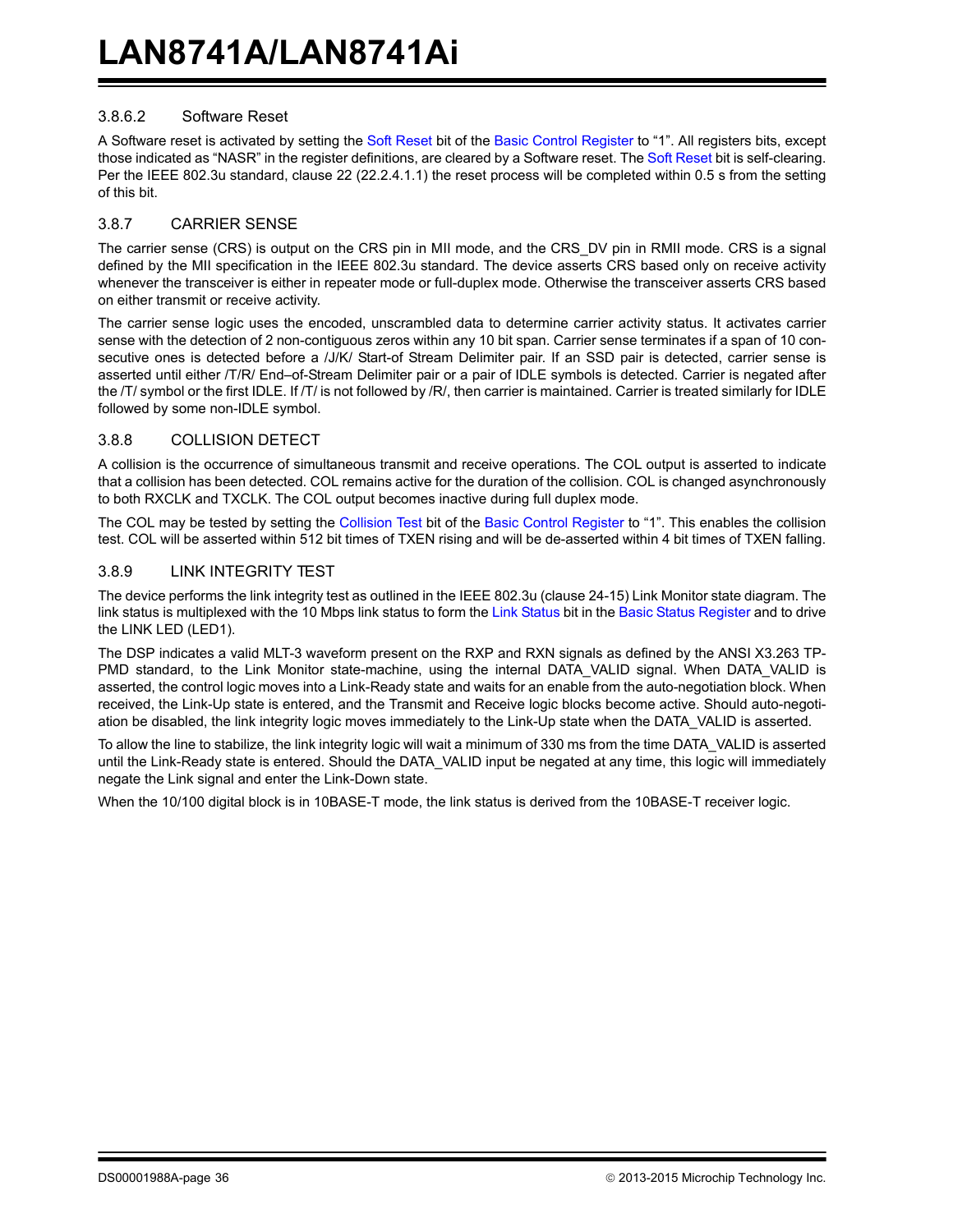#### 3.8.10 LOOPBACK OPERATION

The device may be configured for near-end loopback and far loopback. These loopback modes are detailed in the following subsections.

#### 3.8.10.1 Near-end Loopback

Near-end loopback mode sends the digital transmit data back out the receive data signals for testing purposes, as indicated by the blue arrows in [Figure 3-9](#page-36-0). The near-end loopback mode is enabled by setting the [Loopback](#page-45-0) bit of the [Basic](#page-45-1) [Control Register](#page-45-1) to "1". A large percentage of the digital circuitry is operational in near-end loopback mode because data is routed through the PCS and PMA layers into the PMD sublayer before it is looped back. The COL signal will be inac-tive in this mode, unless [Collision Test](#page-45-2) is enabled in the [Basic Control Register.](#page-45-1) The transmitters are powered down regardless of the state of TXEN. Refer to [Section 5.6.3.1, "100 Mbps Internal Loopback MII Timing"](#page-90-0) for additional loopback timing information.

<span id="page-36-0"></span>



#### <span id="page-36-2"></span>3.8.10.2 Far Loopback

Far loopback is a special test mode for MDI (analog) loopback as indicated by the blue arrows in [Figure 3-10](#page-36-1). The far loopback mode is enabled by setting the [FARLOOPBACK](#page-57-0) bit of the [Mode Control/Status Register](#page-57-1) to "1". In this mode, data that is received from the link partner on the MDI is looped back out to the link partner. The digital interface signals on the local MAC interface are isolated.

**Note:** This special test mode is only available when operating in RMII mode.

#### <span id="page-36-1"></span>**FIGURE 3-10: FAR LOOPBACK BLOCK DIAGRAM**

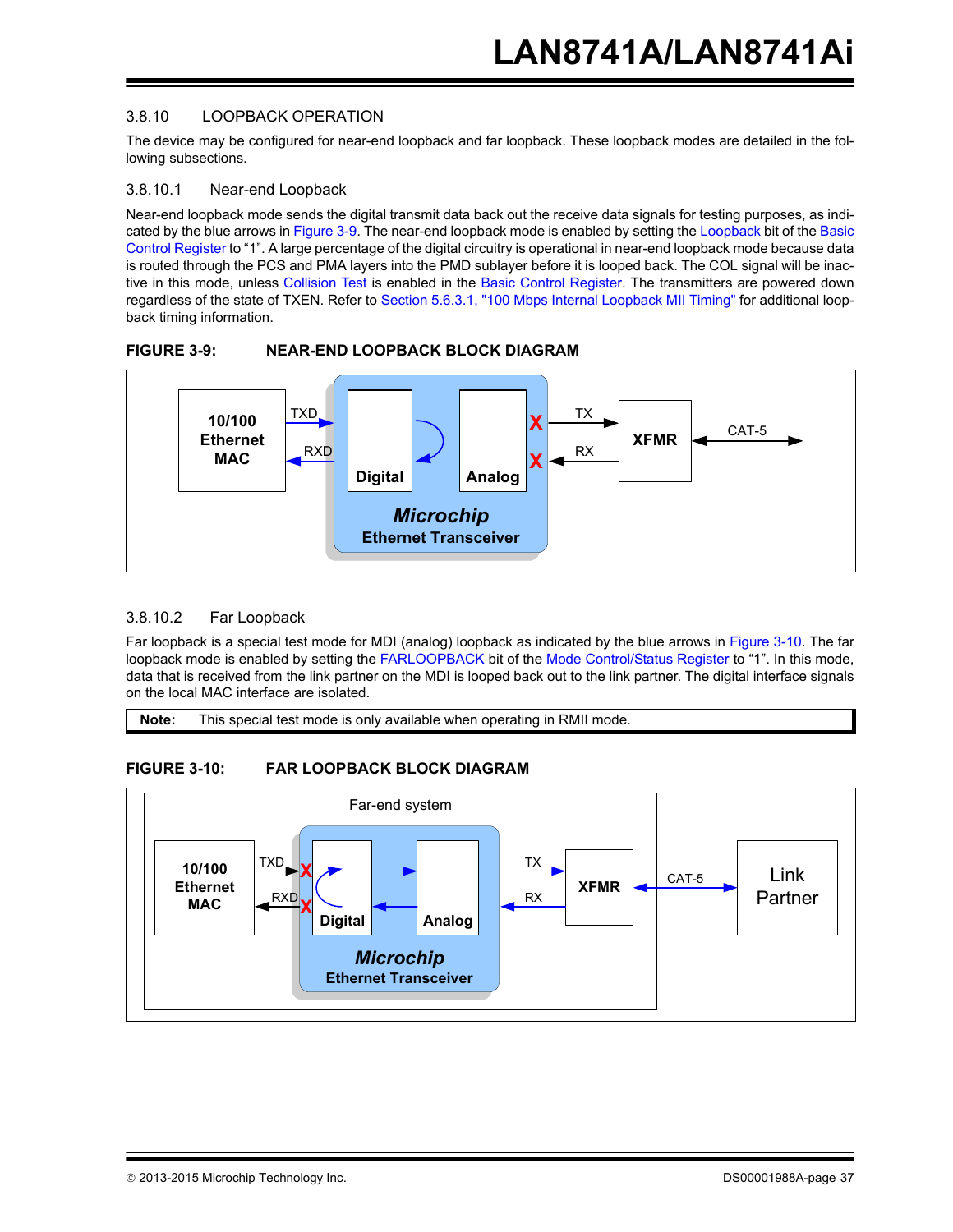## 3.8.10.3 Connector Loopback

The device maintains reliable transmission over very short cables and can be tested in a connector loopback as shown in [Figure 3-11.](#page-37-0) An RJ45 loopback cable can be used to route the transmit signals from the output of the transformer back to the receiver inputs. The loopback works at both 10 and 100 Mbps.

<span id="page-37-0"></span>

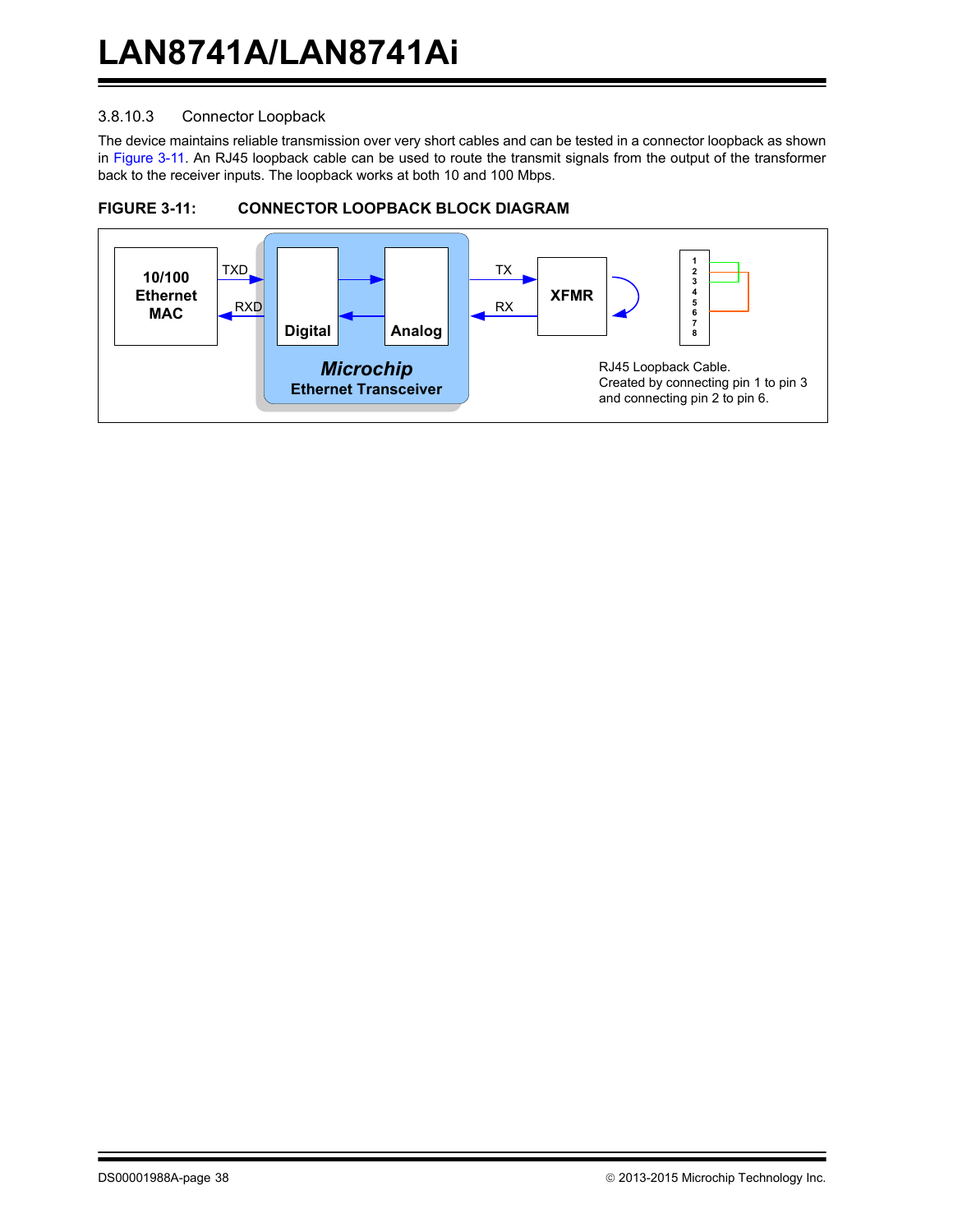## **3.9 Application Diagrams**

This section provides typical application diagrams for the following:

- [Simplified System Level Application Diagram](#page-38-0)
- [Power Supply Diagram \(1.2 V Supplied by Internal Regulator\)](#page-39-0)
- [Power Supply Diagram \(1.2 V Supplied by External Source\)](#page-40-0)
- [Twisted-Pair Interface Diagram \(Single Power Supply\)](#page-41-0)
- [Twisted-Pair Interface Diagram \(Dual Power Supplies\)](#page-42-0)

#### <span id="page-38-0"></span>3.9.1 SIMPLIFIED SYSTEM LEVEL APPLICATION DIAGRAM

#### **FIGURE 3-12: SIMPLIFIED SYSTEM LEVEL APPLICATION DIAGRAM**

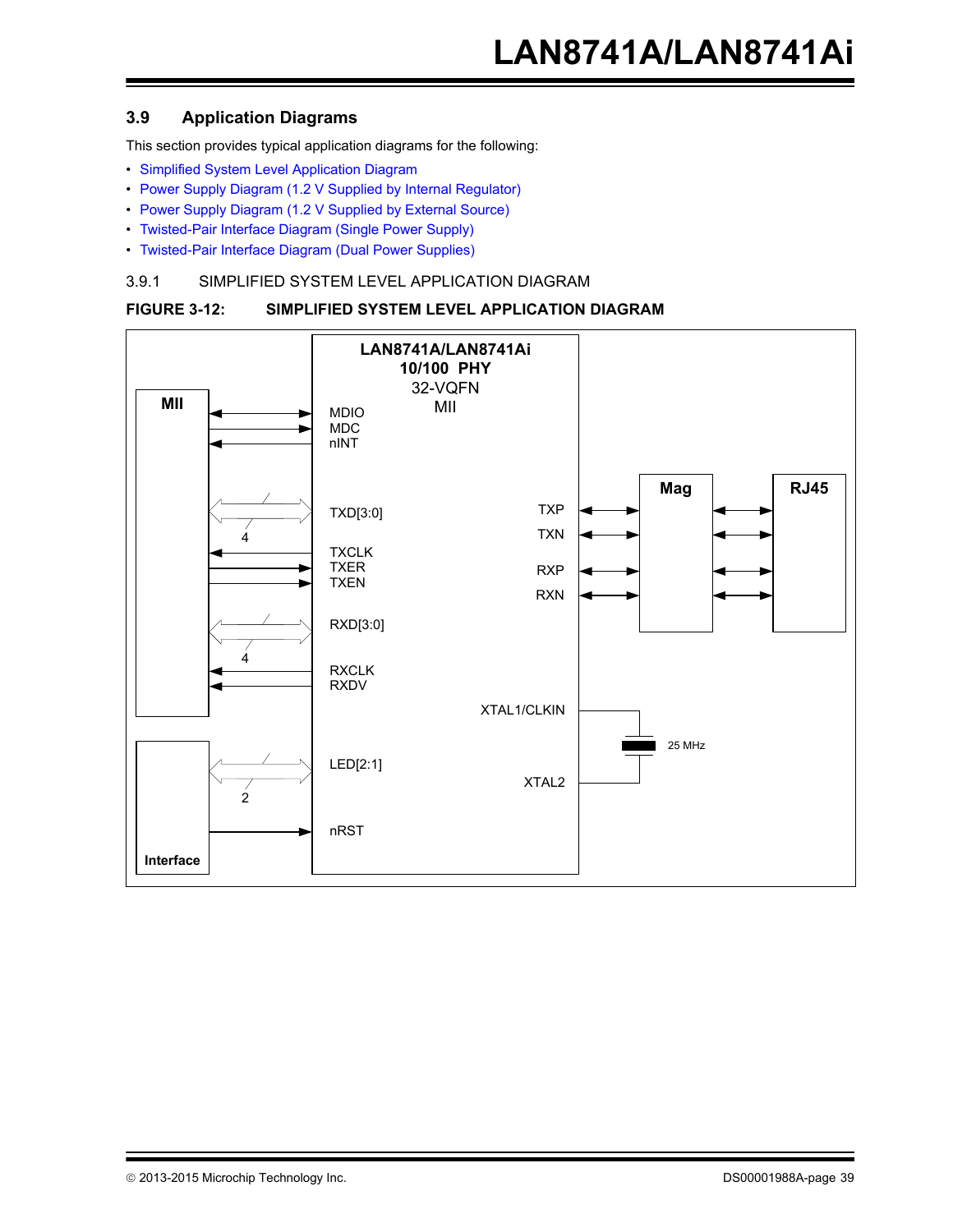# **LAN8741A/LAN8741Ai**

<span id="page-39-0"></span>3.9.2 POWER SUPPLY DIAGRAM (1.2 V SUPPLIED BY INTERNAL REGULATOR)

**FIGURE 3-13: POWER SUPPLY DIAGRAM (1.2 V SUPPLIED BY INTERNAL REGULATOR)**

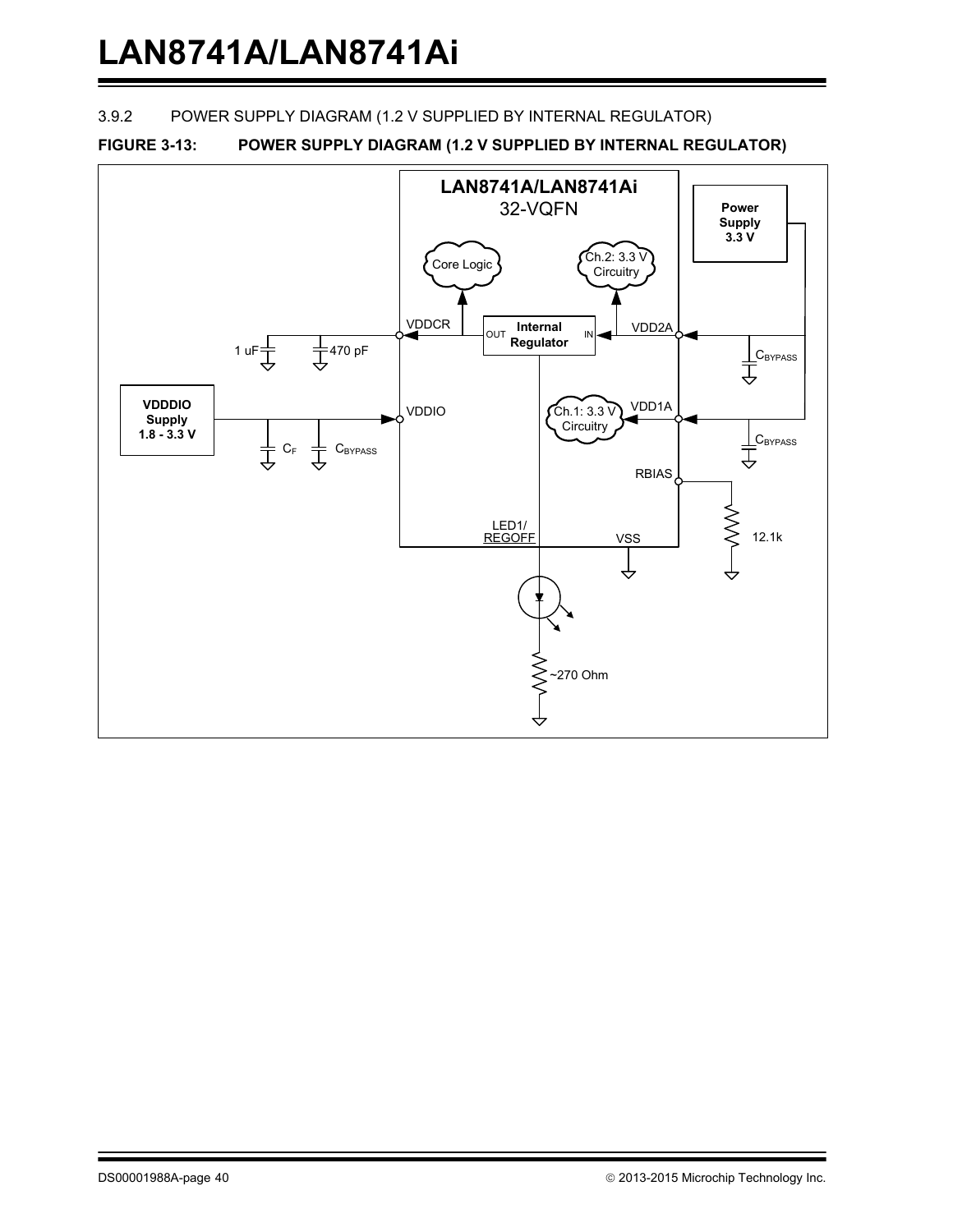<span id="page-40-0"></span>3.9.3 POWER SUPPLY DIAGRAM (1.2 V SUPPLIED BY EXTERNAL SOURCE)

**FIGURE 3-14: POWER SUPPLY DIAGRAM (1.2 V SUPPLIED BY EXTERNAL SOURCE)**

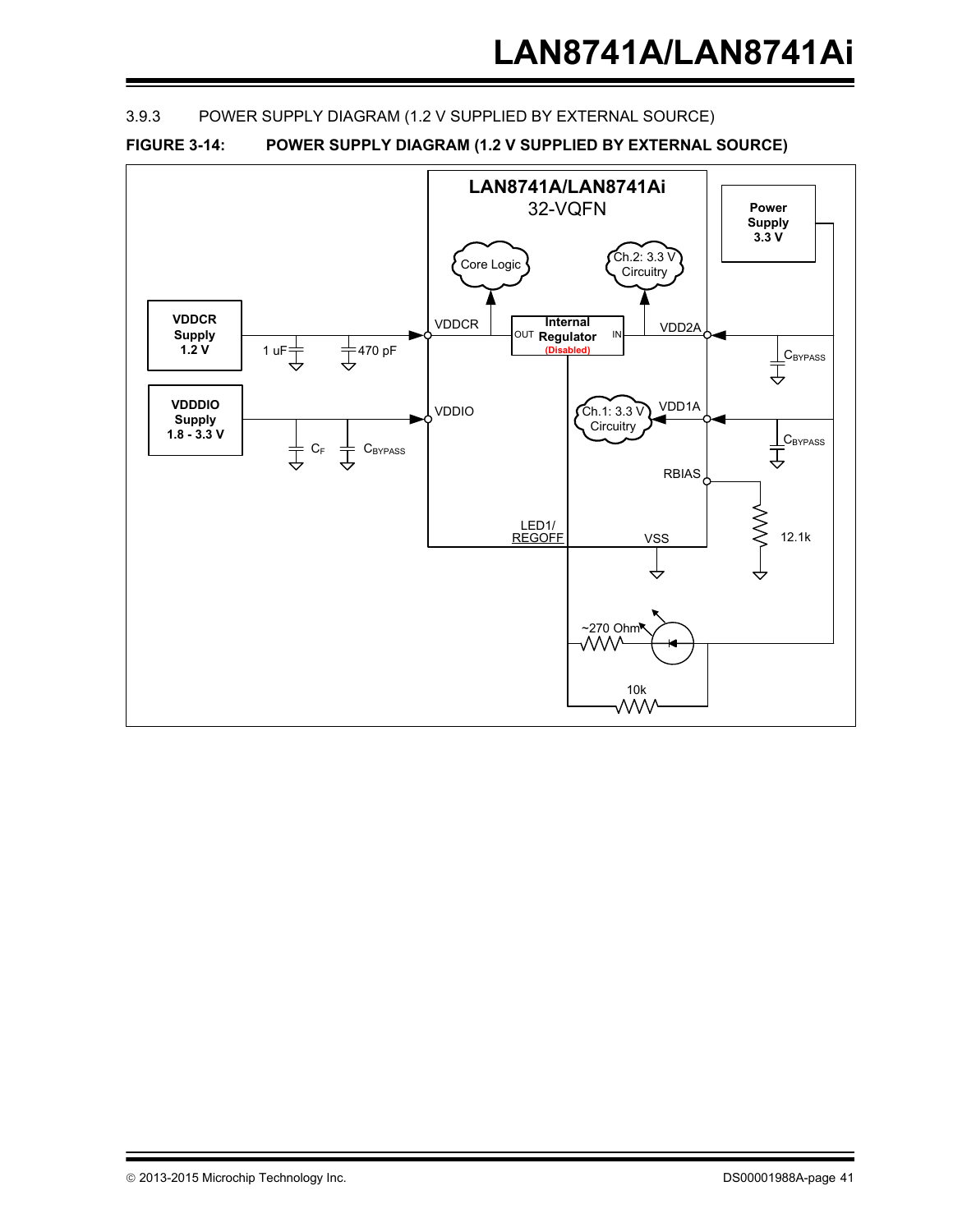<span id="page-41-0"></span>3.9.4 TWISTED-PAIR INTERFACE DIAGRAM (SINGLE POWER SUPPLY)

## **FIGURE 3-15: TWISTED-PAIR INTERFACE DIAGRAM (SINGLE POWER SUPPLY)**

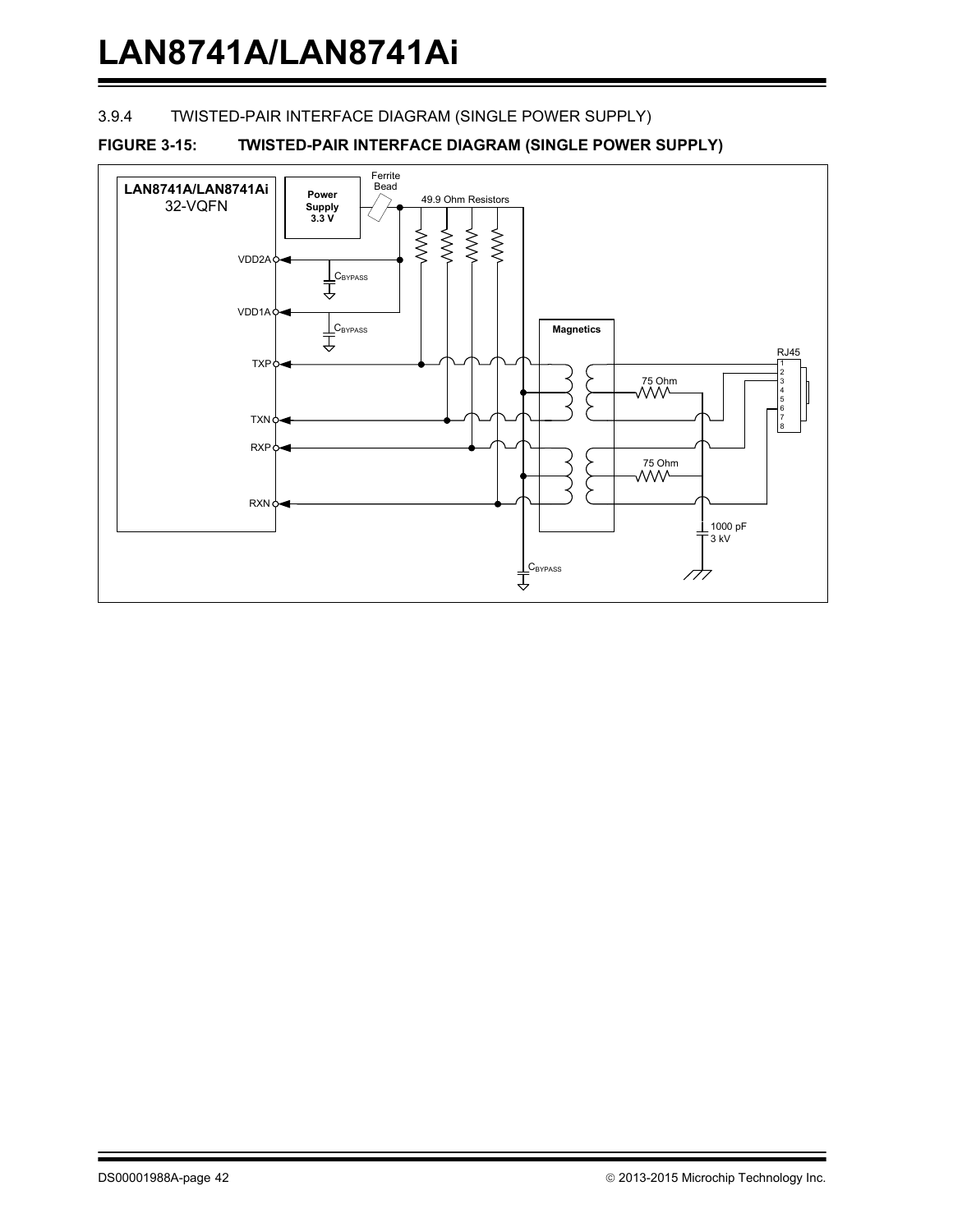#### <span id="page-42-0"></span>3.9.5 TWISTED-PAIR INTERFACE DIAGRAM (DUAL POWER SUPPLIES)

### **FIGURE 3-16: TWISTED-PAIR INTERFACE DIAGRAM (DUAL POWER SUPPLIES)**

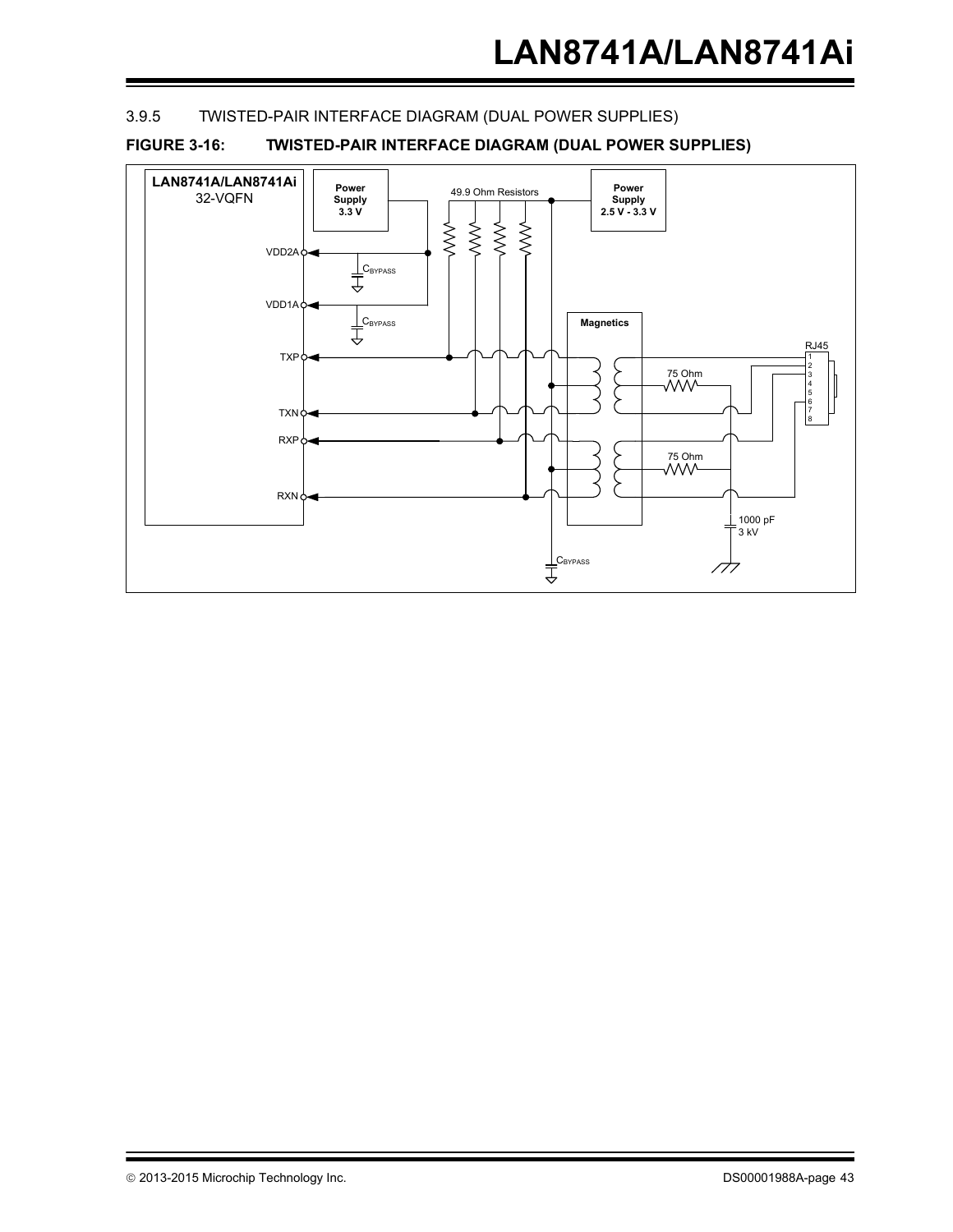## **4.0 REGISTER DESCRIPTIONS**

This chapter describes the various [Control and Status Registers](#page-44-0) (CSRs) and [MDIO Manageable Device \(MMD\) Regis](#page-64-0)[ters](#page-64-0). The CSRs follow the IEEE 802.3 (clause 22.2.4) management register set. The MMD registers adhere to the *IEEE 802.3-2008 45.2 MDIO Interface Registers* specification. All functionality and bit definitions comply with these standards. The IEEE 802.3 specified register index (in decimal) is included with each CSR definition, allowing for addressing of these registers via the Serial Management Interface (SMI) protocol. MMD registers are accessed indirectly via the [MMD Access Control Register](#page-54-0) and [MMD Access Address/Data Register](#page-55-0) CSRs.

## **4.1 Register Nomenclature**

[Table 4-1](#page-43-0) describes the register bit attribute notation used throughout this document.

<span id="page-43-0"></span>

| TABLE 4-1: | <b>REGISTER BIT TYPES</b> |
|------------|---------------------------|
|            |                           |

| <b>Register Bit Type Notation</b> | <b>Register Bit Description</b>                                                                                                                                                                                                                                                                                                                                                                  |
|-----------------------------------|--------------------------------------------------------------------------------------------------------------------------------------------------------------------------------------------------------------------------------------------------------------------------------------------------------------------------------------------------------------------------------------------------|
| R                                 | <b>Read:</b> A register or bit with this attribute can be read.                                                                                                                                                                                                                                                                                                                                  |
| W                                 | Write: A register or bit with this attribute can be written.                                                                                                                                                                                                                                                                                                                                     |
| R <sub>O</sub>                    | <b>Read only:</b> Writes have no effect.                                                                                                                                                                                                                                                                                                                                                         |
| <b>WO</b>                         | Write only: If a register or bit is write-only, reads will return unspecified data.                                                                                                                                                                                                                                                                                                              |
| WC.                               | Write One to Clear: Writing a one clears the value. Writing a zero has no effect                                                                                                                                                                                                                                                                                                                 |
| <b>WAC</b>                        | Write Anything to Clear: Writing anything clears the value.                                                                                                                                                                                                                                                                                                                                      |
| <b>RC</b>                         | <b>Read to Clear:</b> Contents is cleared after the read. Writes have no effect.                                                                                                                                                                                                                                                                                                                 |
| LL                                | Latch Low: Clear on read of register.                                                                                                                                                                                                                                                                                                                                                            |
| LH.                               | Latch High: Clear on read of register.                                                                                                                                                                                                                                                                                                                                                           |
| <b>SC</b>                         | <b>Self-Clearing:</b> Contents are self-cleared after the being set. Writes of zero have no<br>effect. Contents can be read.                                                                                                                                                                                                                                                                     |
| SS                                | Self-Setting: Contents are self-setting after being cleared. Writes of one have no<br>effect. Contents can be read.                                                                                                                                                                                                                                                                              |
| RO/LH                             | Read Only, Latch High: Bits with this attribute will stay high until the bit is read. After it<br>is read, the bit will either remain high if the high condition remains, or will go low if the<br>high condition has been removed. If the bit has not been read, the bit will remain high<br>regardless of a change to the high condition. This mode is used in some Ethernet PHY<br>registers. |
| <b>NASR</b>                       | Not Affected by Software Reset: The state of NASR bits do not change on assertion<br>of a software reset.                                                                                                                                                                                                                                                                                        |
| <b>RESERVED</b>                   | Reserved Field: Reserved fields must be written with zeros to ensure future compati-<br>bility. The value of reserved bits is not guaranteed on a read.                                                                                                                                                                                                                                          |

Many of these register bit notations can be combined. Some examples of this are shown below:

- **R/W:** Can be written. Will return current setting on a read.
- **R/WAC:** Will return current setting on a read. Writing anything clears the bit.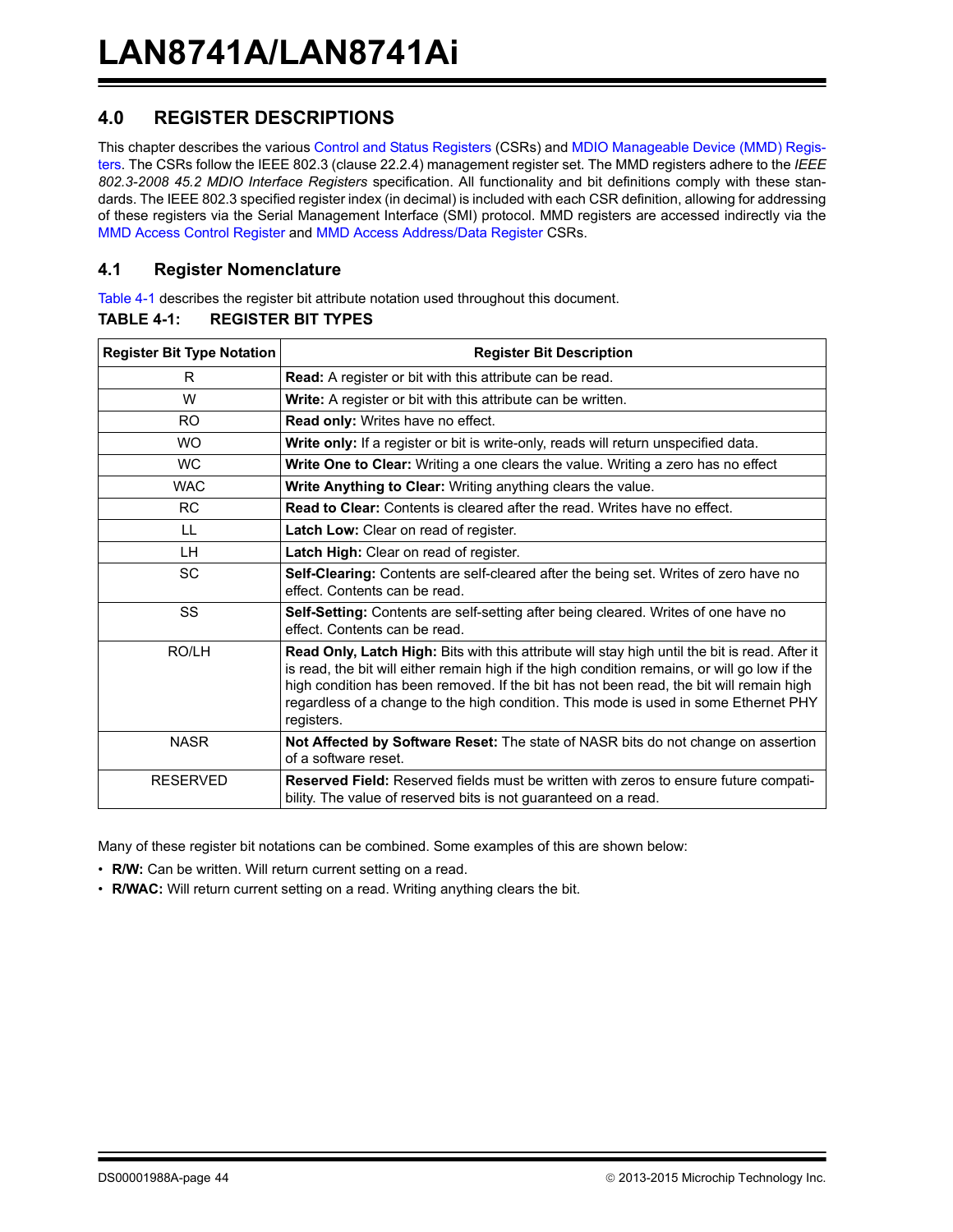## <span id="page-44-0"></span>**4.2 Control and Status Registers**

[Table 4-2](#page-44-1) provides a list of supported registers. Register details, including bit definitions, are provided in the proceeding subsections.

| <b>Register Index</b><br>(Decimal) | <b>Register Name</b>                                      | Group           |
|------------------------------------|-----------------------------------------------------------|-----------------|
| 0                                  | <b>Basic Control Register</b>                             | <b>Basic</b>    |
| 1                                  | <b>Basic Status Register</b>                              | <b>Basic</b>    |
| $\overline{2}$                     | <b>PHY Identifier 1 Register</b>                          | Extended        |
| 3                                  | <b>PHY Identifier 2 Register</b>                          | Extended        |
| 4                                  | <b>Auto Negotiation Advertisement Register</b>            | Extended        |
| 5                                  | <b>Auto Negotiation Link Partner Ability Register</b>     | Extended        |
| 6                                  | <b>Auto Negotiation Expansion Register</b>                | Extended        |
| 7                                  | <b>Auto Negotiation Next Page TX Register</b>             | Extended        |
| 8                                  | <b>Auto Negotiation Next Page RX Register</b>             | Extended        |
| 13                                 | <b>MMD Access Control Register</b>                        | Extended        |
| 14                                 | <b>MMD Access Address/Data Register</b>                   | Extended        |
| 16                                 | <b>EDPD NLP/Crossover Time/EEE Configuration Register</b> | Vendor-specific |
| 17                                 | <b>Mode Control/Status Register</b>                       | Vendor-specific |
| 18                                 | <b>Special Modes Register</b>                             | Vendor-specific |
| 26                                 | <b>Symbol Error Counter Register</b>                      | Vendor-specific |
| 27                                 | <b>Special Control/Status Indications Register</b>        | Vendor-specific |
| 29                                 | <b>Interrupt Source Flag Register</b>                     | Vendor-specific |
| 30                                 | <b>Interrupt Mask Register</b>                            | Vendor-specific |
| 31                                 | <b>PHY Special Control/Status Register</b>                | Vendor-specific |

### <span id="page-44-1"></span>**TABLE 4-2: SMI REGISTER MAP**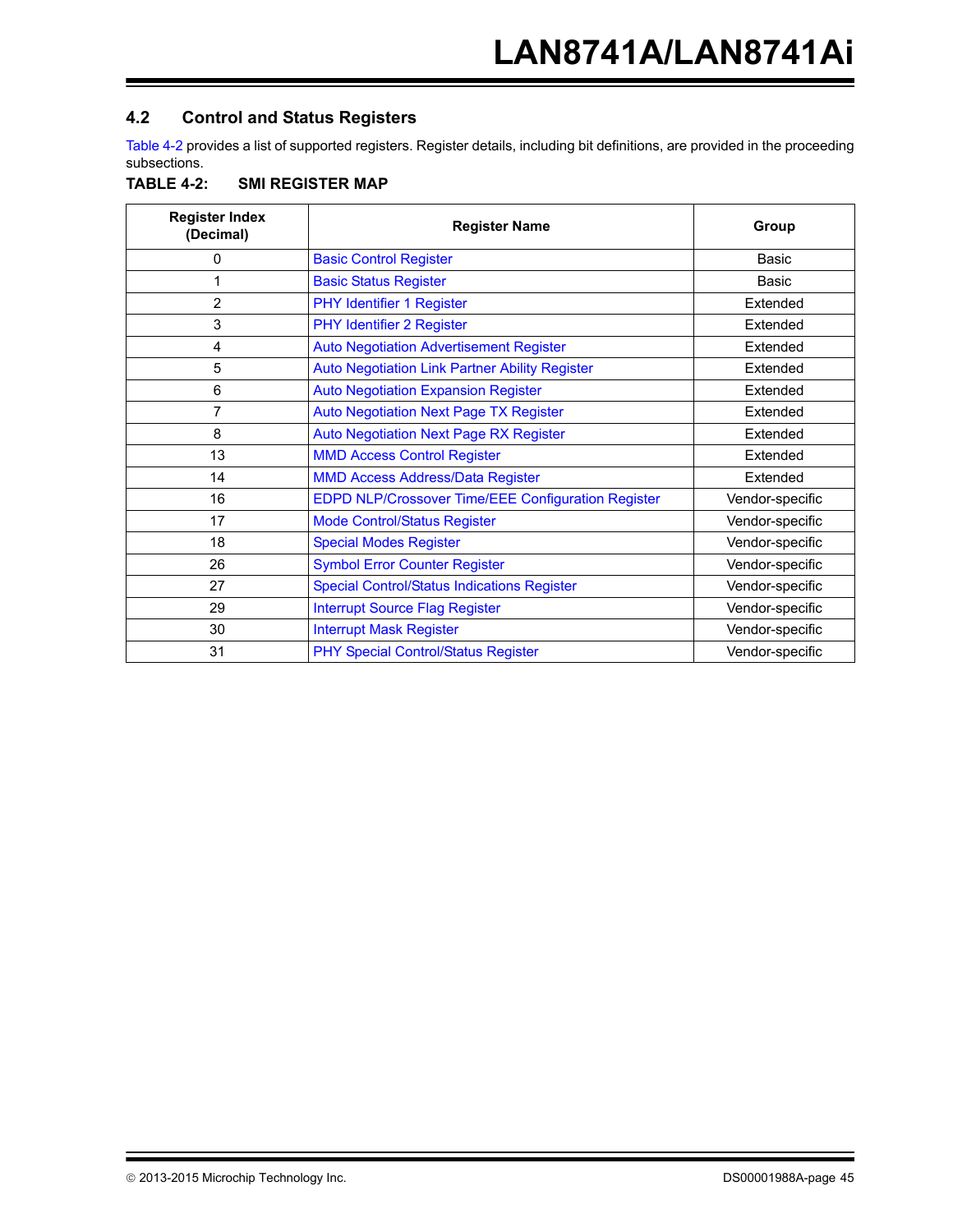## <span id="page-45-3"></span><span id="page-45-1"></span>4.2.1 BASIC CONTROL REGISTER

Index (In Decimal): 0 Size: 16 bits

<span id="page-45-0"></span>

| <b>Bits</b>    | <b>Description</b>                                                                                                                                                 | <b>Type</b>      | <b>Default</b> |
|----------------|--------------------------------------------------------------------------------------------------------------------------------------------------------------------|------------------|----------------|
| 15             | <b>Soft Reset</b><br>1 = Software reset. Bit is self-clearing. When setting this bit do not set other<br>bits in this register.                                    | R/W<br>SC        | 0 <sub>b</sub> |
|                | Note:<br>The configuration (as described in Section 3.7.2, "MODE[2:0]:<br>Mode Configuration") is set from the register bit values, and not<br>from the mode pins. |                  |                |
| 14             | Loopback<br>$0 = \text{Normal operation}$<br>$1 =$ Loopback mode                                                                                                   | R/W              | 0b             |
| 13             | <b>Speed Select</b><br>$0 = 10$ Mbps<br>$1 = 100$ Mbps                                                                                                             | R/W              | (see Note 1)   |
|                | Note:<br>Ignored if auto-negotiation is enabled $(0.12 = 1)$ .                                                                                                     |                  |                |
| 12             | <b>Auto-Negotiation Enable</b><br>$0 =$ Disable auto-negotiate process<br>1 = Enable auto-negotiate process (overrides 0.13 and 0.8)                               | R/W              | (see Note 1)   |
| 11             | <b>Power Down</b><br>$0 =$ Normal operation<br>1 = General power down mode                                                                                         | R/W              | 0b             |
| 10             | <b>Isolate</b><br>$0 =$ Normal operation<br>1 = Electrical isolation of PHY from the MII/RMII                                                                      | R/W              | 0b             |
| 9              | <b>Restart Auto-Negotiate</b><br>$0 =$ Normal operation<br>1 = Restart auto-negotiate process                                                                      | R/W<br><b>SC</b> | 0b             |
|                | Bit is self-clearing.<br>Note:                                                                                                                                     |                  |                |
| 8              | <b>Duplex Mode</b><br>$0 =$ Half duplex<br>$1 = Full$ duplex                                                                                                       | R/W              | (see Note 1)   |
|                | Note:<br>Ignored if Auto-Negotiation is enabled $(0.12 = 1)$ .                                                                                                     |                  |                |
| $\overline{7}$ | <b>Collision Test</b><br>$0 =$ Disable COL test<br>$1 =$ Enable COL test                                                                                           | R/W              | 0b             |
| 6:0            | <b>RESERVED</b>                                                                                                                                                    | <b>RO</b>        |                |

<span id="page-45-4"></span><span id="page-45-2"></span>**Note 1:** The default value of this bit is determined by the MODE[2:0] configuration straps. Refer to [Section 3.7.2,](#page-30-0) ["MODE\[2:0\]: Mode Configuration"](#page-30-0) for additional information.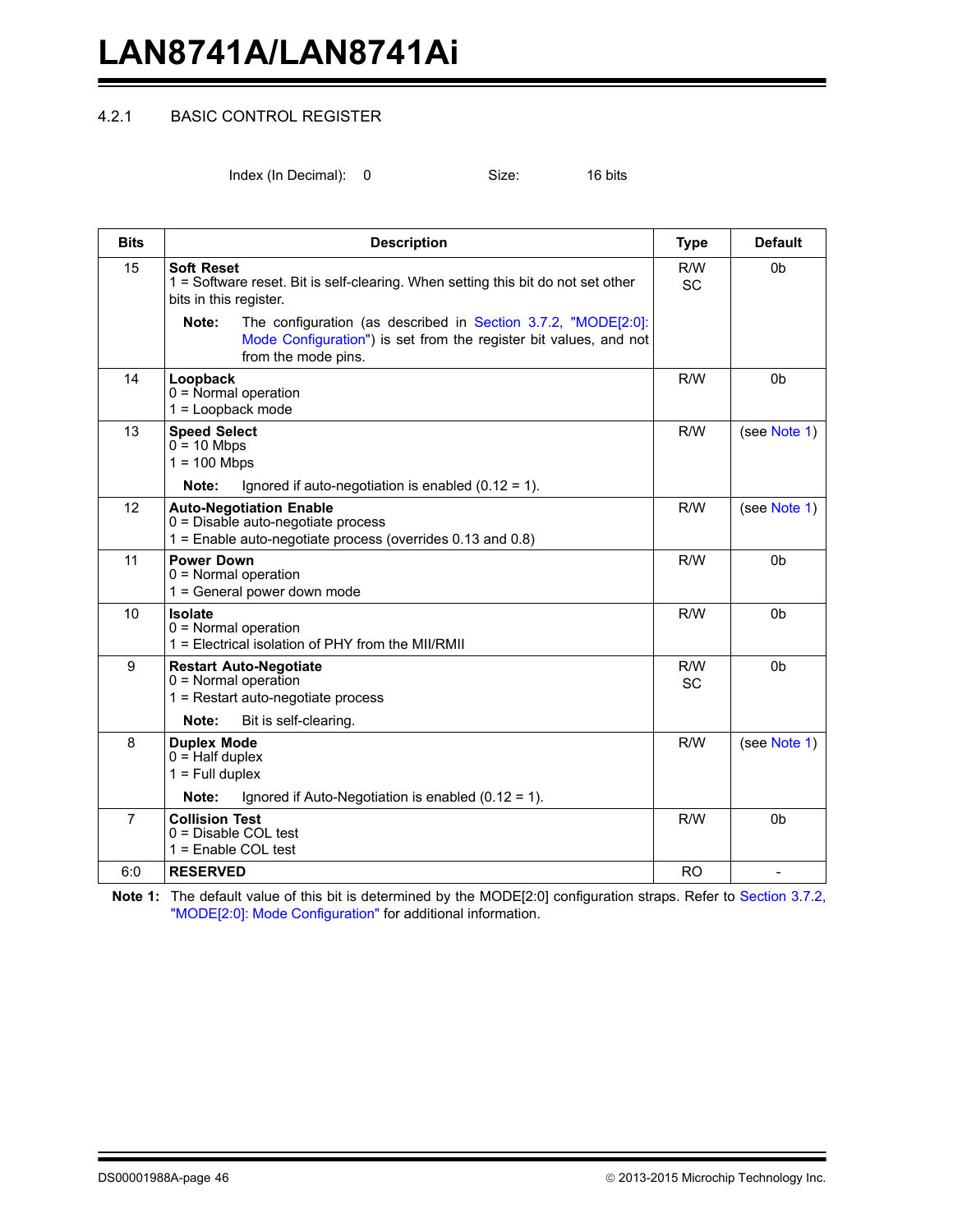#### <span id="page-46-0"></span>4.2.2 BASIC STATUS REGISTER

Index (In Decimal): 1 Size: 16 bits

| <b>Bits</b> | <b>Description</b>                                                                                                                   | Type           | <b>Default</b> |
|-------------|--------------------------------------------------------------------------------------------------------------------------------------|----------------|----------------|
| 15          | 100BASE-T4<br>$0 = No T4$ ability<br>$1 = T4$ able                                                                                   | RO.            | 0b             |
| 14          | 100BASE-TX Full Duplex<br>$0 = No TX$ full duplex ability<br>$1 = TX$ with full duplex                                               | <b>RO</b>      | 1 <sub>b</sub> |
| 13          | <b>100BASE-TX Half Duplex</b><br>$0 = No TX$ half duplex ability<br>$1 = TX$ with half duplex                                        | <b>RO</b>      | 1 <sub>b</sub> |
| 12          | <b>10BASE-T Full Duplex</b><br>$0 = No$ 10 Mbps with full duplex ability<br>$1 = 10$ Mbps with full duplex                           | RO             | 1b             |
| 11          | <b>10BASE-T Half Duplex</b><br>$0 = No$ 10 Mbps with half duplex ability<br>$1 = 10$ Mbps with half duplex                           | <b>RO</b>      | 1 <sub>b</sub> |
| 10          | 100BASE-T2 Full Duplex<br>0 = PHY is not able to perform full duplex 100BASE-T2<br>1 = PHY is able to perform full duplex 100BASE-T2 | R <sub>O</sub> | 0b             |
| 9           | 100BASE-T2 Half Duplex<br>0 = PHY is not able to perform half duplex 100BASE-T2<br>1 = PHY is able to perform half duplex 100BASE-T2 | <b>RO</b>      | 0b             |
| 8           | <b>Extended Status</b><br>0 = No extended status information in register 15<br>1 = Extended status information in register 15        | <b>RO</b>      | 0b             |
| 7:6         | <b>RESERVED</b>                                                                                                                      | <b>RO</b>      |                |
| 5           | <b>Auto-Negotiate Complete</b><br>$0 =$ Auto-negotiate process not completed<br>1 = Auto-negotiate process completed                 | <b>RO</b>      | 0b             |
| 4           | <b>Remote Fault</b><br>1 = Remote fault condition detected<br>$0 = No$ remote fault                                                  | RO/LH          | 0b             |
| 3           | <b>Auto-Negotiate Ability</b><br>0 = Unable to perform auto-negotiation function<br>1 = Able to perform auto-negotiation function    | RO             | 1b             |
| 2           | <b>Link Status</b><br>$0 =$ Link is down.<br>$1 =$ Link is up.                                                                       | RO/LL          | 0b             |
| 1           | <b>Jabber Detect</b><br>$0 = No$ jabber condition detected.<br>1 = Jabber condition detected.                                        | RO/LH          | 0b             |
| $\Omega$    | <b>Extended Capabilities</b><br>0 = Does not support extended capabilities registers<br>1 = Supports extended capabilities registers | R <sub>O</sub> | 1 <sub>b</sub> |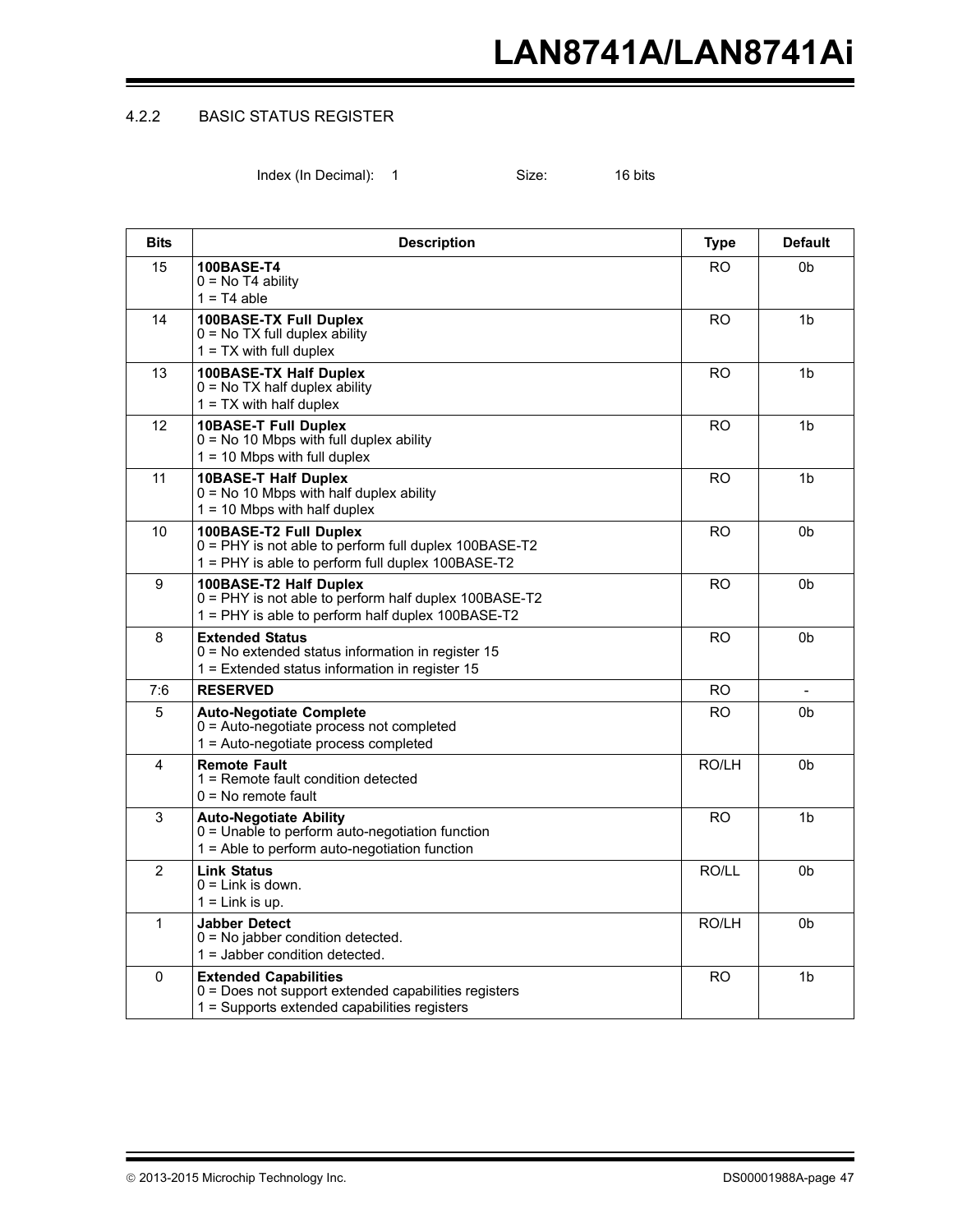## **LAN8741A/LAN8741Ai**

## <span id="page-47-0"></span>4.2.3 PHY IDENTIFIER 1 REGISTER

Index (In Decimal): 2 Size: 16 bits

| <b>Bits</b> | <b>Description</b>                                                                                                              | Type | <b>Default</b> |
|-------------|---------------------------------------------------------------------------------------------------------------------------------|------|----------------|
| 15:0        | <b>PHY ID Number</b><br>Assigned to the 3rd through 18th bits of the Organizationally Unique Identifier<br>(OUI), respectively. | R/W  | 0007h          |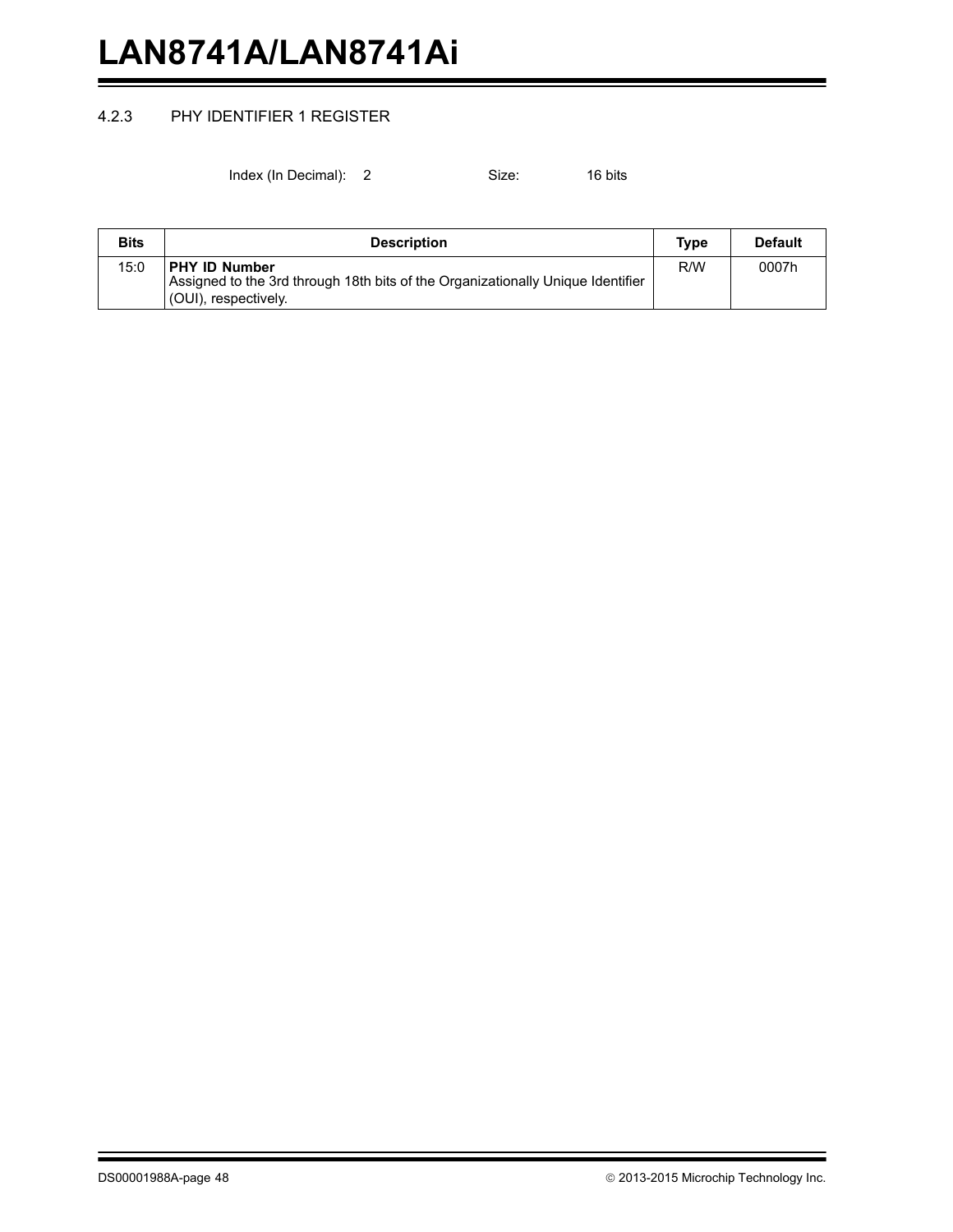#### <span id="page-48-0"></span>4.2.4 PHY IDENTIFIER 2 REGISTER

Index (In Decimal): 3 Size: 16 bits

| <b>Bits</b> | <b>Description</b>                                                         | <b>Type</b> | <b>Default</b>     |
|-------------|----------------------------------------------------------------------------|-------------|--------------------|
| 15:10       | <b>PHY ID Number</b><br>Assigned to the 19th through 24th bits of the OUI. | R/W         | C <sub>120</sub> h |
| 9:4         | <b>Model Number</b><br>Six-bit manufacturer's model number                 | R/W         |                    |
| 3:0         | <b>Revision Number</b><br>Four-bit manufacturer's revision number          | R/W         |                    |

**Note:** The default value of the Revision Number field may vary dependent on the silicon revision number.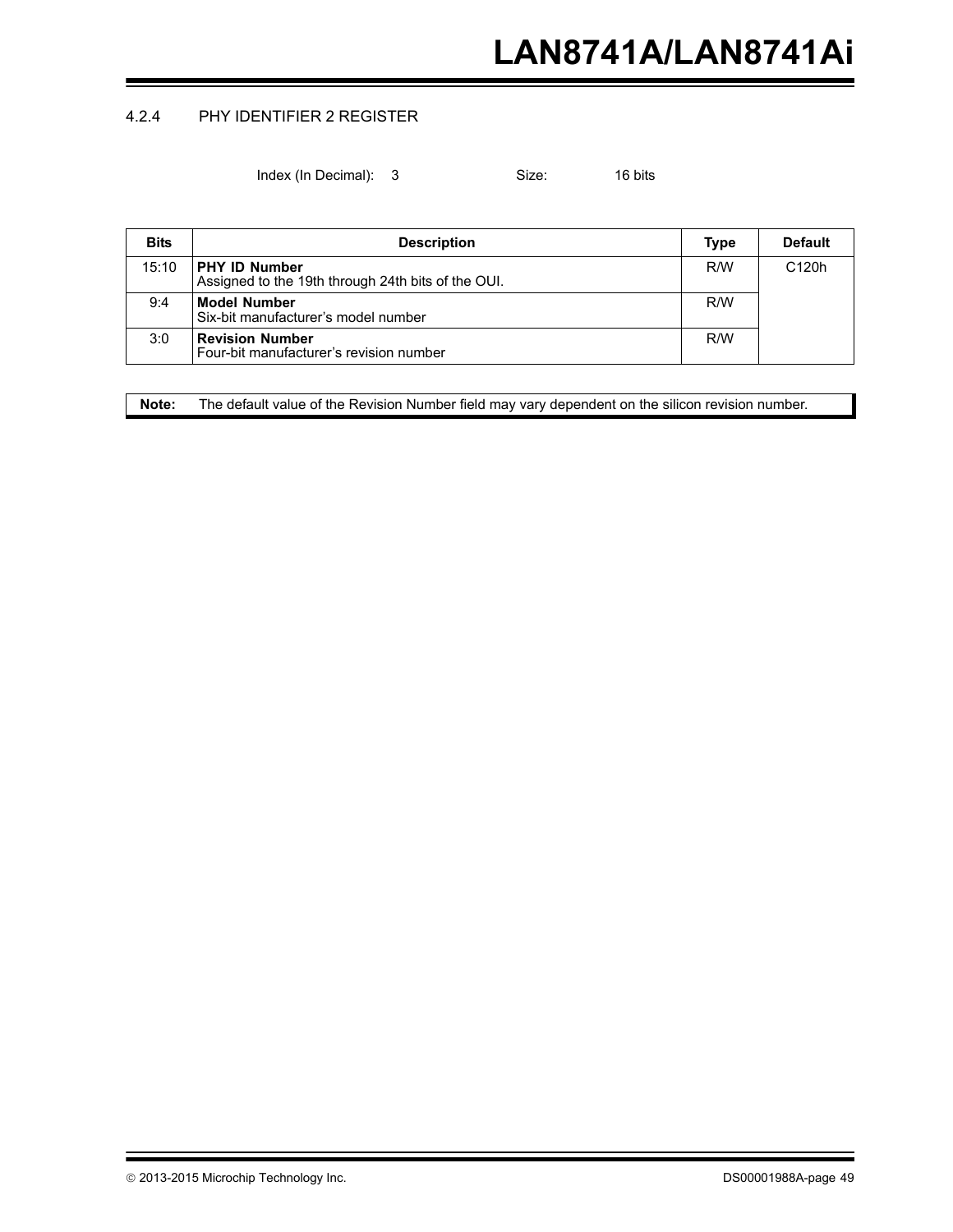## <span id="page-49-0"></span>4.2.5 AUTO NEGOTIATION ADVERTISEMENT REGISTER

Index (In Decimal): 4 Size: 16 bits

| <b>Bits</b>    | <b>Description</b>                                                                                                                                                                                            | <b>Type</b> | <b>Default</b>  |
|----------------|---------------------------------------------------------------------------------------------------------------------------------------------------------------------------------------------------------------|-------------|-----------------|
| 15             | <b>Next Page</b><br>$0 = No$ next page ability<br>$1 =$ Next page capable                                                                                                                                     | R/W         | 0 <sub>b</sub>  |
| 14             | <b>RESERVED</b>                                                                                                                                                                                               | <b>RO</b>   |                 |
| 13             | <b>Remote Fault</b><br>$0 = No$ remote fault<br>1 = Remote fault detected                                                                                                                                     | R/W         | 0 <sub>b</sub>  |
| 12             | <b>RESERVED</b>                                                                                                                                                                                               | <b>RO</b>   |                 |
| 11:10          | <b>Pause Operation</b><br>$00 = No PAUSE$<br>01 = Symmetric PAUSE<br>10 = Asymmetric PAUSE toward link partner<br>11 = Advertise support for both Symmetric PAUSE and Asymmetric PAUSE<br>toward local device | R/W         | 00 <sub>b</sub> |
|                | When both symmetric PAUSE and asymmetric PAUSE are set, the<br>Note:<br>device will only be configured to, at most, one of the two settings<br>upon auto-negotiation completion.                              |             |                 |
| 9              | <b>RESERVED</b>                                                                                                                                                                                               | <b>RO</b>   |                 |
| 8              | <b>100BASE-TX Full Duplex</b><br>$0 = No TX$ full duplex ability<br>$1 = TX$ with full duplex                                                                                                                 | R/W         | (see Note 1)    |
| $\overline{7}$ | 100BASE-TX<br>$0 = No TX$ ability<br>$1 = TX$ able                                                                                                                                                            | R/W         | 1 <sub>b</sub>  |
| 6              | <b>10BASE-T Full Duplex</b><br>$0 = No$ 10 Mbps with full duplex ability<br>$1 = 10$ Mbps with full duplex                                                                                                    | R/W         | (see Note 1)    |
| 5              | 10BASE-T<br>$0 = No$ 10 Mbps ability<br>$1 = 10$ Mbps able                                                                                                                                                    | R/W         | (see Note 1)    |
| 4:0            | <b>Selector Field</b><br>$00001 = IEEE 802.3$                                                                                                                                                                 | R/W         | 00001b          |

<span id="page-49-1"></span>**Note 1:** The default value of this bit is determined by the MODE[2:0] configuration straps. Refer to [Section 3.7.2,](#page-30-0) ["MODE\[2:0\]: Mode Configuration"](#page-30-0) for additional information.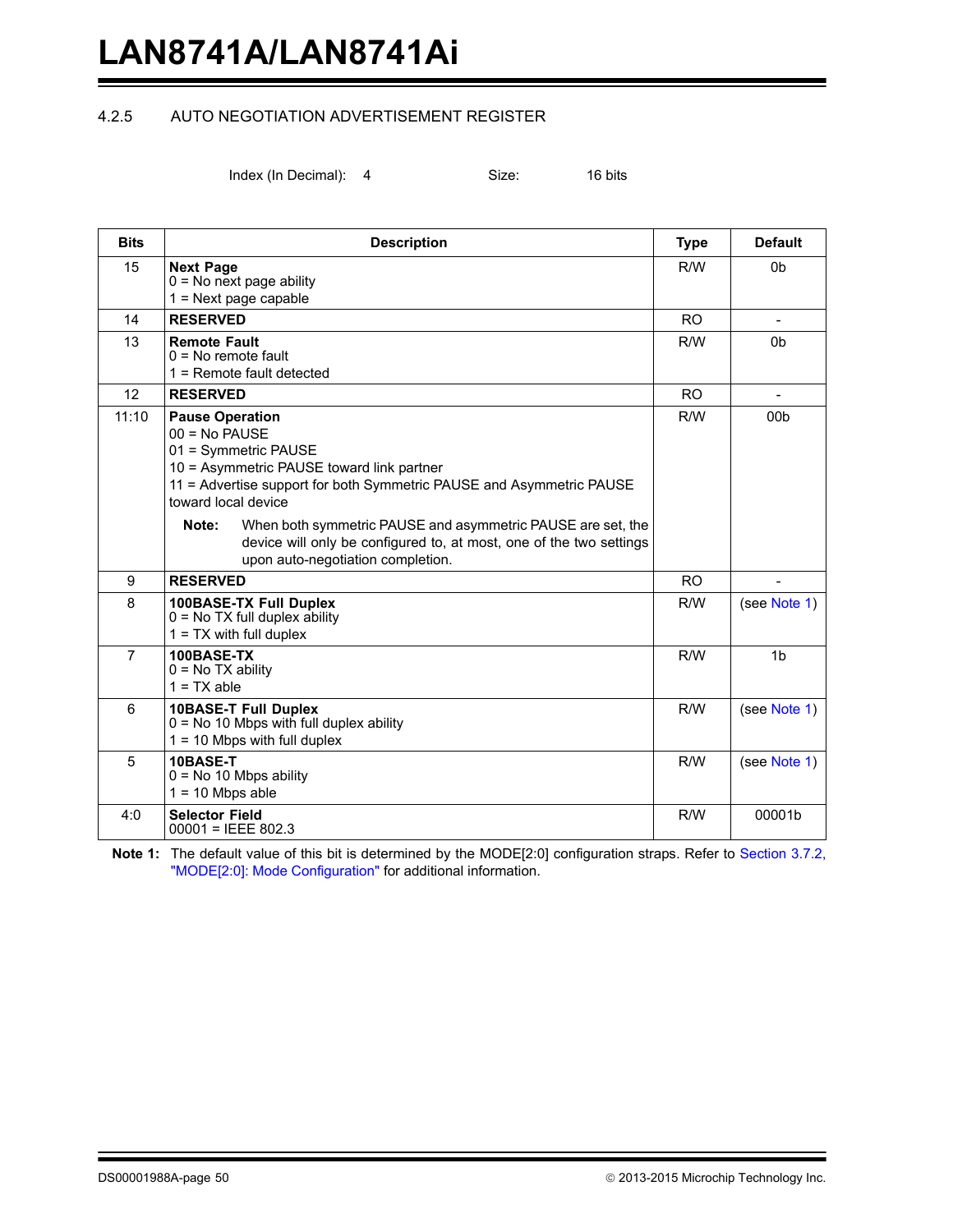#### <span id="page-50-0"></span>4.2.6 AUTO NEGOTIATION LINK PARTNER ABILITY REGISTER

Index (In Decimal): 5 Size: 16 bits

| <b>Bits</b>    | <b>Description</b>                                                                                                                                                                                                                                                | <b>Type</b>    | <b>Default</b>  |
|----------------|-------------------------------------------------------------------------------------------------------------------------------------------------------------------------------------------------------------------------------------------------------------------|----------------|-----------------|
| 15             | <b>Next Page</b><br>$0 = No$ next page ability                                                                                                                                                                                                                    | <b>RO</b>      | 0 <sub>b</sub>  |
|                | $1 =$ Next page capable                                                                                                                                                                                                                                           |                |                 |
| 14             | Acknowledge<br>$0 =$ Link code word not yet received<br>1 = Link code word received from partner                                                                                                                                                                  | <b>RO</b>      | 0 <sub>b</sub>  |
| 13             | <b>Remote Fault</b><br>$0 = No$ remote fault<br>$1 =$ Remote fault detected                                                                                                                                                                                       | <b>RO</b>      | 0 <sub>b</sub>  |
| 12             | <b>RESERVED</b>                                                                                                                                                                                                                                                   | <b>RO</b>      | $\overline{a}$  |
| 11:10          | <b>Pause Operation</b><br>00 = No PAUSE supported by partner station<br>01 = Symmetric PAUSE supported by partner station<br>10 = Asymmetric PAUSE supported by partner station<br>11 = Both Symmetric PAUSE and Asymmetric PAUSE supported by partner<br>station | <b>RO</b>      | 00 <sub>b</sub> |
| 9              | 100BASE-T4<br>$0 = No T4$ ability<br>$1 = T4$ able<br>This device does not support T4 ability.<br>Note:                                                                                                                                                           | <b>RO</b>      | 0 <sub>b</sub>  |
| 8              | <b>100BASE-TX Full Duplex</b><br>$0 = No TX$ full duplex ability<br>$1 = TX$ with full duplex                                                                                                                                                                     | <b>RO</b>      | 0 <sub>b</sub>  |
| $\overline{7}$ | 100BASE-TX<br>$0 = No TX$ ability<br>$1 = TX$ able                                                                                                                                                                                                                | <b>RO</b>      | 0 <sub>b</sub>  |
| 6              | <b>10BASE-T Full Duplex</b><br>$0 = No$ 10 Mbps with full duplex ability<br>$1 = 10$ Mbps with full duplex                                                                                                                                                        | R <sub>O</sub> | 0b              |
| 5              | 10BASE-T<br>$0 = No$ 10 Mbps ability<br>$1 = 10$ Mbps able                                                                                                                                                                                                        | R <sub>O</sub> | 0 <sub>b</sub>  |
| 4:0            | <b>Selector Field</b><br>$00001 = IEEE 802.3$                                                                                                                                                                                                                     | <b>RO</b>      | 00001b          |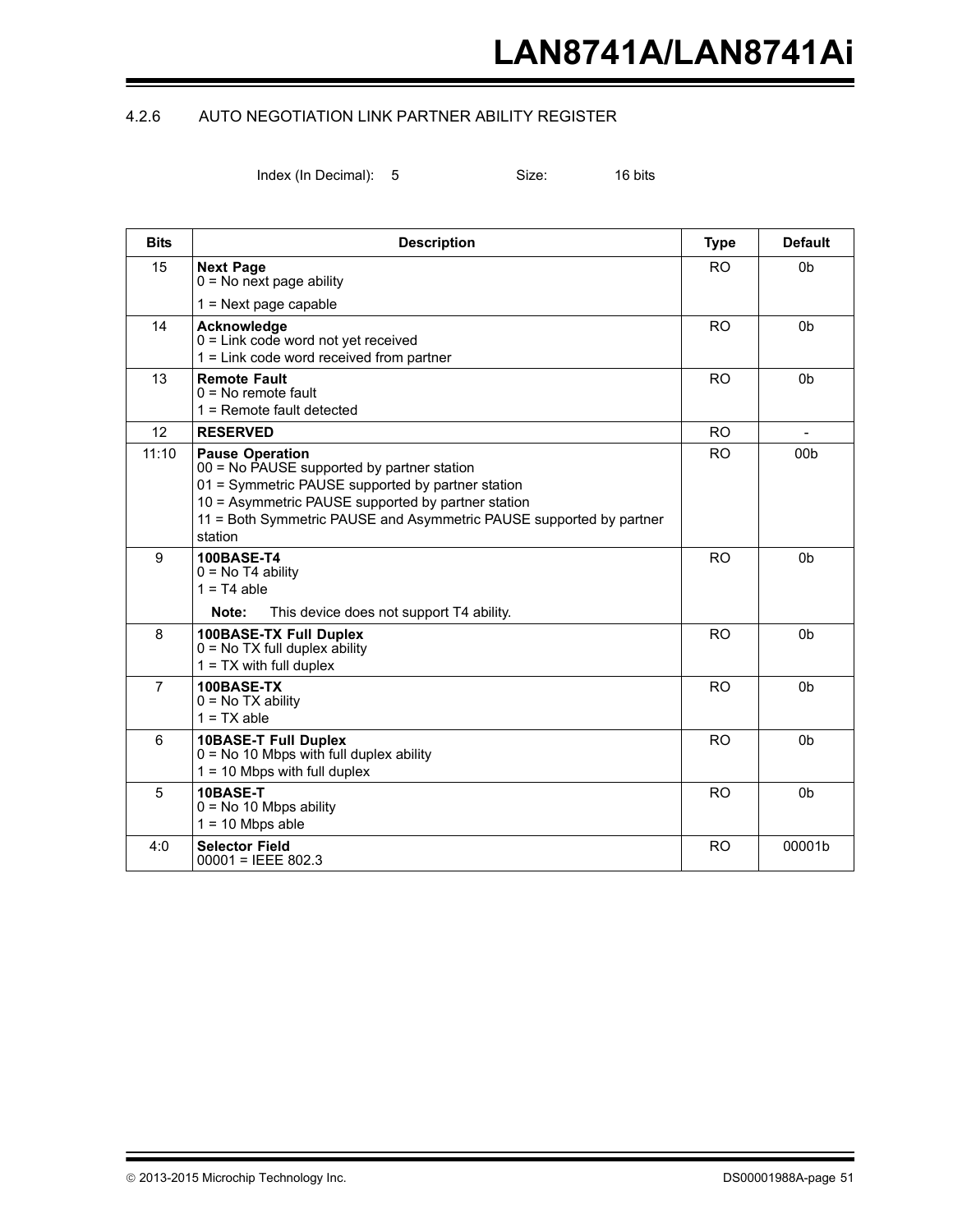## <span id="page-51-0"></span>4.2.7 AUTO NEGOTIATION EXPANSION REGISTER

Index (In Decimal): 6 Size: 16 bits

| <b>Bits</b>  | <b>Description</b>                                                                                                                                                                                                                                                         | <b>Type</b>    | <b>Default</b> |
|--------------|----------------------------------------------------------------------------------------------------------------------------------------------------------------------------------------------------------------------------------------------------------------------------|----------------|----------------|
| 15:7         | <b>RESERVED</b>                                                                                                                                                                                                                                                            | <b>RO</b>      |                |
| 6            | <b>Receive Next Page Location Able</b><br>$0$ = Received next page storage location is not specified by bit 6.5<br>1 = Received next page storage location is specified by bit 6.5                                                                                         | R <sub>O</sub> | 1 <sub>b</sub> |
| 5            | <b>Received Next Page Storage Location</b><br>0 = Link partner next pages are stored in the Auto Negotiation Link Partner<br>Ability Register (PHY register 5)<br>1 = Link partner next pages are stored in the Auto Negotiation Next Page RX<br>Register (PHY register 8) | <b>RO</b>      | 1 <sub>b</sub> |
| 4            | <b>Parallel Detection Fault</b><br>0 = No fault detected by parallel detection logic<br>1 = Fault detected by parallel detection logic                                                                                                                                     | RO/LH          | 0 <sub>b</sub> |
| 3            | <b>Link Partner Next Page Able</b><br>$0 =$ Link partner does not have next page ability.<br>$1 =$ Link partner has next page ability.                                                                                                                                     | <b>RO</b>      | 0 <sub>b</sub> |
| 2            | <b>Next Page Able</b><br>$0 =$ Local device does not have next page ability.<br>$1 =$ Local device has next page ability.                                                                                                                                                  | RO             | 1 <sub>b</sub> |
| 1            | Page Received<br>$0 =$ New page not yet received<br>$1 =$ New page received                                                                                                                                                                                                | RO/LH          | 0 <sub>b</sub> |
| $\mathbf{0}$ | <b>Link Partner Auto-Negotiation Able</b><br>$0 =$ Link partner does not have auto-negotiation ability.<br>1 = Link partner has auto-negotiation ability.                                                                                                                  | R <sub>O</sub> | 0 <sub>b</sub> |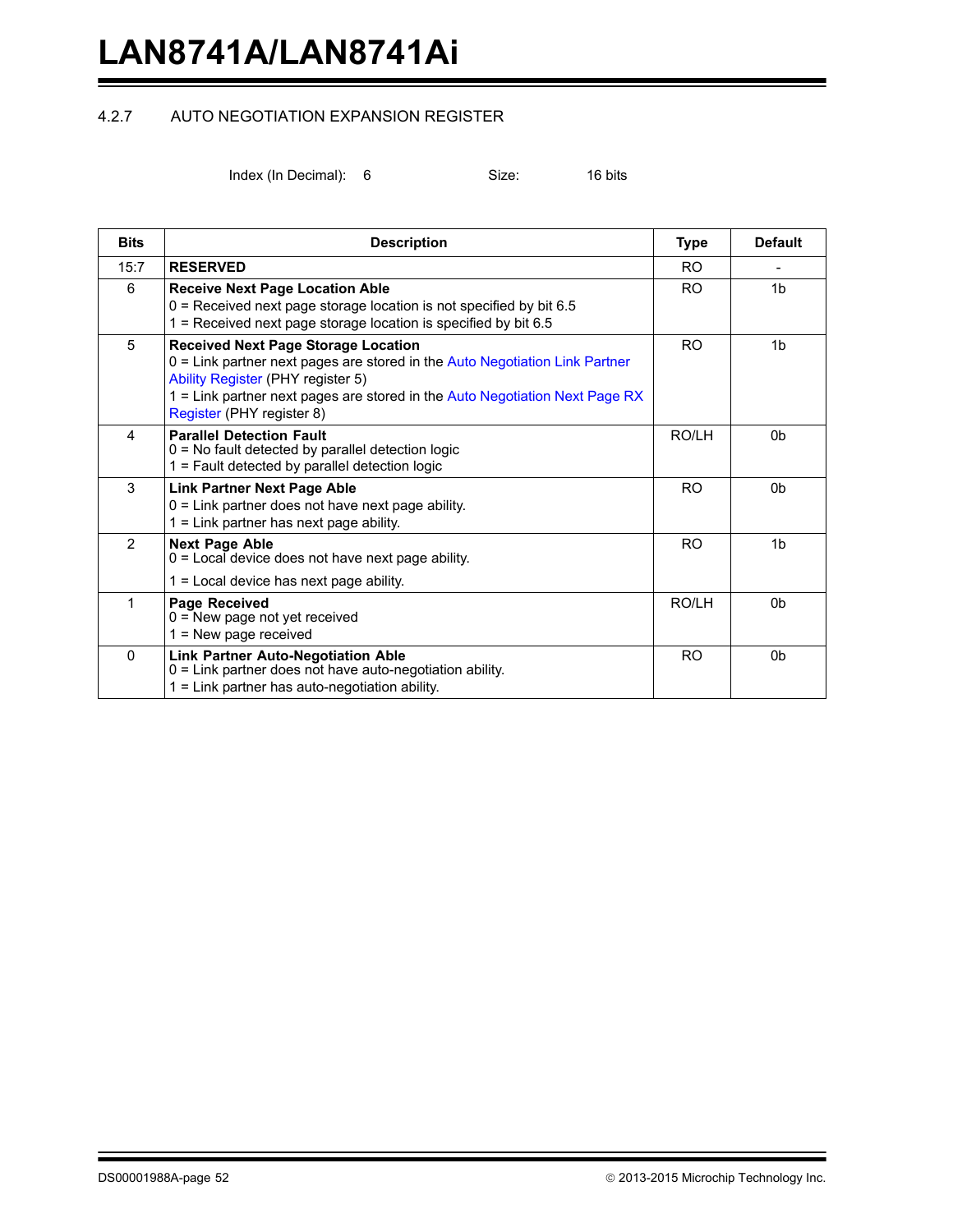#### <span id="page-52-0"></span>4.2.8 AUTO NEGOTIATION NEXT PAGE TX REGISTER

Index (In Decimal): 7 Size: 16 bits

| <b>Bits</b>     | <b>Description</b>                                                                                       | <b>Type</b> | <b>Default</b>       |
|-----------------|----------------------------------------------------------------------------------------------------------|-------------|----------------------|
| 15              | <b>Next Page</b><br>$0 = No$ next page ability<br>$1 =$ Next page capable                                | R/W         | 0b                   |
| 14              | <b>RESERVED</b>                                                                                          | RO.         |                      |
| 13              | Message Page<br>$0 =$ Unformatted page<br>$1 =$ Message page                                             | R/W         | 1 <sub>b</sub>       |
| 12 <sup>2</sup> | <b>Acknowledge 2</b><br>$0 =$ Device cannot comply with message.<br>1 = Device will comply with message. | R/W         | 0b                   |
| 11              | <b>Toggle</b><br>$0 = \overline{P}$ revious value was HIGH.<br>1 = Previous value was LOW.               | RO.         | 0b                   |
| 10:0            | <b>Message Code</b><br>Message/Unformatted Code Field                                                    | R/W         | 000<br>0000<br>0001b |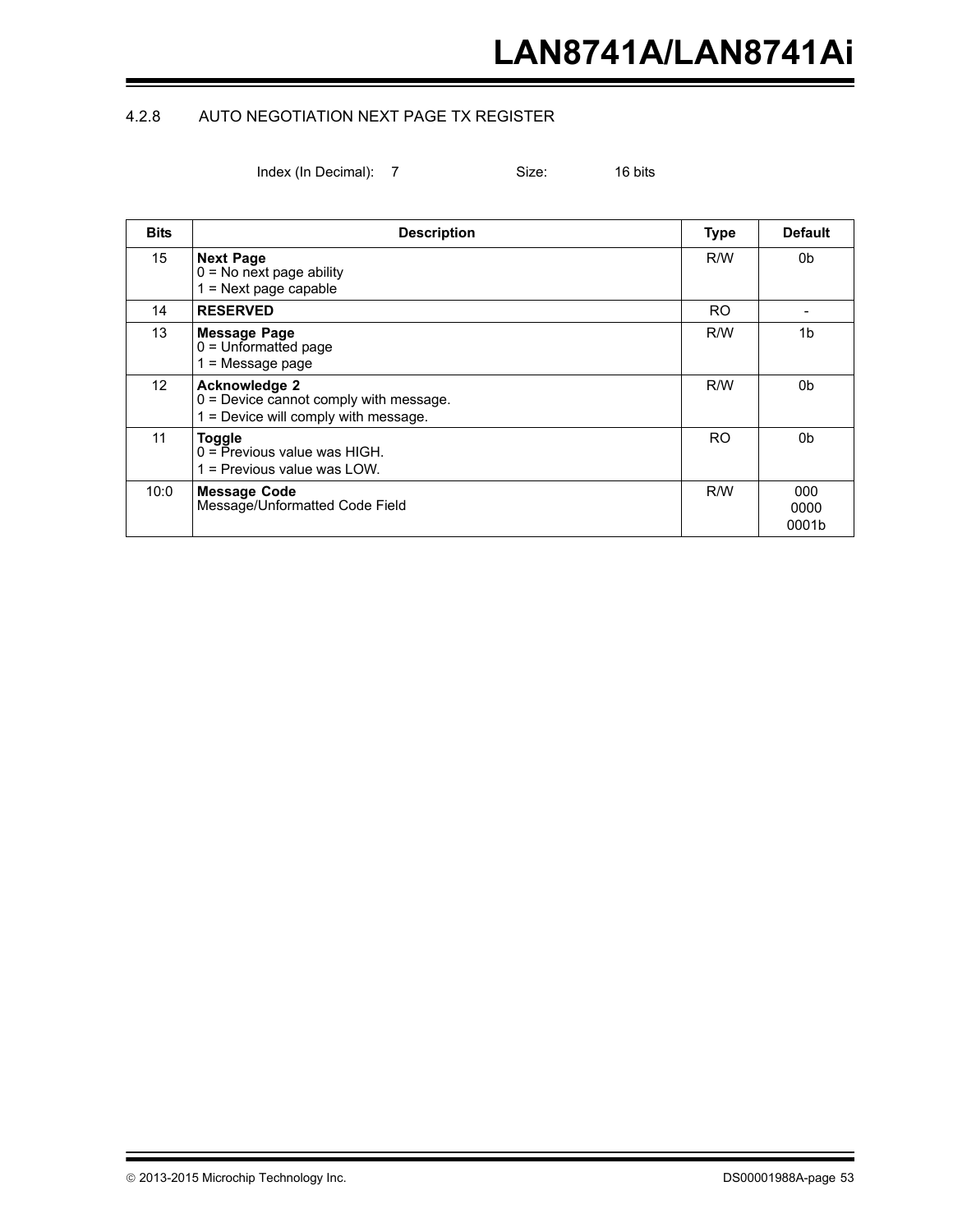## <span id="page-53-0"></span>4.2.9 AUTO NEGOTIATION NEXT PAGE RX REGISTER

Index (In Decimal): 8 Size: 16 bits

| <b>Bits</b>     | <b>Description</b>                                                                                              | <b>Type</b>    | <b>Default</b>       |
|-----------------|-----------------------------------------------------------------------------------------------------------------|----------------|----------------------|
| 15              | <b>Next Page</b><br>$0 = No$ next page ability<br>$1 =$ Next page capable                                       | R <sub>O</sub> | 0b                   |
| 14              | Acknowledge<br>$0 =$ Link code word not yet received from partner<br>$1 =$ Link code word received from partner | R <sub>O</sub> | 0b                   |
| 13              | Message Page<br>$0 =$ Unformatted page<br>$1 = Message page$                                                    | <b>RO</b>      | 0b                   |
| 12 <sup>2</sup> | <b>Acknowledge 2</b><br>$0 =$ Device cannot comply with message.<br>$1 =$ Device will comply with message.      | R <sub>O</sub> | 0b                   |
| 11              | Toggle<br>0 = Previous value was HIGH.<br>1 = Previous value was LOW.                                           | R <sub>O</sub> | 0b                   |
| 10:0            | <b>Message Code</b><br>Message/Unformatted Code Field                                                           | R <sub>O</sub> | 000<br>0000<br>0000b |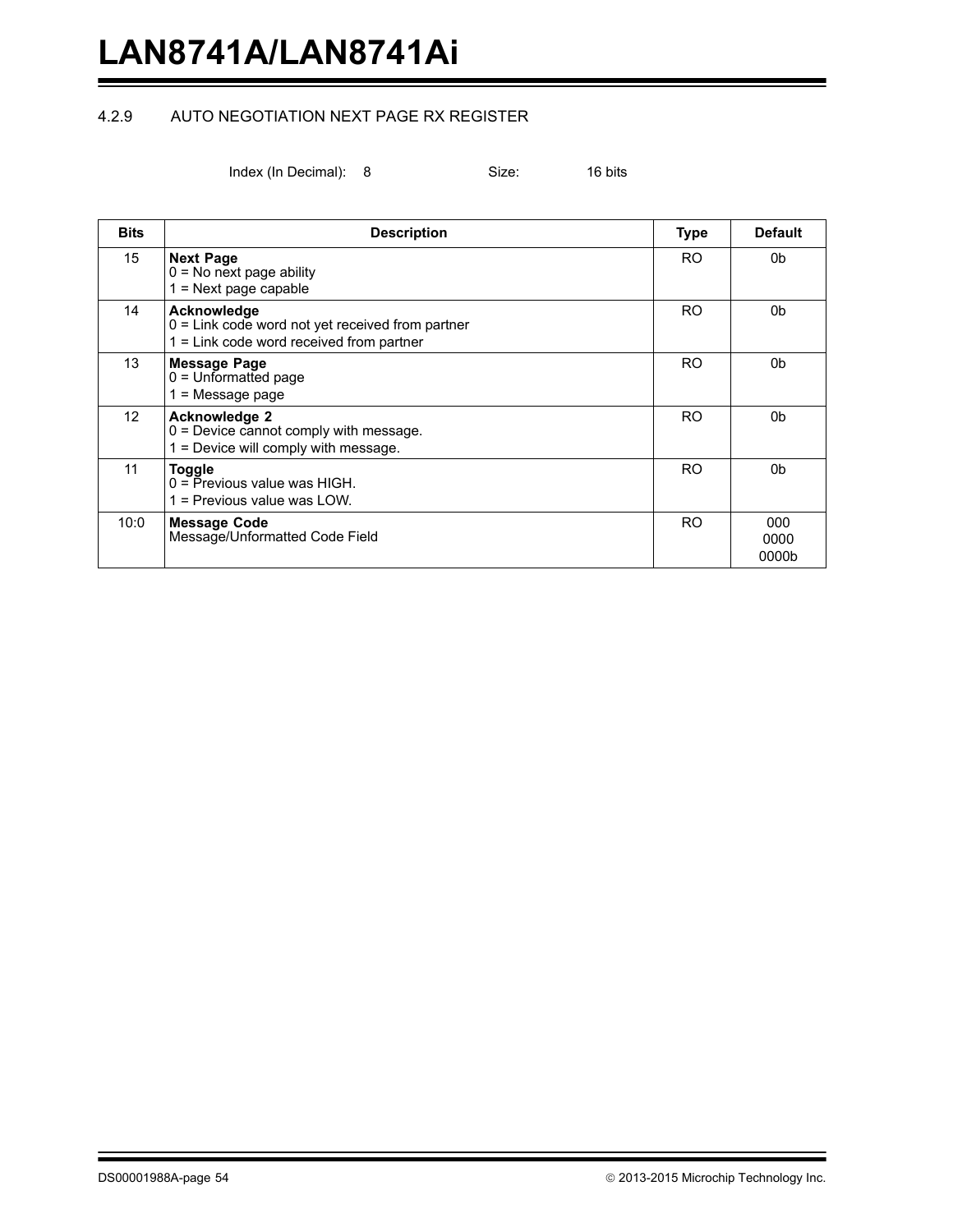#### <span id="page-54-0"></span>4.2.10 MMD ACCESS CONTROL REGISTER

```
Index (In Decimal): 13 Size: 16 bits
```
This register in conjunction with the [MMD Access Address/Data Register](#page-55-0) provides indirect access to the MDIO Manageable Device (MMD) registers. Refer to [Section 4.3, "MDIO Manageable Device \(MMD\) Registers"](#page-64-0) for additional details.

<span id="page-54-2"></span><span id="page-54-1"></span>

| <b>Bits</b> | <b>Description</b>                                                                                                                                                    | <b>Type</b>    | <b>Default</b>  |
|-------------|-----------------------------------------------------------------------------------------------------------------------------------------------------------------------|----------------|-----------------|
| 15:14       | <b>MMD Function</b><br>This field is used to select the desired MMD function:<br>$00 =$ Address<br>01 = Data, no post increment<br>$10 = RESERVED$<br>$11 = RESERVED$ | R/W            | 00 <sub>b</sub> |
| 13:5        | <b>RESERVED</b>                                                                                                                                                       | R <sub>O</sub> |                 |
| 4:0         | <b>MMD Device Address (DEVAD)</b><br>This field is used to select the desired MMD device address.<br>$(3 = PCS, 7 = auto-negotiation)$                                | R/W            | 0h              |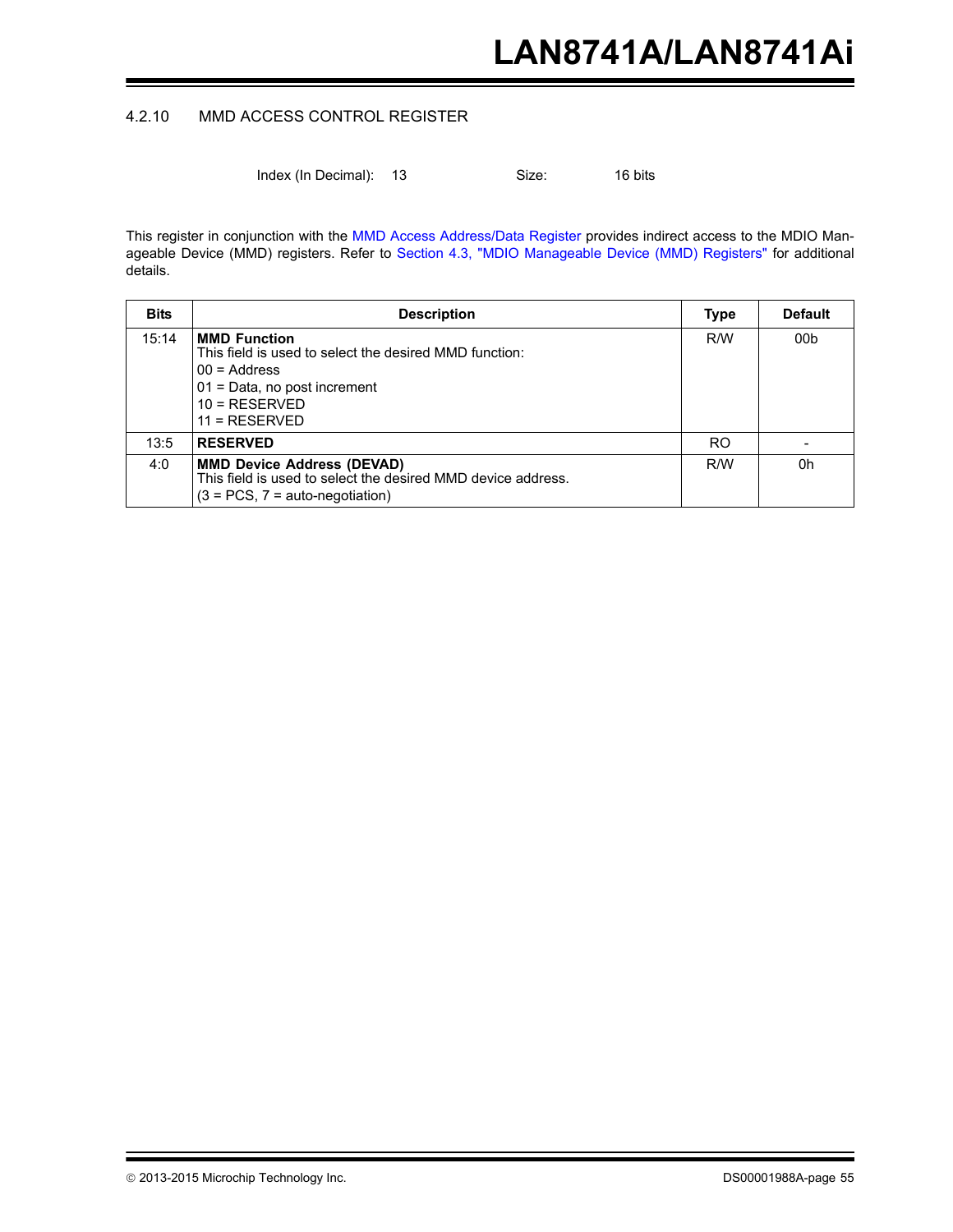# **LAN8741A/LAN8741Ai**

## <span id="page-55-0"></span>4.2.11 MMD ACCESS ADDRESS/DATA REGISTER

```
Index (In Decimal): 14 Size: 16 bits
```
This register in conjunction with the [MMD Access Control Register](#page-54-0) provides indirect access to the MDIO Manageable Device (MMD) registers. Refer to [Section 4.3, "MDIO Manageable Device \(MMD\) Registers"](#page-64-0) for additional details.

| <b>Bits</b> | <b>Description</b>                                                                                                                                                                                                                                                                                                                                          | <b>Type</b> | <b>Default</b> |
|-------------|-------------------------------------------------------------------------------------------------------------------------------------------------------------------------------------------------------------------------------------------------------------------------------------------------------------------------------------------------------------|-------------|----------------|
| 15:0        | <b>MMD Register Address/Data</b><br>If the MMD Function field of the MMD Access Control Register is "00", this<br>field is used to indicate the MMD register address to read/write of the device<br>specified in the MMD Device Address (DEVAD) field. Otherwise, this register<br>is used to read/write data from/to the previously specified MMD address. | R/W         | 0000h          |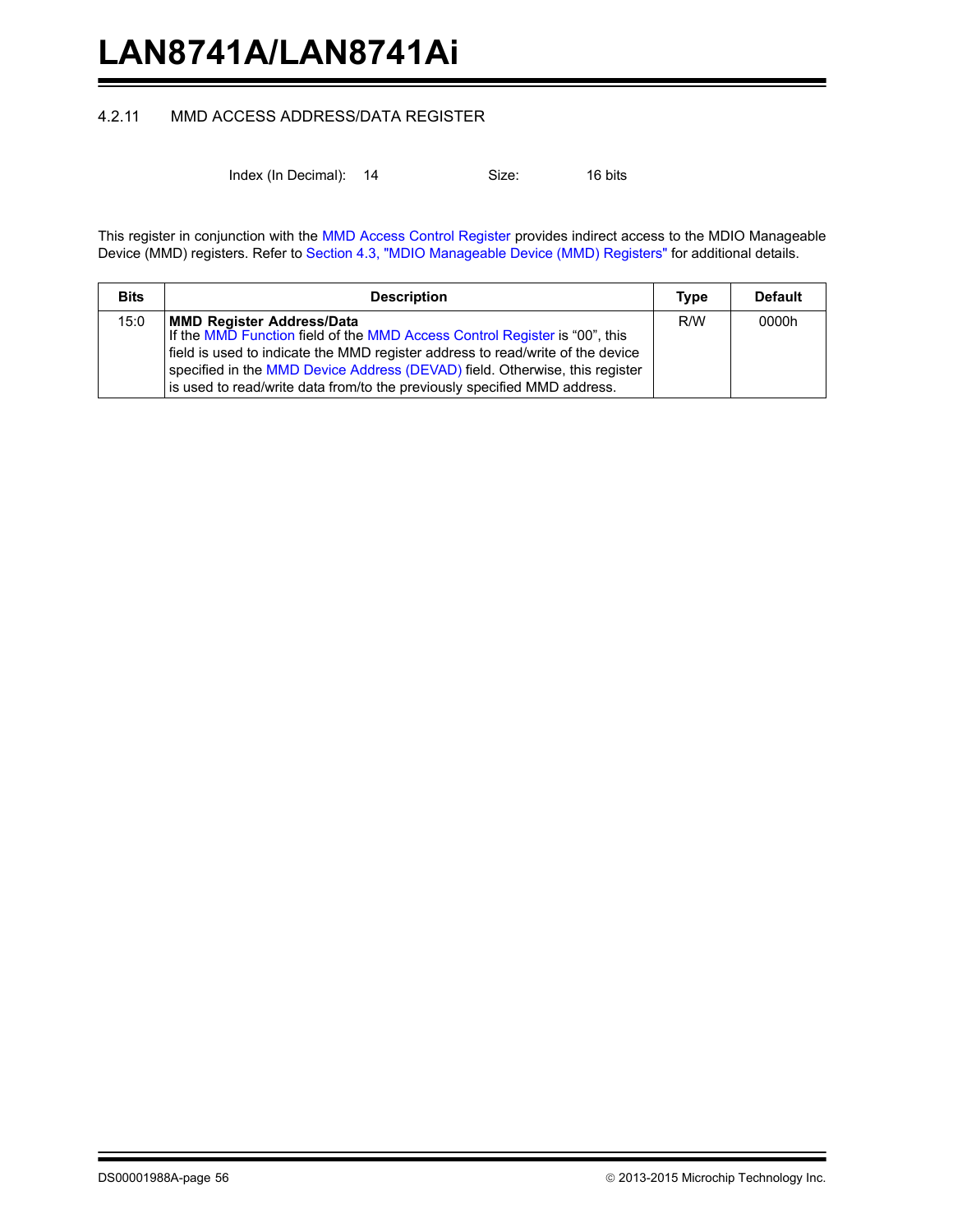#### <span id="page-56-0"></span>4.2.12 EDPD NLP/CROSSOVER TIME/EEE CONFIGURATION REGISTER

Index (In Decimal): 16 Size: 16 bits

<span id="page-56-4"></span><span id="page-56-3"></span><span id="page-56-2"></span><span id="page-56-1"></span>

| <b>Bits</b>    | <b>Description</b>                                                                                                                                                                                                                                                                                                                                      | <b>Type</b>        | <b>Default</b>  |
|----------------|---------------------------------------------------------------------------------------------------------------------------------------------------------------------------------------------------------------------------------------------------------------------------------------------------------------------------------------------------------|--------------------|-----------------|
| 15             | <b>EDPD TX NLP Enable</b><br>When in Energy Detect Power-Down (EDPD) mode (EDPWRDOWN = 1), this<br>bit enables the transmission of single TX NLPs at the interval defined by the<br>EDPD TX NLP Interval Timer Select field.<br>$0 = TX$ NLP disabled                                                                                                   | R/W<br><b>NASR</b> | 0b              |
|                | 1 = TX NLP enabled when in EDPD mode                                                                                                                                                                                                                                                                                                                    |                    |                 |
| 14:13          | <b>EDPD TX NLP Interval Timer Select</b><br>When in Energy Detect Power-Down (EDPD) mode (EDPWRDOWN = 1) and<br>EDPD TX NLP Enable is 1, this field defines the interval used to send single<br>TX NLPs.<br>$00 = 1$ second (default)<br>$01 = 768$ ms<br>$10 = 512$ ms<br>$11 = 256$ ms                                                                | R/W<br><b>NASR</b> | 00 <sub>b</sub> |
| 12             | <b>EDPD RX Single NLP Wake Enable</b><br>When in Energy Detect Power-Down (EDPD) mode (EDPWRDOWN = 1), this<br>bit enables waking the PHY on reception of a single RX NLP.<br>$0 = RX$ NLP wake disabled<br>1 = TX NLP wake enabled when in EDPD mode                                                                                                   | R/W<br><b>NASR</b> | 0b              |
| 11:10          | <b>EDPD RX NLP Max Interval Detect Select</b><br>When in Energy Detect Power-Down (EDPD) mode (EDPWRDOWN = 1) and<br>EDPD RX Single NLP Wake Enable is 0, this field defines the maximum inter-<br>val for detecting two RX NLPs to wake from EDPD mode<br>$00 = 64$ ms (default)<br>$01 = 256$ ms<br>$10 = 512$ ms<br>$11 = 1$ second                  | R/W<br><b>NASR</b> | 00 <sub>b</sub> |
| 9:3            | <b>RESERVED</b>                                                                                                                                                                                                                                                                                                                                         | <b>RO</b>          |                 |
| $\overline{2}$ | PHY Energy Efficient Ethernet Enable (PHYEEEEN)<br>When set, enables Energy Efficient Ethernet (EEE) operation in the PHY.<br>When cleared, EEE operation is disabled.<br>Refer to Section 3.8.4, "Energy Efficient Ethernet" for additional information.                                                                                               | R/W<br><b>NASR</b> | 0b              |
| $\mathbf{1}$   | <b>EDPD Extend Crossover</b><br>When in Energy Detect Power-Down (EDPD) mode (EDPWRDOWN = 1),<br>setting this bit to 1 extends the crossover time by 2976 ms.<br>0 = Crossover time extension disabled<br>1 = Crossover time extension enabled (2976 ms)                                                                                                | R/W<br><b>NASR</b> | 0b              |
| $\Omega$       | Extend Manual 10/100 Auto-MDIX Crossover Time<br>When Auto-MIDX is enabled and the PHY is in manual 10BASE-T or<br>100BASE-TX mode, setting this bit to 1 extends the crossover time by 1984<br>ms to allow linking to an auto-negotiation link partner PHY.<br>0 = Crossover time extension disabled<br>1 = Crossover time extension enabled (1984 ms) | R/W<br><b>NASR</b> | 1 <sub>b</sub>  |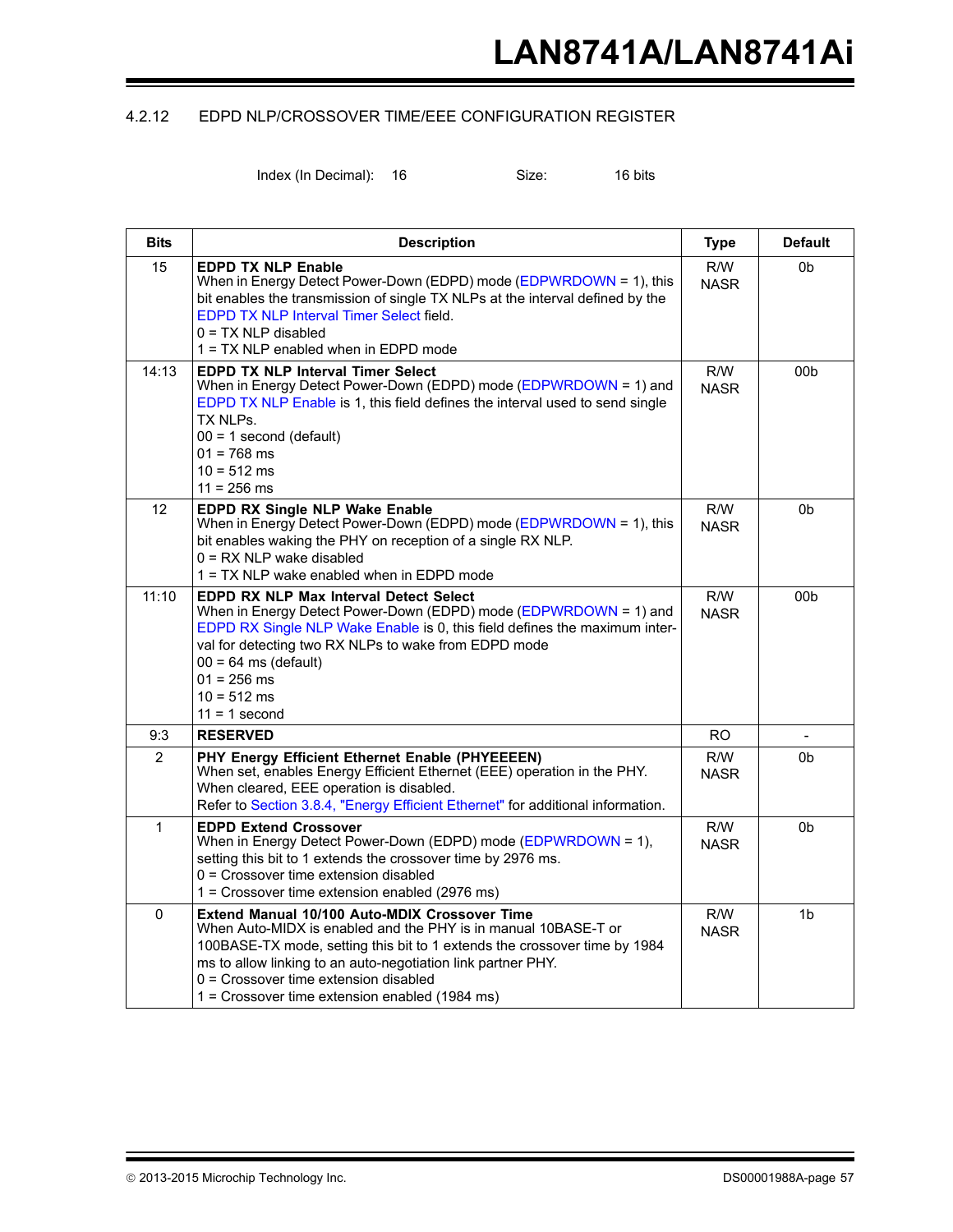## <span id="page-57-2"></span><span id="page-57-1"></span>4.2.13 MODE CONTROL/STATUS REGISTER

Index (In Decimal): 17 Size: 16 bits

<span id="page-57-3"></span><span id="page-57-0"></span>**Bits Description Description Description Default** 15:14 **RESERVED** RO - 13 **EDPWRDOWN** Enable the Energy Detect Power-Down (EDPD) mode: 0 = Energy Detect Power-Down is disabled. 1 = Energy Detect Power-Down is enabled. **Note:** When in EDPD mode, the device's NLP characteristics can be modified via the [EDPD NLP/Crossover Time/EEE Configuration](#page-56-0) [Register.](#page-56-0)  $R/W$  0b 12:10 **RESERVED** RO - 9 **FARLOOPBACK** Enables far loopback mode (i.e., all the received packets are sent back simultaneously (in 100BASE-TX only)). This bit is only active in RMII mode. This mode works even if the Isolate bit (0.10) is set. 0 = Far loopback mode is disabled. 1 = Far loopback mode is enabled. Refer to [Section 3.8.10.2, "Far Loopback"](#page-36-2) for additional information.  $R/W$  0b 8:7 **| RESERVED** | RO | -6 **ALTINT** Alternate Interrupt Mode: 0 = Primary interrupt system enabled (Default) 1 = Alternate interrupt system enabled Refer to [Section 3.6, "Interrupt Management"](#page-27-0) for additional information.  $R/W$  0b 5:2 **RESERVED** RO - 1 **ENERGYON** Indicates whether energy is detected. This bit transitions to "0" if no valid energy is detected within 256 ms. It is reset to "1" by a hardware reset and is unaffected by a software reset. Refer to [Section 3.8.3.2, "Energy Detect](#page-33-0)  [Power-Down \(EDPD\)"](#page-33-0) for additional information. RO | 1b 0 RESERVED **RESERVED**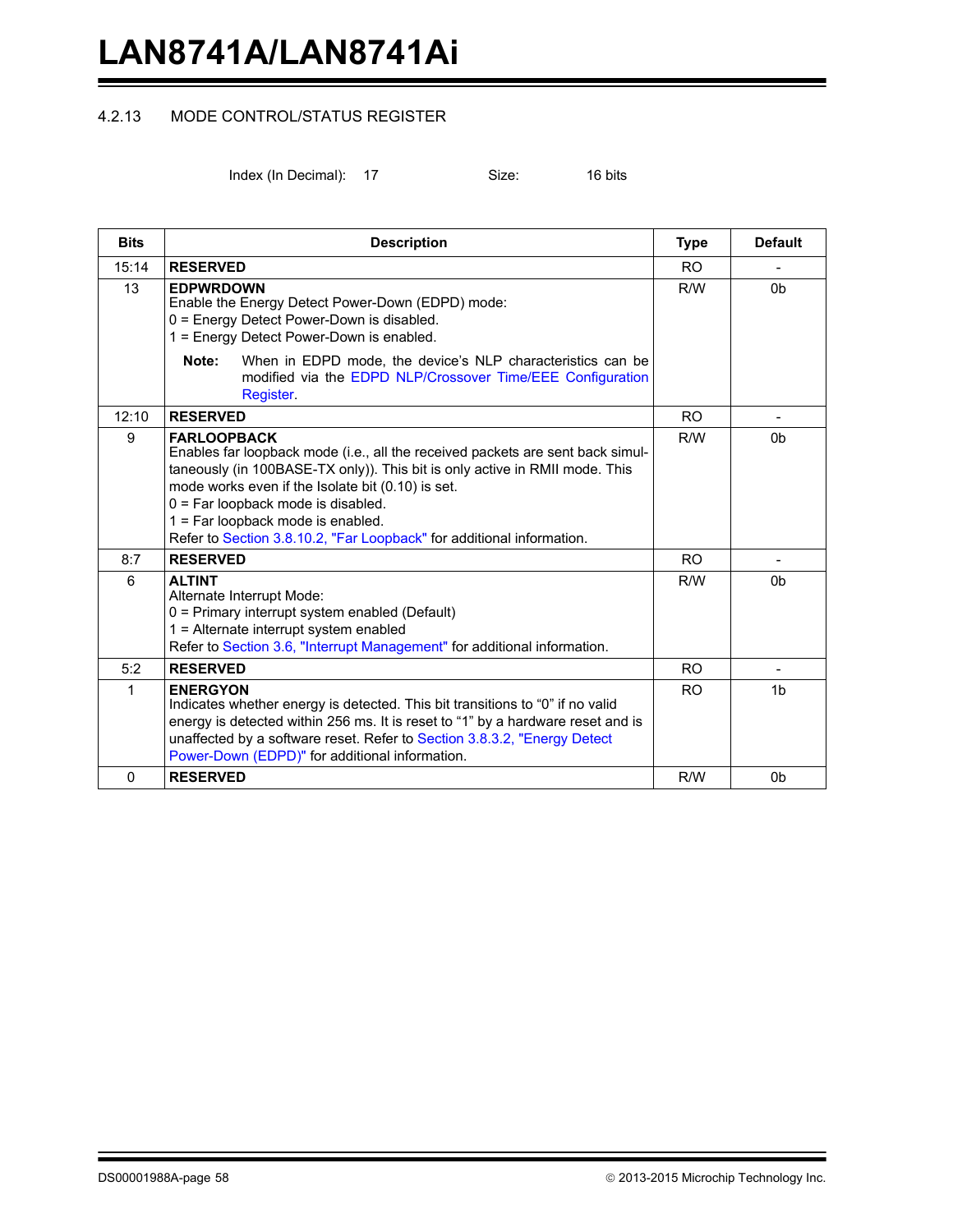#### <span id="page-58-0"></span>4.2.14 SPECIAL MODES REGISTER

Index (In Decimal): 18 Size: 16 bits

| <b>Bits</b> | <b>Description</b>                                                                                                                                                                                                             |                    | <b>Default</b> |
|-------------|--------------------------------------------------------------------------------------------------------------------------------------------------------------------------------------------------------------------------------|--------------------|----------------|
| 15          | <b>RESERVED</b>                                                                                                                                                                                                                | <b>RO</b>          |                |
| 14          | <b>MIIMODE</b><br>Reflects the mode of the digital interface:<br>$0 = MII$ mode<br>$1 = RMI$ mode                                                                                                                              | R <sub>O</sub>     | (see Note 1)   |
| 13:8        | <b>RESERVED</b>                                                                                                                                                                                                                | <b>RO</b>          |                |
| 7:5         | <b>MODE</b><br>Transceiver mode of operation. Refer to Section 3.7.2, "MODE[2:0]: Mode<br>Configuration" for additional details.                                                                                               | R/W<br><b>NASR</b> | (see Note 2)   |
| 4:0         | <b>PHYAD</b><br>PHY Address. The PHY Address is used for the SMI address and for initializa-<br>tion of the Cipher (Scrambler) key. Refer to Section 3.7.1, "PHYAD[2:0]: PHY<br>Address Configuration" for additional details. | R/W<br><b>NASR</b> | (see Note 3)   |

<span id="page-58-3"></span><span id="page-58-2"></span>**Note 1:** The default value of this field is determined by the RMIISEL configuration strap. Refer to [Section 3.7.3,](#page-31-0) ["RMIISEL: MII/RMII Mode Configuration"](#page-31-0) for additional information.

**2:** The default value of this field is determined by the MODE[2:0] configuration straps. Refer to [Section 3.7.2,](#page-30-0) ["MODE\[2:0\]: Mode Configuration"](#page-30-0) for additional information.

<span id="page-58-1"></span>**3:** The default value of this field is determined by the PHYAD[0] configuration strap. Refer to [Section 3.7.1,](#page-29-0) ["PHYAD\[2:0\]: PHY Address Configuration"](#page-29-0) for additional information.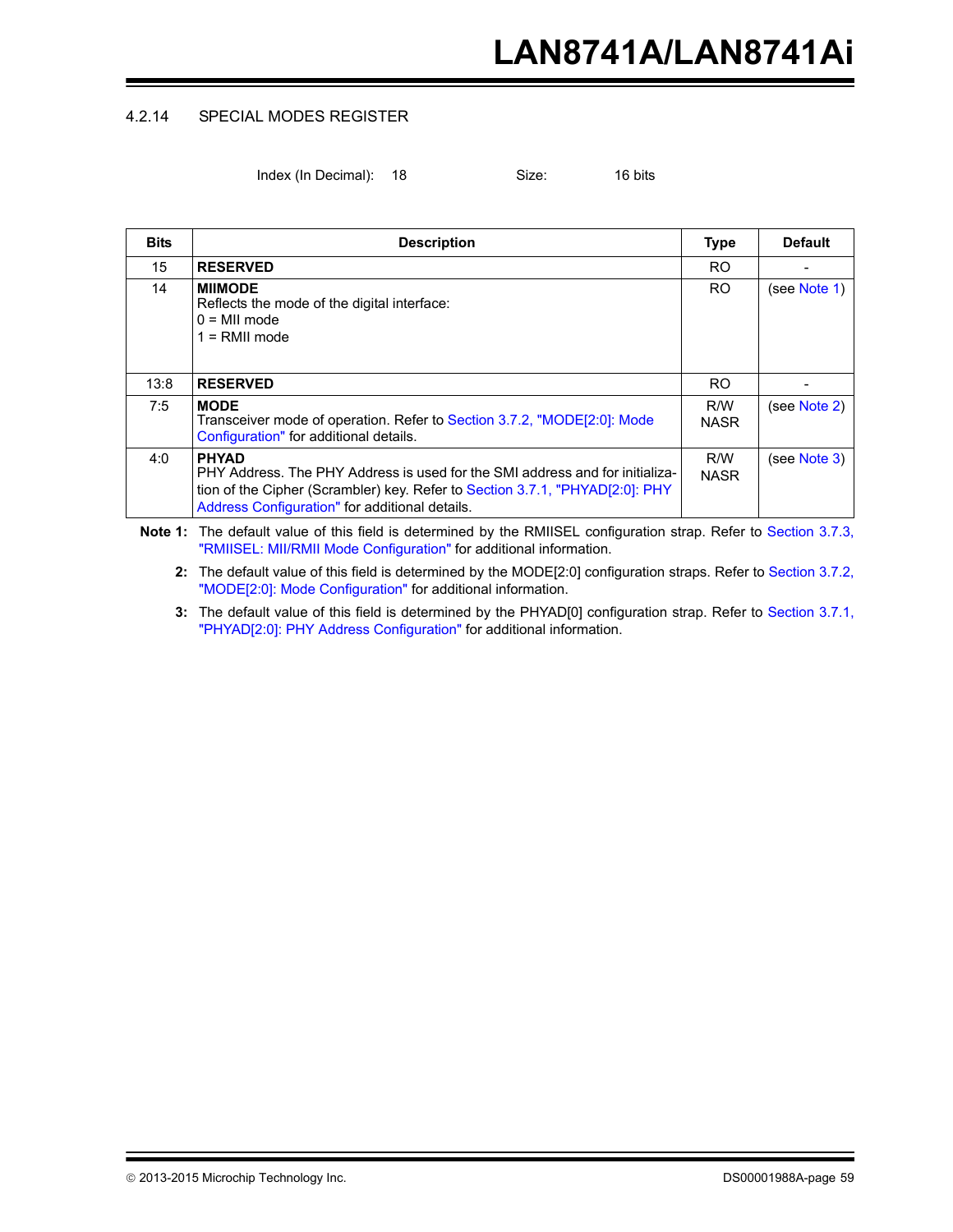## <span id="page-59-0"></span>4.2.15 SYMBOL ERROR COUNTER REGISTER

Index (In Decimal): 26 Size: 16 bits

**Bits Description Description Description Default** 15:0 **Symbol Error Counter (SYM\_ERR\_CNT)** This 100BASE-TX receiver-based error counter increments when an invalid code symbol is received, including IDLE symbols. The counter is incremented only once per packet, even when the received packet contains more than one symbol error. This field counts up to 65,536 and rolls over to 0 if incremented beyond it's maximum value. **Note:** This register is cleared on reset, but is not cleared by reading the register. It does not increment in 10BASE-T mode. RO 0000h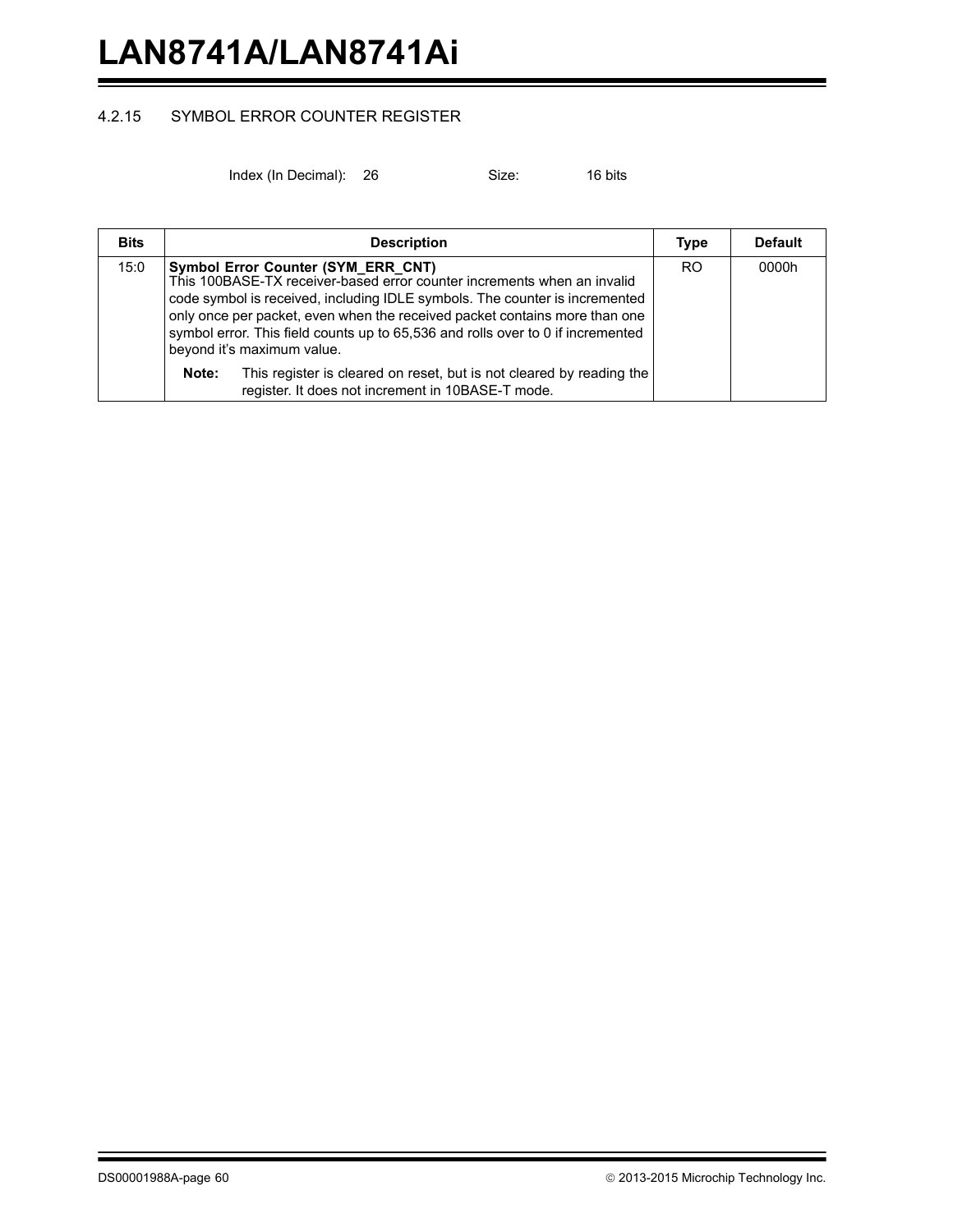#### <span id="page-60-0"></span>4.2.16 SPECIAL CONTROL/STATUS INDICATIONS REGISTER

Index (In Decimal): 27 Size: 16 bits

| <b>Bits</b>     | <b>Description</b>                                                                                                          | <b>Type</b>        | <b>Default</b> |
|-----------------|-----------------------------------------------------------------------------------------------------------------------------|--------------------|----------------|
| 15              | <b>AMDIXCTRL</b><br>HP Auto-MDIX control:<br>$0 =$ Enable Auto-MDIX<br>1 = Disable Auto-MDIX (use 27.13 to control channel) | R/W<br><b>NASR</b> | 0b             |
| 14              | <b>RESERVED</b>                                                                                                             | <b>RO</b>          |                |
| 13              | CH_SELECT<br>Manual channel select:<br>$0 = MDI$ (TX transmits, RX receives)<br>1 = MDIX (TX receives, RX transmits)        | R/W<br><b>NASR</b> | 0b             |
| 12 <sup>2</sup> | <b>RESERVED</b>                                                                                                             | RO.                |                |
| 11              | <b>SQEOFF</b><br>Disable the SQE test (Heartbeat):<br>$0 = SOE$ test is enabled<br>$1 = SOE$ test is disabled               | R/W<br><b>NASR</b> | 0b             |
| 10:5            | <b>RESERVED</b>                                                                                                             | <b>RO</b>          |                |
| 4               | <b>XPOL</b><br>Polarity state of the 10BASE-T:<br>$0 =$ Normal polarity<br>$1 =$ Reversed polarity                          | RO.                | 0b             |
| 3:0             | <b>RESERVED</b>                                                                                                             | <b>RO</b>          |                |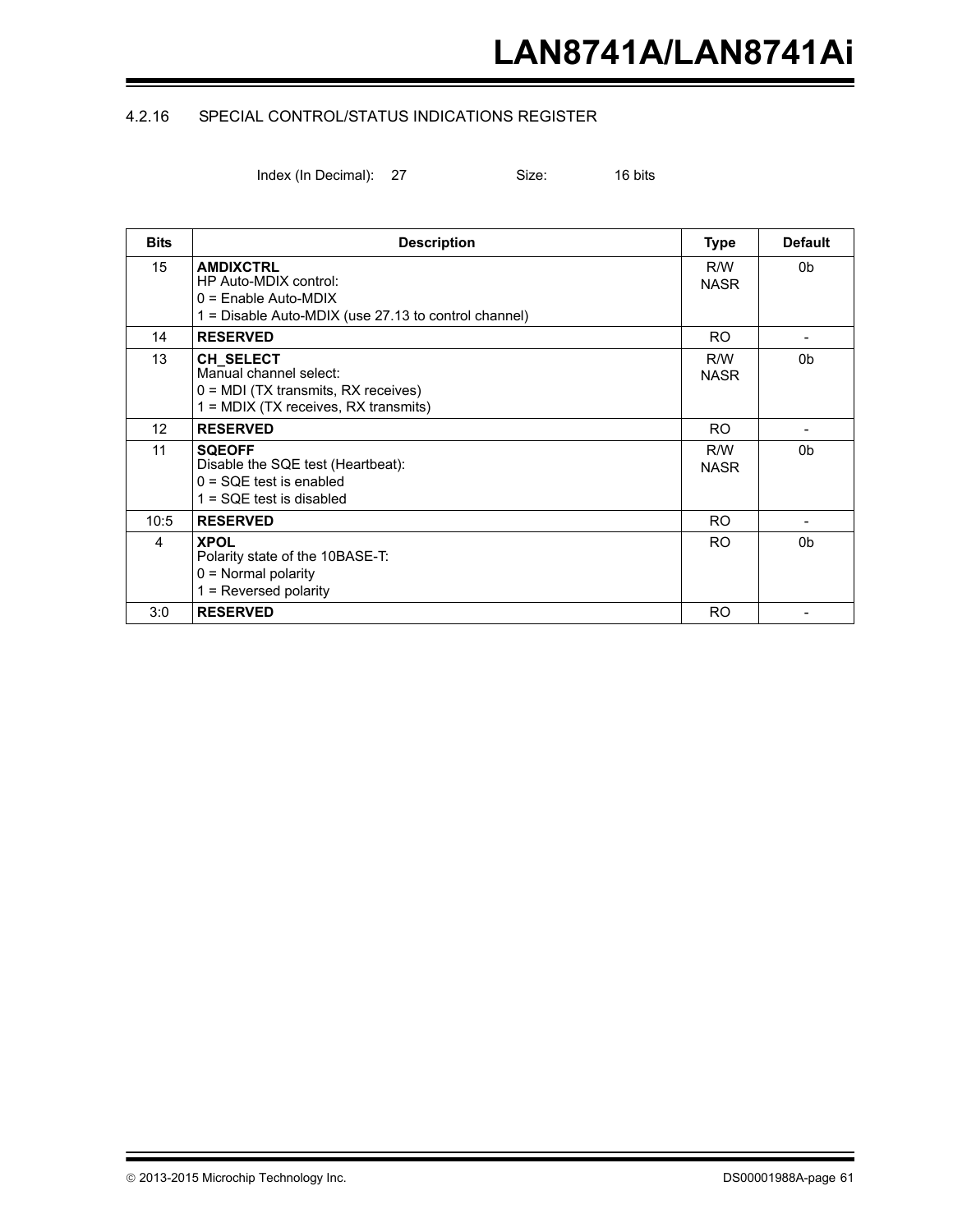## **LAN8741A/LAN8741Ai**

## <span id="page-61-0"></span>4.2.17 INTERRUPT SOURCE FLAG REGISTER

Index (In Decimal): 29 Size: 16 bits

| <b>Bits</b>             | <b>Description</b>                                                                       | <b>Type</b> | <b>Default</b> |
|-------------------------|------------------------------------------------------------------------------------------|-------------|----------------|
| 15:8                    | <b>RESERVED</b>                                                                          | <b>RO</b>   |                |
| $\overline{7}$          | <b>INT7</b><br>$0 = Not source of interrupt$<br>1 = ENERGYON generated                   | RO/LH       | 0b             |
| 6                       | INT <sub>6</sub><br>$0 = Not source of interrupt$<br>1 = Auto-Negotiation complete       | RO/LH       | 0 <sub>b</sub> |
| 5                       | INT <sub>5</sub><br>$0 = Not source of interrupt$<br>1 = Remote Fault Detected           | RO/LH       | 0b             |
| $\overline{\mathbf{4}}$ | INT4<br>$0 = Not source of interrupt$<br>1 = Link Down (link status negated)             | RO/LH       | 0 <sub>b</sub> |
| 3                       | INT <sub>3</sub><br>$0 = Not source of interrupt$<br>1 = Auto-Negotiation LP Acknowledge | RO/LH       | 0 <sub>b</sub> |
| $\overline{2}$          | INT <sub>2</sub><br>$0 = Not source of interrupt$<br>1 = Parallel Detection Fault        | RO/LH       | 0 <sub>b</sub> |
| 1                       | INT <sub>1</sub><br>$0 = Not$ source of interrupt<br>1 = Auto-Negotiation Page Received  | RO/LH       | 0 <sub>b</sub> |
| 0                       | <b>RESERVED</b>                                                                          | <b>RO</b>   | 0b             |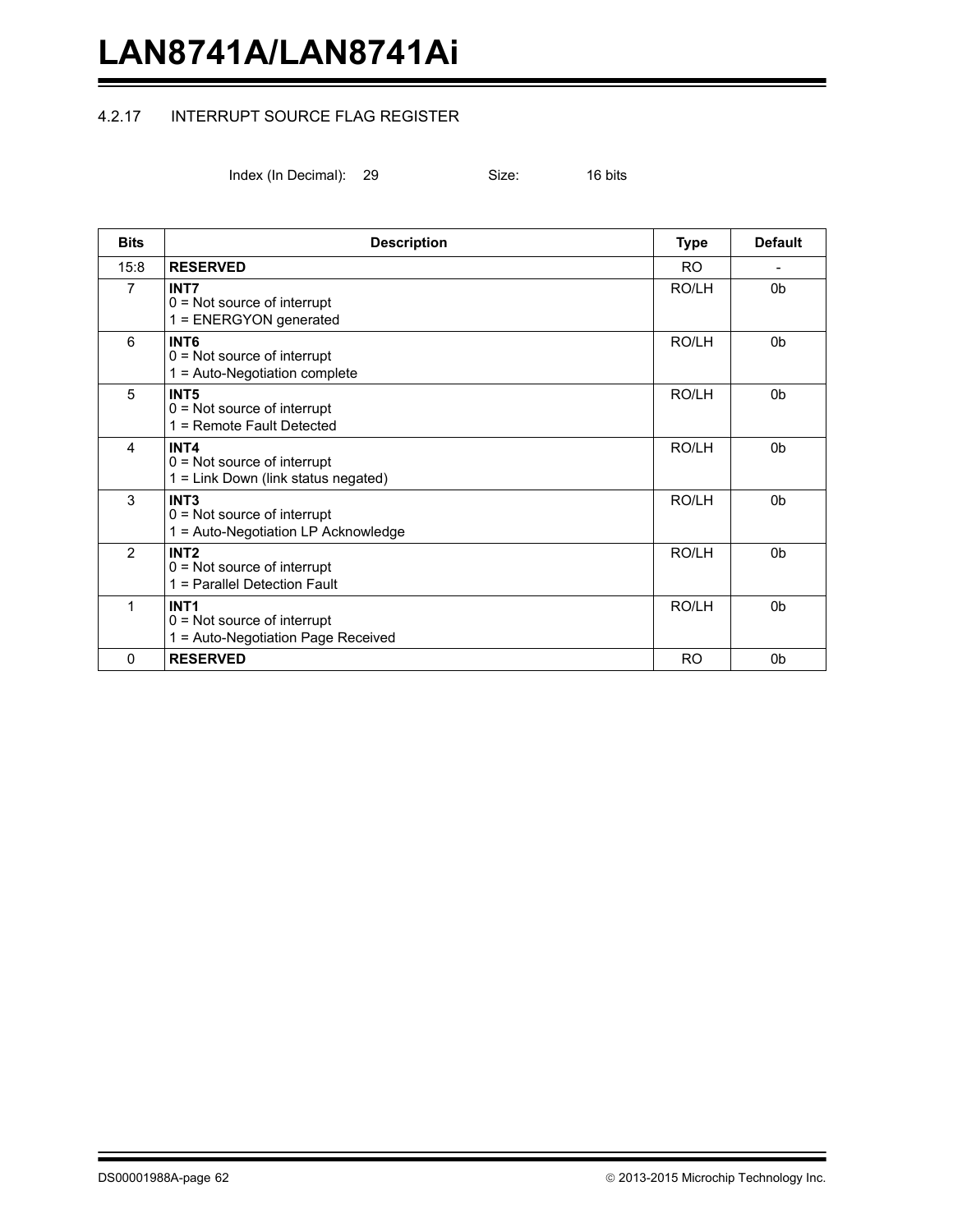#### <span id="page-62-0"></span>4.2.18 INTERRUPT MASK REGISTER

Index (In Decimal): 30 Size: 16 bits

| <b>Bits</b> | <b>Description</b>                                                                                                                                                                  | <b>Type</b>    | <b>Default</b> |
|-------------|-------------------------------------------------------------------------------------------------------------------------------------------------------------------------------------|----------------|----------------|
| 15:8        | <b>RESERVED</b>                                                                                                                                                                     | R <sub>O</sub> |                |
| 7:1         | <b>Mask Bits</b><br>These bits mask the corresponding interrupts in the Interrupt Source Flag<br>Register.<br>0 = Interrupt source is masked.<br>$1 =$ Interrupt source is enabled. | R/W            | 0000000b       |
|             | <b>RESERVED</b>                                                                                                                                                                     | R <sub>O</sub> |                |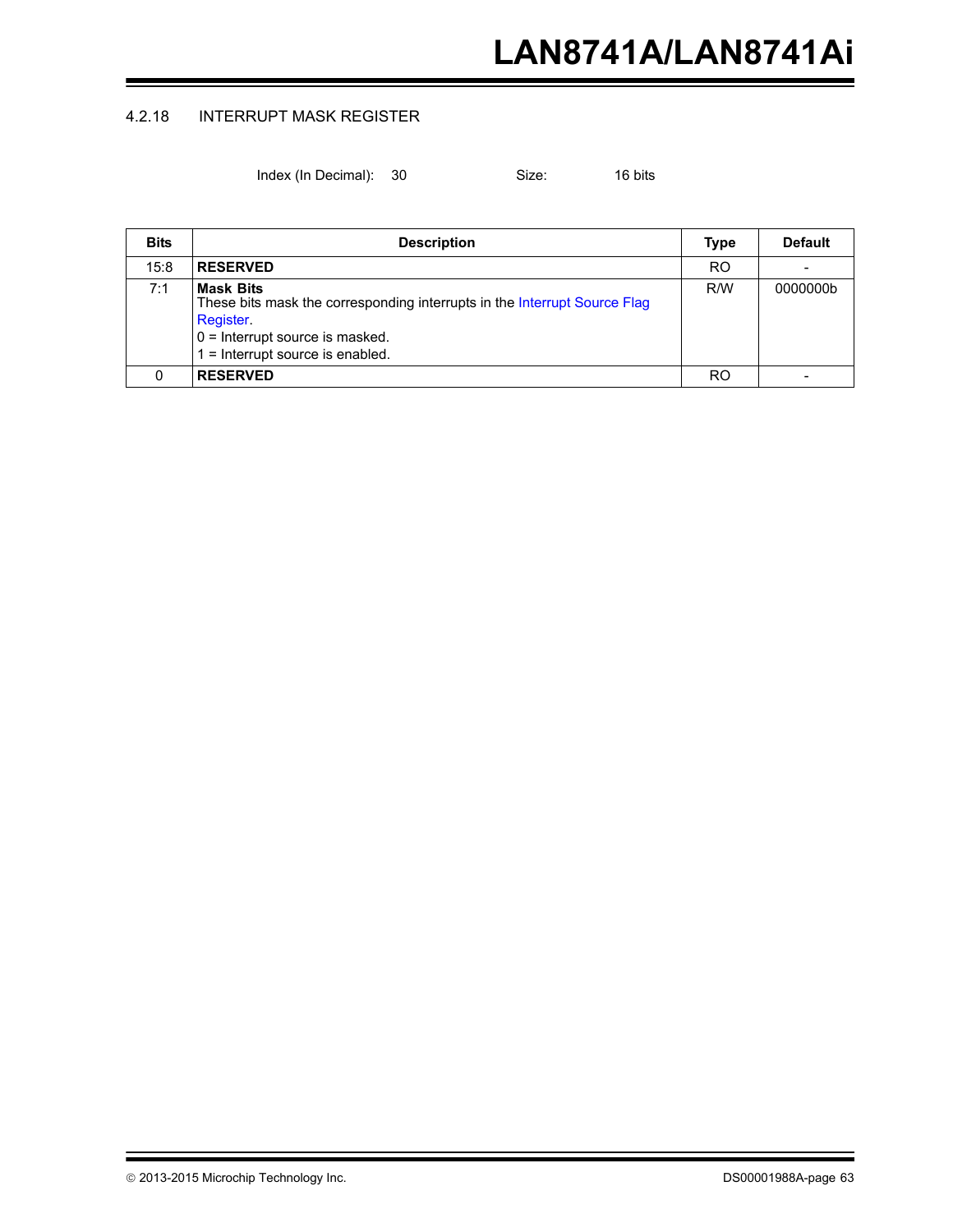## **LAN8741A/LAN8741Ai**

## <span id="page-63-0"></span>4.2.19 PHY SPECIAL CONTROL/STATUS REGISTER

Index (In Decimal): 31 Size: 16 bits

| <b>Bits</b>       | <b>Description</b>                                                                                                                                                             | Type           | <b>Default</b> |
|-------------------|--------------------------------------------------------------------------------------------------------------------------------------------------------------------------------|----------------|----------------|
| 15:13             | <b>RESERVED</b>                                                                                                                                                                | RO.            |                |
| $12 \overline{ }$ | <b>Autodone</b><br>Auto-negotiation done indication:<br>$0 =$ Auto-negotiation is not done or disabled (or not active).<br>$1 =$ Auto-negotiation is done.                     | R <sub>O</sub> | 0b             |
| 11:7              | <b>RESERVED</b>                                                                                                                                                                | R <sub>O</sub> |                |
| 6                 | Enable 4B5B<br>$0 = Bypass encoder/decoder$<br>1 = Enable 4B5B encoding/decoding. MAC interface must be configured in MII<br>mode.                                             | R/W            | 1b             |
| 5                 | <b>RESERVED</b>                                                                                                                                                                | R <sub>O</sub> |                |
| 4:2               | <b>Speed Indication</b><br>HCDSPEED value:<br>$001 = 10BASE-T$ half-duplex<br>$101 = 10BASE-T$ full-duplex<br>$010 = 100BASE-TX$ half-duplex<br>$110 = 100BASE-TX$ full-duplex | RO.            | <b>XXXb</b>    |
| 1:0               | <b>RESERVED</b>                                                                                                                                                                | R <sub>O</sub> |                |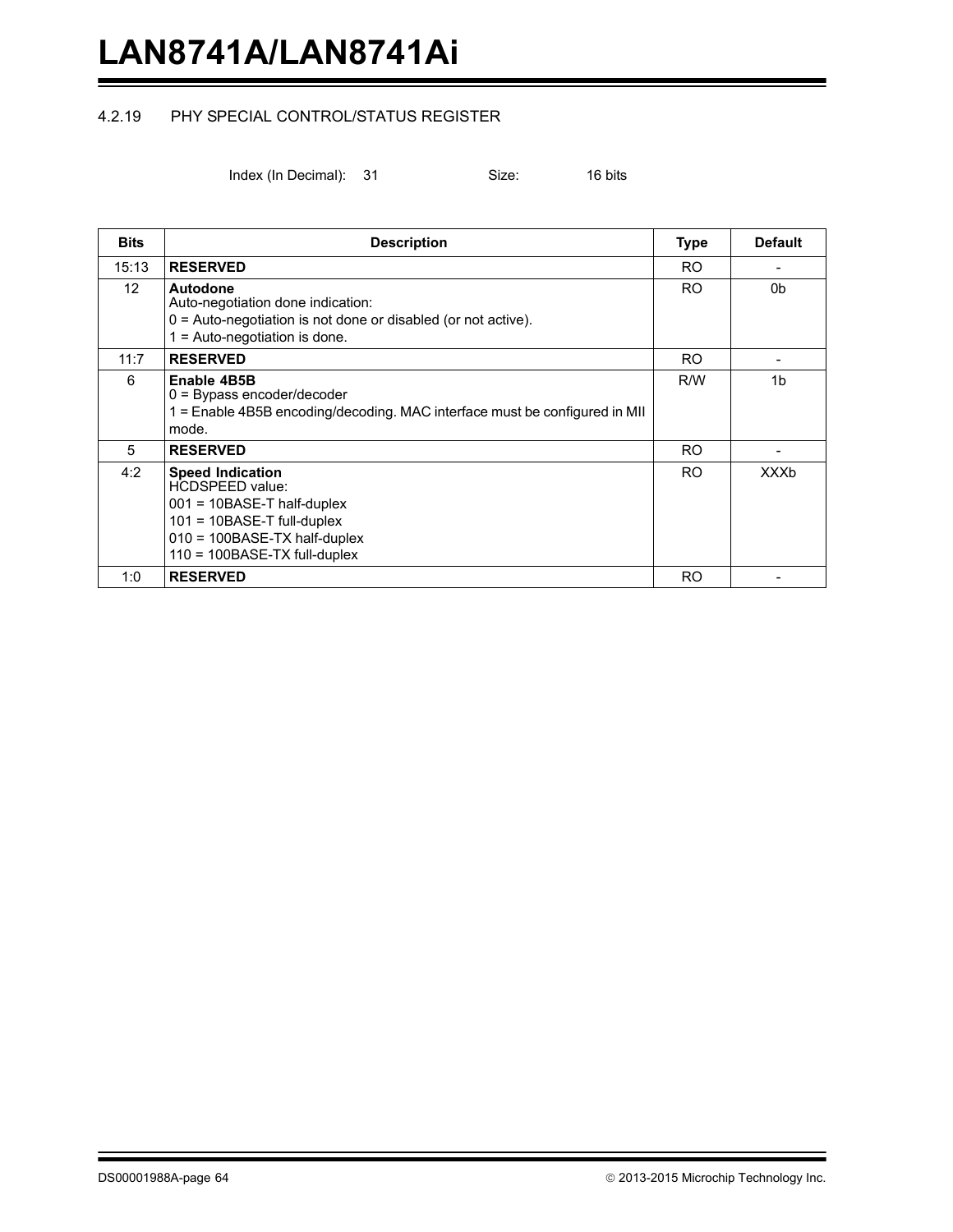## <span id="page-64-0"></span>**4.3 MDIO Manageable Device (MMD) Registers**

The device MMD registers adhere to the *IEEE 802.3-2008 45.2 MDIO Interface Registers* specification. The MMD registers are not memory mapped. These registers are accessed indirectly via the [MMD Access Control Register](#page-54-0) and [MMD](#page-55-0) [Access Address/Data Register](#page-55-0). The supported MMD device addresses are 3 (PCS), 7 (Auto-Negotiation), and 30 (Vendor Specific). [Table 4-3, "MMD Registers"](#page-64-1) details the supported registers within each MMD device.

| <b>MMD Device</b><br><b>Address</b><br>(In Decimal) | Index<br>(In Decimal) | <b>Register Name</b>                                   |
|-----------------------------------------------------|-----------------------|--------------------------------------------------------|
| 3                                                   | 0                     | <b>PCS Control 1 Register</b>                          |
| (PCS)                                               | 1                     | <b>PCS Status 1 Register</b>                           |
|                                                     | 5                     | <b>PCS MMD Devices Present 1 Register</b>              |
|                                                     | 6                     | PCS MMD Devices Present 2 Register                     |
|                                                     | 20                    | <b>EEE Capability Register</b>                         |
|                                                     | 22                    | <b>EEE Wake Error Register</b>                         |
| 7                                                   | 5                     | <b>Auto-Negotiation MMD Devices Present 1 Register</b> |
| (Auto-Negotiation)                                  | 6                     | <b>Auto-Negotiation MMD Devices Present 2 Register</b> |
|                                                     | 60                    | <b>EEE Advertisement Register</b>                      |
|                                                     | 61                    | <b>EEE Link Partner Advertisement Register</b>         |
| 30                                                  | $\overline{2}$        | Vendor Specific MMD 1 Device ID 1 Register             |
| (Vendor Specific)                                   | 3                     | Vendor Specific MMD 1 Device ID 2 Register             |
|                                                     | 5                     | Vendor Specific 1 MMD Devices Present 1 Register       |
|                                                     | 6                     | Vendor Specific 1 MMD Devices Present 2 Register       |
|                                                     | 8                     | <b>Vendor Specific MMD 1 Status Register</b>           |
|                                                     | 14                    | Vendor Specific MMD 1 package ID 1 Register            |
|                                                     | 15                    | Vendor Specific MMD 1 package ID 2 Register            |

<span id="page-64-1"></span>**TABLE 4-3: MMD REGISTERS**

To read or write an MMD register, the following procedure must be observed:

- 1. Write the [MMD Access Control Register](#page-54-0) with 00b (address) for the [MMD Function](#page-54-1) field and the desired MMD device (3 for PCS, 7 for Auto-Negotiation) for the [MMD Device Address \(DEVAD\)](#page-54-2) field.
- 2. Write the [MMD Access Address/Data Register](#page-55-0) with the 16-bit address of the desired MMD register to read/write within the previously selected MMD device (PCS or Auto-Negotiation).
- 3. Write the [MMD Access Control Register](#page-54-0) with 01b (data) for the [MMD Function](#page-54-1) field and choose the previously selected MMD device (3 for PCS, 7 for Auto-Negotiation) for the [MMD Device Address \(DEVAD\)](#page-54-2) field.
- 4. If reading, read the [MMD Access Address/Data Register,](#page-55-0) which contains the selected MMD register contents. If writing, write the [MMD Access Address/Data Register](#page-55-0) with the register contents intended for the previously selected MMD register.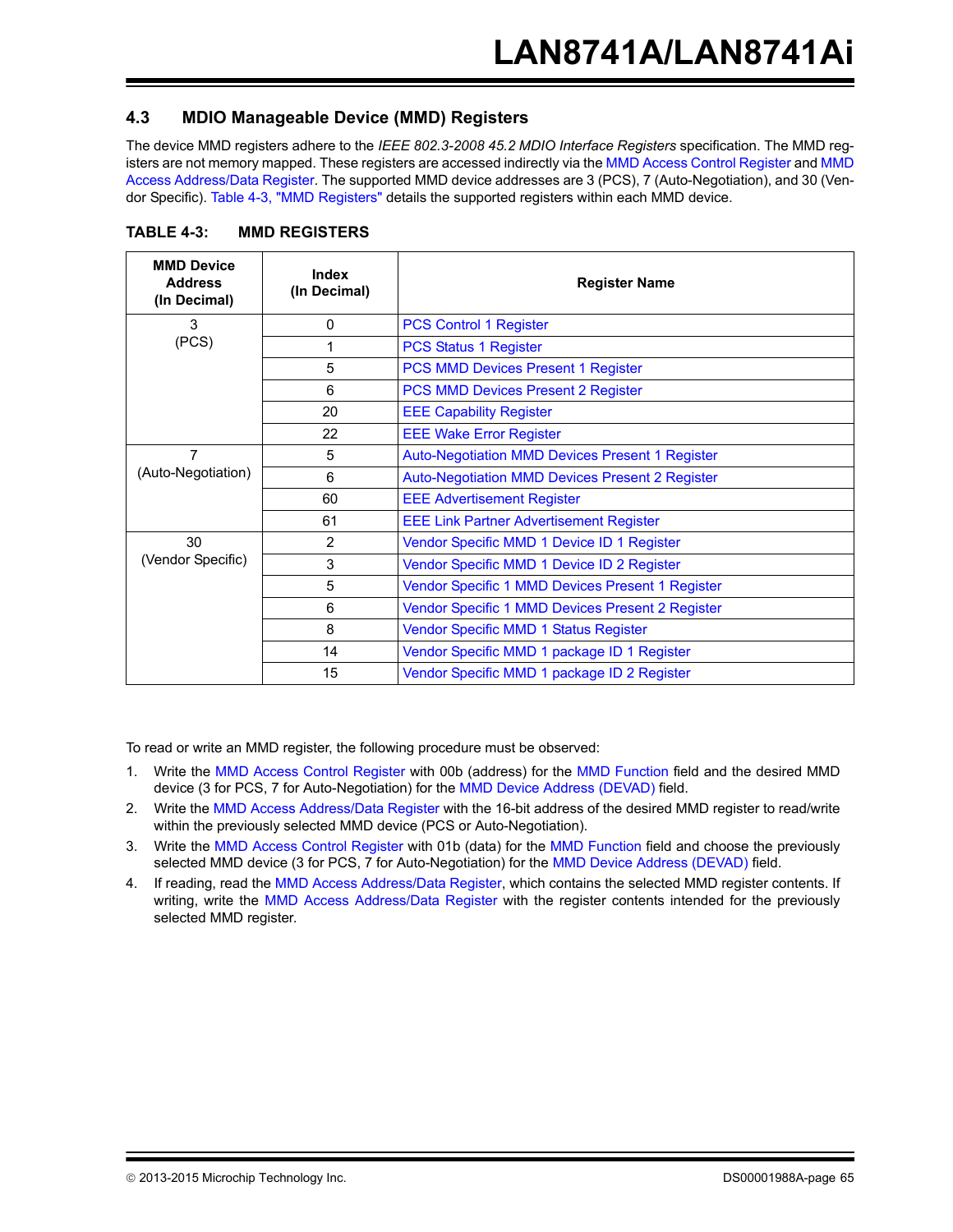## <span id="page-65-0"></span>4.3.1 PCS CONTROL 1 REGISTER

Index (In Decimal): 3.0 Size: 16 bits

| <b>Bits</b> | <b>Description</b>                                                                                                                         | <b>Type</b> | <b>Default</b> |
|-------------|--------------------------------------------------------------------------------------------------------------------------------------------|-------------|----------------|
| 15:11       | <b>RESERVED</b>                                                                                                                            | RO.         |                |
| 10          | <b>Clock Stop Enable</b><br>$0 =$ The PHY cannot stop the clock during Low Power Idle (LPI).<br>1 = The PHY may stop the clock during LPI. | R/W         | 0b             |
|             | The device does not support this mode.<br>Note:                                                                                            |             |                |
| 9:0         | <b>RESERVED</b>                                                                                                                            | RO          |                |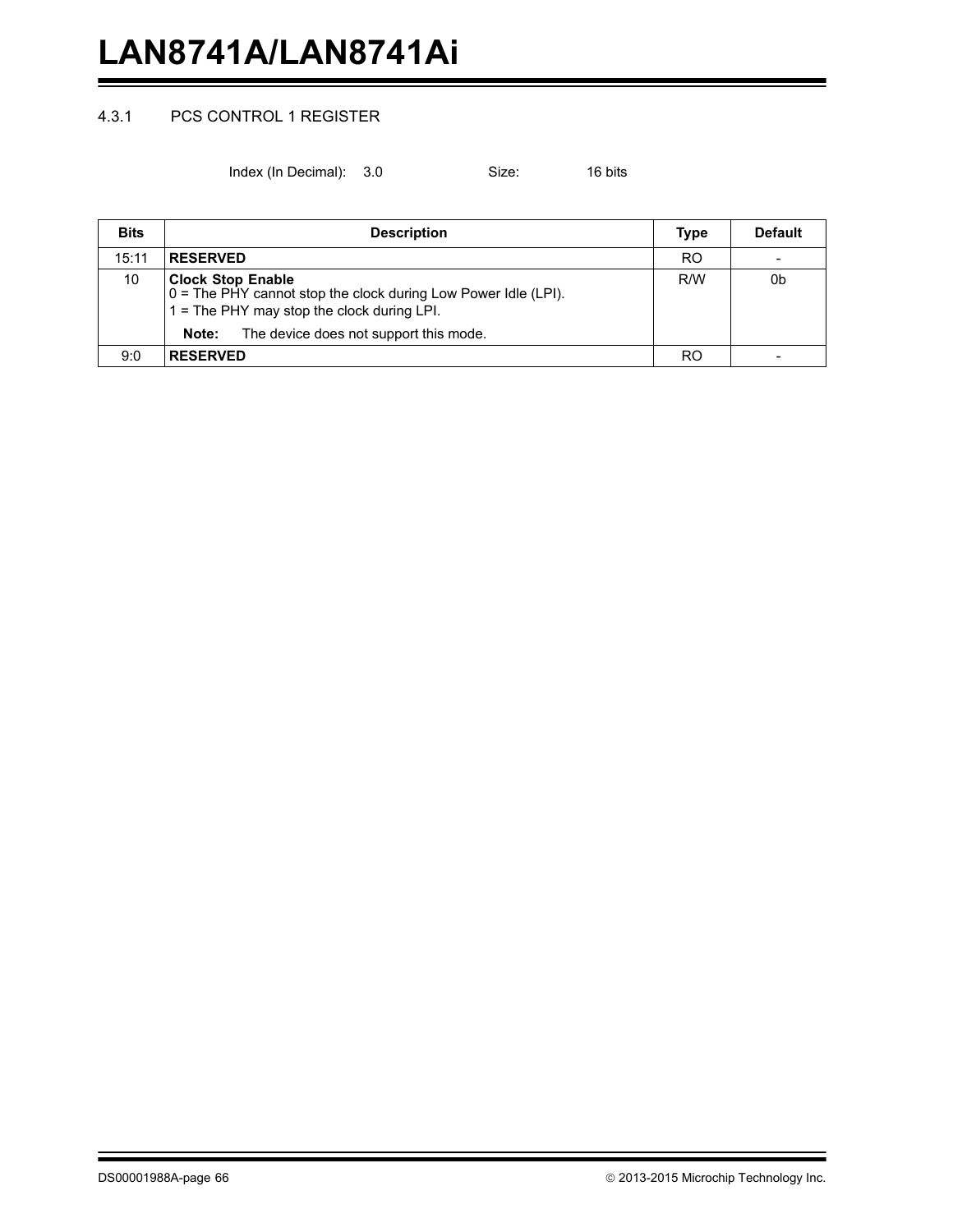#### <span id="page-66-0"></span>4.3.2 PCS STATUS 1 REGISTER

Index (In Decimal): 3.1 Size: 16 bits

| <b>Bits</b> | <b>Description</b>                                                                                                                          | <b>Type</b> | <b>Default</b> |
|-------------|---------------------------------------------------------------------------------------------------------------------------------------------|-------------|----------------|
| 15:12       | <b>RESERVED</b>                                                                                                                             | RO.         |                |
| 11          | <b>TX LPI Received</b><br>$0 = TX PCS$ has not received LPI.<br>$1 = TX PCS$ has received LPI.                                              | RO/LH       | 0b             |
| 10          | <b>RX LPI Received</b><br>$0 = RX PCS$ has not received LPI.<br>$1 = RX PCS$ has received LPI.                                              | RO/LH       | 0b             |
| 9           | <b>TX LPI Indication</b><br>$0 = TX PCS$ is not currently receiving LPI.<br>$1 = TX PCS$ is currently receiving LPI.                        | <b>RO</b>   | 0b             |
| 8           | <b>RX LPI Indication</b><br>$0 = RX PCS$ is not currently receiving LPI.<br>$1 = RX PCS$ is currently receiving LPI.                        | RO.         | 0b             |
| 7           | <b>RESERVED</b>                                                                                                                             | RO.         |                |
| 6           | <b>Clock Stop Capable</b><br>0 = The MAC cannot stop the clock during Low Power Idle (LPI).<br>$1 =$ The MAC may stop the clock during LPI. | RO.         | 0b             |
|             | Note:<br>The device does not support this mode.                                                                                             |             |                |
| 5:0         | <b>RESERVED</b>                                                                                                                             | <b>RO</b>   |                |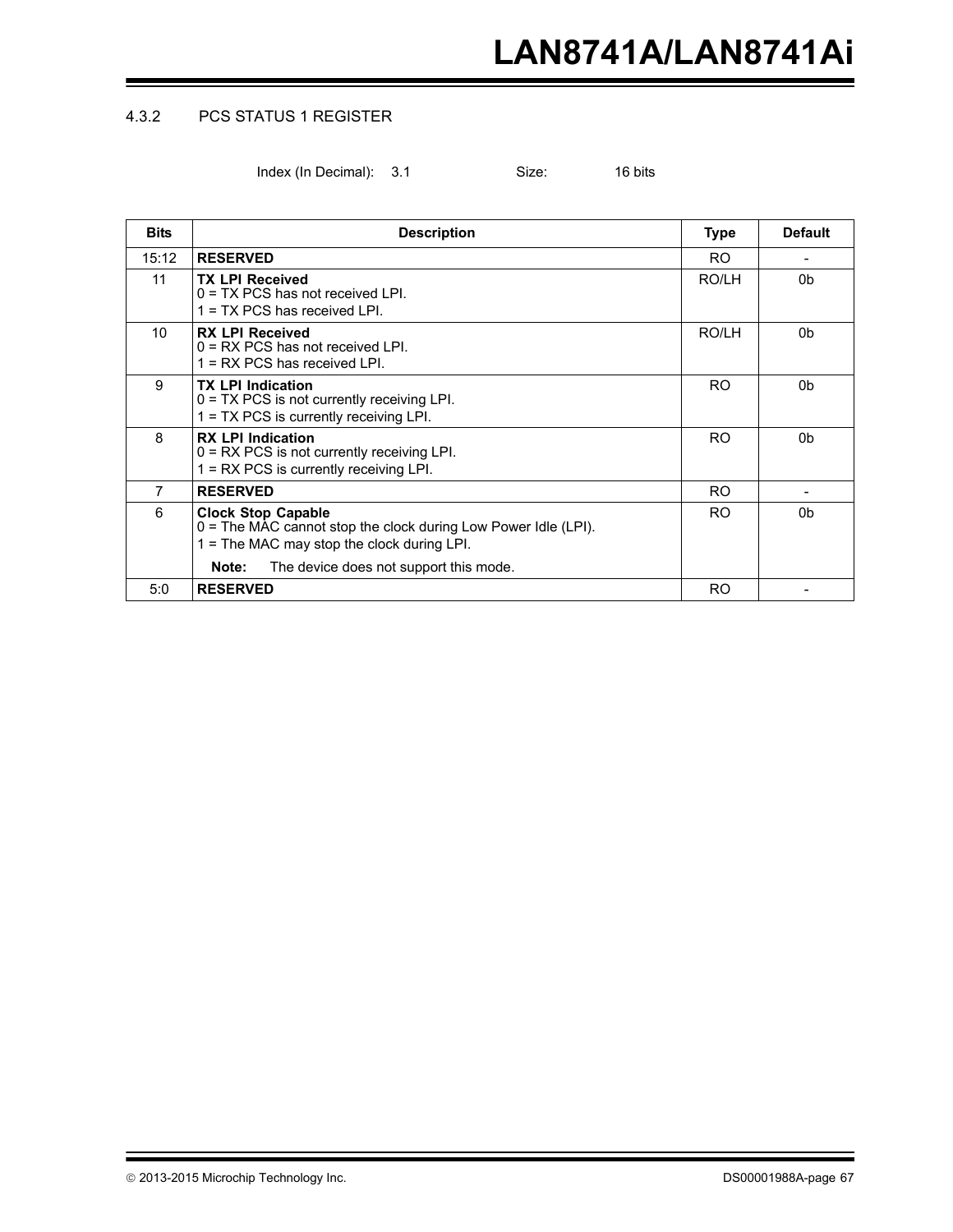## <span id="page-67-0"></span>4.3.3 PCS MMD DEVICES PRESENT 1 REGISTER

Index (In Decimal): 3.5 Size: 16 bits

**Bits | CONSIDENT DESCRIPTION CONSIDENTS | Type Default** 15:8 **RESERVED RESERVED** 7 **Auto-Negotiation Present** 0 = Auto-negotiation not present in package 1 = Auto-negotiation present in package RO 1b 6 **TC Present** 0 = TC not present in package 1 = TC present in package RO 0b 5 **DTE XS Present** 0 = DTE XS not present in package 1 = DTE XS present in package RO 0b 4 **PHY XS Present** 0 = PHY XS not present in package 1 = PHY XS present in package RO 0b 3 **PCS Present** 0 = PCS not present in package 1 = PCS present in package RO 1b 2 **WIS Present** 0 = WIS not present in package 1 = WIS present in package RO 0b 1 **PMD/PMA Present** 0 = PMD/PMA not present in package 1 = PMD/PMA present in package RO 0b 0 **Clause 22 Registers Present** 0 = Clause 22 registers not present in package 1 = Clause 22 registers present in package RO 0b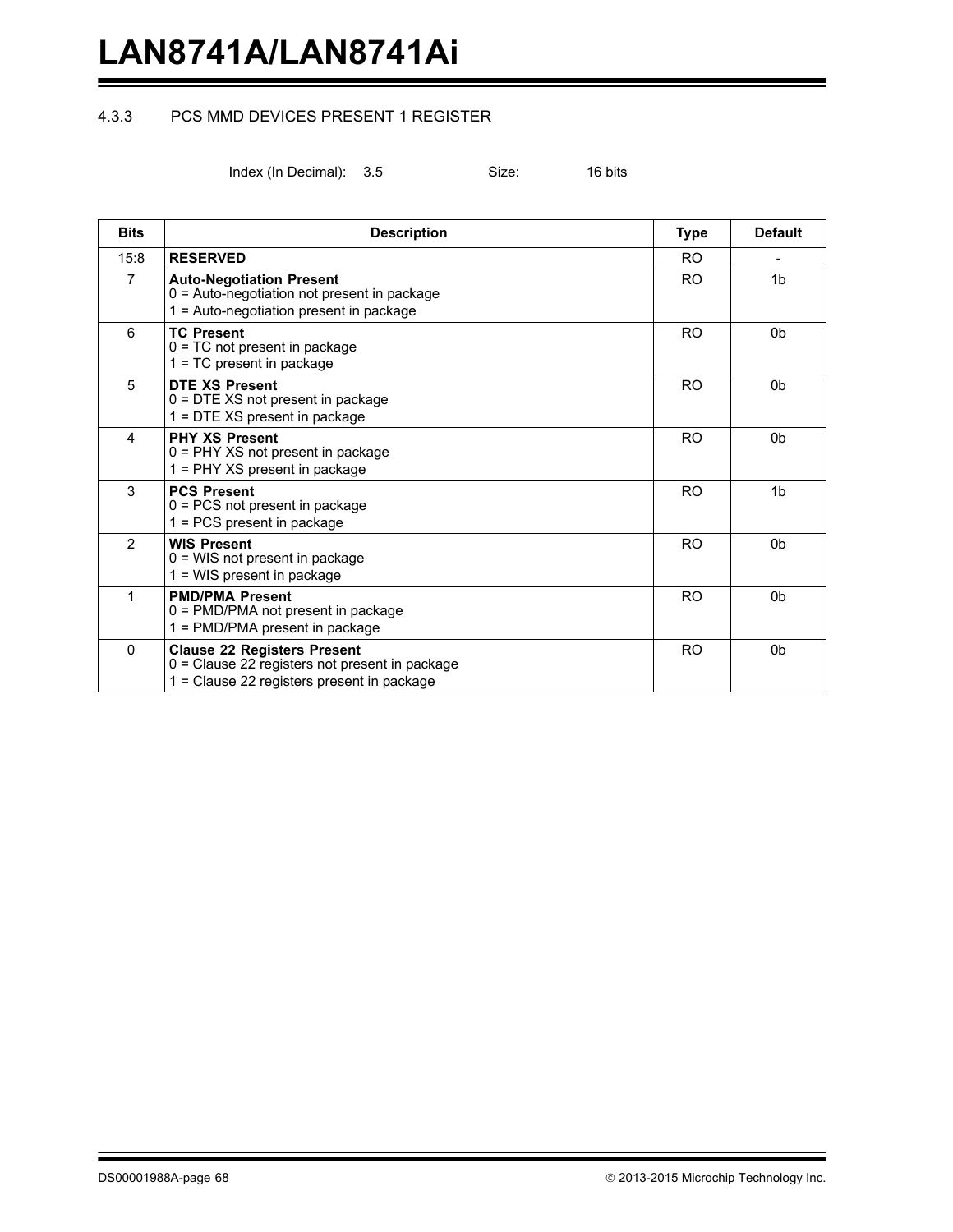#### <span id="page-68-0"></span>4.3.4 PCS MMD DEVICES PRESENT 2 REGISTER

Index (In Decimal): 3.6 Size: 16 bits

| <b>Bits</b> | <b>Description</b>                                                                                                                                  | <b>Type</b>    | <b>Default</b> |
|-------------|-----------------------------------------------------------------------------------------------------------------------------------------------------|----------------|----------------|
| 15          | <b>Vendor Specific Device 2 Present</b><br>$0 =$ Vendor specific device 2 not present in package<br>1 = Vendor specific device 2 present in package | R <sub>O</sub> | 0b             |
| 14          | <b>Vendor Specific Device 1 Present</b><br>0 = Vendor specific device 1 not present in package<br>1 = Vendor specific device 1 present in package   | RO             | 1b             |
| 13          | <b>Clause 22 Extension Present</b><br>$0 =$ Clause 22 extension not present in package<br>1 = Clause 22 extension present in package                | R <sub>O</sub> | 0b             |
| 12:0        | <b>RESERVED</b>                                                                                                                                     | RO             |                |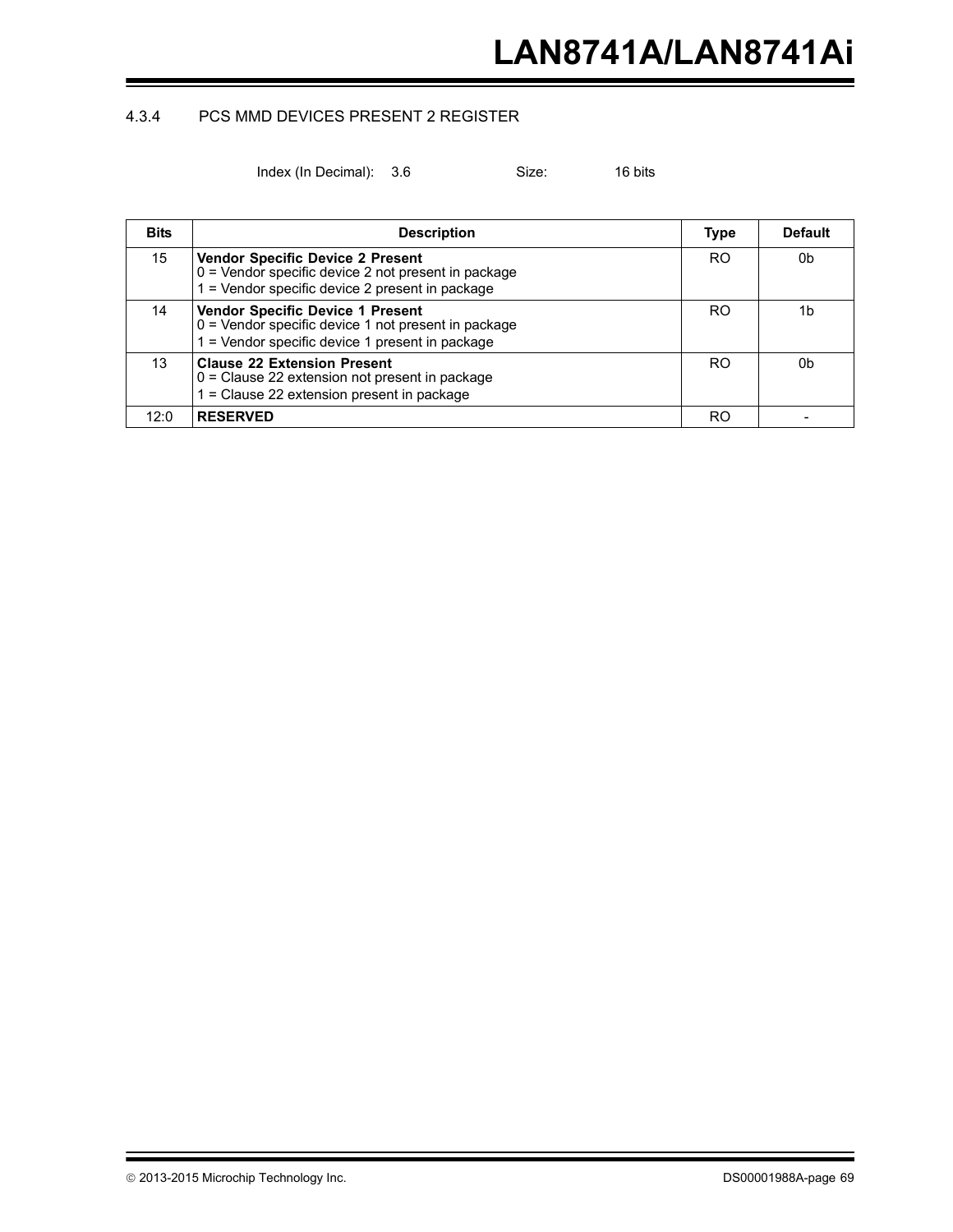## <span id="page-69-0"></span>4.3.5 EEE CAPABILITY REGISTER

Index (In Decimal): 3.20 Size: 16 bits

| <b>Bits</b>    | <b>Description</b>                                                                                          | <b>Type</b>    | <b>Default</b> |
|----------------|-------------------------------------------------------------------------------------------------------------|----------------|----------------|
| 15:7           | <b>RESERVED</b>                                                                                             | R <sub>O</sub> |                |
| 6              | <b>10GBASE-KR EEE</b><br>$0 = EEE$ is not supported for 10GBASE-KR.<br>1 = EEE is supported for 10GBASE-KR. | R <sub>O</sub> | 0 <sub>b</sub> |
|                | Note:<br>The device does not support this mode.                                                             |                |                |
| 5              | 10GBASE-KX4 EEE<br>0 = EEE is not supported for 10GBASE-KX4.<br>1 = EEE is supported for 10GBASE-KX4.       | <b>RO</b>      | 0 <sub>b</sub> |
|                | The device does not support this mode.<br>Note:                                                             |                |                |
| 4              | <b>10GBASE-KX EEE</b><br>0 = EEE is not supported for 10GBASE-KX.<br>1 = EEE is supported for 10GBASE-KX.   | R <sub>O</sub> | 0 <sub>b</sub> |
|                | Note:<br>The device does not support this mode.                                                             |                |                |
| 3              | <b>10GBASE-T EEE</b><br>$0 = EEE$ is not supported for 10GBASE-T.<br>1 = EEE is supported for 10GBASE-T.    | <b>RO</b>      | 0 <sub>b</sub> |
|                | Note:<br>The device does not support this mode.                                                             |                |                |
| $\overline{2}$ | 1000BASE-T EEE<br>$0 = EEE$ is not supported for 1000BASE-T.<br>1 = EEE is supported for 1000BASE-T.        | <b>RO</b>      | 0 <sub>b</sub> |
|                | The device does not support this mode.<br>Note:                                                             |                |                |
| 1              | 100BASE-TX EEE<br>$0 = EEE$ is not supported for 100BASE-TX.<br>1 = EEE is supported for 100BASE-TX.        | <b>RO</b>      | (see Note 1)   |
| 0              | <b>RESERVED</b>                                                                                             | R <sub>O</sub> |                |

<span id="page-69-1"></span>**Note 1:** The default value of this field is determined by the value of the [PHY Energy Efficient Ethernet Enable \(PHY-](#page-56-4)[EEEEN\)](#page-56-4) of the [EDPD NLP/Crossover Time/EEE Configuration Register](#page-56-0). If [PHY Energy Efficient Ethernet](#page-56-4) [Enable \(PHYEEEEN\)](#page-56-4) is 0b, this field is 0b and 100BASE-TX EEE capability is not supported. If [PHY Energy](#page-56-4) [Efficient Ethernet Enable \(PHYEEEEN\)](#page-56-4) is 1b, then this field is 1b and 100BASE-TX EEE capability is supported.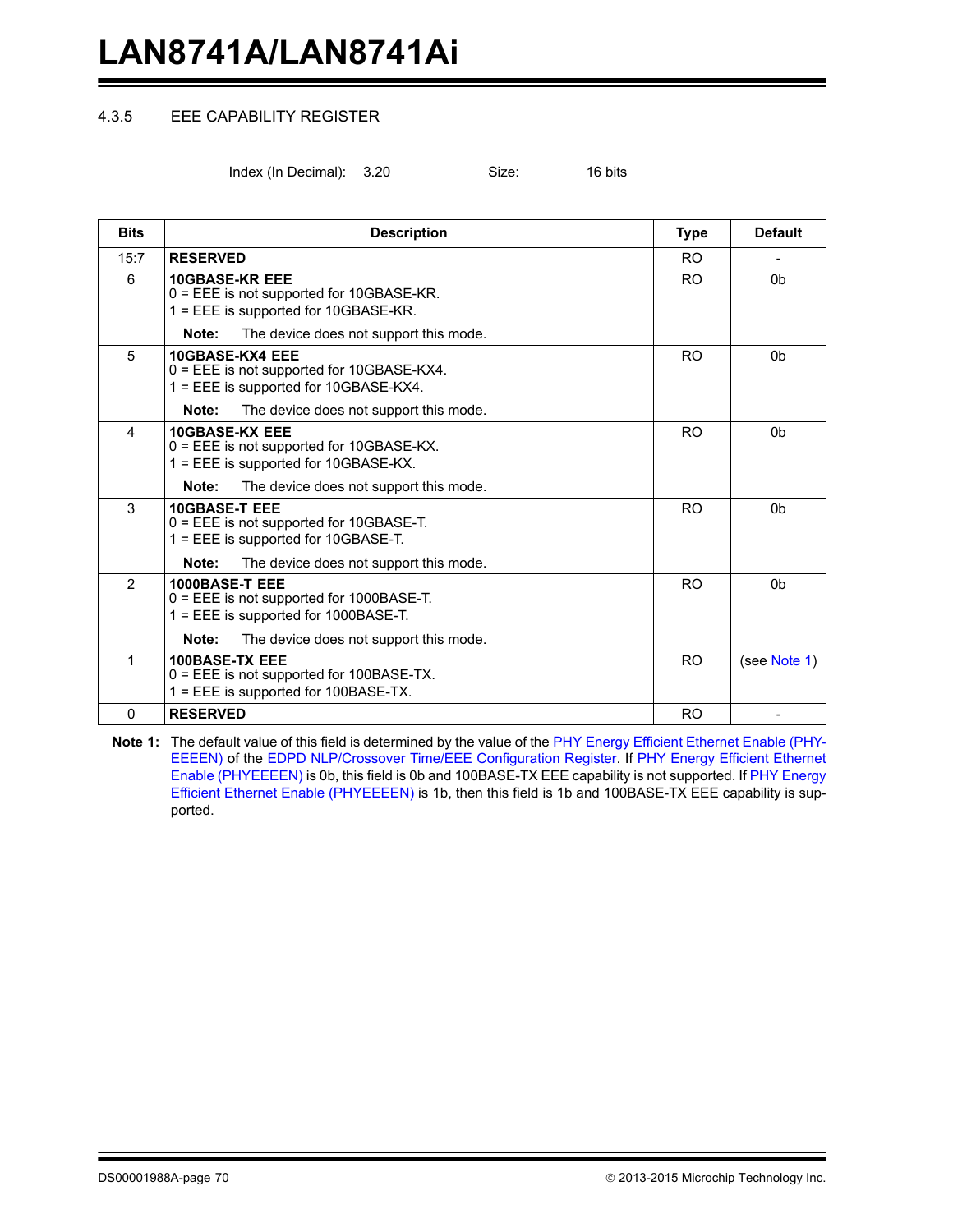#### <span id="page-70-0"></span>4.3.6 EEE WAKE ERROR REGISTER

Index (In Decimal): 3.22 Size: 16 bits

| <b>Bits</b> | <b>Description</b>                                                                                              | <b>Type</b> | <b>Default</b> |
|-------------|-----------------------------------------------------------------------------------------------------------------|-------------|----------------|
| 15:0        | <b>IEEE Wake Error Counter</b><br>This counter is cleared to zeros on read and is held to all ones on overflow. | RO/RC       | 0000h          |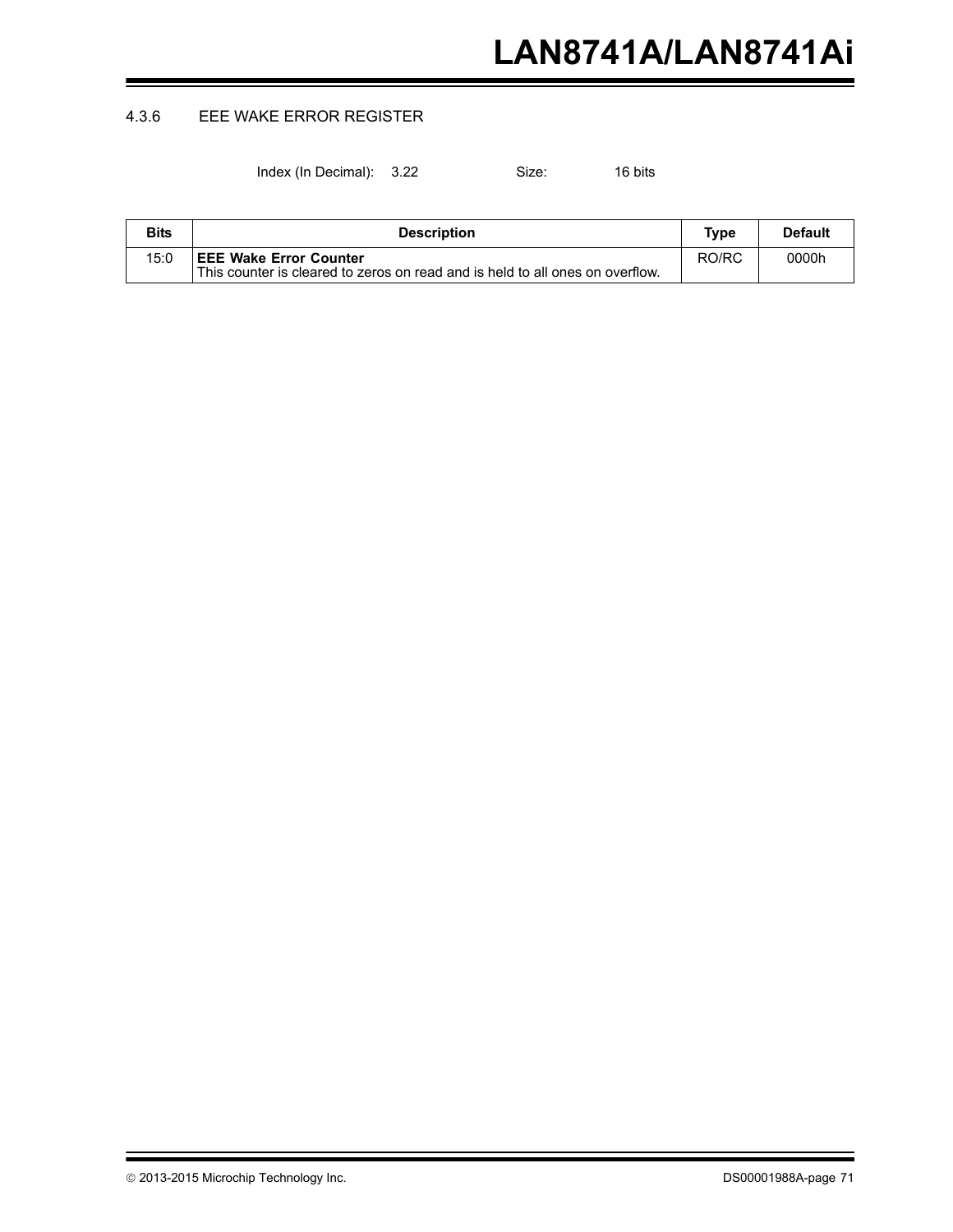## <span id="page-71-0"></span>4.3.7 AUTO-NEGOTIATION MMD DEVICES PRESENT 1 REGISTER

Index (In Decimal): 7.5 Size: 16 bits

| <b>Bits</b>    | <b>Description</b>                                                                                                                   | <b>Type</b>    | <b>Default</b> |
|----------------|--------------------------------------------------------------------------------------------------------------------------------------|----------------|----------------|
| 15:8           | <b>RESERVED</b>                                                                                                                      | R <sub>O</sub> |                |
| $\overline{7}$ | <b>Auto-Negotiation Present</b><br>0 = Auto-negotiation not present in package<br>1 = Auto-negotiation present in package            | R <sub>O</sub> | 1 <sub>b</sub> |
| 6              | <b>TC Present</b><br>$0 = TC$ not present in package<br>$1 = TC$ present in package                                                  | R <sub>O</sub> | 0b             |
| 5              | <b>DTE XS Present</b><br>0 = DTE XS not present in package<br>1 = DTE XS present in package                                          | <b>RO</b>      | 0b             |
| 4              | <b>PHY XS Present</b><br>$0 =$ PHY XS not present in package<br>1 = PHY XS present in package                                        | <b>RO</b>      | 0 <sub>b</sub> |
| 3              | <b>PCS Present</b><br>$0 = PCS$ not present in package<br>$1 = PCS$ present in package                                               | <b>RO</b>      | 1 <sub>b</sub> |
| $\overline{2}$ | <b>WIS Present</b><br>$0 = WIS$ not present in package<br>1 = WIS present in package                                                 | <b>RO</b>      | 0 <sub>b</sub> |
| 1              | <b>PMD/PMA Present</b><br>$0 =$ PMD/PMA not present in package<br>1 = PMD/PMA present in package                                     | RO             | 0b             |
| $\Omega$       | <b>Clause 22 Registers Present</b><br>$0 =$ Clause 22 registers not present in package<br>1 = Clause 22 registers present in package | R <sub>O</sub> | 0 <sub>b</sub> |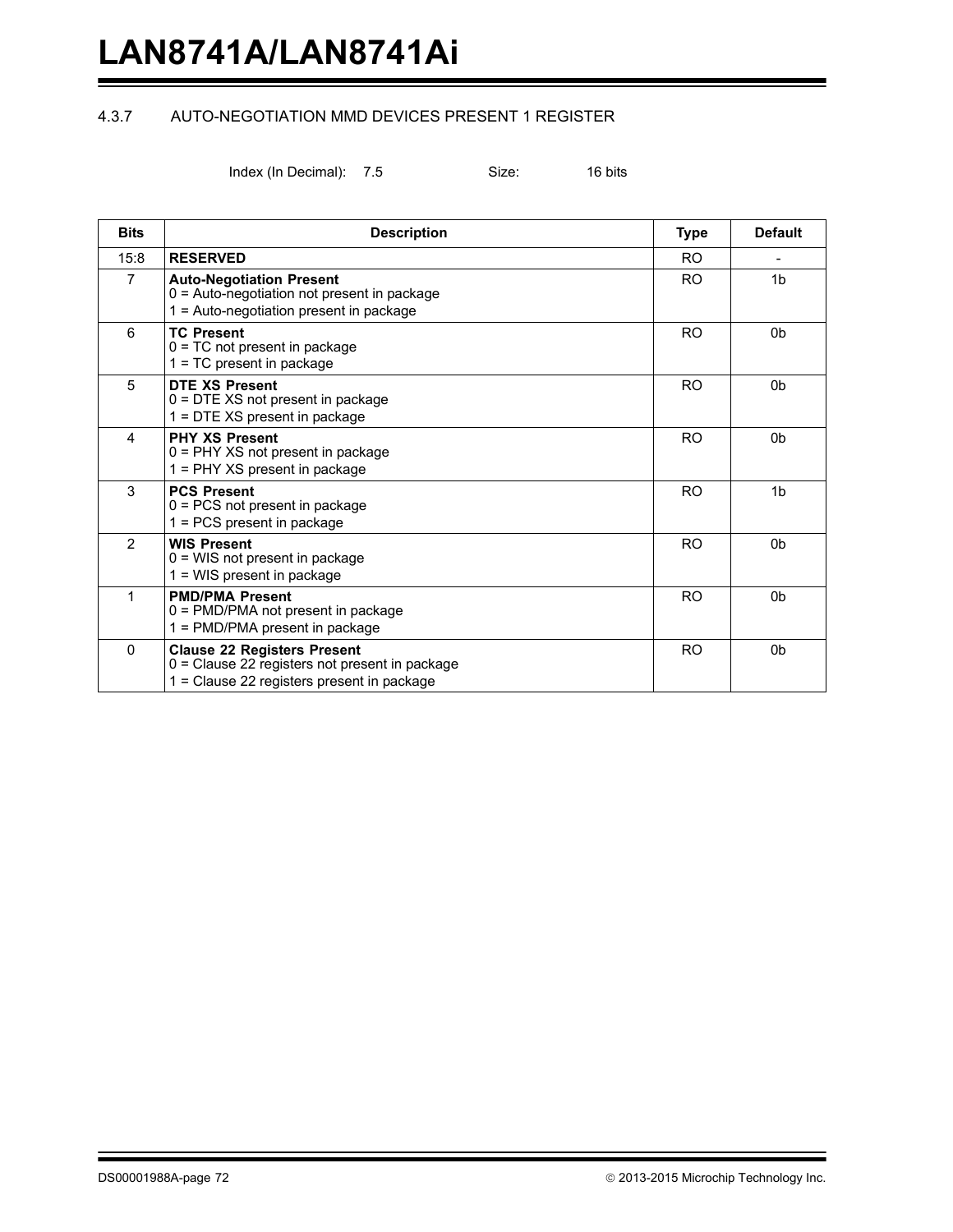#### 4.3.8 AUTO-NEGOTIATION MMD DEVICES PRESENT 2 REGISTER

Index (In Decimal): 7.6 Size: 16 bits

| <b>Bits</b> | <b>Description</b>                                                                                                                                  | <b>Type</b> | <b>Default</b> |
|-------------|-----------------------------------------------------------------------------------------------------------------------------------------------------|-------------|----------------|
| 15          | <b>Vendor Specific Device 2 Present</b><br>0 = Vendor specific device 2 not present in package<br>1 = Vendor specific device 2 present in package   | RO          | 0b             |
| 14          | <b>Vendor Specific Device 1 Present</b><br>$0 =$ Vendor specific device 1 not present in package<br>1 = Vendor specific device 1 present in package | RO          | 1b             |
| 13          | <b>Clause 22 Extension Present</b><br>0 = Clause 22 extension not present in package<br>1 = Clause 22 extension present in package                  | RO          | 0b             |
| 12:0        | <b>RESERVED</b>                                                                                                                                     | RO          |                |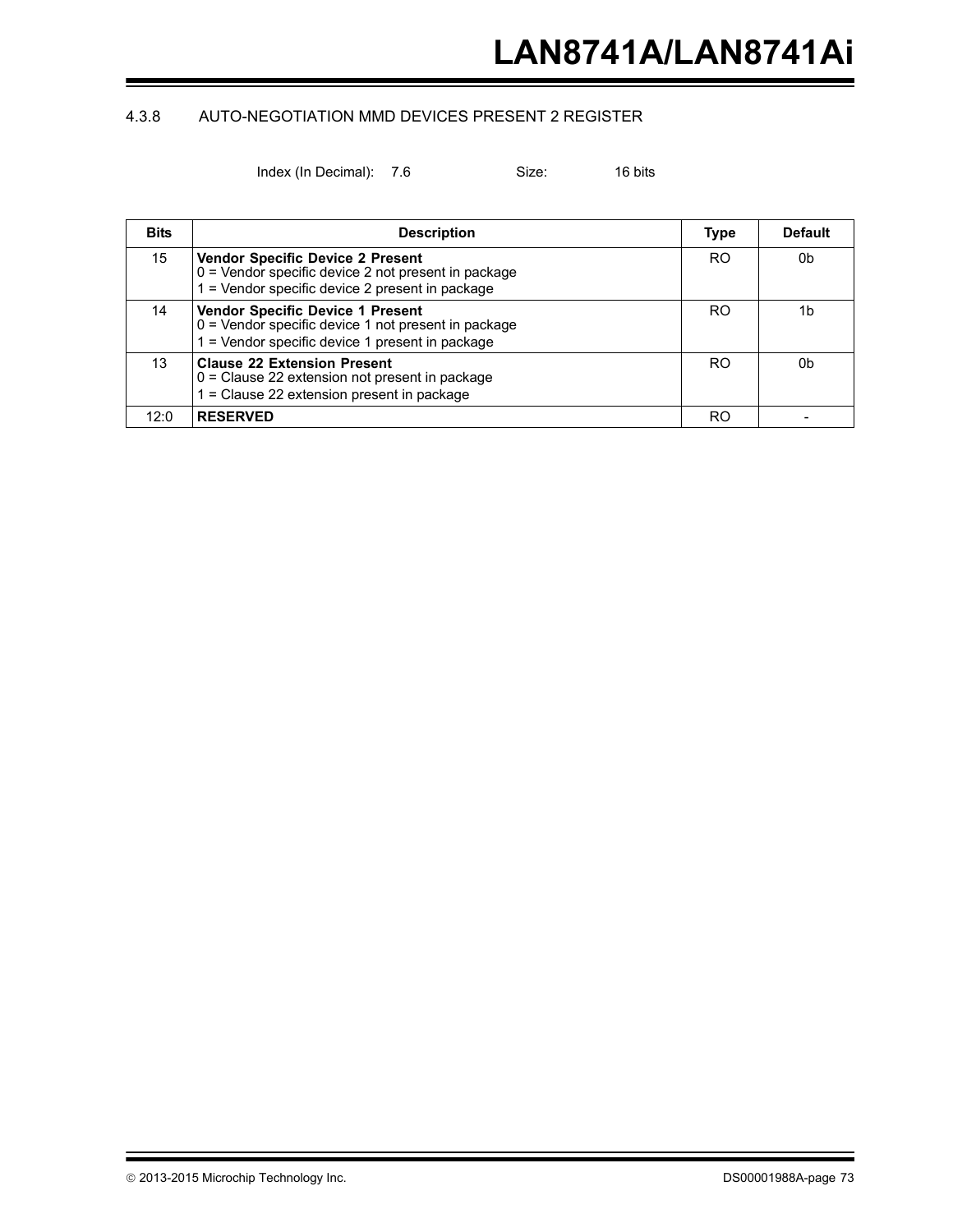#### 4.3.9 EEE ADVERTISEMENT REGISTER

Index (In Decimal): 7.60 Size: 16 bits

| <b>Bits</b> | <b>Description</b>                                                                                                             | <b>Type</b>    | <b>Default</b>              |
|-------------|--------------------------------------------------------------------------------------------------------------------------------|----------------|-----------------------------|
| 15:2        | <b>RESERVED</b>                                                                                                                | R <sub>O</sub> |                             |
|             | <b>100BASE-TX EEE</b><br>$0 = Do$ not advertise EEE capability for 100BASE-TX.<br>1 = Advertise EEE capability for 100BASE-TX. |                | $(see Note 1)$ (see Note 2) |
|             | <b>RESERVED</b>                                                                                                                | RO             |                             |

<span id="page-73-1"></span><span id="page-73-0"></span>**Note 1:** This bit is read/write (R/W). However, the user must not set this bit if EEE is disabled.

**2:** The default value of this field is determined by the value of the [PHY Energy Efficient Ethernet Enable \(PHY-](#page-56-0)[EEEEN\)](#page-56-0) of the [EDPD NLP/Crossover Time/EEE Configuration Register on page 57.](#page-56-1) If [PHY Energy Efficient](#page-56-0) [Ethernet Enable \(PHYEEEEN\)](#page-56-0) is 0b, this field is 0b and 100BASE-TX EEE capability is not advertised. If [PHY Energy Efficient Ethernet Enable \(PHYEEEEN\)](#page-56-0) is 1b, then this field is 1b and 100BASE-TX EEE capability is advertised.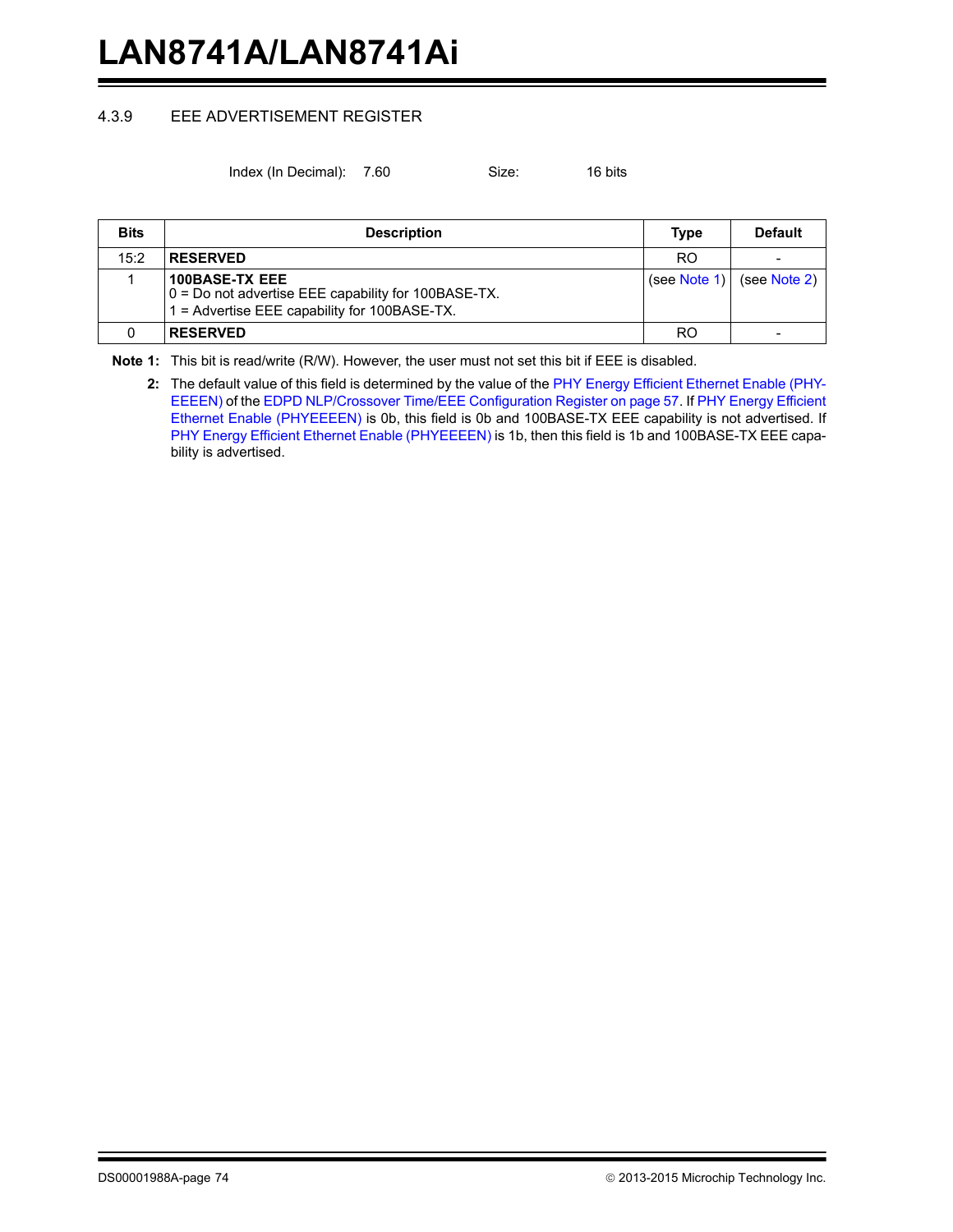#### 4.3.10 EEE LINK PARTNER ADVERTISEMENT REGISTER

Index (In Decimal): 7.61 Size: 16 bits

| <b>Bits</b>    | <b>Description</b>                                                                                                                                          | <b>Type</b>    | <b>Default</b> |
|----------------|-------------------------------------------------------------------------------------------------------------------------------------------------------------|----------------|----------------|
| 15:7           | <b>RESERVED</b>                                                                                                                                             | R <sub>O</sub> |                |
| 6              | <b>10GBASE-KR EEE</b><br>$0 =$ Link partner does not advertise EEE capability for 10GBASE-KR.<br>1 = Link partner advertises EEE capability for 10GBASE-KR. | R <sub>O</sub> | 0 <sub>b</sub> |
|                | This device does not support this mode.<br>Note:                                                                                                            |                |                |
| 5              | 10GBASE-KX4 EEE<br>0 = Link partner does not advertise EEE capability for 10GBASE-KX4.<br>1 = Link partner advertises EEE capability for 10GBASE-KX4.       | R <sub>O</sub> | 0 <sub>b</sub> |
|                | This device does not support this mode.<br>Note:                                                                                                            |                |                |
| 4              | <b>10GBASE-KX EEE</b><br>0 = Link partner does not advertise EEE capability for 10GBASE-KX.<br>1 = Link partner advertises EEE capability for 10GBASE-KX.   | <b>RO</b>      | 0b             |
|                | Note:<br>This device does not support this mode.                                                                                                            |                |                |
| 3              | <b>10GBASE-T EEE</b><br>0 = Link partner does not advertise EEE capability for 10GBASE-T.<br>1 = Link partner advertises EEE capability for 10GBASE-T.      | R <sub>O</sub> | 0 <sub>b</sub> |
|                | Note:<br>This device does not support this mode.                                                                                                            |                |                |
| $\overline{2}$ | 1000BASE-T EEE<br>0 = Link partner does not advertise EEE capability for 1000BASE-T.<br>1 = Link partner advertises EEE capability for 1000BASE-T.          | R <sub>O</sub> | 0 <sub>b</sub> |
|                | This device does not support this mode.<br>Note:                                                                                                            |                |                |
| 1              | <b>100BASE-TX EEE</b><br>0 = Link partner does not advertise EEE capability for 100BASE-TX.<br>1 = Link partner advertises EEE capability for 100BASE-TX.   | R <sub>O</sub> | 0b             |
| 0              | <b>RESERVED</b>                                                                                                                                             | R <sub>O</sub> |                |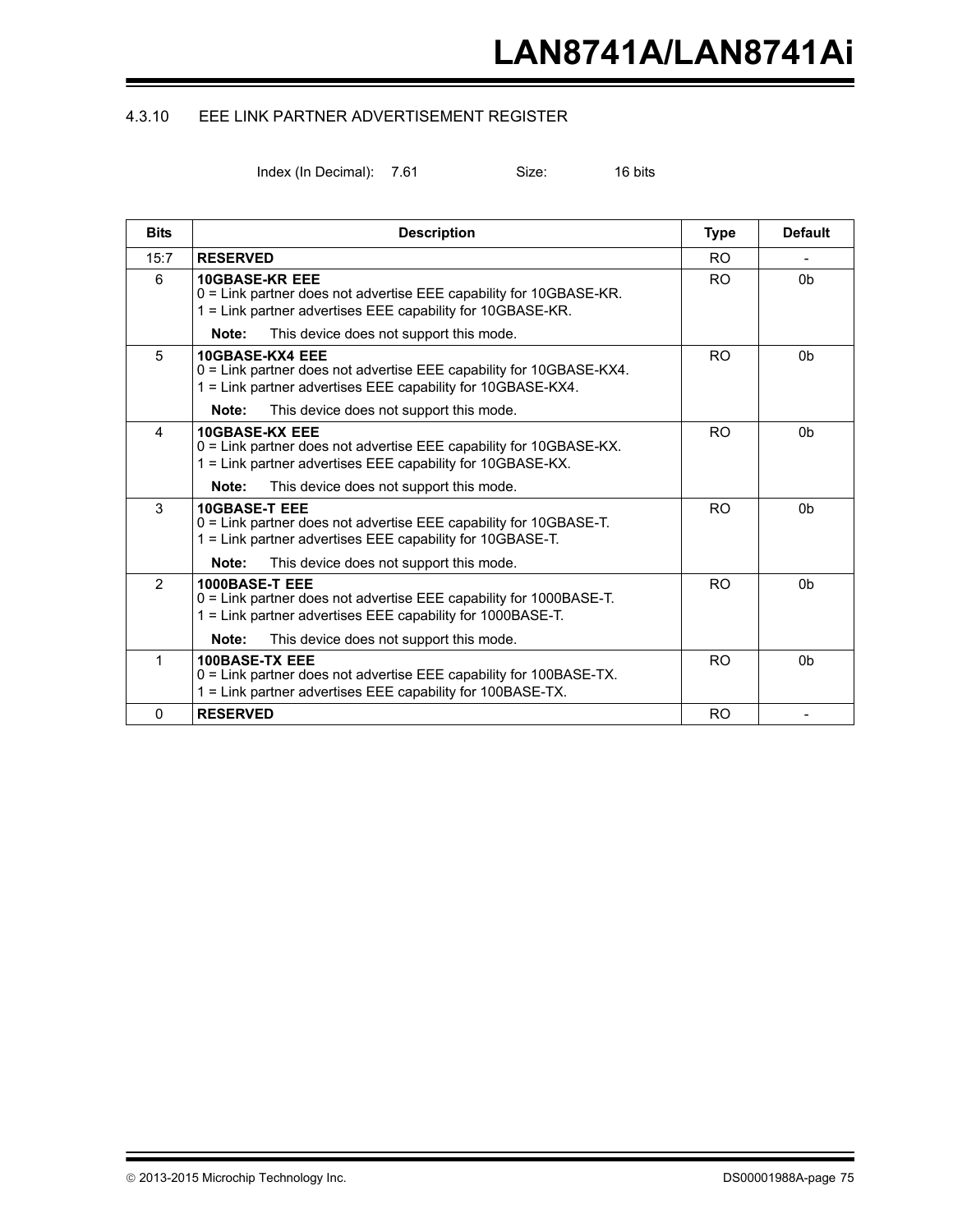# **LAN8741A/LAN8741Ai**

#### 4.3.11 VENDOR SPECIFIC MMD 1 DEVICE ID 1 REGISTER

Index (In Decimal): 30.2 Size: 16 bits

| <b>Bits</b> | <b>Description</b> | Type | <b>Default</b> |
|-------------|--------------------|------|----------------|
| 15:0        | <b>RESERVED</b>    | RC   | 0000h          |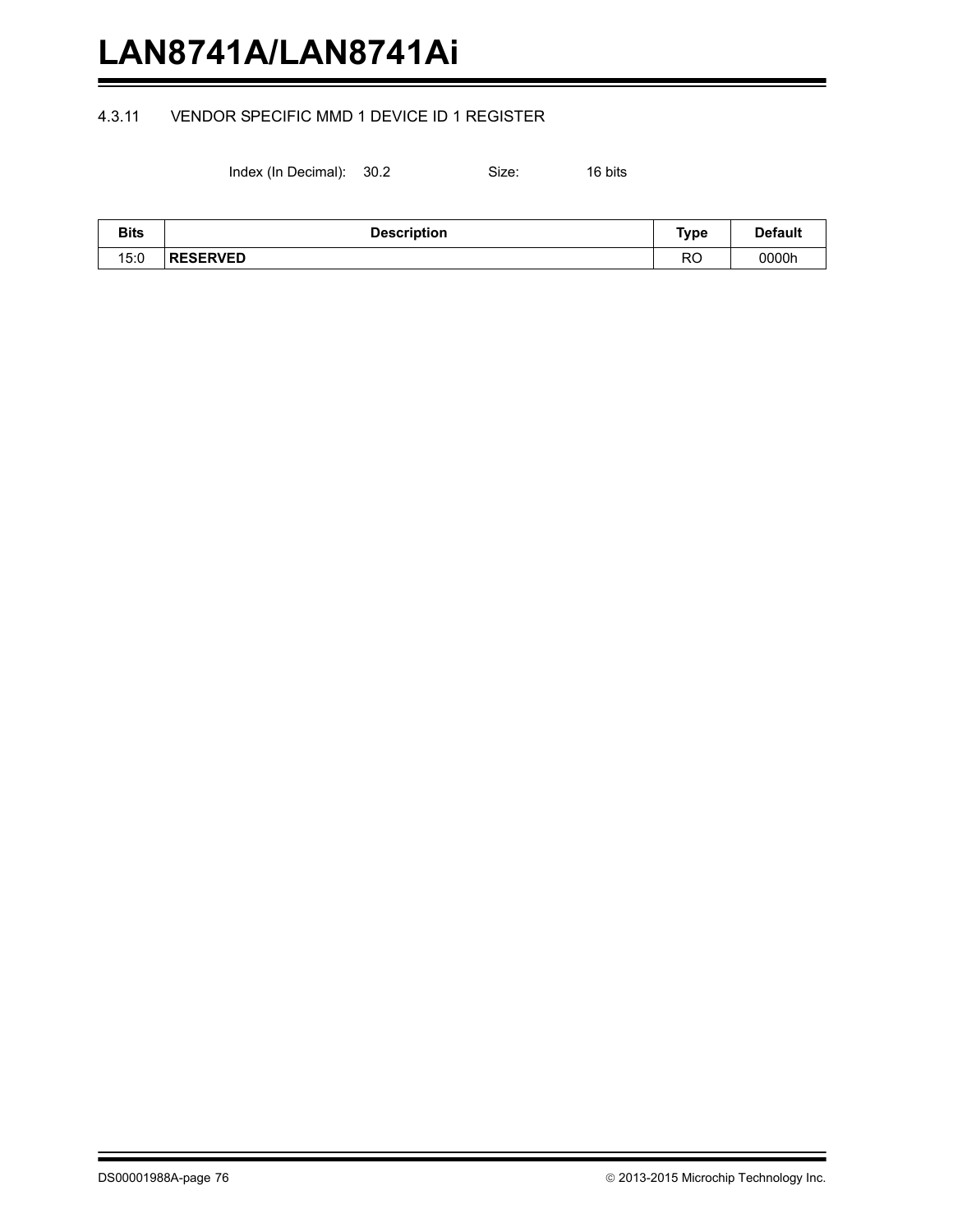#### 4.3.12 VENDOR SPECIFIC MMD 1 DEVICE ID 2 REGISTER

Index (In Decimal): 30.3 Size: 16 bits

| <b>Bits</b> | <b>Description</b> | Type      | <b>Default</b> |
|-------------|--------------------|-----------|----------------|
| 15:0        | <b>RESERVED</b>    | <b>RC</b> | 0000h          |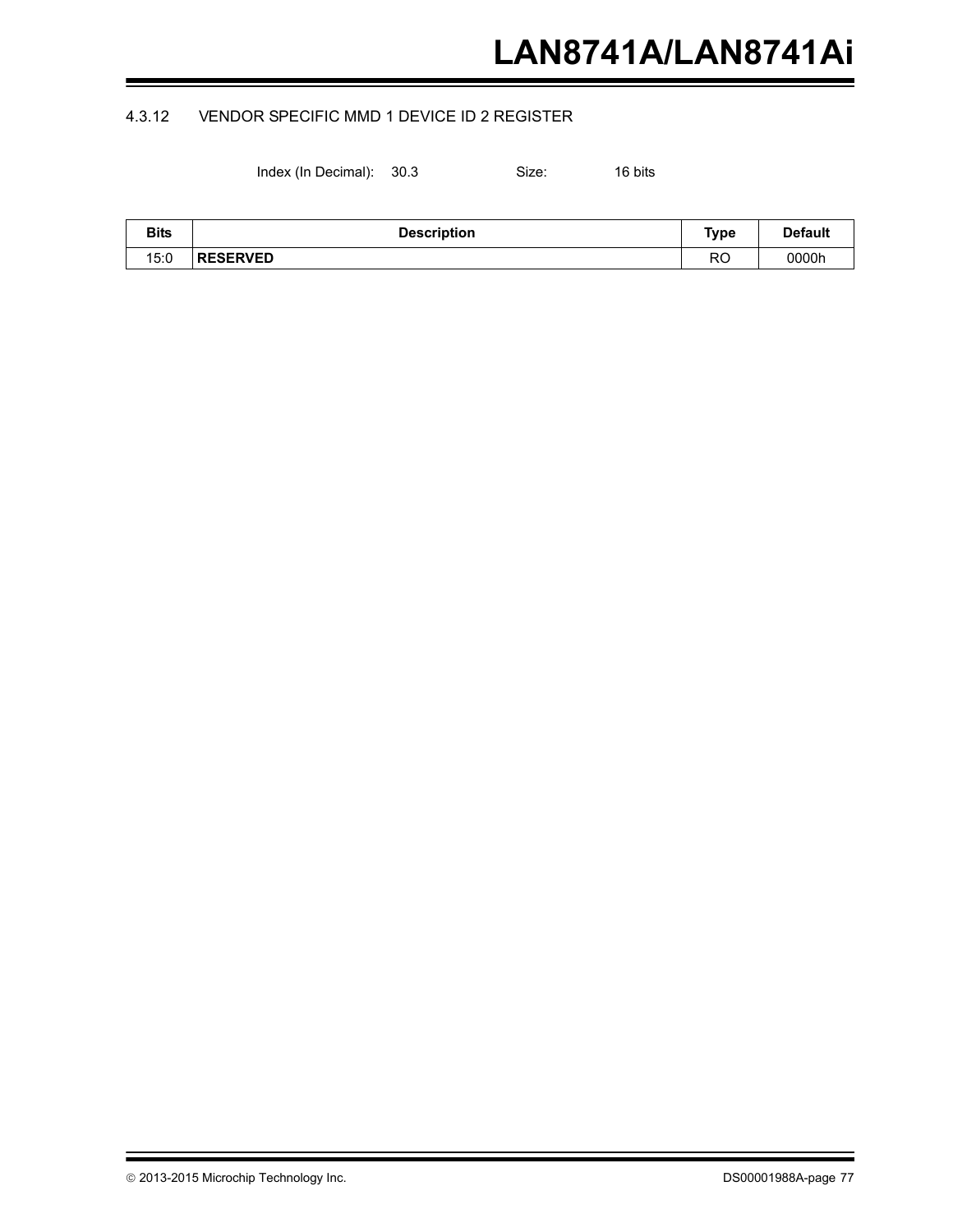#### 4.3.13 VENDOR SPECIFIC 1 MMD DEVICES PRESENT 1 REGISTER

Index (In Decimal): 30.5 Size: 16 bits

| <b>Bits</b>    | <b>Description</b>                                                                                                                 | <b>Type</b>    | <b>Default</b> |
|----------------|------------------------------------------------------------------------------------------------------------------------------------|----------------|----------------|
| 15:8           | <b>RESERVED</b>                                                                                                                    | R <sub>O</sub> |                |
| $\overline{7}$ | <b>Auto-Negotiation Present</b><br>$0 =$ Auto-negotiation not present in package<br>1 = Auto-negotiation present in package        | <b>RO</b>      | 1 <sub>b</sub> |
| 6              | <b>TC Present</b><br>$0 = TC$ not present in package<br>$1 = TC$ present in package                                                | R <sub>O</sub> | 0b             |
| 5              | <b>DTE XS Present</b><br>0 = DTE XS not present in package<br>1 = DTE XS present in package                                        | <b>RO</b>      | 0b             |
| 4              | <b>PHY XS Present</b><br>$0 =$ PHY XS not present in package<br>1 = PHY XS present in package                                      | <b>RO</b>      | 0b             |
| 3              | <b>PCS Present</b><br>$0 = PCS$ not present in package<br>$1 = PCS$ present in package                                             | <b>RO</b>      | 1 <sub>b</sub> |
| $\overline{2}$ | <b>WIS Present</b><br>$0 = WIS$ not present in package<br>1 = WIS present in package                                               | R <sub>O</sub> | 0b             |
| 1              | <b>PMD/PMA Present</b><br>$0 =$ PMD/PMA not present in package<br>1 = PMD/PMA present in package                                   | R <sub>O</sub> | 0b             |
| $\Omega$       | <b>Clause 22 Registers Present</b><br>0 = Clause 22 registers not present in package<br>1 = Clause 22 registers present in package | R <sub>O</sub> | 0b             |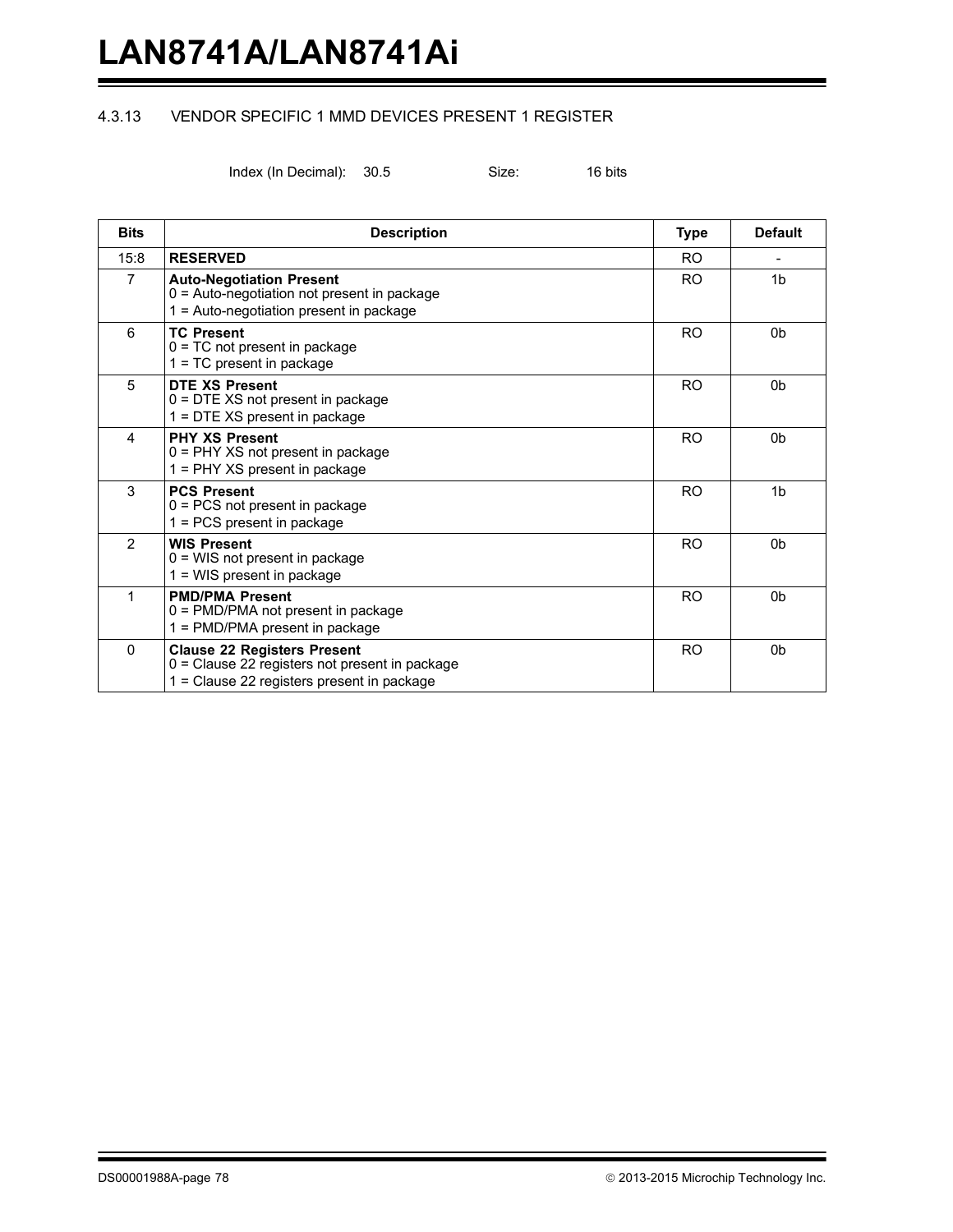#### 4.3.14 VENDOR SPECIFIC 1 MMD DEVICES PRESENT 2 REGISTER

Index (In Decimal): 30.6 Size: 16 bits

| <b>Bits</b> | <b>Description</b>                                                                                                                                | <b>Type</b>    | <b>Default</b> |
|-------------|---------------------------------------------------------------------------------------------------------------------------------------------------|----------------|----------------|
| 15          | <b>Vendor Specific Device 2 Present</b><br>0 = Vendor specific device 2 not present in package<br>1 = Vendor specific device 2 present in package | R <sub>O</sub> | 0b             |
| 14          | <b>Vendor Specific Device 1 Present</b><br>0 = Vendor specific device 1 not present in package<br>1 = Vendor specific device 1 present in package | RO             | 1b             |
| 13          | <b>Clause 22 Extension Present</b><br>$0 =$ Clause 22 extension not present in package<br>1 = Clause 22 extension present in package              | R <sub>O</sub> | 0b             |
| 12:0        | <b>RESERVED</b>                                                                                                                                   | RO             |                |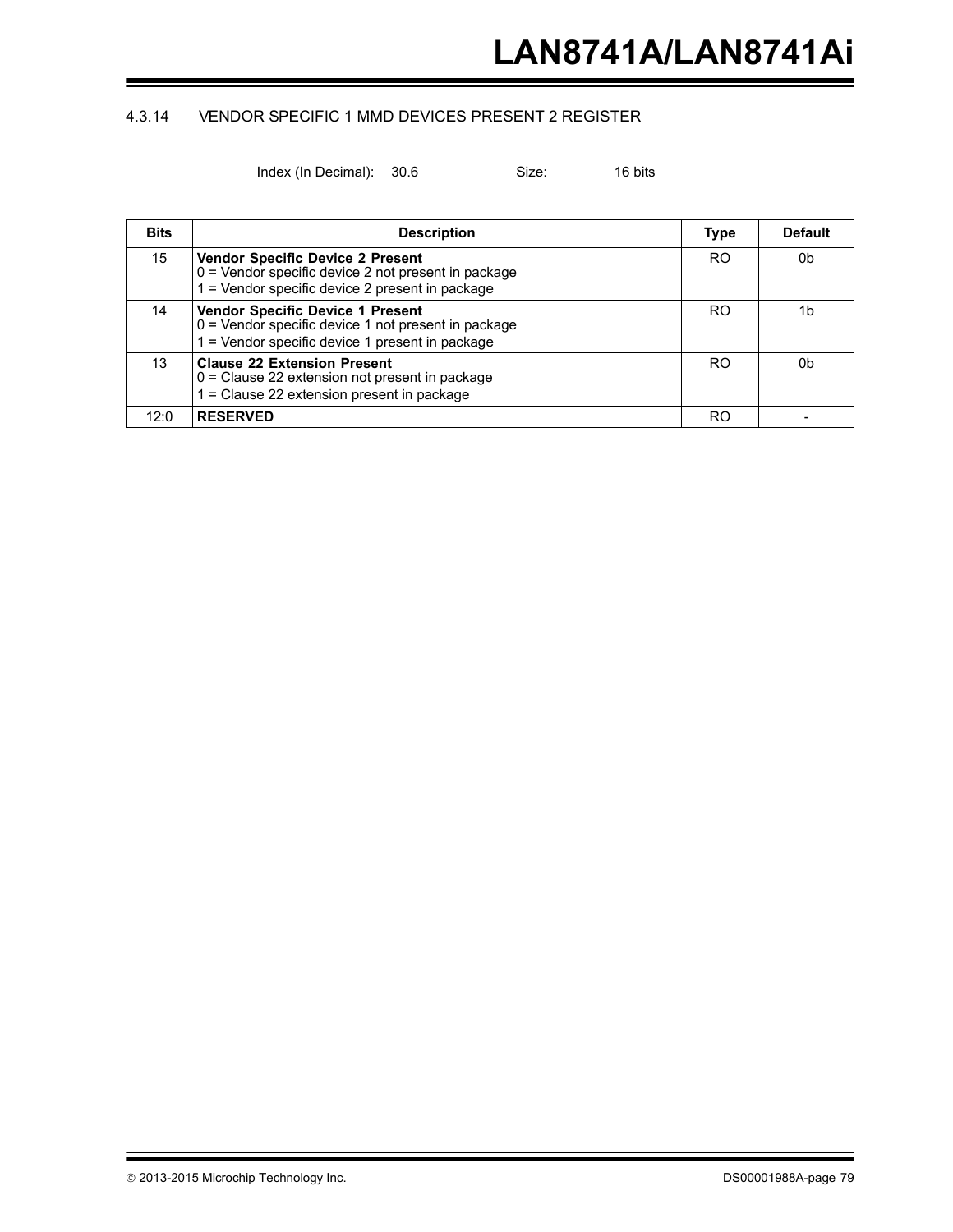#### 4.3.15 VENDOR SPECIFIC MMD 1 STATUS REGISTER

Index (In Decimal): 30.8 Size: 16 bits

| <b>Bits</b> | <b>Description</b>                                                                                                                                                                                             | <b>Type</b>    | <b>Default</b>  |
|-------------|----------------------------------------------------------------------------------------------------------------------------------------------------------------------------------------------------------------|----------------|-----------------|
| 15:14       | <b>Device Present</b><br>$00$ = No device responding at this address<br>$01$ = No device responding at this address<br>$10$ = Device responding at this address<br>$11$ = No device responding at this address |                | 10 <sub>b</sub> |
| 13:0        | <b>RESERVED</b>                                                                                                                                                                                                | R <sub>O</sub> |                 |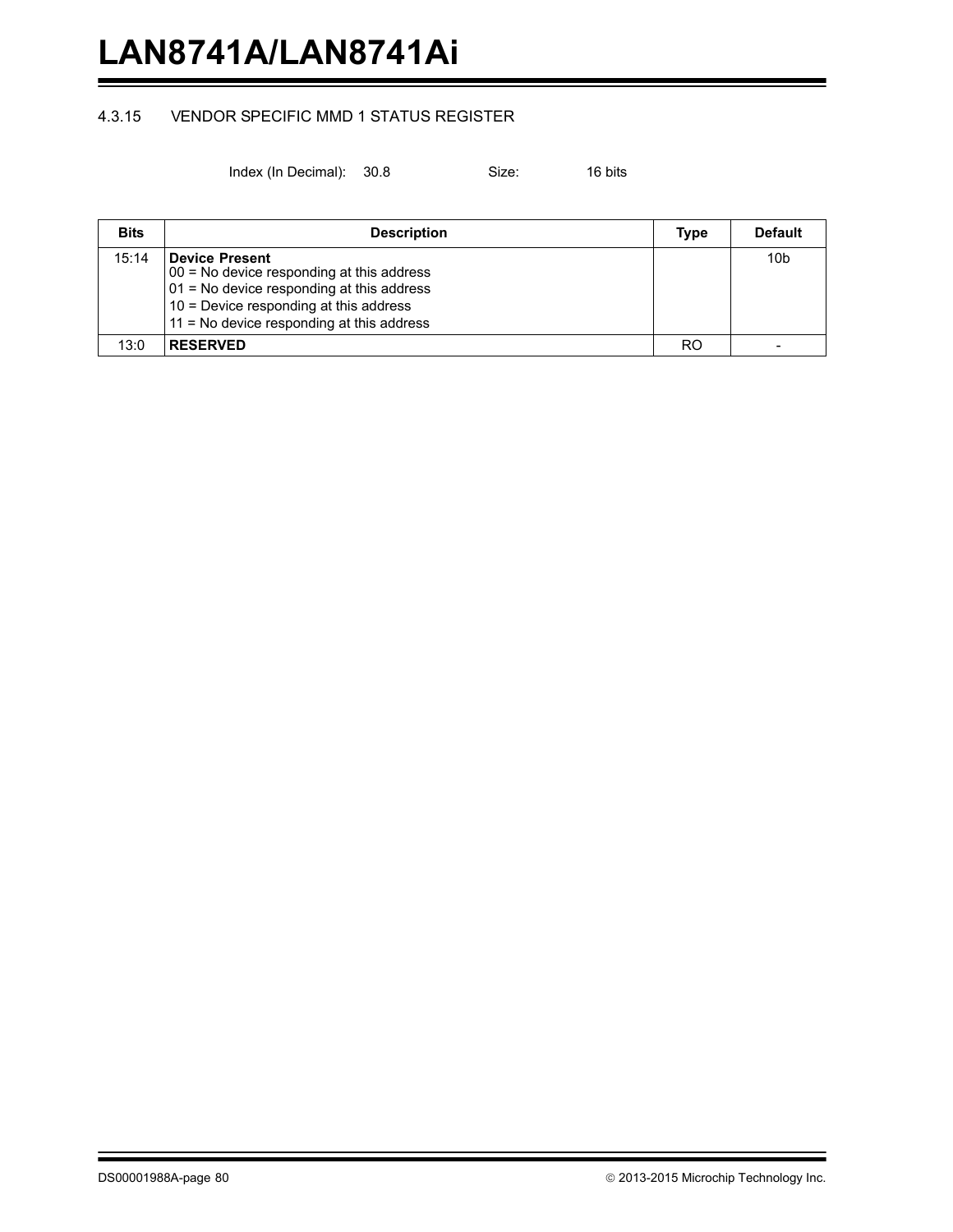#### 4.3.16 VENDOR SPECIFIC MMD 1 PACKAGE ID 1 REGISTER

Index (In Decimal): 30.14 Size: 16 bits

| <b>Bits</b> | <b>Description</b> | Type      | <b>Default</b> |
|-------------|--------------------|-----------|----------------|
| 15:0        | <b>RESERVED</b>    | <b>RC</b> | 0000h          |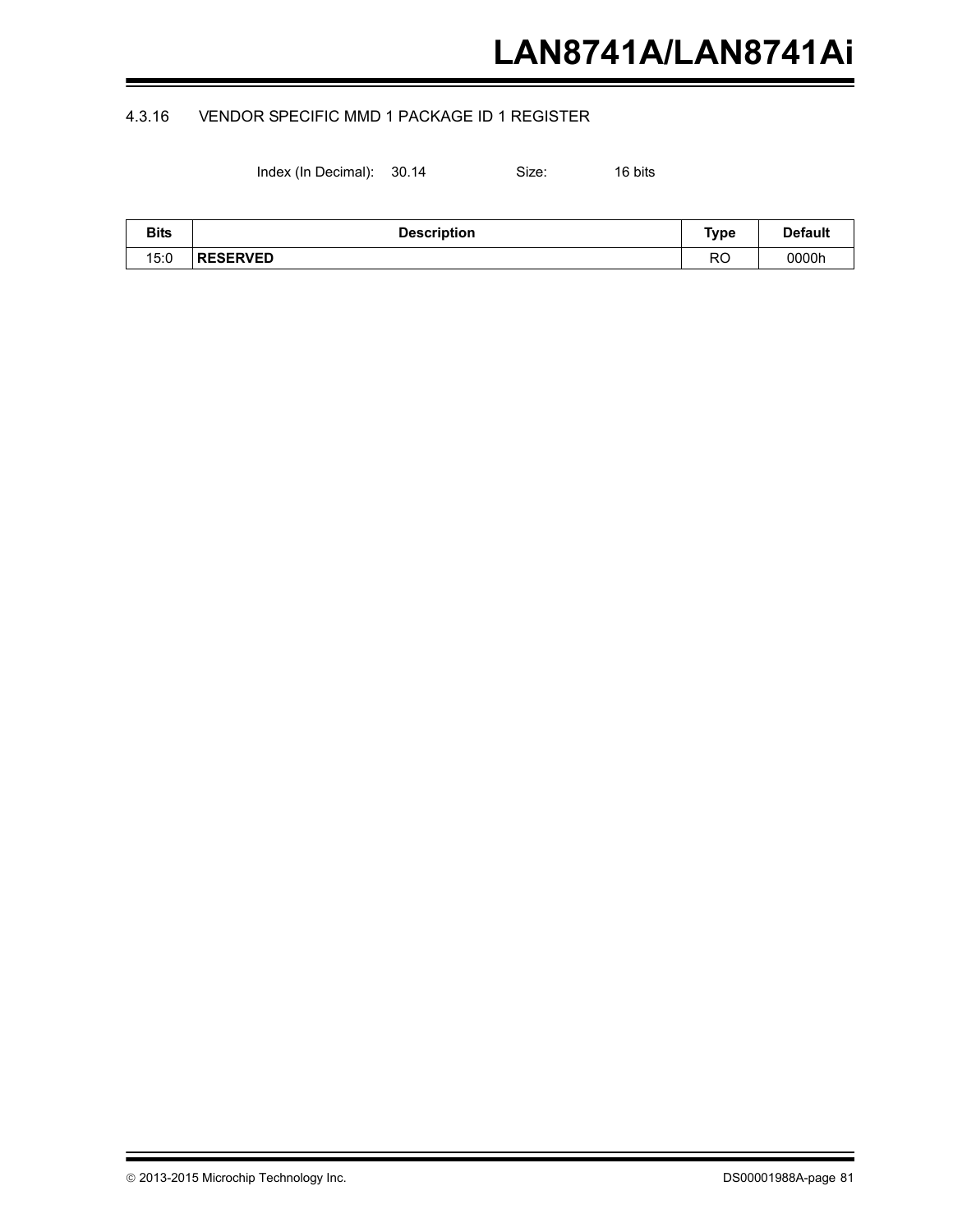# **LAN8741A/LAN8741Ai**

#### 4.3.17 VENDOR SPECIFIC MMD 1 PACKAGE ID 2 REGISTER

Index (In Decimal): 30.15 Size: 16 bits

| <b>Bits</b> | <b>Description</b> | <b>Type</b> | <b>Default</b> |
|-------------|--------------------|-------------|----------------|
| 15:0        | <b>RESERVED</b>    | RC          | 0000h          |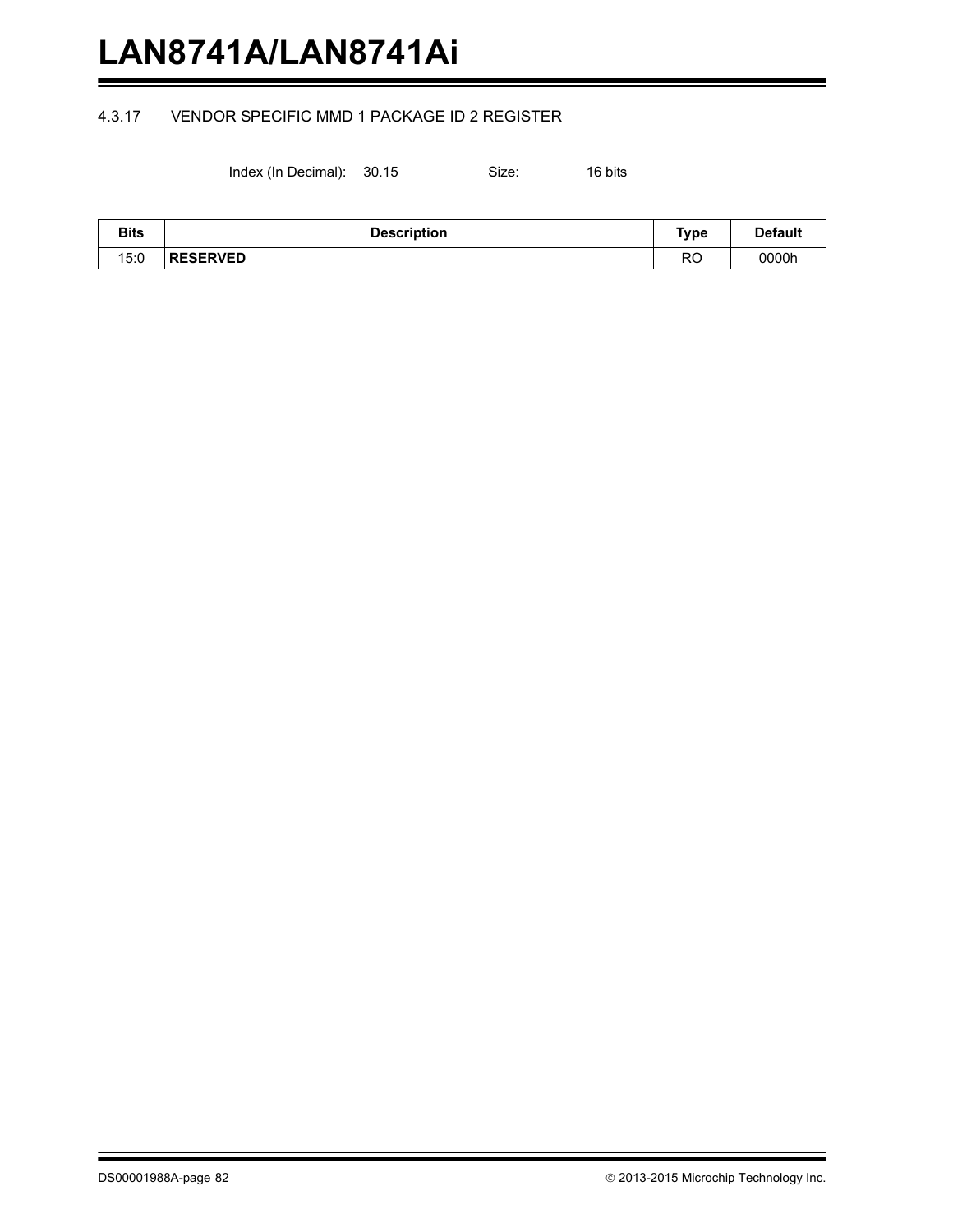## <span id="page-82-5"></span>**5.0 OPERATIONAL CHARACTERISTICS**

### <span id="page-82-6"></span>**5.1 Absolute Maximum Ratings\***

- <span id="page-82-2"></span>**Note 1:** When powering this device from laboratory or system power supplies, it is important that the absolute maximum ratings not be exceeded or device failure can result. Some power supplies exhibit voltage spikes on their outputs when AC power is switched on or off. In addition, voltage transients on the AC power line may appear on the DC output. If this possibility exists, it is suggested that a clamp circuit be used.
	- **2:** This rating does not apply to the following pins: XTAL1/CLKIN, XTAL2, RBIAS.
	- **3:** This rating does not apply to the following pins: RBIAS.

<span id="page-82-4"></span><span id="page-82-3"></span>\*Stresses exceeding those listed in this section could cause permanent damage to the device. This is a stress rating only. Exposure to absolute maximum rating conditions for extended periods may affect device reliability. Functional operation of the device at any condition exceeding those indicated in [Section 5.2, "Operating Conditions\\*\\*"](#page-82-0) or any other applicable section of this specification is not implied. Note, device signals are *NOT* 5.0 V tolerant unless specified otherwise.

### <span id="page-82-0"></span>**5.2 Operating Conditions\*\***

<span id="page-82-1"></span>**Note 1:** 0°C to +70°C for commercial version, -40°C to +85°C for industrial version.

\*\*Proper operation of the device is guaranteed only within the ranges specified in this section. After the device has completed power-up, VDDIO and the magnetics power supply must maintain their voltage level with ±10%. Varying the voltage greater than ±10% after the device has completed power-up can cause errors in device operation.

<span id="page-82-7"></span>**Note:** Do not drive input signals without power supplied to the device.

## **5.3 Package Thermal Specifications**

#### <span id="page-82-8"></span>**TABLE 5-1: PACKAGE THERMAL PARAMETERS**

| <b>Parameter</b>           | <b>Symbol</b>      | Value | Unit | Comment                                             |
|----------------------------|--------------------|-------|------|-----------------------------------------------------|
| <b>Thermal Resistance</b>  | $\Theta_{JA}$      | 47.8  | °C/W | l Measured in still air from the die to ambient air |
| Junction-to-Top-of-Package | $\Psi_{\text{JT}}$ | 0.7   | °C/W | l Measured in still air                             |

**Note:** Thermal parameters are measured or estimated for devices in a multi-layer 2S2P PCB per JESD51.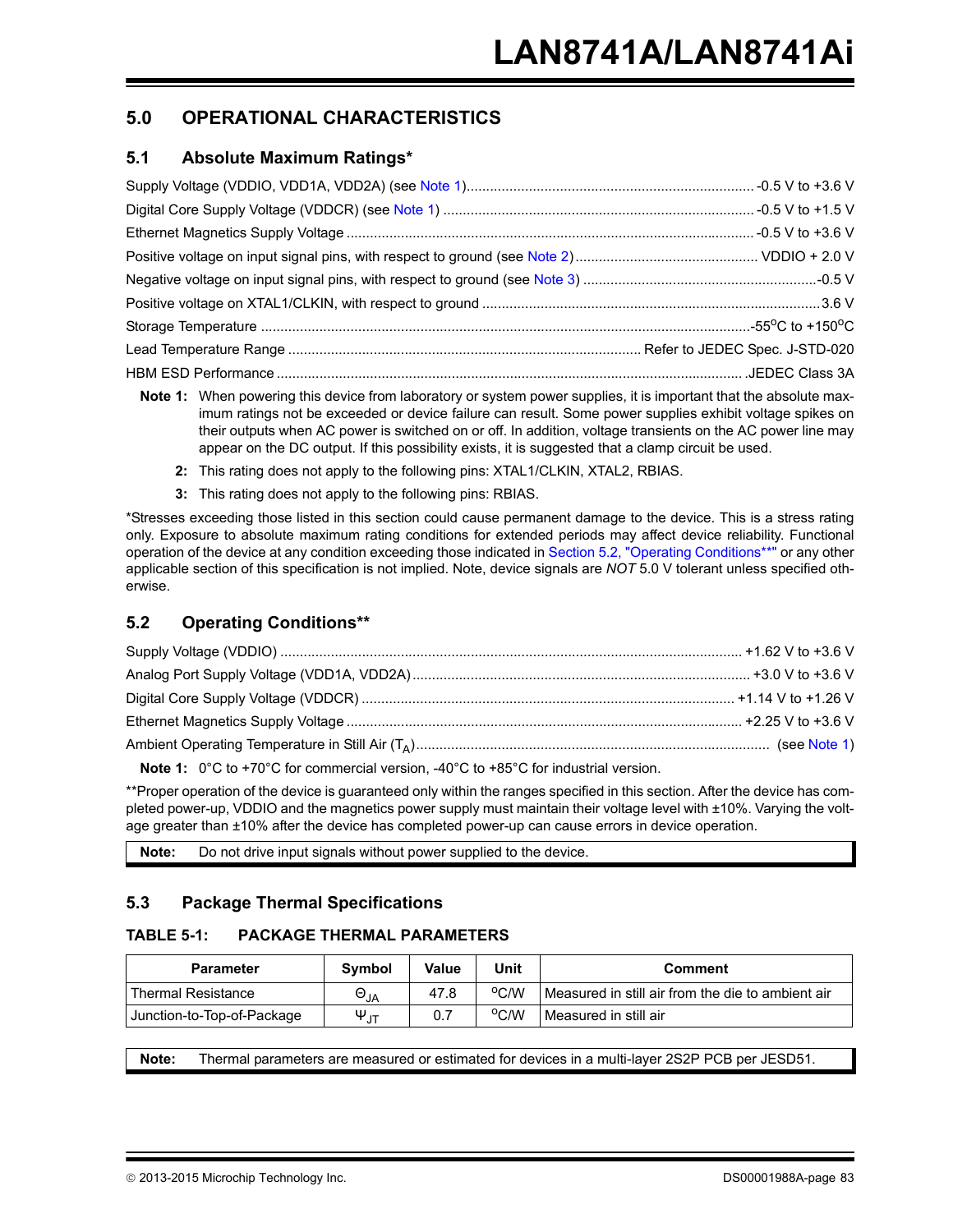#### <span id="page-83-0"></span>**5.4 Power Consumption**

This section details the device power measurements taken over various operating conditions. Unless otherwise noted, all measurements were taken with power supplies at nominal values (VDDIO, VDD1A, VDD2A = 3.3 V, VDDCR = 1.2 V). See [Section 3.8.3, "Power-Down Modes"](#page-33-0) for a description of the power down modes.

#### 5.4.1 REGULATOR DISABLED

#### **TABLE 5-2: CURRENT CONSUMPTION AND POWER DISSIPATION (REG. DISABLED)**

| <b>Power Pin Group</b>                    |                | 3.3 V Device<br>Current (mA) | 1.2 V Device<br>Current (mA) | 3.3 V Device<br>Current w/<br><b>Magnetics</b><br>(mA) | <b>Total Device</b><br>Power (mW) |
|-------------------------------------------|----------------|------------------------------|------------------------------|--------------------------------------------------------|-----------------------------------|
| nRESET                                    | <b>Typical</b> | 9.7                          | 11                           | 9.7                                                    | 45                                |
| <b>100BASE-TX /W TRAFFIC</b><br>(NO EEE)  | <b>Typical</b> | 32                           | 21                           | 74                                                     | 130                               |
| <b>10BASE-T /W TRAFFIC</b>                | <b>Typical</b> | 11                           | 13                           | 114                                                    | 51                                |
| 100BASE-TX IDLE /W EEE                    | Typical        | 32                           | 15                           | 32                                                     | 122                               |
| <b>ENERGY DETECT</b><br><b>POWER DOWN</b> | <b>Typical</b> | 4.0                          | 1.7                          | 4.0                                                    | 15                                |
| <b>GENERAL POWER DOWN</b>                 | <b>Typical</b> | 0.3                          | 1.4                          | 0.4                                                    | 2.8                               |

#### 5.4.2 REGULATOR ENABLED

#### **TABLE 5-3: CURRENT CONSUMPTION AND POWER DISSIPATION (REG. ENABLED)**

| <b>Power Pin Group</b>                    |         | <b>Device Current (mA)</b> | Device Current w/<br><b>Magnetics (mA)</b> | <b>Total Device Power</b><br>(mW) |
|-------------------------------------------|---------|----------------------------|--------------------------------------------|-----------------------------------|
| nRESET                                    | Typical | 21                         | 21                                         | 70                                |
| <b>100BASE-TX /W TRAFFIC</b><br>(NO EEE)  | Typical | 55                         | 97                                         | 180                               |
| <b>10BASE-T /W TRAFFIC</b>                | Typical | 25                         | 129                                        | 82                                |
| 100BASE-TX IDLE /W EEE                    | Typical | 48                         | 48                                         | 158                               |
| <b>ENERGY DETECT</b><br><b>POWER DOWN</b> | Typical | 7.1                        | 7.1                                        | 24                                |
| <b>GENERAL POWER DOWN</b>                 | Typical | 4.0                        | 4.0                                        | 13                                |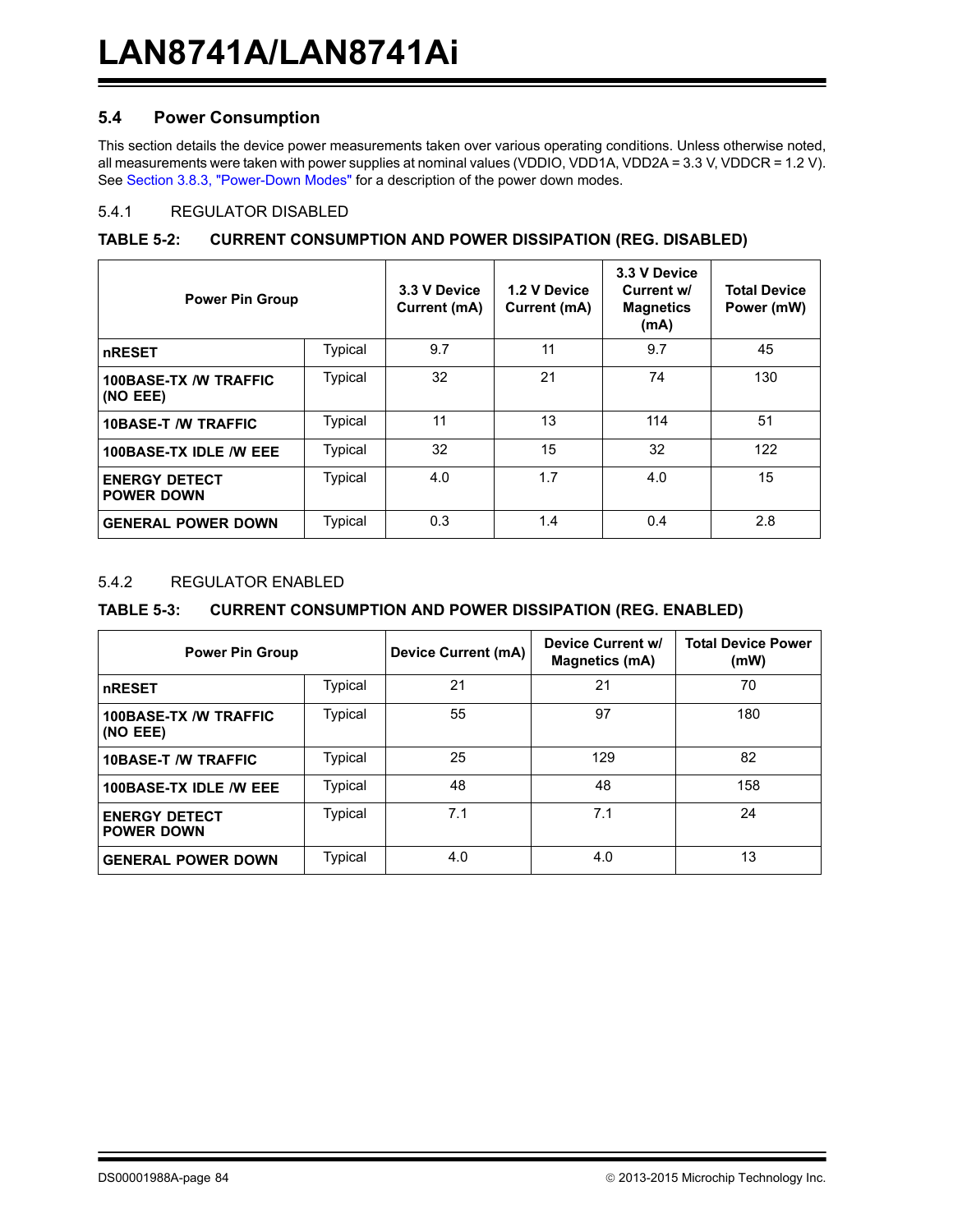## <span id="page-84-3"></span>**5.5 DC Specifications**

[Table 5-4](#page-84-0) details the non-variable I/O buffer characteristics. These buffer types do not support variable voltage operation. [Table 5-5](#page-85-0) details the variable voltage I/O buffer characteristics. Typical values are provided for 1.8 V, 2.5 V, and 3.3 V VDDIO cases.

| <b>Parameter</b>                                    | Symbol                        | Min.               | Typ. | Max.           | Unit   | <b>Note</b>       |
|-----------------------------------------------------|-------------------------------|--------------------|------|----------------|--------|-------------------|
| IS Type Input Buffer                                |                               |                    |      |                |        |                   |
| Low Input Level                                     | $V_{\parallel L}$             | $-0.3$             |      |                | $\vee$ |                   |
| High Input Level                                    | V <sub>HH</sub>               |                    |      | 3.6            | $\vee$ |                   |
| Negative-Going Threshold                            | $V_{\parallel LT}$            | 1.01               | 1.19 | 1.39           | V      | Schmitt trigger   |
| Positive-Going Threshold                            | $V_{IHT}$                     | 1.39               | 1.59 | 1.79           | $\vee$ | Schmitt trigger   |
| Schmitt Trigger Hysteresis<br>$(VIHT - VILT)$       | $V_{HYS}$                     | 336                | 399  | 459            | mV     |                   |
| Input Leakage<br>$(V_{IN} = VSS \text{ or } VDDIO)$ | ŀщ                            | $-10$              |      | 10             | μA     | (see Note 1)      |
| Input Capacitance                                   | $C_{\text{IN}}$               |                    |      | $\overline{2}$ | pF     |                   |
| O12 Type Buffers                                    |                               |                    |      |                |        |                   |
| Low Output Level                                    | $V_{OL}$                      |                    |      | 0.4            | V      | $I_{OL}$ = 12 mA  |
| <b>High Output Level</b>                            | $V_{OH}$                      | <b>VDD2A - 0.4</b> |      |                | V      | $I_{OH}$ = -12 mA |
| ICLK Type Buffer<br>(XTAL1 Input)                   |                               |                    |      |                |        | (see Note 2)      |
| Low Input Level                                     | $V_{\parallel\perp\parallel}$ | $-0.3$             |      | 0.35           | V      |                   |
| High Input Level                                    | V <sub>HH</sub>               | VDDCR-0.35         |      | 3.6            | V      |                   |

<span id="page-84-0"></span>**TABLE 5-4: NON-VARIABLE I/O BUFFER CHARACTERISTICS**

<span id="page-84-2"></span><span id="page-84-1"></span>**Note 1:** This specification applies to all inputs and tri-stated bi-directional pins. Internal pull-down and pull-up resistors add ±50 µA per-pin (typical).

**2:** XTAL1/CLKIN can optionally be driven from a 25 MHz single-ended clock oscillator.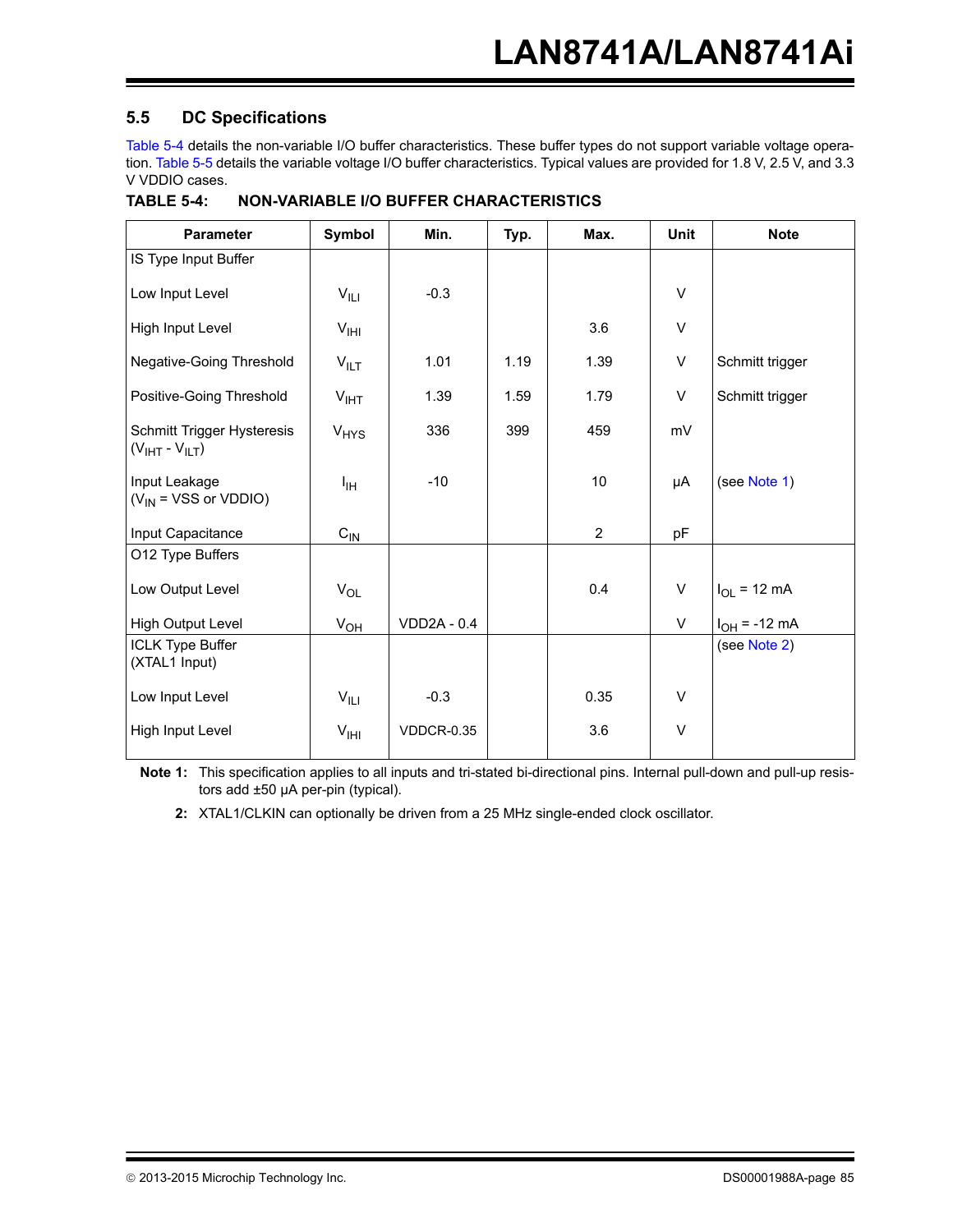| Parameter                                             | Symbol                 | Min.        | 1.8V<br>Typ. | 2.5V<br>Typ. | 3.3V<br>Typ. | Max.           | Unit    | <b>Note</b>      |
|-------------------------------------------------------|------------------------|-------------|--------------|--------------|--------------|----------------|---------|------------------|
| VIS Type Input Buffer                                 |                        |             |              |              |              |                |         |                  |
| Low Input Level                                       | $V_{\parallel L}$      | $-0.3$      |              |              |              |                | $\sf V$ |                  |
| High Input Level                                      | $V_{\text{IHI}}$       |             |              |              |              | 3.6            | V       |                  |
| Neg-Going Threshold                                   | $V_{\text{ILT}}$       | 0.64        | 0.83         | 1.15         | 1.41         | 1.76           | V       | Schmitt trigger  |
| Pos-Going Threshold                                   | $V_{IHT}$              | 0.81        | 0.99         | 1.29         | 1.65         | 1.90           | V       | Schmitt trigger  |
| Schmitt Trigger Hystere-<br>sis $(V_{IHT} - V_{ILT})$ | <b>V<sub>HYS</sub></b> | 102         | 158          | 136          | 138          | 288            | mV      |                  |
| Input Leakage<br>$(V_{IN} = VSS \text{ or } VDDIO)$   | Iн                     | $-10$       |              |              |              | 10             | μA      | (see Note 1)     |
| Input Capacitance                                     | $C_{I\underline{N}}$   |             |              |              |              | $\overline{2}$ | pF      |                  |
| VO8 Type Buffers                                      |                        |             |              |              |              |                |         |                  |
| Low Output Level                                      | $V_{OL}$               |             |              |              |              | 0.4            | V       | $I_{OL}$ = 8 mA  |
| High Output Level                                     | $V_{OH}$               | VDDIO - 0.4 |              |              |              |                | V       | $I_{OH} = -8$ mA |
| VOD8 Type Buffer                                      |                        |             |              |              |              |                |         |                  |
| Low Output Level                                      | $V_{OL}$               |             |              |              |              | 0.4            | V       | $I_{OL}$ = 8 mA  |

#### <span id="page-85-0"></span>**TABLE 5-5: VARIABLE I/O BUFFER CHARACTERISTICS**

<span id="page-85-1"></span>Note 1: This specification applies to all inputs and tri-stated bi-directional pins. Internal pull-down and pull-up resistors add ±50 µA per-pin (typical).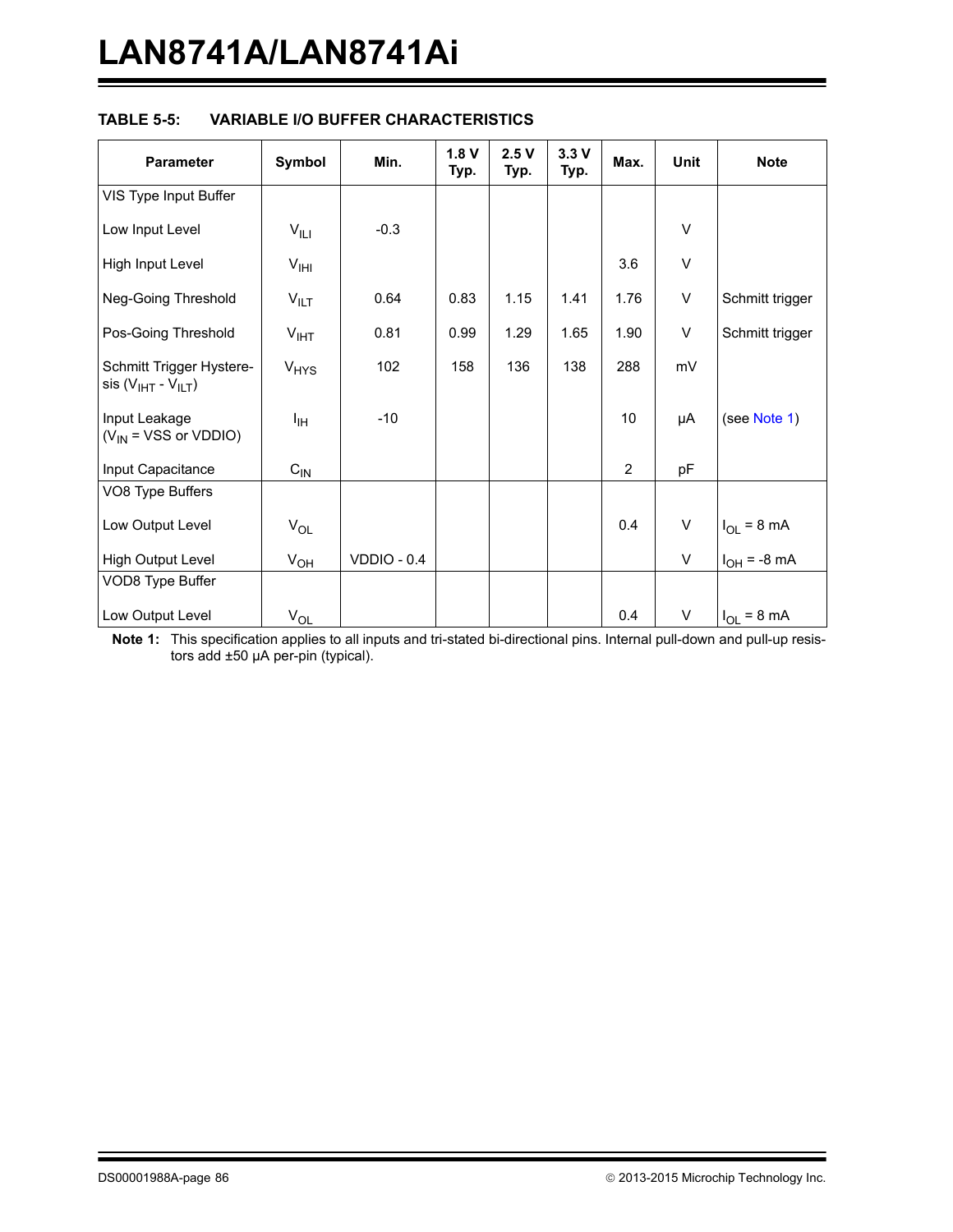#### **TABLE 5-6: 100BASE-TX TRANSCEIVER CHARACTERISTICS**

| <b>Parameter</b>                      | Symbol                      | Min.   | Typ.                         | Max.    | Unit | <b>Note</b>  |
|---------------------------------------|-----------------------------|--------|------------------------------|---------|------|--------------|
| Peak Differential Output Voltage High | $\rm V_{PPH}$               | 950    |                              | 1050    | mVpk | (see Note 1) |
| Peak Differential Output Voltage Low  | $\mathsf{V}_{\mathsf{PPL}}$ | $-950$ |                              | $-1050$ | mVpk | (see Note 1) |
| Signal Amplitude Symmetry             | $V_{SS}$                    | 98     |                              | 102     | %    | (see Note 1) |
| Signal Rise and Fall Time             | $T_{\sf RF}$                | 3.0    | $\qquad \qquad \blacksquare$ | 5.0     | ns   | (see Note 1) |
| Rise and Fall Symmetry                | $\mathsf{T}_{\mathsf{RFS}}$ |        | $\overline{\phantom{a}}$     | 0.5     | ns   | (see Note 1) |
| Duty Cycle Distortion                 | $D_{CD}$                    | 35     | 50                           | 65      | $\%$ | (see Note 2) |
| Overshoot and Undershoot              | $V_{OS}$                    |        | $\overline{\phantom{a}}$     | 5       | %    |              |
| <b>Jitter</b>                         |                             |        |                              | 1.4     | ns   | (see Note 3) |

<span id="page-86-1"></span><span id="page-86-0"></span>**Note 1:** Measured at line side of transformer, line replaced by 100 Ω (±1%) resistor.

- **2:** Offset from 16 ns pulse width at 50% of pulse peak.
- **3:** Measured differentially.

#### <span id="page-86-2"></span>**TABLE 5-7: 10BASE-T TRANSCEIVER CHARACTERISTICS**

| <b>Parameter</b>                             | <b>Symbol</b>    | Min. | Тур. | Max. | Unit | <b>Note</b>      |
|----------------------------------------------|------------------|------|------|------|------|------------------|
| Transmitter Peak Differential Output Voltage | V <sub>OUT</sub> | 2.2  | 2.5  | 2.8  |      | l (see Note 1) l |
| Receiver Differential Squelch Threshold      | ∨ps              | 300  | 420  | 585  | mV   |                  |

<span id="page-86-3"></span>**Note 1:** Min/max voltages guaranteed as measured with 100 Ω resistive load.

#### <span id="page-86-5"></span>**5.6 AC Specifications**

This section details the various AC timing specifications of the device.

#### 5.6.1 EQUIVALENT TEST LOAD

Output timing specifications assume a 25 pF equivalent test load, unless otherwise noted, as illustrated in [Figure 5-1](#page-86-4) below.

#### <span id="page-86-4"></span>**FIGURE 5-1: OUTPUT EQUIVALENT TEST LOAD**

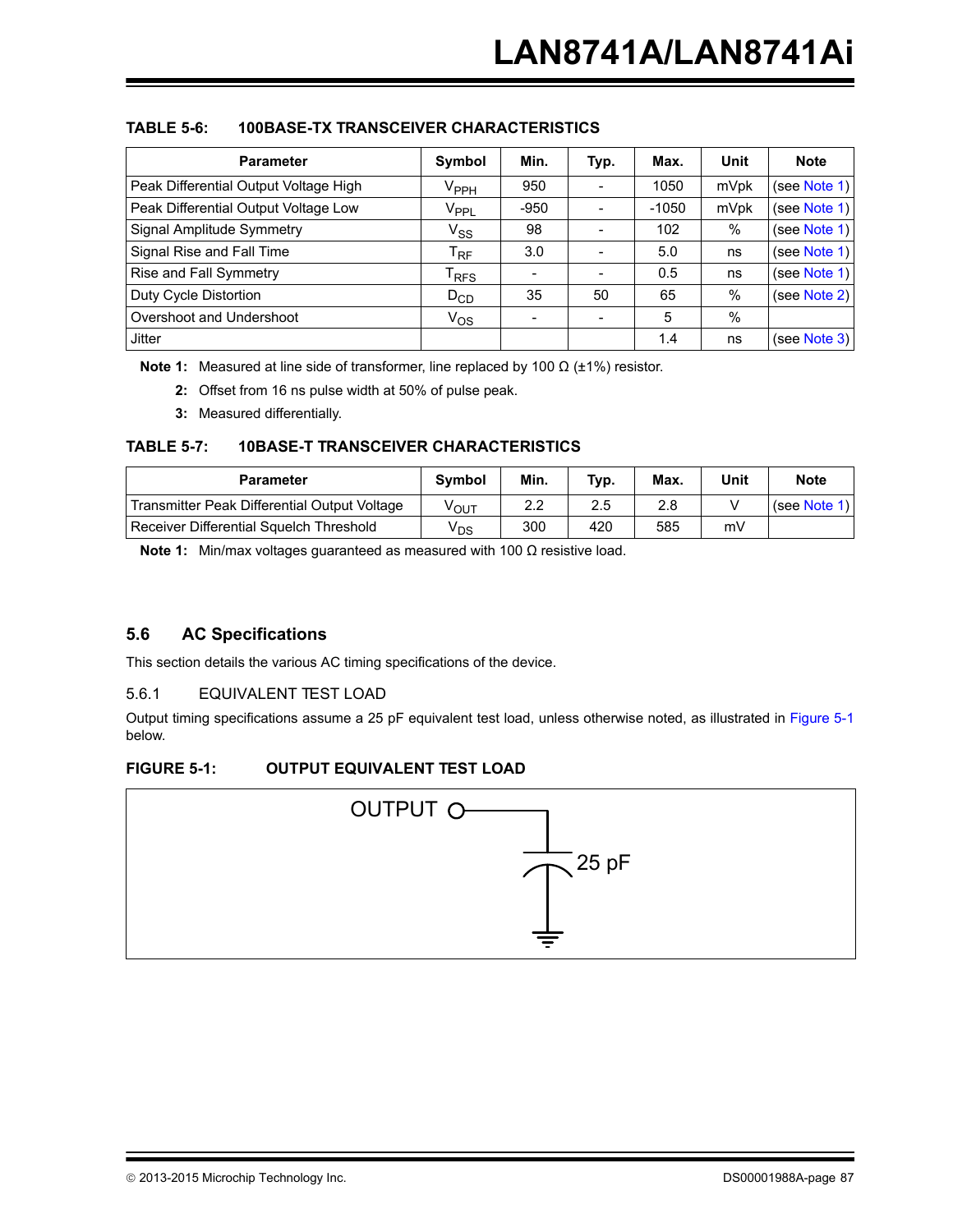#### 5.6.2 POWER-ON nRST & CONFIGURATION STRAP TIMING

This diagram illustrates the nRST reset and configuration strap timing requirements in relation to power-on. A hardware reset (nRST assertion) is required following power-up. For proper operation, nRST must be asserted for no less than  $t_{rstia}$ . The nRST pin can be asserted at any time, but must not be deasserted before  $t_{purstd}$  after all external power supplies have reached operational levels. In order for valid configuration strap values to be read at power-up, the  $t_{\rm ess}$  and  $t_{\text{csh}}$  timing constraints must be followed. Refer to [Section 3.8.6, "Resets"](#page-34-0) for additional information.



#### **FIGURE 5-2: POWER-ON nRST & CONFIGURATION STRAP TIMING**

#### **TABLE 5-8: POWER-ON nRST & CONFIGURATION STRAP TIMING VALUES**

| Symbol                      | <b>Description</b>                                                  | Min.     | Typ. | Max.                | Unit |
|-----------------------------|---------------------------------------------------------------------|----------|------|---------------------|------|
| <sup>L</sup> purstd         | External power supplies at operational level to nRST<br>deassertion | 25       |      |                     | ms   |
| <sup>L</sup> purstv         | External power supplies at operational level to nRST<br>valid       | $\Omega$ |      |                     | ns   |
| t <sub>rstia</sub>          | nRST input assertion time                                           | 100      |      |                     | μs   |
| $\mathfrak{r}_{\text{CSS}}$ | Configuration strap pins setup to nRST deassertion                  | 200      |      |                     | ns   |
| t <sub>csh</sub>            | Configuration strap pins hold after nRST deassertion                |          |      |                     | ns   |
| t <sub>otaa</sub>           | Output tri-state after nRST assertion                               |          |      | 50                  | ns   |
| t <sub>odad</sub>           | Output drive after nRST deassertion                                 | 2        |      | 800<br>(see Note 1) | ns   |

**Note:** nRST deassertion must be monotonic.

**Note:** Device configuration straps are latched as a result of nRST assertion. Refer to [Section 3.7, "Configuration](#page-29-0) [Straps"](#page-29-0) for details. Configuration straps must only be pulled high or low and must not be driven as inputs.

<span id="page-87-0"></span>**Note 1:** 20 clock cycles for 25 MHz, or 40 clock cycles for 50 MHz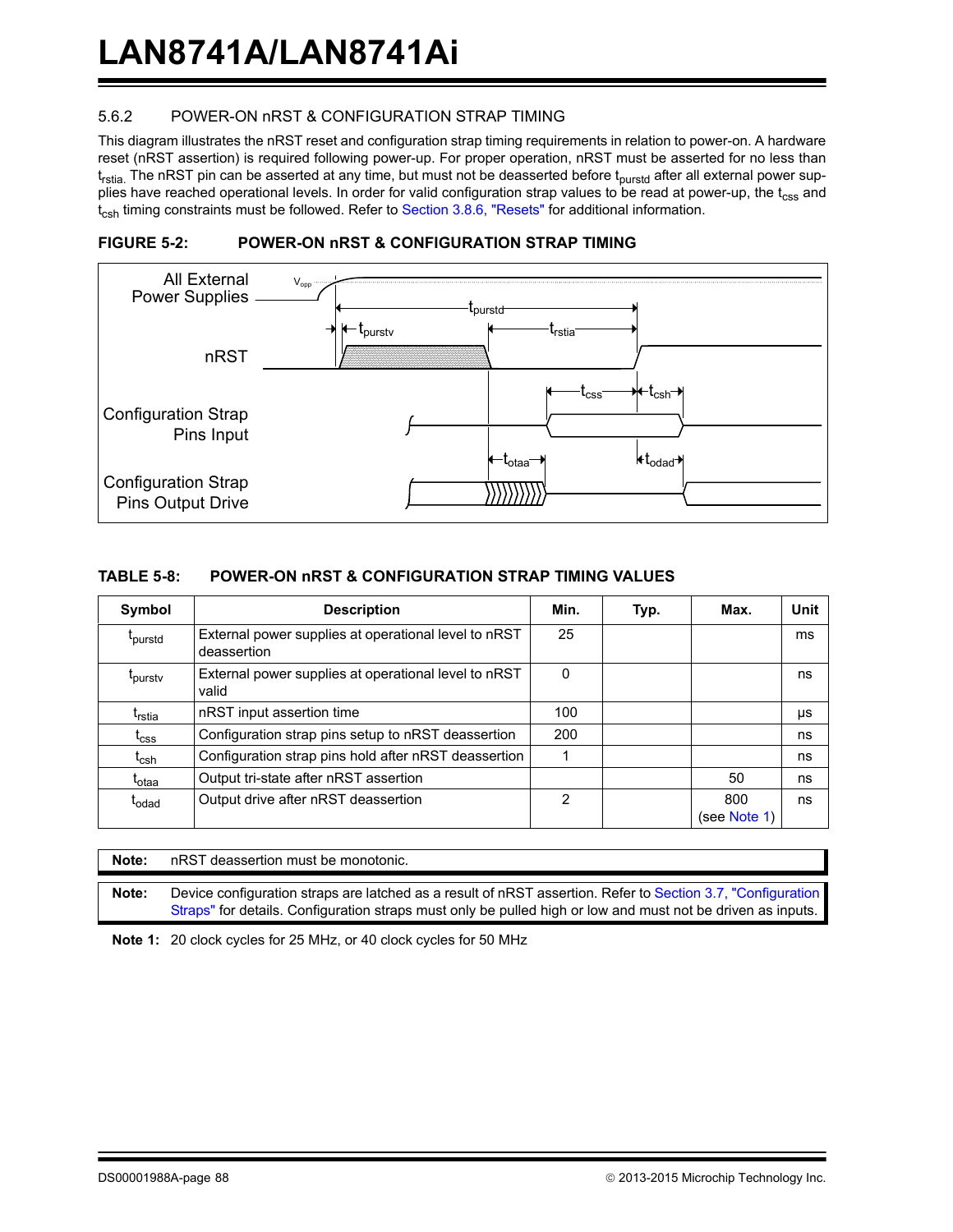#### 5.6.3 MII INTERFACE TIMING

This section specifies the MII interface transmit and receive timing. Please refer to [Section 3.4.1, "MII"](#page-23-0) for additional details.

#### **FIGURE 5-3: MII RECEIVE TIMING**



#### **TABLE 5-9: MII RECEIVE TIMING VALUES**

| Symbol                       | <b>Description</b>                                               | Min.                      | Typ. | Max.                    | Unit | <b>Note</b>  |
|------------------------------|------------------------------------------------------------------|---------------------------|------|-------------------------|------|--------------|
| t <sub>clkp</sub>            | RXCLK period                                                     | (see Note 1)              |      |                         | ns   |              |
| t <sub>clkh</sub>            | RXCLK high time                                                  | $t_{\text{clkp}}$ $*$ 0.4 |      | t <sub>clkp</sub> * 0.6 | ns   |              |
| $\mathfrak{t}_{\text{clkl}}$ | <b>RXCLK</b> low time                                            | $t_{\text{clkp}}$ $*$ 0.4 |      | t <sub>clkp</sub> * 0.6 | ns   |              |
| t <sub>val</sub>             | RXD[3:0], RXDV, RXER output<br>valid from rising edge of RXCLK   |                           |      | 28.0                    | ns   | (see Note 2) |
| t <sub>invld</sub>           | RXD[3:0], RXDV, RXER output<br>invalid from rising edge of RXCLK | 10.0                      |      |                         | ns   | (see Note 2) |

<span id="page-88-1"></span><span id="page-88-0"></span>**Note 1:** 40 ns for 100BASE-TX operation, 400 ns for 10BASE-T operation.

**2:** Timing was designed for system load between 10 pF and 25 pF.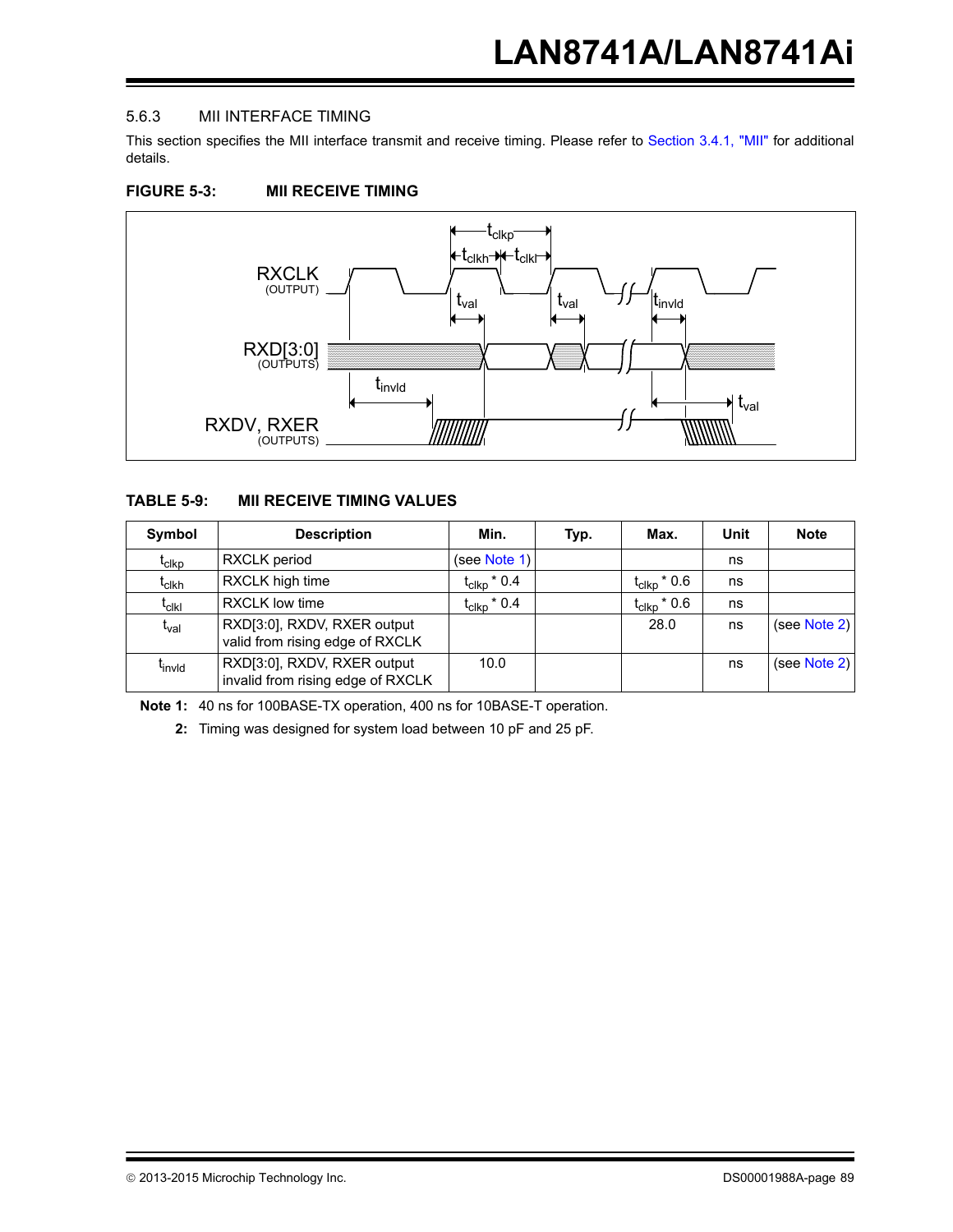#### **FIGURE 5-4: MII TRANSMIT TIMING**



#### **TABLE 5-10: MII TRANSMIT TIMING VALUES**

| Symbol                       | <b>Description</b>                                                                                   | Min.                  | Typ. | Max.                  | Unit | <b>Note</b>  |
|------------------------------|------------------------------------------------------------------------------------------------------|-----------------------|------|-----------------------|------|--------------|
| t <sub>clkp</sub>            | <b>TXCLK</b> period                                                                                  | (see Note 1)          |      |                       | ns   |              |
| $t_{\text{Clkh}}$            | <b>TXCLK</b> high time                                                                               | $t_{\sf{Clkp}}$ * 0.4 |      | $t_{\sf{Clkp}}$ * 0.6 | ns   |              |
| $\mathfrak{t}_{\text{Clkl}}$ | <b>TXCLK</b> low time                                                                                | $t_{\sf{Clkp}}$ * 0.4 |      | $t_{\sf{Clkp}}$ * 0.6 | ns   |              |
| $\mathfrak{t}_{\mathsf{su}}$ | TXD[3:0], TXEN, TXER setup time<br>to rising edge of TXCLK                                           | 12.0                  |      |                       | ns   | (see Note 2) |
| t <sub>hold</sub>            | TXD[3:0], TXEN, TXER hold time<br>after rising edge of TXCLK                                         | $\Omega$              |      |                       | ns   | (see Note 2) |
| $t_1$                        | TXCLK rising edge after TXEN<br>assertion to RXDV assertion<br>(100 Mbps internal loopback)<br>mode) | 160                   |      | 162                   | ns   | (see Note 2) |

<span id="page-89-1"></span><span id="page-89-0"></span>**Note 1:** 40 ns for 100BASE-TX operation, 400 ns for 10BASE-T operation.

**2:** Timing was designed for system load between 10 pF and 25 pF.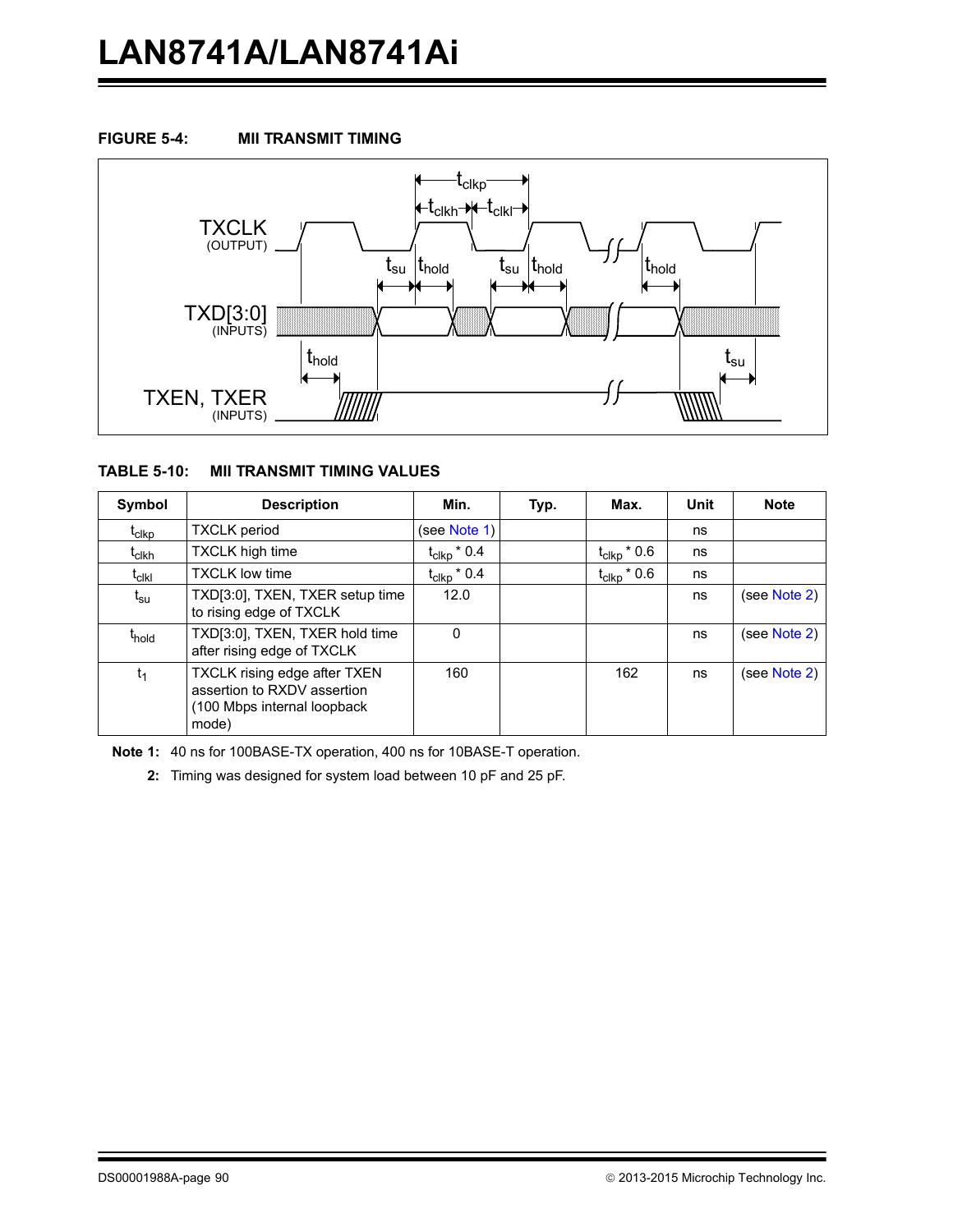#### <span id="page-90-0"></span>5.6.3.1 100 Mbps Internal Loopback MII Timing





#### **TABLE 5-11: 100 MBPS INTERNAL LOOPBACK MII TIMING VALUES**

| Symbol | <b>Description</b>                                                                                            | Min. | Typ. | Max. | Unit |
|--------|---------------------------------------------------------------------------------------------------------------|------|------|------|------|
|        | <b>TXCLK</b> rising edge after TXEN assertion to<br>I RXDV assertion<br>(100 Mbps internal loopback MII mode) | 160  | 161  | 162  | ns   |

Note: The t<sub>1</sub> measurement applies in MII mode when the [Loopback](#page-45-0) bit of the [Basic Control Register](#page-45-1) is set to "1" and a link has been established in 100 Mb full-duplex mode. The  $t_1$  measurement is taken from the first rising edge of TXCLK following assertion of TXEN to the rising edge of RXDV.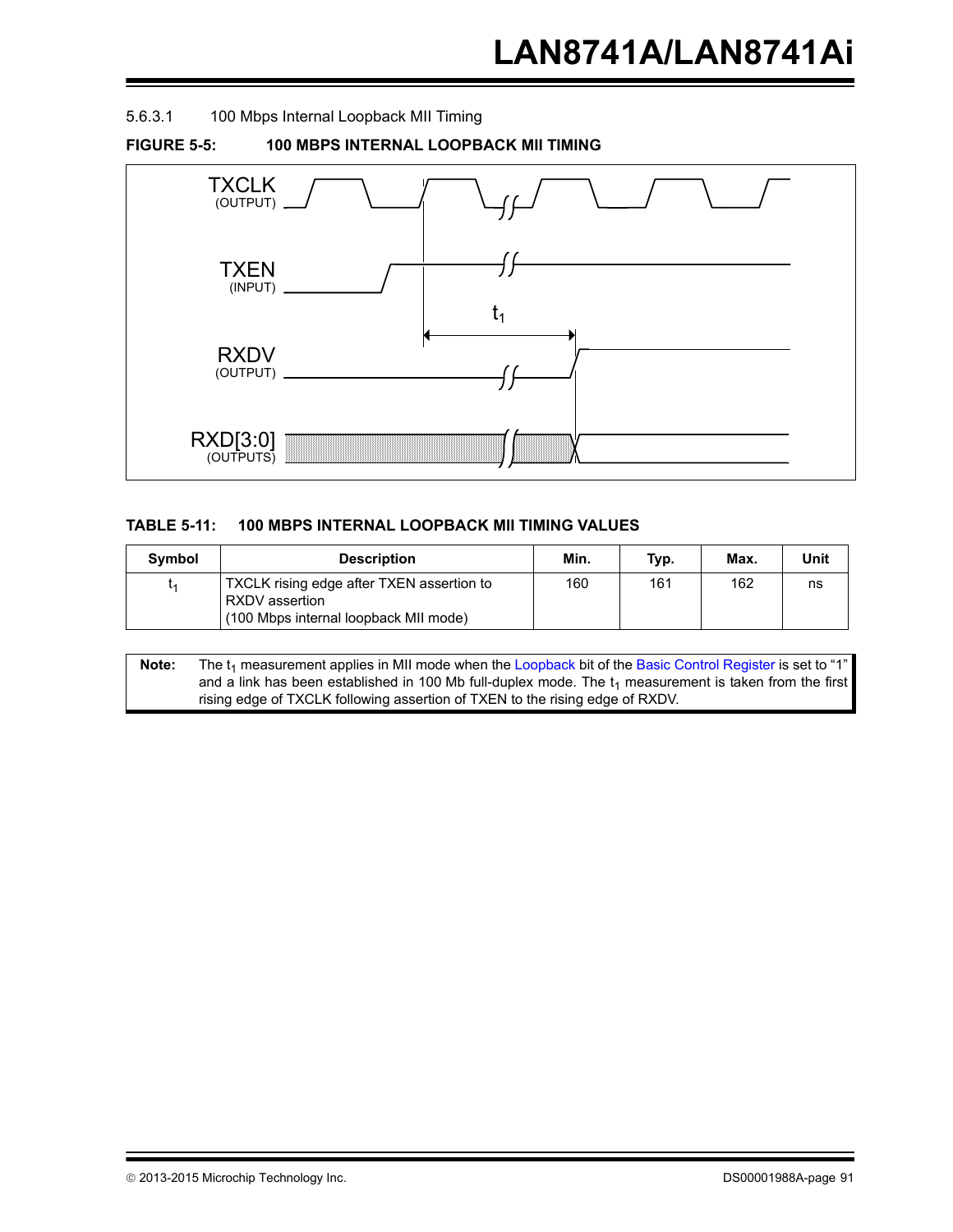#### <span id="page-91-1"></span>5.6.4 RMII INTERFACE TIMING

This section specifies the RMII interface transmit and receive timing.

**Note:** The CRS DV pin performs both carrier sense and data valid functions. CRS DV is asserted asynchronously on detection of carrier due to the criteria relevant to the operating mode. If the PHY has additional bits to be presented on RXD[1:0] following the initial deassertion of CRS\_DV, then the device will assert CRS\_DV on cycles of REF\_CLK which present the second di-bit of each nibble and deassert CRS\_DV on cycles of REF\_CLK which present the first di-bit of a nibble. For additional information, refer to the RMII specification.





#### **TABLE 5-12: RMII TIMING VALUES**

| Symbol                       | <b>Description</b>                                                 | Min.                     | Typ. | Max.                                | Unit | <b>Note</b>  |
|------------------------------|--------------------------------------------------------------------|--------------------------|------|-------------------------------------|------|--------------|
| t <sub>clkp</sub>            | CLKIN period                                                       | 20                       |      |                                     | ns   |              |
| t <sub>clkh</sub>            | CLKIN high time                                                    | $t_{\sf{clkp}}$ * 0.35   |      | $\mathrm{t_{\mathrm{clkp}}}$ * 0.65 | ns   |              |
| $t_{c}$ <sub>Ikl</sub>       | CLKIN low time                                                     | $t_{\text{clkp}}$ * 0.35 |      | $\mathrm{t_{\mathrm{clkp}}}$ * 0.65 | ns   |              |
| t <sub>oval</sub>            | RXD[1:0], RXER, CRS DV output<br>valid from rising edge of CLKIN   |                          |      | 15.0                                | ns   | (see Note 1) |
| t <sub>oinvid</sub>          | RXD[1:0], RXER, CRS DV output<br>invalid from rising edge of CLKIN | 3.0                      |      |                                     | ns   | (see Note 1) |
| $\mathfrak{t}_{\mathsf{su}}$ | TXD[1:0], TXEN setup time to ris-<br>ing edge of CLKIN             | 4.0                      |      |                                     | ns   | (see Note 1) |
| t <sub>ihold</sub>           | TXD[1:0], TXEN input hold time<br>after rising edge of CLKIN       | 1.5                      |      |                                     | ns   | (see Note 1) |

<span id="page-91-0"></span>**Note 1:** Timing was designed for system load between 10 pF and 25 pF.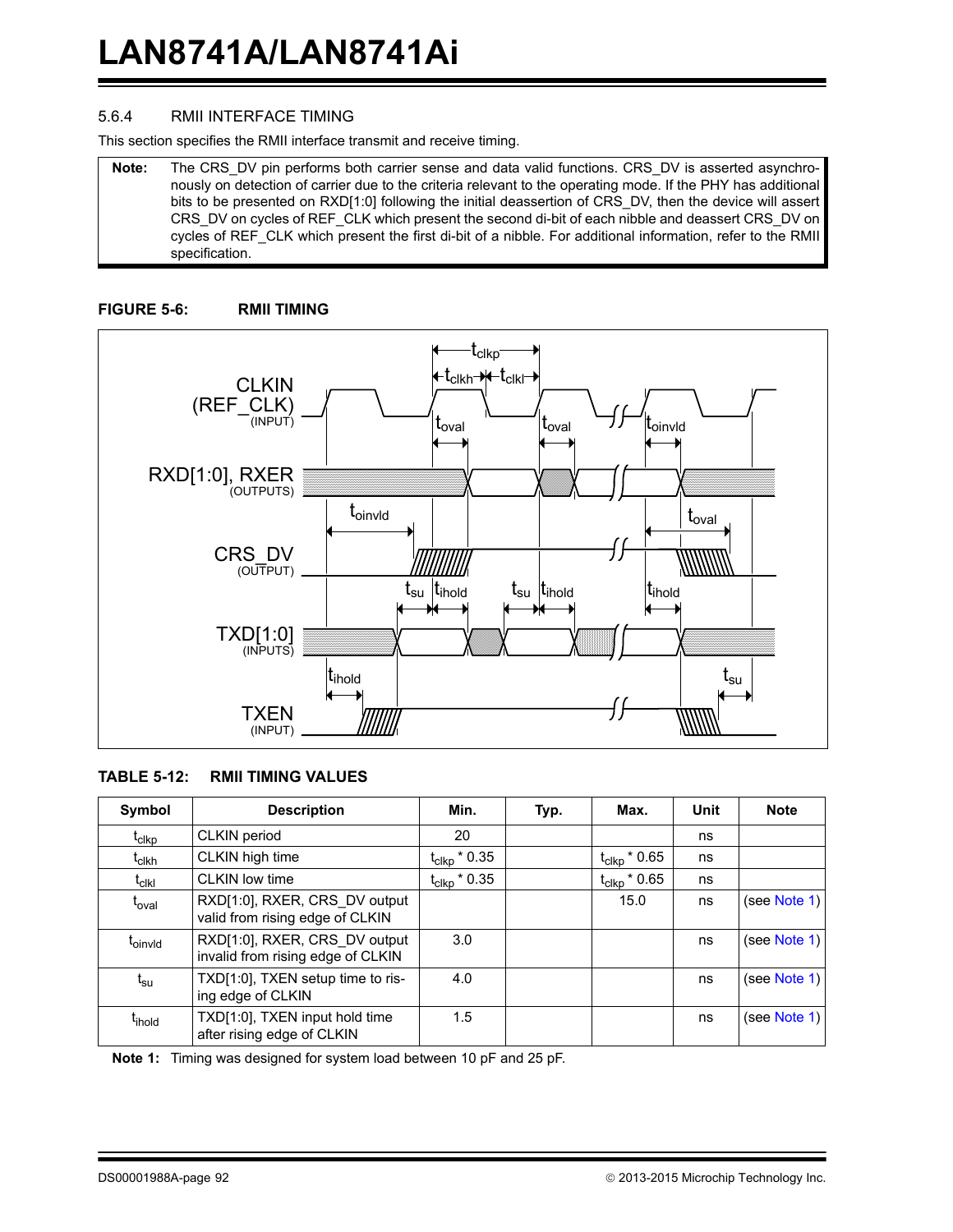#### 5.6.4.1 RMII CLKIN Requirements

#### **TABLE 5-13: RMII CLKIN (REF\_CLK) TIMING VALUES**

| <b>Parameter</b>       | Min. | Typ. | Max. | Unit       | <b>Note</b>     |
|------------------------|------|------|------|------------|-----------------|
| <b>CLKIN</b> frequency |      | 50   |      | <b>MHz</b> |                 |
| CLKIN Frequency Drift  |      |      | ±50  | ppm        |                 |
| CLKIN Duty Cycle       | 40   |      | 60   | $\%$       |                 |
| <b>CLKIN Jitter</b>    |      |      | 150  | ps         | $p-p - not RMS$ |

#### 5.6.5 SMI TIMING

This section specifies the SMI timing of the device. Please refer to [Section 3.5, "Serial Management Interface \(SMI\)"](#page-26-0) for additional details.

#### **FIGURE 5-7: SMI TIMING**



#### **TABLE 5-14: SMI TIMING VALUES**

| Symbol                       | <b>Description</b>                                           | Min.      | Max. | Unit |
|------------------------------|--------------------------------------------------------------|-----------|------|------|
| t <sub>clkp</sub>            | MDC period                                                   | 400       |      | ns   |
| t <sub>clkh</sub>            | MDC high time                                                | 160 (80%) |      | ns   |
| $\mathfrak{t}_{\text{clkl}}$ | MDC low time                                                 | 160 (80%) |      | ns   |
| $t_{\mathsf{val}}$           | MDIO (read from PHY) output valid from rising edge of MDC    |           | 300  | ns   |
| t <sub>oinvid</sub>          | MDIO (read from PHY) output invalid from rising edge of MDC  |           |      | ns   |
| $t_{\rm su}$                 | MDIO (write to PHY) setup time to rising edge of MDC         | 10        |      | ns   |
| t <sub>ihold</sub>           | MDIO (write to PHY) input hold time after rising edge of MDC | 10        |      | ns   |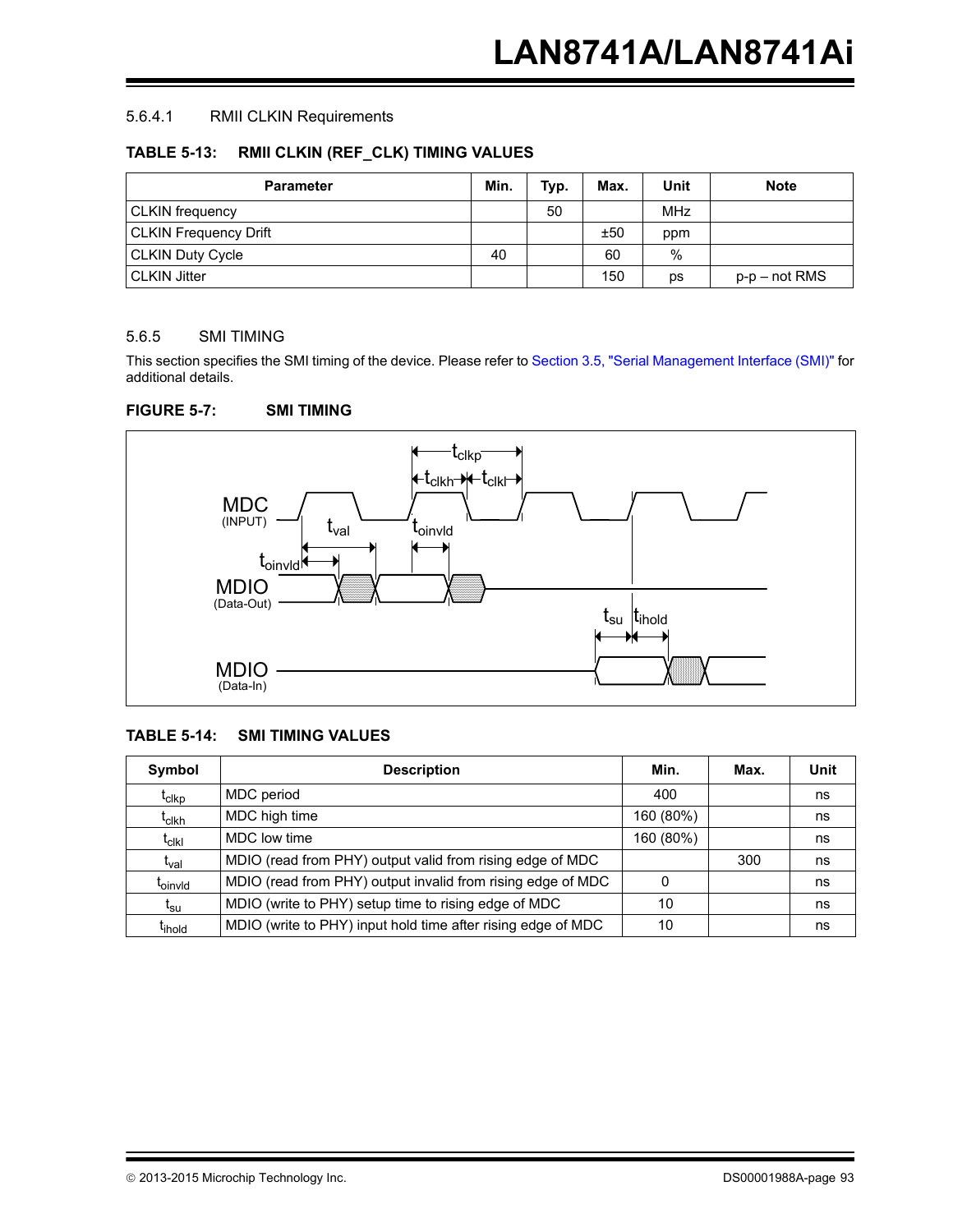## <span id="page-93-5"></span>**5.7 Clock Circuit**

The device can accept either a 25 MHz crystal or a 25 MHz single-ended clock oscillator (±50ppm) input. If the singleended clock oscillator method is implemented, XTAL2 should be left unconnected and XTAL1/CLKIN should be driven with a nominal 0-3.3 V clock signal. The input clock duty cycle is 40% minimum, 50% typical and 60% maximum.

It is recommended that a crystal utilizing matching parallel load capacitors be used for the crystal input/output signals (XTAL1/XTAL2). Either a 300 µW or 100 µW 25 MHz crystal may be utilized. The 300 µW 25 MHz crystal specifications are detailed in [Section 5.7.1, "300 µW 25 MHz Crystal Specifications".](#page-93-0) The 100 µW 25 MHz crystal specifications are detailed in [Section 5.7.2, "100 µW 25 MHz Crystal Specifications".](#page-94-0)

#### <span id="page-93-0"></span>5.7.1 300 µW 25 MHZ CRYSTAL SPECIFICATIONS

When utilizing a 300  $\mu$ W 25 MHz crystal, the following circuit design [\(Figure 5-8](#page-93-4)) and specifications [\(Table 5-15\)](#page-93-1) are required to ensure proper operation.

<span id="page-93-4"></span>



<span id="page-93-1"></span>

|  |  | TABLE 5-15: 300 µW CRYSTAL SPECIFICATIONS |
|--|--|-------------------------------------------|
|--|--|-------------------------------------------|

| <b>Parameter</b>                     | Symbol                        | Min.                     | Nom.                     | Max.         | Unit         | <b>Note</b>  |
|--------------------------------------|-------------------------------|--------------------------|--------------------------|--------------|--------------|--------------|
| Crystal Cut                          | AT, typ                       |                          |                          |              |              |              |
| <b>Crystal Oscillation Mode</b>      | <b>Fundamental Mode</b>       |                          |                          |              |              |              |
| <b>Crystal Calibration Mode</b>      | <b>Parallel Resonant Mode</b> |                          |                          |              |              |              |
| Frequency                            | $F_{fund}$                    |                          | 25,000                   |              | <b>MHz</b>   |              |
| Frequency Tolerance at 25°C          | $F_{tol}$                     | $\overline{\phantom{0}}$ |                          | ±50          | ppm          | (see Note 1) |
| Frequency Stability Over Temp        | $F_{\text{temp}}$             | $\overline{\phantom{0}}$ |                          | ±50          | ppm          | (see Note 1) |
| <b>Frequency Deviation Over Time</b> | $F_{\text{age}}$              |                          | $±3$ to 5                |              | ppm          | (see Note 2) |
| <b>Total Allowable PPM Budget</b>    |                               | $\overline{\phantom{0}}$ |                          | ±50          | ppm          | (see Note 3) |
| <b>Shunt Capacitance</b>             | $\mathrm{C}_\mathrm{O}$       | $\overline{\phantom{a}}$ | 7 typ                    |              | pF           |              |
| Load Capacitance                     | $C_L$                         |                          | 20 typ                   |              | pF           |              |
| Drive Level                          | $P_W$                         | 300                      | $\overline{\phantom{0}}$ |              | μW           |              |
| <b>Equivalent Series Resistance</b>  | $R_1$                         |                          |                          | 50           | Ω            |              |
| <b>Operating Temperature Range</b>   |                               | (see Note 4)             |                          | (see Note 5) | $^{\circ}$ C |              |
| XTAL1/CLKIN Pin Capacitance          |                               |                          | 3 typ                    |              | pF           | (see Note 6) |
| <b>XTAL2 Pin Capacitance</b>         |                               |                          | 3 typ                    |              | pF           | (see Note 6) |

<span id="page-93-2"></span>**Note 1:** The maximum allowable values for frequency tolerance and frequency stability are application dependent. Since any particular application must meet the IEEE ±50 ppm Total PPM Budget, the combination of these two values must be approximately ±45 ppm (allowing for aging).

<span id="page-93-3"></span>**2:** Frequency Deviation Over Time is also referred to as Aging.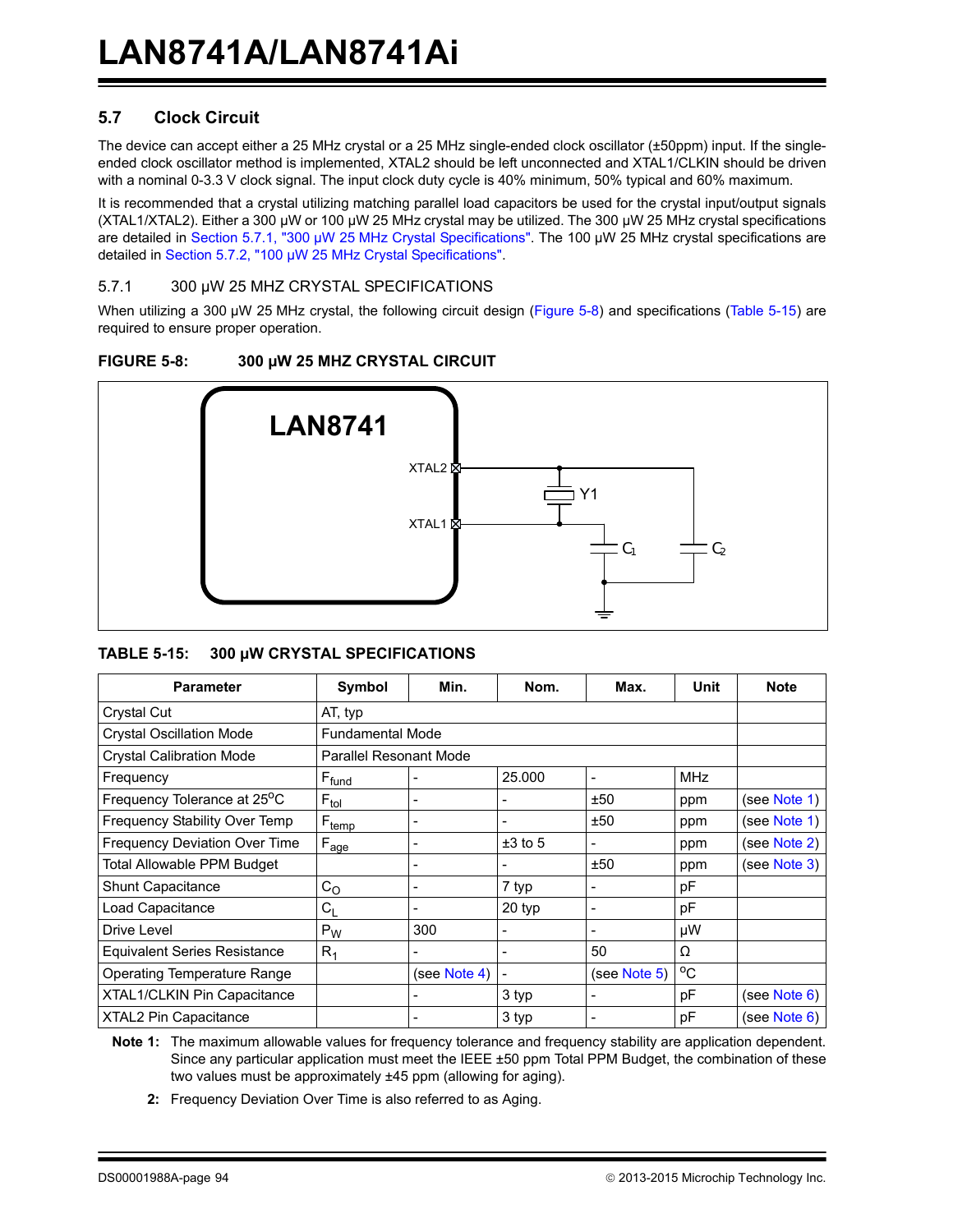- <span id="page-94-1"></span>**3:** The total deviation for the Transmitter Clock Frequency is specified by IEEE 802.3u as ±50 ppm.
- <span id="page-94-4"></span>**4:** 0°C for commercial version, -40°C for industrial version
- <span id="page-94-2"></span>**5:** +70°C for commercial version, +85°C for industrial version
- <span id="page-94-3"></span>**6:** This number includes the pad, the bond wire and the lead frame. PCB capacitance is not included in this value. The XTAL1/CLKIN pin, XTAL2 pin and PCB capacitance values are required to accurately calculate the value of the two external load capacitors. These two external load capacitors determine the accuracy of the 25.000 MHz frequency.

#### <span id="page-94-0"></span>5.7.2 100 µW 25 MHZ CRYSTAL SPECIFICATIONS

When utilizing a 100 µW 25 MHz crystal, the following circuit design [\(Figure 5-9](#page-94-6)) and specifications [\(Table 5-16\)](#page-94-5) are required to ensure proper operation.

#### <span id="page-94-6"></span>**FIGURE 5-9: 100 µW 25 MHZ CRYSTAL CIRCUIT**



#### <span id="page-94-5"></span>**TABLE 5-16: 100 µW CRYSTAL SPECIFICATIONS**

| <b>Parameter</b>                         | Symbol                        | Min.         | Nom.      | Max.                         | Unit         | <b>Note</b>  |
|------------------------------------------|-------------------------------|--------------|-----------|------------------------------|--------------|--------------|
| <b>Crystal Cut</b>                       | AT, typ                       |              |           |                              |              |              |
| <b>Crystal Oscillation Mode</b>          | <b>Fundamental Mode</b>       |              |           |                              |              |              |
| <b>Crystal Calibration Mode</b>          | <b>Parallel Resonant Mode</b> |              |           |                              |              |              |
| Frequency                                | $F_{\text{fund}}$             |              | 25.000    | $\qquad \qquad \blacksquare$ | <b>MHz</b>   |              |
| Frequency Tolerance at 25 <sup>o</sup> C | $F_{tol}$                     | ۰            |           | ±50                          | ppm          | (see Note 1) |
| Frequency Stability Over Temp            | $F_{temp}$                    | ۰            |           | ±50                          | ppm          | (see Note 1) |
| <b>Frequency Deviation Over Time</b>     | $F_{\text{age}}$              | ۰            | $±3$ to 5 | -                            | ppm          | (see Note 2) |
| Total Allowable PPM Budget               |                               | -            |           | ±50                          | ppm          | (see Note 3) |
| <b>Shunt Capacitance</b>                 | $C_{\rm O}$                   | ۰            | ٠         | 5                            | pF           |              |
| Load Capacitance                         | C <sub>1</sub>                | 8            |           | 12                           | pF           |              |
| Drive Level                              | $P_W$                         | ۰            | 100       |                              | μW           | (see Note 4) |
| <b>Equivalent Series Resistance</b>      | $R_1$                         | ۰            |           | 80                           | Ω            |              |
| <b>XTAL2 Series Resistor</b>             | $R_S$                         | 495          | 500       | 505                          | Ohm          |              |
| <b>Operating Temperature Range</b>       |                               | (see Note 5) |           | (see Note 6)                 | $^{\circ}$ C |              |
| XTAL1/CLKIN Pin Capacitance              |                               |              | 3 typ     |                              | pF           | (see Note 7) |
| <b>XTAL2 Pin Capacitance</b>             |                               |              | 3 typ     |                              | pF           | (see Note 7) |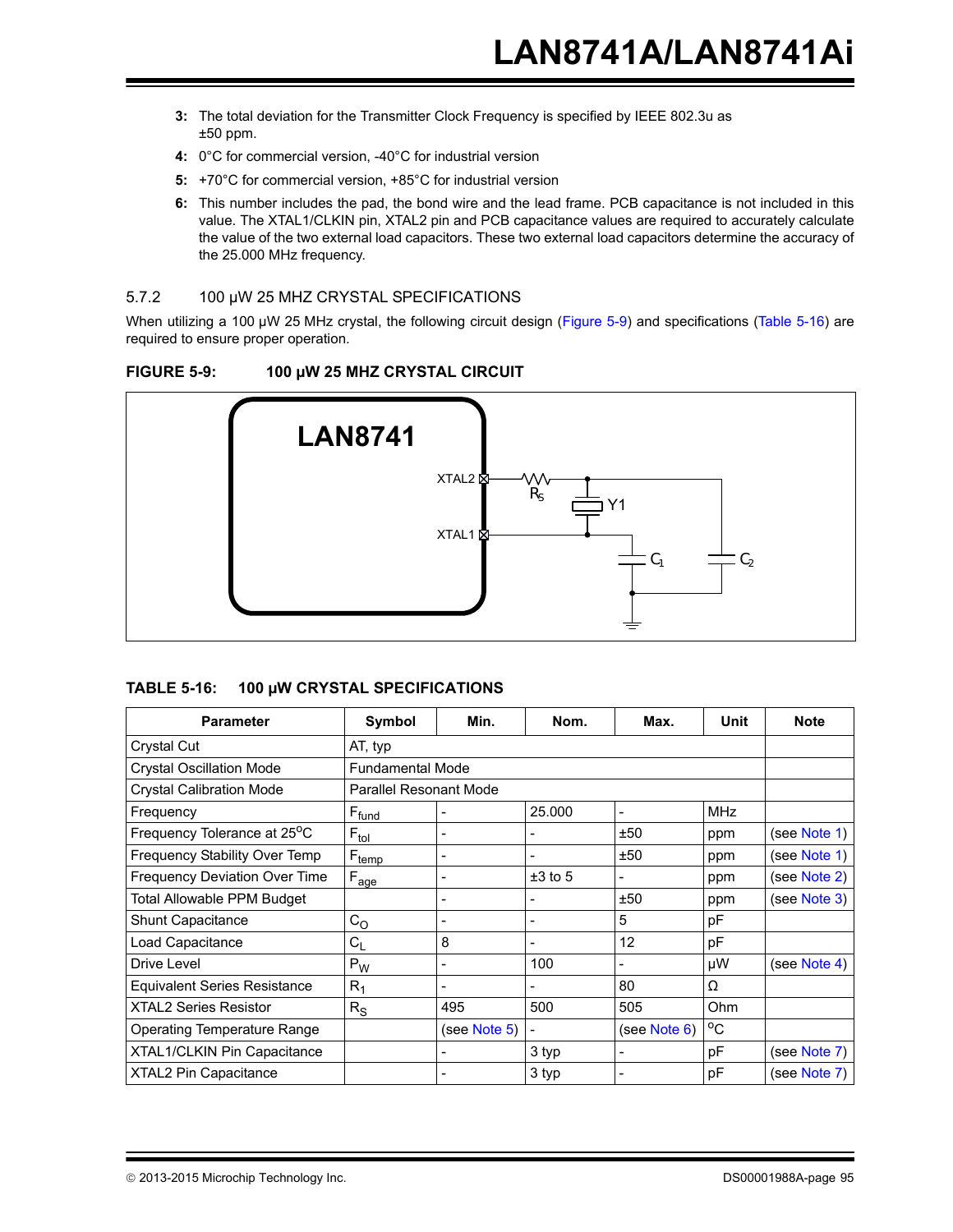- <span id="page-95-6"></span><span id="page-95-5"></span><span id="page-95-4"></span><span id="page-95-3"></span><span id="page-95-2"></span><span id="page-95-1"></span><span id="page-95-0"></span>**Note 1:** The maximum allowable values for frequency tolerance and frequency stability are application dependent. Since any particular application must meet the IEEE ±50 ppm Total PPM Budget, the combination of these two values must be approximately ±45 ppm (allowing for aging).
	- **2:** Frequency Deviation Over Time is also referred to as Aging.
	- **3:** The total deviation for the Transmitter Clock Frequency is specified by IEEE 802.3u as ±50 ppm.
	- **4:** The crystal must support 100 µW operation to utilize this circuit.
	- **5:** 0°C for commercial version, -40°C for industrial version
	- **6:** +70°C for commercial version, +85°C for industrial version
	- **7:** This number includes the pad, the bond wire and the lead frame. PCB capacitance is not included in this value. The XTAL1/CLKIN pin, XTAL2 pin and PCB capacitance values are required to accurately calculate the value of the two external load capacitors ( $C_1$  and  $C_2$  in [Figure 5-9\)](#page-94-6). The external load capacitors,  $C_1$  and  $C_2$ , determine the accuracy of the 25.000 MHz frequency.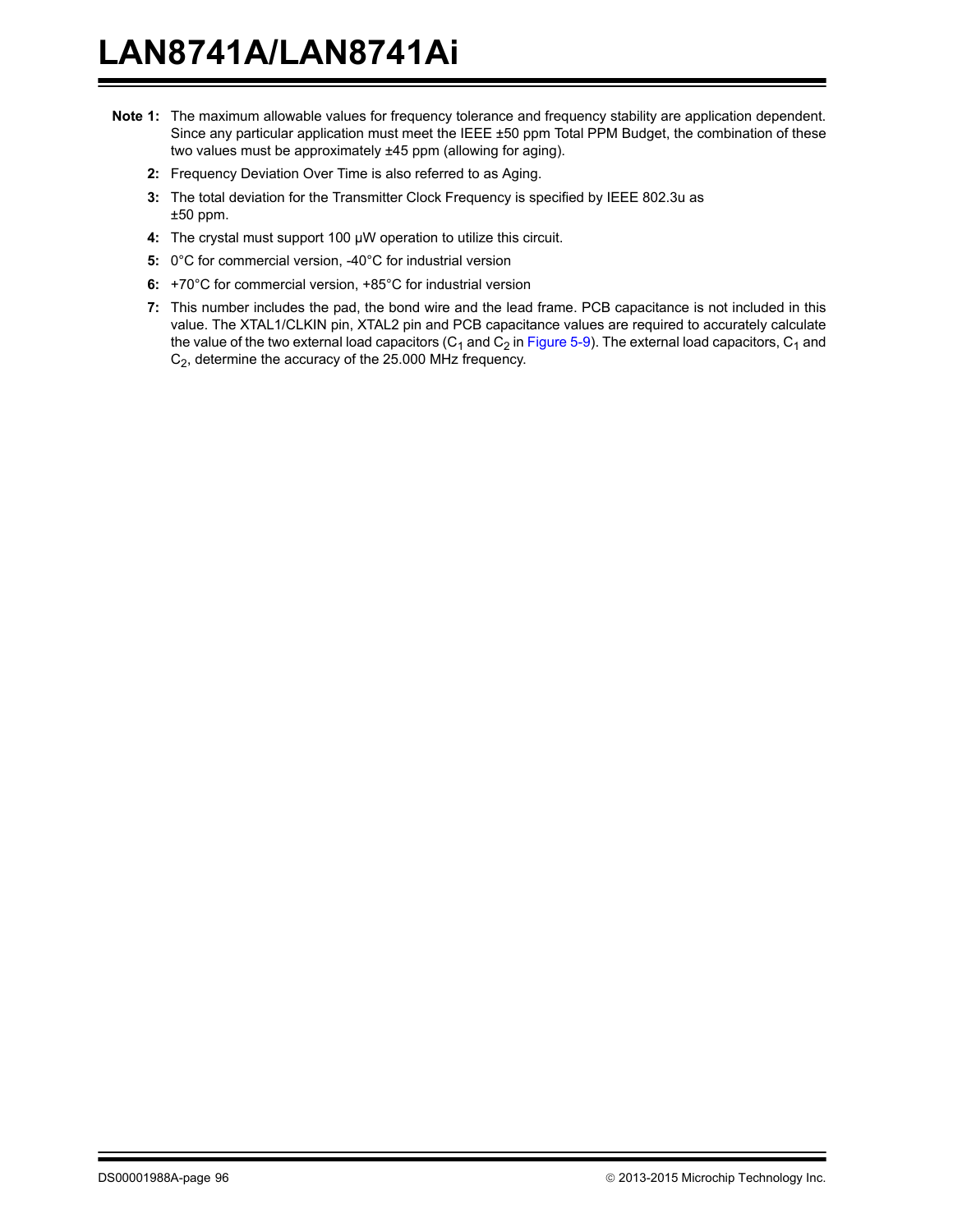## <span id="page-96-0"></span>**6.0 PACKAGE OUTLINE**

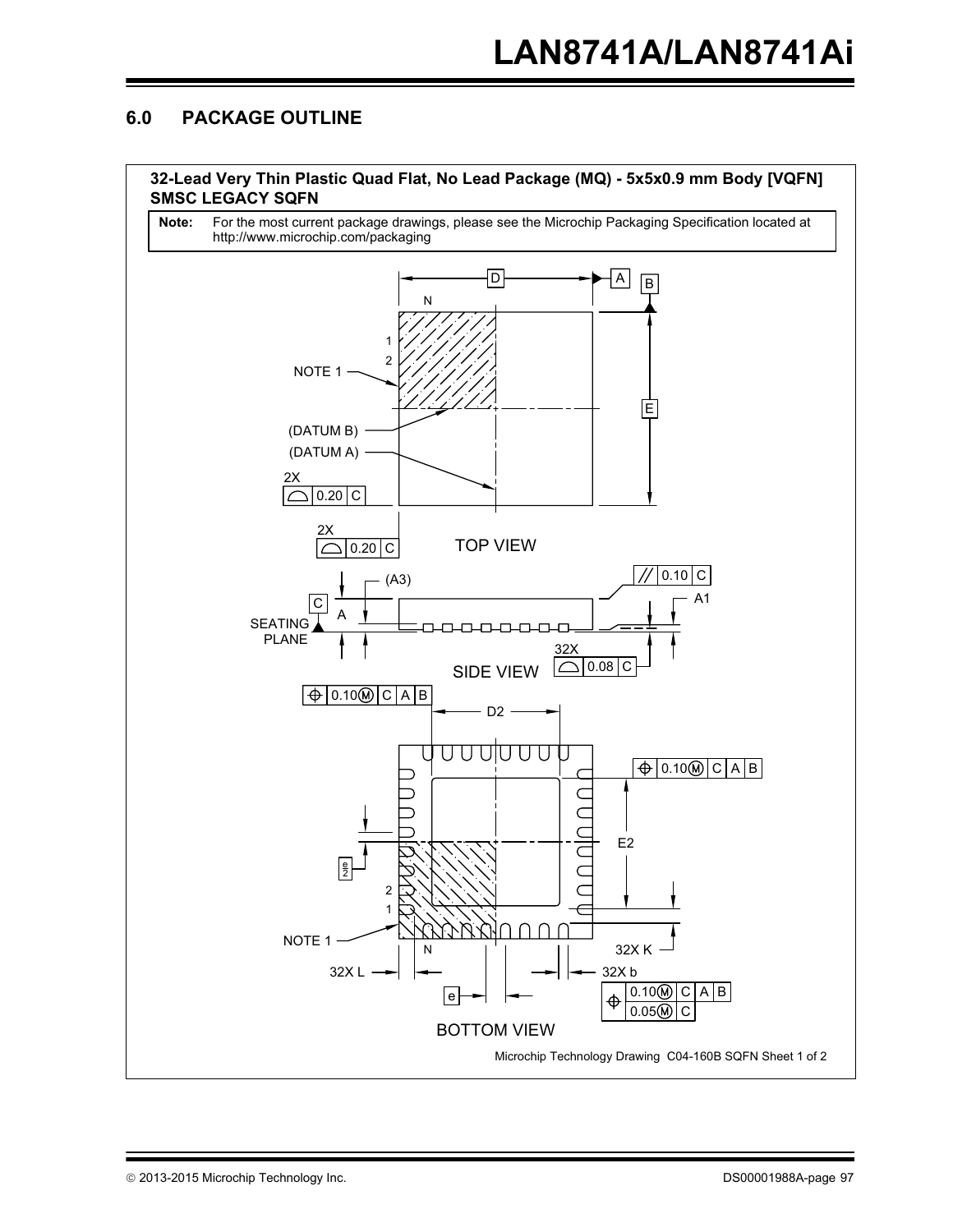#### **32-Lead Very Thin Plastic Quad Flat, No Lead Package (MQ) - 5x5x0.9 mm Body [VQFN] SMSC LEGACY SQFN**

For the most current package drawings, please see the Microchip Packaging Specification located at http://www.microchip.com/packaging **Note:**



|                           | Units          |            | <b>MILLIMETERS</b> |            |  |
|---------------------------|----------------|------------|--------------------|------------|--|
| <b>Dimension Limits</b>   |                | <b>MIN</b> | <b>NOM</b>         | <b>MAX</b> |  |
| Number of Terminals       | N              |            | 32                 |            |  |
| Pitch                     | e              |            | 0.50 BSC           |            |  |
| <b>Overall Height</b>     | A              | 0.80       | 0.90               | 1.00       |  |
| Standoff                  | A1             | 0.00       | 0.02               | 0.05       |  |
| <b>Terminal Thickness</b> | A3             | 0.20 REF   |                    |            |  |
| Overall Width             | E              | 5.00 BSC   |                    |            |  |
| <b>Exposed Pad Width</b>  | E <sub>2</sub> | 3.20       | 3.30               | 3.40       |  |
| Overall Length            | D              | 5.00 BSC   |                    |            |  |
| <b>Exposed Pad Length</b> | D <sub>2</sub> | 3.20       | 3.30               | 3.40       |  |
| <b>Terminal Width</b>     | b              | 0.18       | 0.25               | 0.30       |  |
| <b>Terminal Length</b>    |                | 0.35       | 0.40               | 0.45       |  |
| Terminal-to-Exposed-Pad   | κ              | 0.20       |                    |            |  |

Notes:

1. Pin 1 visual index feature may vary, but must be located within the hatched area.

2. Package is saw singulated

3. Dimensioning and tolerancing per ASME Y14.5M

REF: Reference Dimension, usually without tolerance, for information purposes only. BSC: Basic Dimension. Theoretically exact value shown without tolerances.

Microchip Technology Drawing C04-160B SQFN Sheet 2 of 2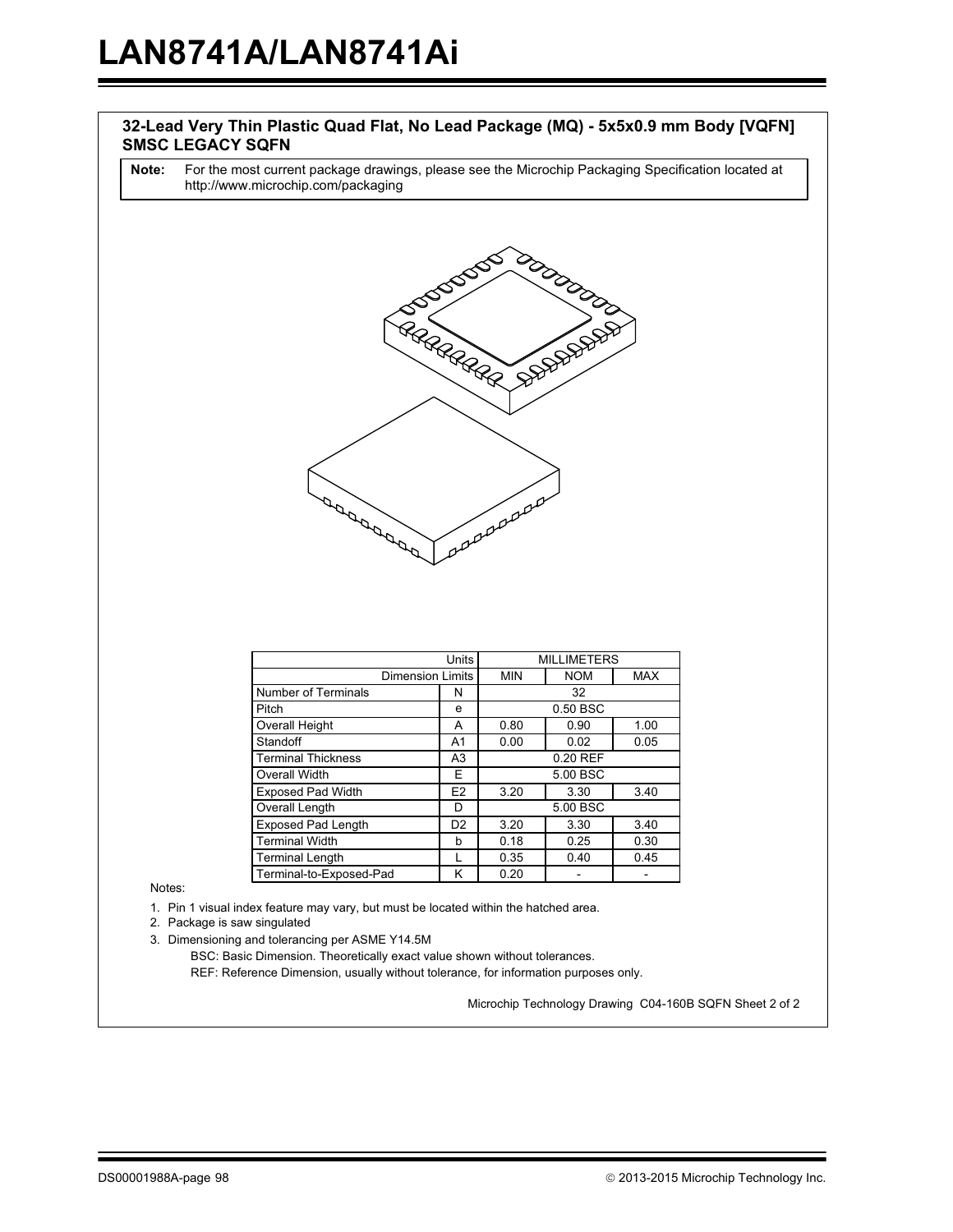#### **32-Lead Very Thin Plastic Quad Flat, No Lead Package (MQ) - 5x5mm Body [VQFN] SMSC LEGACY SQFN**

For the most current package drawings, please see the Microchip Packaging Specification located at http://www.microchip.com/packaging **Note:**



#### RECOMMENDED LAND PATTERN

| Units                             |                |            | <b>MILLIMETERS</b> |            |  |
|-----------------------------------|----------------|------------|--------------------|------------|--|
| <b>Dimension Limits</b>           |                | <b>MIN</b> | <b>NOM</b>         | <b>MAX</b> |  |
| <b>Contact Pitch</b>              | F              |            | 0.50 BSC           |            |  |
| Optional Center Pad Width         | X2             |            |                    | 3.40       |  |
| Optional Center Pad Length        | Y2             |            |                    | 3.40       |  |
| <b>Contact Pad Spacing</b>        | C <sub>1</sub> |            | 4.90               |            |  |
| <b>Contact Pad Spacing</b>        | C <sub>2</sub> |            | 4.90               |            |  |
| Contact Pad Width (X32)           | X1             |            |                    | 0.30       |  |
| Contact Pad Length (X32)          | Y1             |            |                    | 0.85       |  |
| Contact Pad to Center Pad (X32)   | G <sub>1</sub> | 0.33       |                    |            |  |
| Contact Pad to Contactr Pad (X28) | G <sub>2</sub> | 0.20       |                    |            |  |
| <b>Thermal Via Diameter</b>       | V              |            | 0.33               |            |  |
| <b>Thermal Via Pitch</b>          | EV             |            | 1.20               |            |  |

#### Notes:

1. Dimensioning and tolerancing per ASME Y14.5M

BSC: Basic Dimension. Theoretically exact value shown without tolerances.

2. For best soldering results, thermal vias, if used, should be filled or tented to avoid solder loss during reflow process

Microchip Technology Drawing C04-2160C SQFN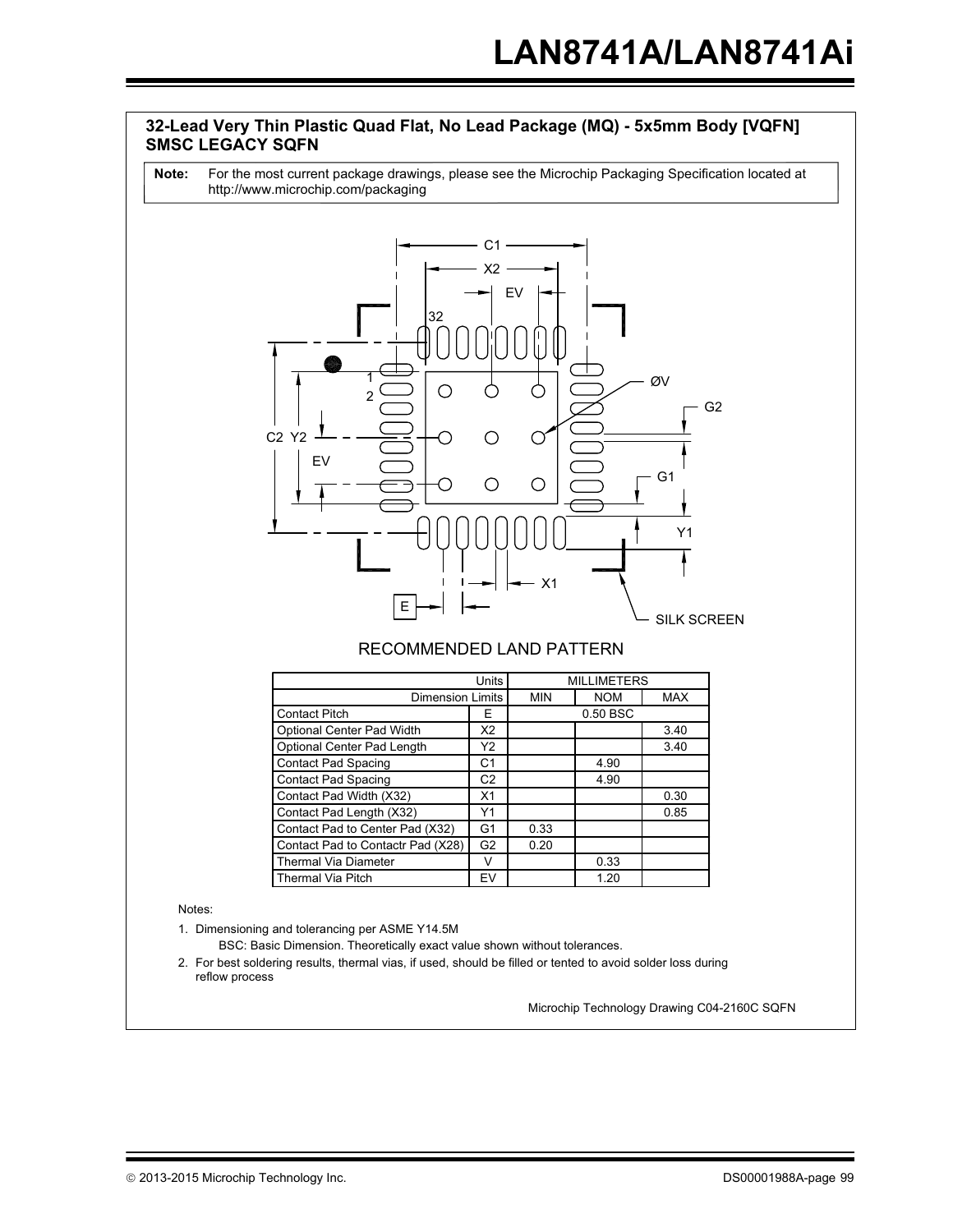## **APPENDIX A: REVISION HISTORY**

| <b>REVISION LEVEL</b><br>& DATE   | <b>SECTION/FIGURE/ENTRY</b>                                                                                                                                                                       | <b>CORRECTION</b>                                                                                                                                                               |  |
|-----------------------------------|---------------------------------------------------------------------------------------------------------------------------------------------------------------------------------------------------|---------------------------------------------------------------------------------------------------------------------------------------------------------------------------------|--|
| <b>Revision A</b><br>$(09-07-15)$ | Replaces the previous SMSC version Rev. 1.1<br>• Added Note and Trademark page<br>• Added Worldwide Sales and Services page<br>• Added Product Identification System<br>• Changed 'QFN' to 'VQFN' |                                                                                                                                                                                 |  |
|                                   | Chapter 2, "Pin Description and<br>Configuration"                                                                                                                                                 | • Figure 2-1: rotated 90° cw<br>• Table 2-3, "Serial Management Interface (SMI)<br>Pins": Changed "VIS/VOD8 (PU)" to "VIS/VO8<br>$(PU)^"$                                       |  |
|                                   | Section 4.1, "Register Nomenclature"                                                                                                                                                              | Table 4-1, "Register Bit Types", register bit<br>description for byte type notification 'W': Changed<br>"read" to 'written'                                                     |  |
|                                   | Section 5.6.4, "RMII Interface Timing"                                                                                                                                                            | Updated RMII timing table: Updated REF_CLK In<br>mode $t_{\text{oval}}$ max from "14.0 ns" to "15.0 ns"                                                                         |  |
|                                   | Section 5.7, "Clock Circuit"                                                                                                                                                                      | Added new 100 µW crystal specifications and circuit<br>diagram. The section is now split into two<br>subsections, one for 300 µW crystals and the other<br>for 100 µW crystals. |  |
|                                   | Chapter 6, "Package Outline"                                                                                                                                                                      | Updated package outline drawing information                                                                                                                                     |  |
| Rev. 1.1<br>$(05-21-13)$          | General                                                                                                                                                                                           | • Changed part numbers from<br>"LAN8741/LAN8741i" to<br>"LAN8741A/LAN8741Ai"                                                                                                    |  |
|                                   |                                                                                                                                                                                                   | • Updated ordering information<br>• Updated figures                                                                                                                             |  |
|                                   | Cover                                                                                                                                                                                             | Added new bullet under Highlights section:<br>"Deterministic 100 Mb internal loopback latency (MII<br>Mode)"                                                                    |  |
|                                   | Chapter 2, "Pin Description and<br>Configuration", Table 2-1, "MII/RMII<br>Signals"                                                                                                               | Changed buffer type from "VIS (PU)" to "VIS"                                                                                                                                    |  |
|                                   | Chapter 2, "Pin Description and<br>Configuration", Table 2-3, "Serial<br>Management Interface (SMI) Pins"                                                                                         | • Added pull-up to MDIO buffer type description<br>• Changed "VIS/VOD8 (PU)" to "VIS/VO8 (PU)"                                                                                  |  |
|                                   | Section 3.3, "HP Auto-MDIX Support"                                                                                                                                                               | Changed "100BASE-T" to "100BASE-TX"                                                                                                                                             |  |
|                                   | Section 3.4.2.1, "CRS DV - Carrier<br>Sense/Receive Data Valid"                                                                                                                                   | Changed "100BASE-X" to "100BASE-TX"                                                                                                                                             |  |
|                                   | Section 3.5, "Serial Management<br>Interface (SMI)"                                                                                                                                               | Removed sentence stating "Non-supported registers<br>(such as 7 to 15) will be read as hexadecimal<br>"FFFFF".                                                                  |  |
|                                   | Section 3.8.10.1, "Near-end Loopback"                                                                                                                                                             | Added cross-reference to 100 Mbps internal<br>loopback timing section                                                                                                           |  |
|                                   | Section 4.2.2, "Basic Status Register"                                                                                                                                                            | Updated definitions of bits 10:8                                                                                                                                                |  |
|                                   | Section 4.2.16, "Special Control/Status<br><b>Indications Register"</b>                                                                                                                           | Updated bit 11 definition                                                                                                                                                       |  |
|                                   | Section 4.2.19, "PHY Special<br>Control/Status Register"                                                                                                                                          | Updated bit 6 definition                                                                                                                                                        |  |
|                                   | Section 4.3, "MDIO Manageable Device<br>(MMD) Registers"                                                                                                                                          | Added additional vendor specific MMD register<br>descriptions                                                                                                                   |  |
|                                   | Chapter 5, "Operational<br>Characteristics"                                                                                                                                                       | Removed section "Power Sequence Timing"                                                                                                                                         |  |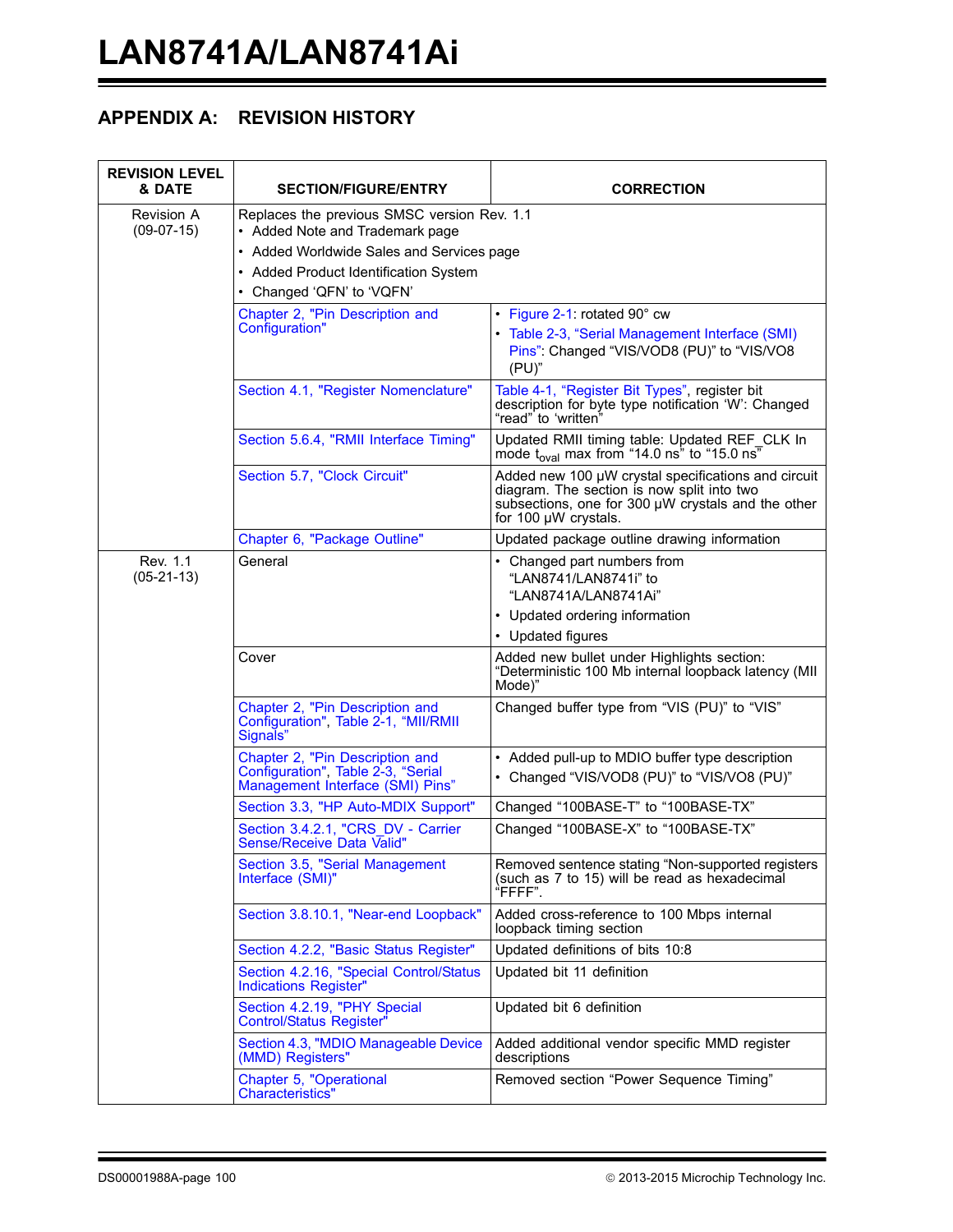| <b>REVISION LEVEL</b><br>& DATE | <b>SECTION/FIGURE/ENTRY</b>                                     | <b>CORRECTION</b>                                                                           |
|---------------------------------|-----------------------------------------------------------------|---------------------------------------------------------------------------------------------|
| Rev. 1.1<br>$(05-21-13)$        | Section 5.1, "Absolute Maximum"<br>Ratings*"                    | Changed: Positive voltage on XTAL1/CLKIN, with<br>respect to ground from "VDDCR" to "+3.6V" |
|                                 | Section 5.3, Table 5-1, "Package"<br><b>Thermal Parameters"</b> | Updated package thermal specification values                                                |
|                                 | Section 5.4, "Power Consumption"                                | Updated power numbers                                                                       |
|                                 | Section 5.5, "DC Specifications"                                | Changed V <sub>IHI</sub> max of ICLK Type Buffer from<br>"VDDCR" to $"3.6"$                 |
|                                 | Section 5.6, "AC Specifications"                                | Removed two RMII notes at beginning of section                                              |
|                                 | Section 5.6.3.1, "100 Mbps Internal<br>Loopback MII Timing"     | Added new 100 Mbps internal loopback timing<br>section and diagram                          |
|                                 | Section 5.6.4, "RMII Interface Timing"                          | • Added note detailing CRS DV behavior as both<br>carrier sense and data valid              |
|                                 |                                                                 | • Updated RMII timing table                                                                 |
| Rev. 1.0<br>(05-11-12)          | Initial Release                                                 |                                                                                             |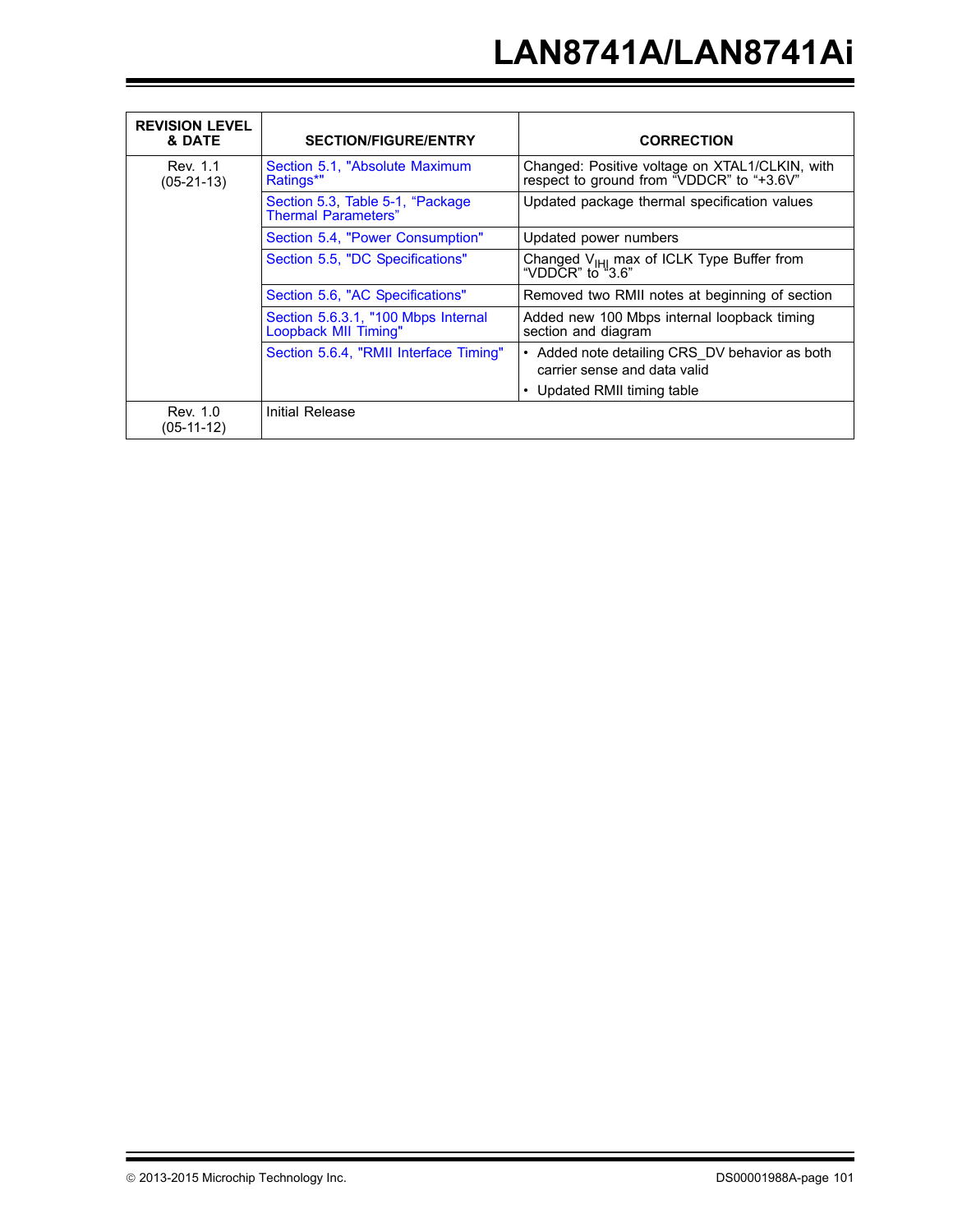## **LAN8741A/LAN8741Ai**

**NOTES:**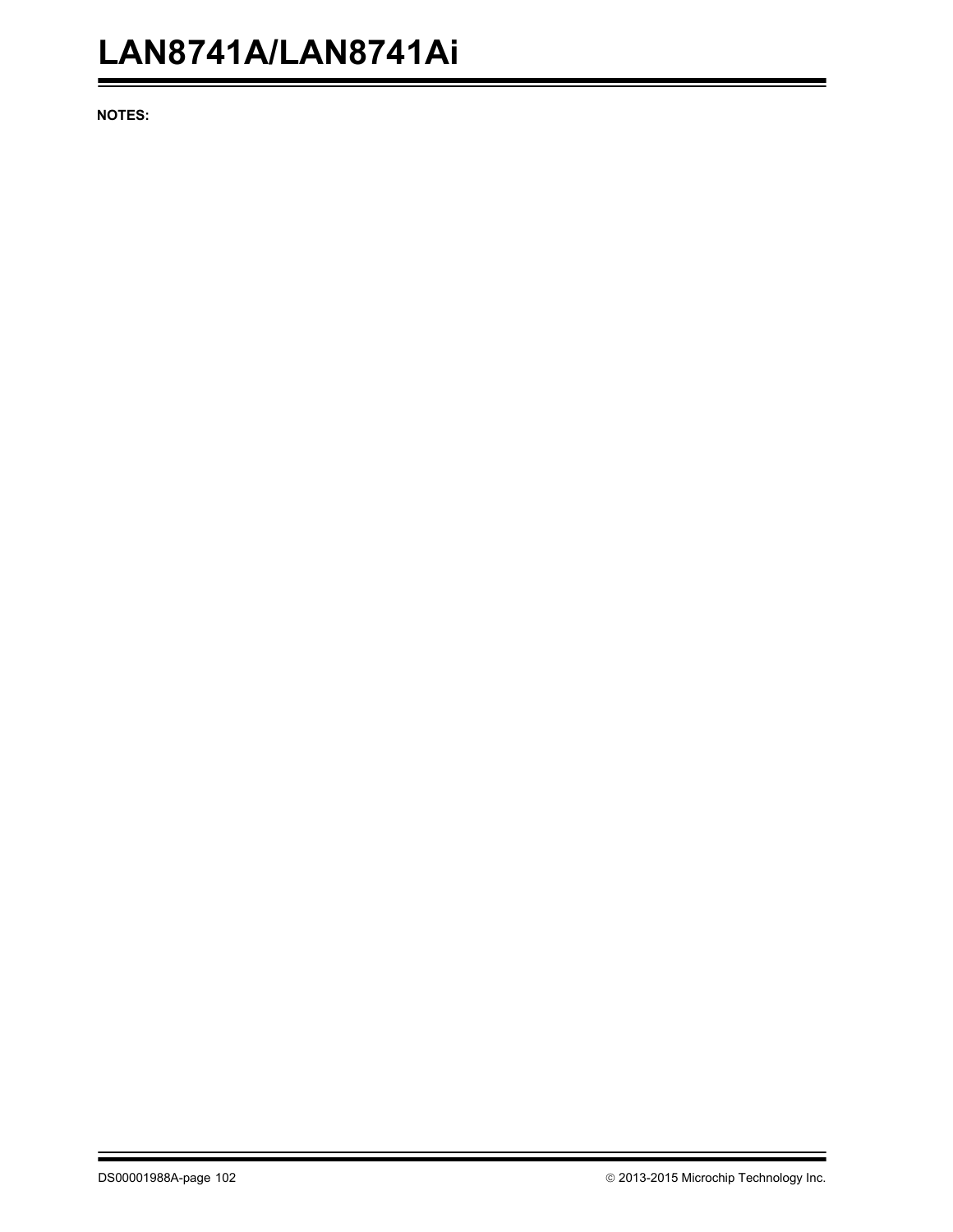## **THE MICROCHIP WEB SITE**

[Microchip provides online support via our WWW site at w](http://www.microchip.com)ww.microchip.com. This web site is used as a means to make files and information easily available to customers. Accessible by using your favorite Internet browser, the web site contains the following information:

- **Product Support** Data sheets and errata, application notes and sample programs, design resources, user's guides and hardware support documents, latest software releases and archived software
- **General Technical Support** Frequently Asked Questions (FAQ), technical support requests, online discussion groups, Microchip consultant program member listing
- **Business of Microchip** Product selector and ordering guides, latest Microchip press releases, listing of seminars and events, listings of Microchip sales offices, distributors and factory representatives

## **CUSTOMER CHANGE NOTIFICATION SERVICE**

Microchip's customer notification service helps keep customers current on Microchip products. Subscribers will receive e-mail notification whenever there are changes, updates, revisions or errata related to a specified product family or development tool of interest.

[To register, access the Microchip web site at](http://www.microchip.com) www.microchip.com. Under "Support", click on "Customer Change Notification" and follow the registration instructions.

## **CUSTOMER SUPPORT**

Users of Microchip products can receive assistance through several channels:

- Distributor or Representative
- Local Sales Office
- Field Application Engineer (FAE)
- Technical Support

Customers should contact their distributor, representative or field application engineer (FAE) for support. Local sales offices are also available to help customers. A listing of sales offices and locations is included in the back of this document.

**[Technical support is available through the web site at: h](http://www.microchip.com)ttp://microchip.com/support**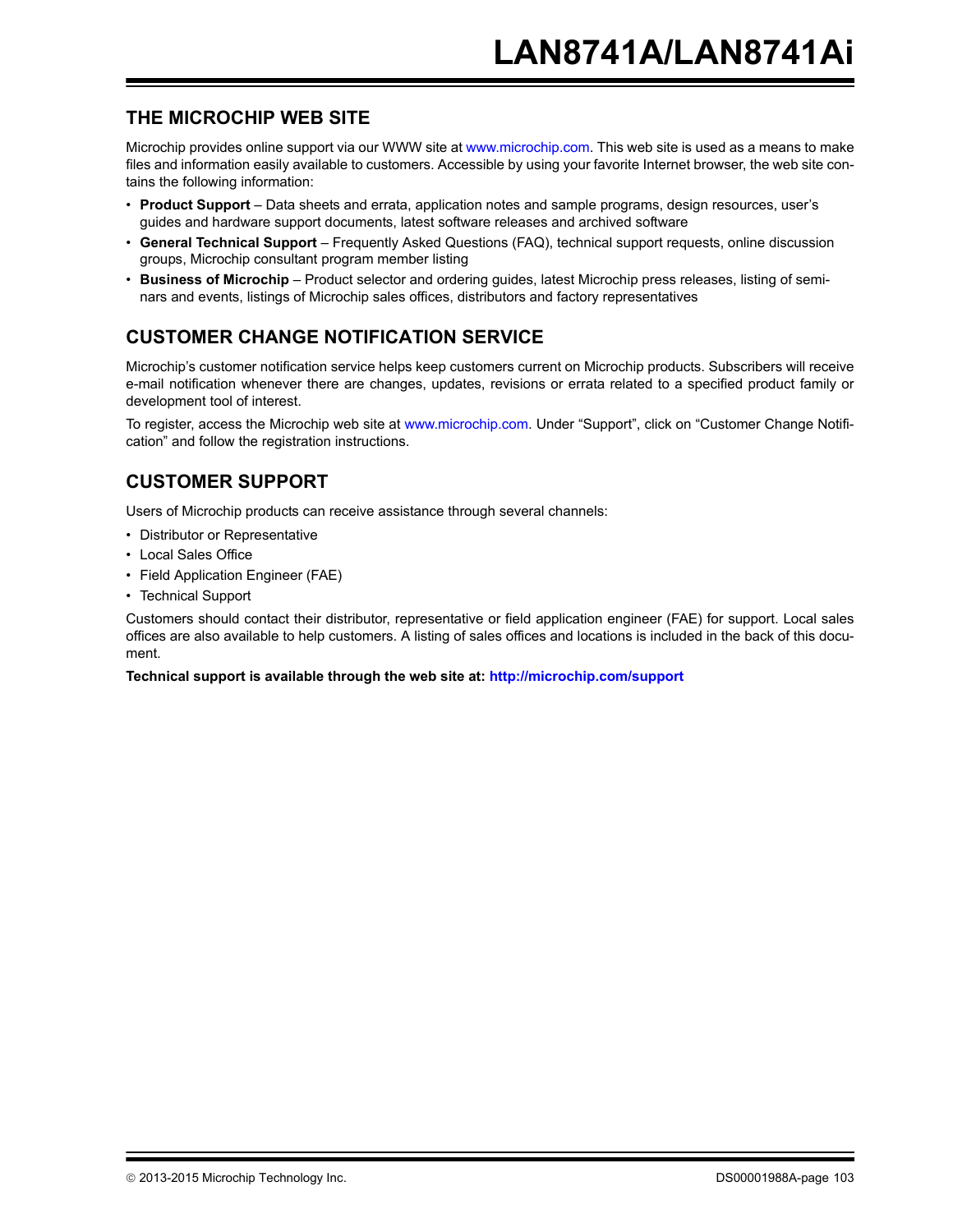## **PRODUCT IDENTIFICATION SYSTEM**

To order or obtain information, e.g., on pricing or delivery, refer to the factory or the listed sales office.

| PART NO.                        | $[XX]^{(1)}$<br>XХ<br><u>[X]</u>                                                    | Examples:                                                                                                                                                                                                                                                                                                             |
|---------------------------------|-------------------------------------------------------------------------------------|-----------------------------------------------------------------------------------------------------------------------------------------------------------------------------------------------------------------------------------------------------------------------------------------------------------------------|
| <b>Device</b>                   | <b>Temperature Package</b><br>Tape and<br><b>Reel Option</b><br>Range               | LAN8741A-EN<br>a)<br>$0^{\circ}$ C to +70 $^{\circ}$ C.<br>$(32-pin)$ ,<br>Tray                                                                                                                                                                                                                                       |
| Device:                         | <b>LAN8741A</b>                                                                     | b)<br>LAN8741Ai-EN<br>-40 $^{\circ}$ C to +85 $^{\circ}$ C,<br>$(32-pin)$ ,                                                                                                                                                                                                                                           |
| <b>Temperature</b><br>Range:    | Blank = $0^{\circ}$ C to +70 $^{\circ}$ C<br>$= -40^{\circ}$ C to $+85^{\circ}$ C   | Tray<br>LAN8741A-EN-TR<br>C)<br>$0^{\circ}$ C to +70 $^{\circ}$ C,                                                                                                                                                                                                                                                    |
| Package:                        | $EN = VQFN (32-pin)$                                                                | $(32-pin)$ ,<br>Tape and Reel                                                                                                                                                                                                                                                                                         |
| <b>Tape and Reel</b><br>Option: | = Standard packaging (tray)<br>Blank<br>= Tape and Reel <sup>(1)</sup><br><b>TR</b> | Note 1:<br>Tape and Reel identifier only appears in the<br>catalog part number description. This<br>identifier is used for ordering purposes and is<br>not printed on the device package. Check<br>with your Microchip Sales Office for package<br>availability with the Tape and Reel option.<br>Reel size is 5,000. |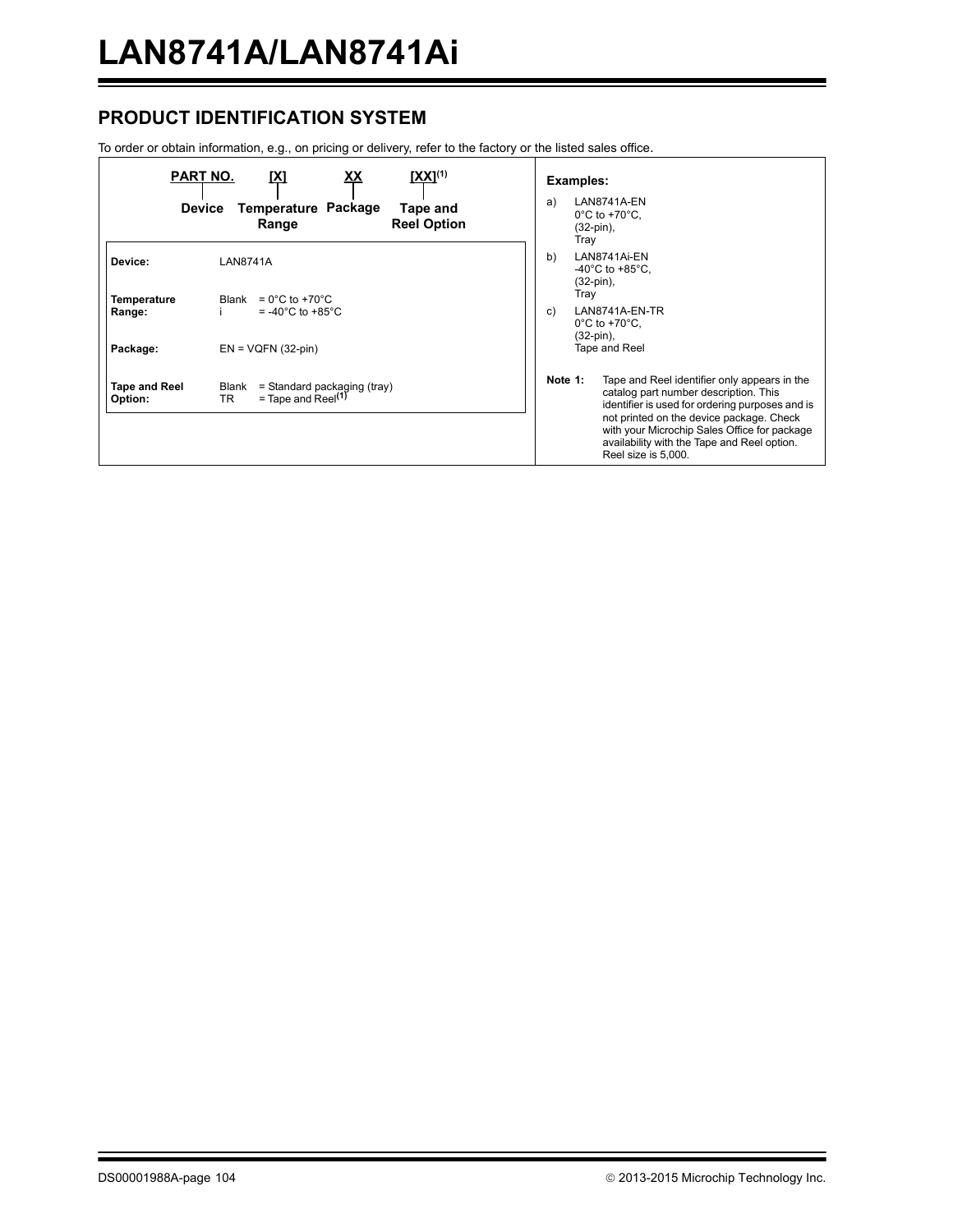#### **Note the following details of the code protection feature on Microchip devices:**

- Microchip products meet the specification contained in their particular Microchip Data Sheet.
- Microchip believes that its family of products is one of the most secure families of its kind on the market today, when used in the intended manner and under normal conditions.
- There are dishonest and possibly illegal methods used to breach the code protection feature. All of these methods, to our knowledge, require using the Microchip products in a manner outside the operating specifications contained in Microchip's Data Sheets. Most likely, the person doing so is engaged in theft of intellectual property.
- Microchip is willing to work with the customer who is concerned about the integrity of their code.
- Neither Microchip nor any other semiconductor manufacturer can guarantee the security of their code. Code protection does not mean that we are guaranteeing the product as "unbreakable."

Code protection is constantly evolving. We at Microchip are committed to continuously improving the code protection features of our products. Attempts to break Microchip's code protection feature may be a violation of the Digital Millennium Copyright Act. If such acts allow unauthorized access to your software or other copyrighted work, you may have a right to sue for relief under that Act.

Information contained in this publication regarding device applications and the like is provided only for your convenience and may be superseded by updates. It is your responsibility to ensure that your application meets with your specifications. MICROCHIP MAKES NO REPRESENTATIONS OR WARRANTIES OF ANY KIND WHETHER EXPRESS OR IMPLIED, WRITTEN OR ORAL, STATUTORY OR OTHERWISE, RELATED TO THE INFORMATION, INCLUDING BUT NOT LIMITED TO ITS CONDITION, QUALITY, PERFORMANCE, MERCHANTABILITY OR FITNESS FOR PURPOSE**.** Microchip disclaims all liability arising from this information and its use. Use of Microchip devices in life support and/or safety applications is entirely at the buyer's risk, and the buyer agrees to defend, indemnify and hold harmless Microchip from any and all damages, claims, suits, or expenses resulting from such use. No licenses are conveyed, implicitly or otherwise, under any Microchip intellectual property rights unless otherwise stated.

#### **Trademarks**

The Microchip name and logo, the Microchip logo, dsPIC, FlashFlex, flexPWR, JukeBlox, KEELOQ, KEELOQ logo, Kleer, LANCheck, MediaLB, MOST, MOST logo, MPLAB, OptoLyzer, PIC, PICSTART, PIC<sup>32</sup> logo, RightTouch, SpyNIC, SST, SST Logo, SuperFlash and UNI/O are registered trademarks of Microchip Technology Incorporated in the U.S.A. and other countries.

The Embedded Control Solutions Company and mTouch are registered trademarks of Microchip Technology Incorporated in the U.S.A.

Analog-for-the-Digital Age, BodyCom, chipKIT, chipKIT logo, CodeGuard, dsPICDEM, dsPICDEM.net, ECAN, In-Circuit Serial Programming, ICSP, Inter-Chip Connectivity, KleerNet, KleerNet logo, MiWi, motorBench, MPASM, MPF, MPLAB Certified logo, MPLIB, MPLINK, MultiTRAK, NetDetach, Omniscient Code Generation, PICDEM, PICDEM.net, PICkit, PICtail, RightTouch logo, REAL ICE, SQI, Serial Quad I/O, Total Endurance, TSHARC, USBCheck, VariSense, ViewSpan, WiperLock, Wireless DNA, and ZENA are trademarks of Microchip Technology Incorporated in the U.S.A. and other countries.

SQTP is a service mark of Microchip Technology Incorporated in the U.S.A.

Silicon Storage Technology is a registered trademark of Microchip Technology Inc. in other countries.

GestIC is a registered trademark of Microchip Technology Germany II GmbH & Co. KG, a subsidiary of Microchip Technology Inc., in other countries.

All other trademarks mentioned herein are property of their respective companies.

© 2013-2015, Microchip Technology Incorporated, Printed in the U.S.A., All Rights Reserved.

ISBN: 978-1-63277-637-2

## **QUALITY MANAGEMENT SYSTEM CERTIFIED BY DNV**  == **ISO/TS 16949** ==

*Microchip received ISO/TS-16949:2009 certification for its worldwide headquarters, design and wafer fabrication facilities in Chandler and Tempe, Arizona; Gresham, Oregon and design centers in California and India. The Company's quality system processes and procedures are for its PIC® MCUs and dsPIC® DSCs, KEELOQ® code hopping devices, Serial EEPROMs, microperipherals, nonvolatile memory and analog products. In addition, Microchip's quality system for the design and manufacture of development systems is ISO 9001:2000 certified.*